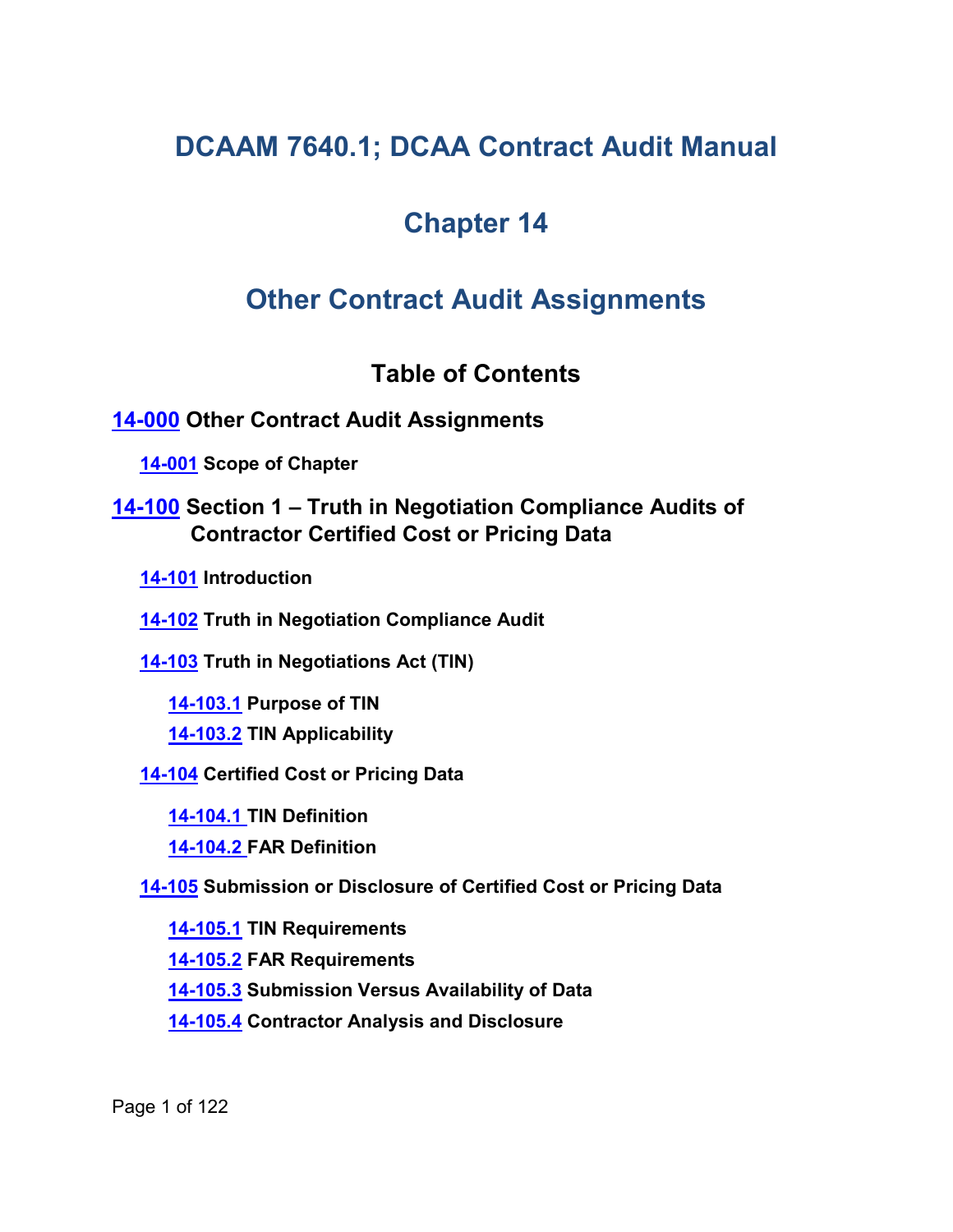- <span id="page-1-0"></span>**[14-106](#page-13-2) Contracting Officer's Designated Representatives for Receiving Certified Cost or Pricing Data**
- <span id="page-1-1"></span>**[14-107](#page-14-0) Certificate of Current Cost or Pricing Data**
- <span id="page-1-2"></span>**[14-108](#page-15-0) Subcontractor Certified Cost or Pricing Data**
- <span id="page-1-3"></span>**[14-109](#page-17-0) Natural and Probable Consequence of Defective Data**
- <span id="page-1-4"></span>**[14-110](#page-17-1) Government's Right of Access to Record**
- <span id="page-1-5"></span>**[14-111](#page-18-0) Contracting Officer's Record of Price Negotiations**
- <span id="page-1-7"></span><span id="page-1-6"></span>**[14-112](#page-19-0) Contract Clauses**
	- **[14-112.1](#page-19-1) Price Reduction for Defective Certified Cost or Pricing Data**
	- **[14-112.2](#page-19-2) Examination of Records**
	- **[14-112.3](#page-20-0) Multiple Award Schedule (MAS) Contracts**
- <span id="page-1-9"></span><span id="page-1-8"></span>**[14-113](#page-20-1) Coordination with Government and Contractor Personnel)**
- <span id="page-1-11"></span><span id="page-1-10"></span>**[14-114](#page-21-0) Establishing the Baseline for Audit, Determining the Defective Data, and Calculating the Recommended Price Adjustment (Truth in Negotiation Compliance Audits)**
	- **[14-114.1](#page-21-1) Baseline for Audit**
	- **[14-114.2](#page-22-0) Determining the Potential Defective Data**
	- **[14-114.3](#page-23-0) Calculating the Recommended Price Adjustment**
- <span id="page-1-14"></span><span id="page-1-13"></span><span id="page-1-12"></span>**[14-115](#page-24-0) Treatment of offsets**
- <span id="page-1-16"></span><span id="page-1-15"></span>**[14-116](#page-26-0) Subcontract Audit Procedures (Truth in Negotiation Compliance Audits)**
	- **[14-116.1](#page-26-1) Prime and Subcontract Auditor Responsibilities for Subcontract Costs**
	- **[14-116.2](#page-27-0) Release of Subcontractor Data to Higher-tier Contractors**
	- **[14-116.3](#page-27-1) Subcontract Defective Pricing – Significant Dates**
	- **[14-116.4](#page-28-0) Handling Subcontract Price Adjustments**
- <span id="page-1-21"></span><span id="page-1-20"></span><span id="page-1-19"></span><span id="page-1-18"></span><span id="page-1-17"></span>**[14-117](#page-30-0) Other Audit Considerations** 
	- **[14-117.1](#page-30-1) Materiality of the Defective Pricing Findings**

Page 2 of 122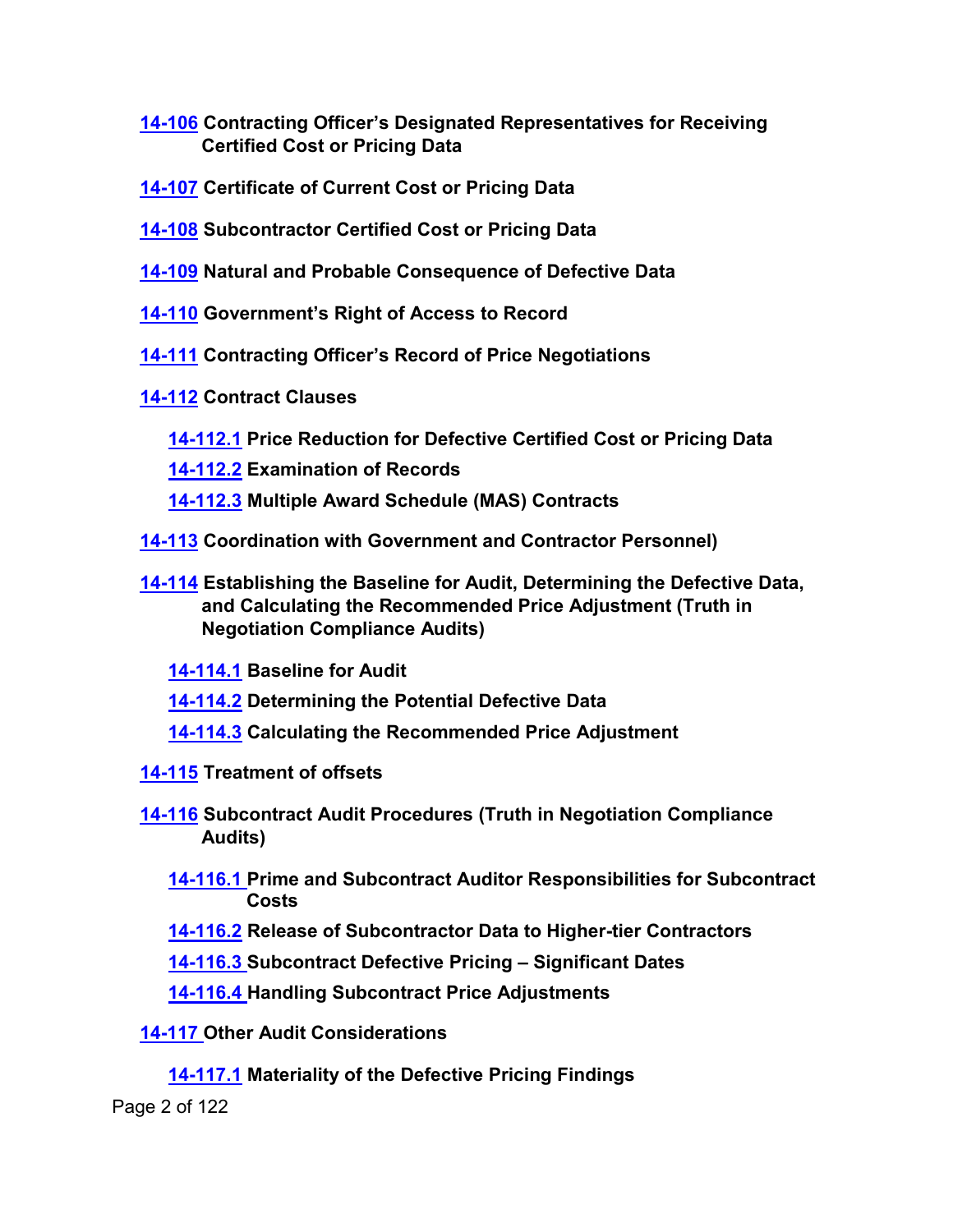<span id="page-2-0"></span>**[14-117.2](#page-30-2) Defective Pricing from CAS Noncompliances**

<span id="page-2-1"></span>**[14-117.3](#page-31-0) Systemic Defective Pricing Issues (Non-CAS)**

- <span id="page-2-2"></span>**[14-117.4](#page-32-0) Defective Pricing "Sweeps"**
- <span id="page-2-3"></span>**[14-117.5](#page-33-0) Statistical Sampling Techniques in Truth in Negotiation Compliance Audits**
- **[14-117.6](#page-34-0) Obtaining Third Party Confirmations**
- <span id="page-2-7"></span><span id="page-2-6"></span><span id="page-2-5"></span><span id="page-2-4"></span>**[14-117.7](#page-34-1) Other Administrative Audit Considerations**
- **[14-118](#page-34-2) Findings and Conditions Requiring Further Pursuit as Potential Cases of Fraud (Truth in Negotiation Compliance Audits)**
- **[14-119](#page-35-0) Discussing Audit Findings**
- **[14-120](#page-37-0) Reporting Results of Audit (Truth in Negotiation)**
- **[14-121](#page-38-0) Charging Interest When Defective Pricing is Found**
- **[14-122](#page-40-0) Interest Rates – Defective Pricing**
- **[14-123](#page-41-0) Resolution of Audit Findings**

# **[14-200](#page-42-0) Section 2 – Audit of Progress Payments**

**[14-201](#page-42-1) Introduction**

# **[14-202](#page-42-2) FAR/DFARS Provisions**

- **[14-202.1](#page-42-3) Customary or Unusual**
- **[14-202.2](#page-44-0) Approval of Progress Payment Requests**
- **[14-202.3](#page-44-1) Contract Price and Rate Limitations**
- **[14-202.4](#page-46-0) Costs to be included in Progress Payment Requests**
- **[14-203](#page-47-0) Audit Responsibility – Progress Payments**
- **[14-204](#page-47-1) Audit Scope – Progress Payments**
- **[14-205](#page-48-0) Areas for Audit Consideration**
- **[14-206](#page-56-0) Reports**
- **[14-207](#page-57-0) Interest – Progress Payments**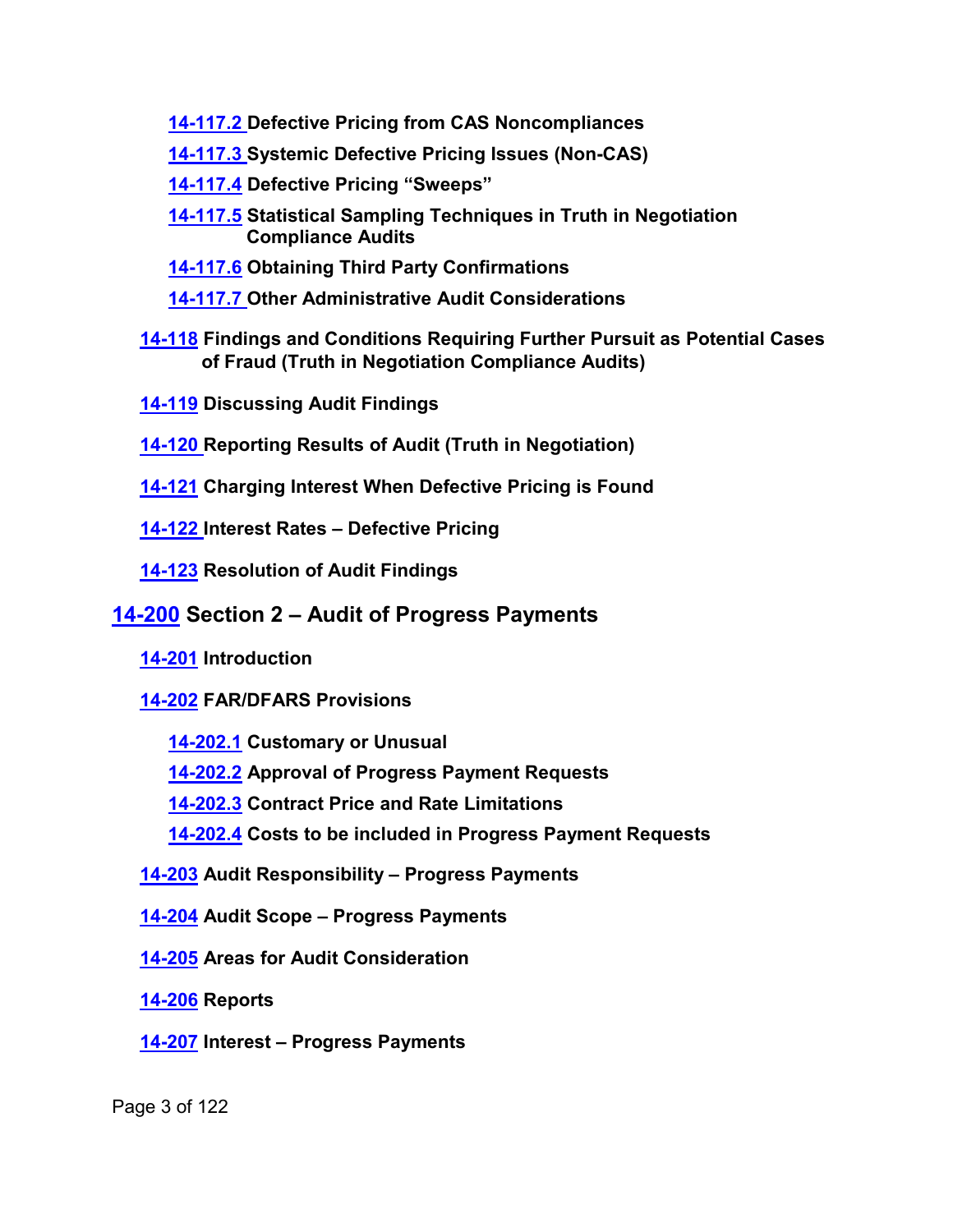# **[14-300](#page-57-1) Section 3 – RESERVED**

**[14-400](#page-57-2) Section 4 Contract Audits of Government Property Including Government Furnished Property (GFP)**

**[14-401](#page-57-3) Introduction**

**[14-402](#page-57-4) Types of Government Property**

**[14-403](#page-58-0) Contract Regulations on Gov't Property**

**[14-403.1](#page-58-1) Basic FAR/DFARS References**

**[14-403.2](#page-58-2) DoD Policy on Furnishing Facilities**

**[14-403.3](#page-59-0) Use of IPE on Commercial Work**

**[14-404](#page-59-1) Government Roles in Audit on Government Property**

**[14-404.1](#page-59-2) Functions of the Gov't Property Administrator**

**[14-404.2](#page-60-0) Related Contract Audit Functions**

**[14-404.3](#page-60-1) Internal Audit Functions**

**[14-405](#page-60-2) Contract Audit Objectives and Procedures**

- **[14-405.1](#page-61-0) Preliminary Planning Steps**
- **[14-405.2](#page-61-1) Audit Programs for Material Costs**
- **[14-405.3](#page-61-2) Testing of Purchase Costs**
- **[14-405.4](#page-62-0) Evaluation of Material Handling and Usage**
- **[14-405.5](#page-62-1) Final Voucher Evaluation Memorandum or Incurred Cost Audit Reports**
- **[14-405.6](#page-62-2) Evaluation of Residual Materials and Intercontract Transfers**
- **[14-405.7](#page-62-3) Evaluation of Physical Controls**
- **[14-405.8](#page-63-0) Allocation of Depreciation and Rental Charges**
- **[14-405.9](#page-63-1) Use of Gov't Property on FMS**

**[14-406](#page-63-2) Government Property Audits Upon Specific Request** 

**[14-406.1](#page-63-3) Audit of Contractor Reports on Gov't Property**

**[14-406.2](#page-64-0) Audit of Rental Charges for Use of Gov't Property**

**[14-406.3](#page-65-0) Gov't Property Audits at Other Locations**

Page 4 of 122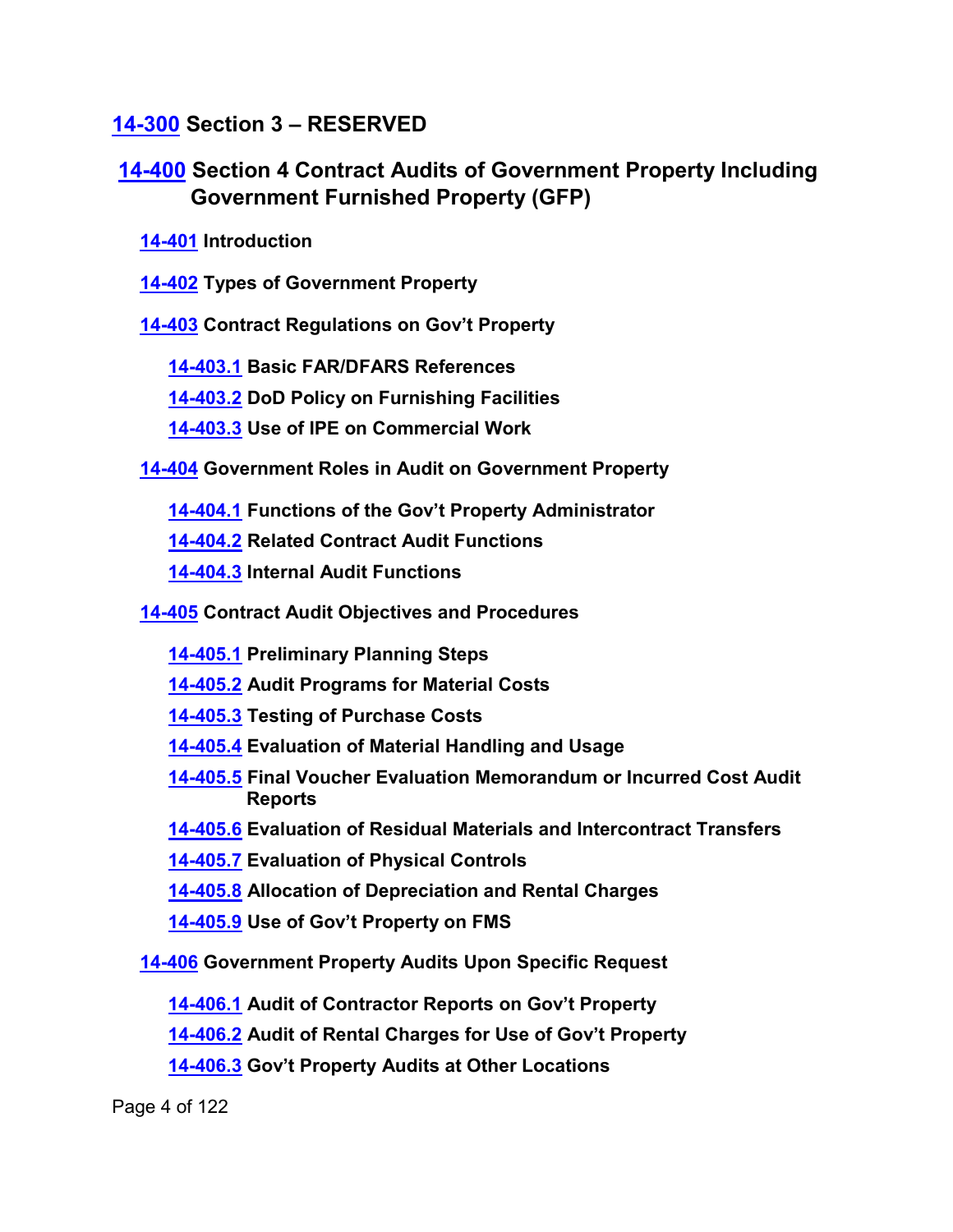**[14-407](#page-65-1) Audit Discussions**

**[14-408](#page-65-2) Audit Reports on Gov't Property**

**[14-4S1](#page-66-0) Supplement – FAR 52.245-9**

# **[14-500](#page-66-1) Section 5 – Performance Audits**

**[14-501](#page-66-2) Introduction**

**[14-502](#page-67-0) Audit of Operations of Major Contractors**

**[14-502.1](#page-67-1) Audit Plan**

**[14-502.2](#page-67-2) Audit approach**

**[14-502.3](#page-67-3) Audit Program (Operations Audit)**

**[14-503](#page-68-0) Planning Considerations**

**[14-504](#page-69-0) Cost Avoidance Recommendation Resulting From Operations Audits**

**[14-505](#page-72-0) Conferences and Reports on Operations Audits**

**[14-506](#page-72-1) Sharing of Operations Audit Results, Research and Training using OASIS**

**[Figure 14-5-1](#page-73-0) Synopsis Format [Figure 14-5-2](#page-73-1) Example of Synopsis**

# **[14-600](#page-74-0) Section 6 – Audit of Contractor Capital Investment Projects**

**[14-601](#page-74-1) Introduction**

**[14-602](#page-74-2) General**

**[14-603](#page-76-0) Methods for Evaluating Capital Investment Proposals**

**[14-603.1](#page-76-1) Payback Method**

**[14-603.2](#page-77-0) Accounting Rate of Return Method (ARR)**

**[14-603.3](#page-77-1) Payback Reciprocal** 

**[14-603.4](#page-77-2) Discounted Cash Flow Methods**

**[14-604](#page-78-0) Audit Objectives**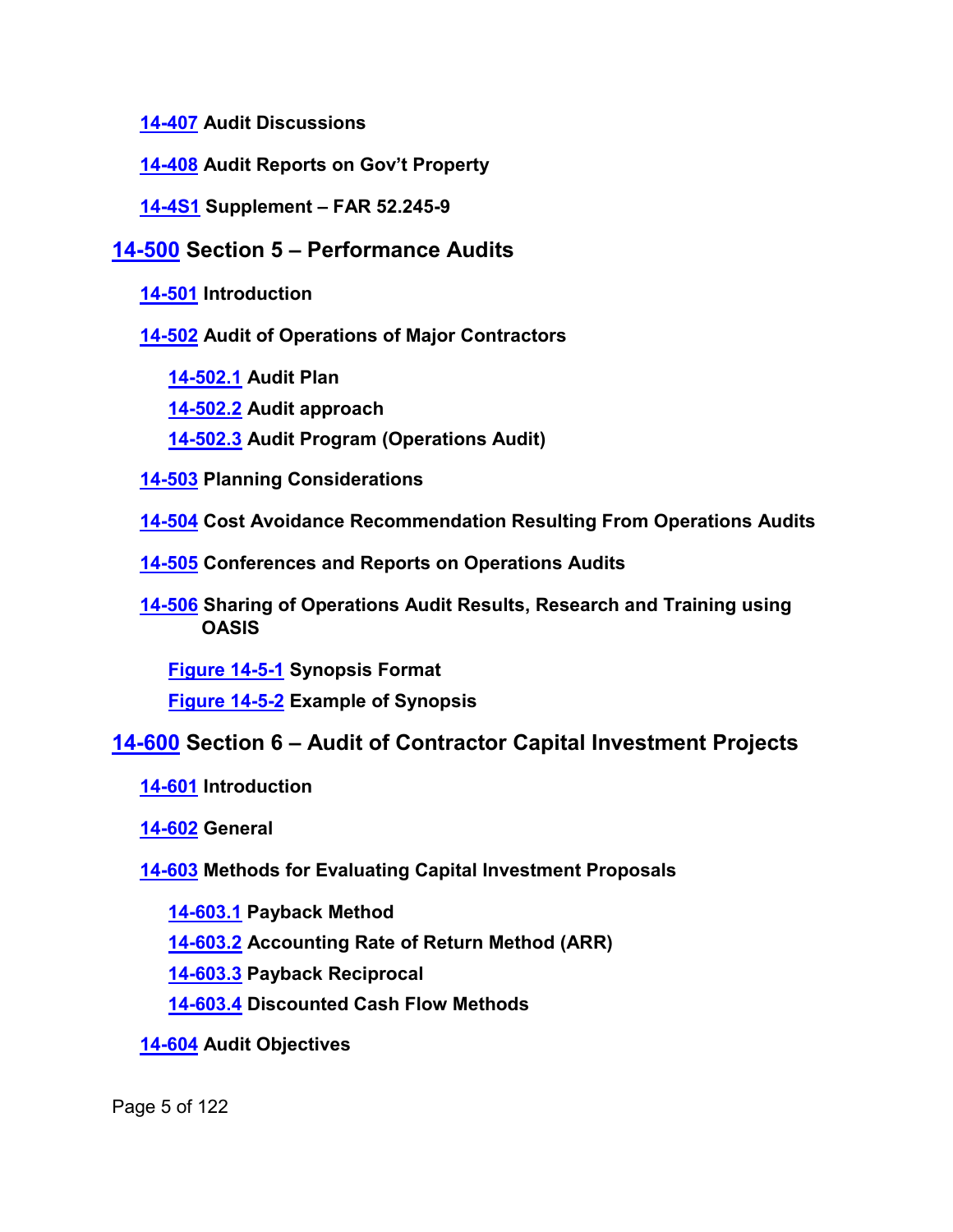### **[14-605](#page-79-0) Audit Procedures**

## **[14-606](#page-80-0) Coordination with ACO**

# **[14-700](#page-81-0) Section 7 – Audit of Production Scheduling and Control**

- **[14-701](#page-81-1) Introduction**
- **[14-702](#page-81-2) General**
- **[14-703](#page-81-3) Audit Objective**
- **[14-704](#page-81-4) Audit Procedures**

# **[14-705](#page-82-0) Testing the Procedures**

- **[14-705.1](#page-82-1) Material**
- **[14-705.2](#page-83-0) Production Control Activities**
- **[14-705.3](#page-83-1) Progress Planning**
- **[14-705.4](#page-84-0) Release of Shop Orders**
- **[14-705.5](#page-85-0) Shop Forecasting and Loading**

# **[14-800](#page-86-0) Section 8 – Advanced Cost Management Systems (ACMS)**

- **[14-801](#page-86-1) Introduction**
- **[14-802](#page-86-2) Description of Technological Modernization**
- **[14-803](#page-86-3) Indicators of Technological Modernization**
- **[14-804](#page-87-0) Effect of Technological Modernization**
- **[14-805](#page-87-1) Definition of an ACMS**
- **[14-806](#page-88-0) Role of the Auditor**
- **[14-807](#page-89-0) ACMS IT Audit Approach**
- **[14-808](#page-90-0) Consistent Charging of Cost**
- **[14-809](#page-90-1) ACMS Pilot Tests**
- **[14-900](#page-92-0) Section 9 – Other Special Purpose Audits**

Page 6 of 122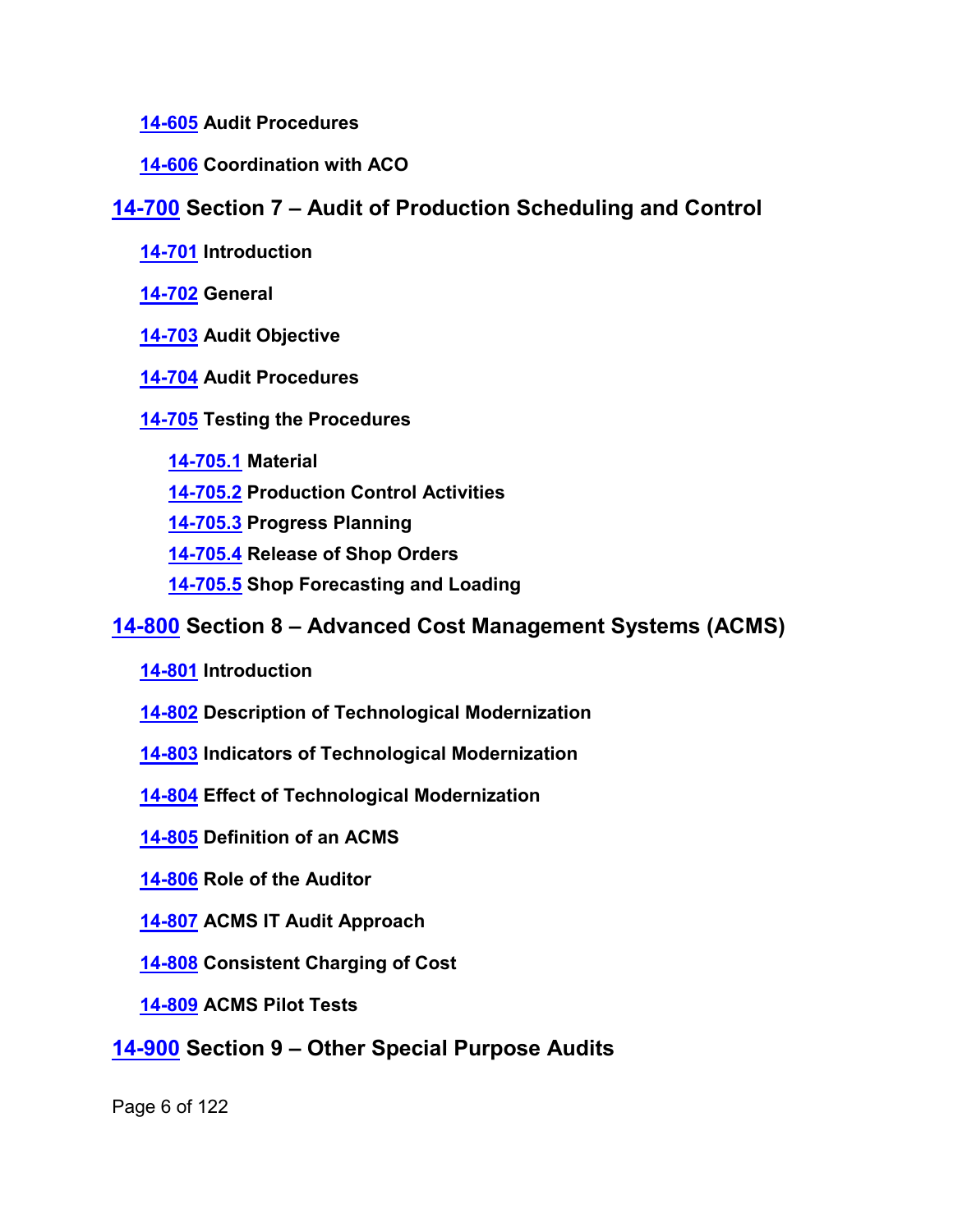**[14-901](#page-92-1) Introduction**

**[14-902](#page-92-2) Contract Audit Services for TRICARE**

**[14-902.1](#page-92-3) TRICARE Program Background**

**[14-902.2](#page-93-0) Contract Audit Procedures**

**[14-902.3](#page-93-1) Audit Reports**

**[14-903](#page-93-2) National Guard Bureau Agreements with the State and Possessions**

**[14-903.1](#page-93-3) Background**

**[14-903.2](#page-94-0) Basic Audit Responsibilities**

**[14-903.3](#page-94-1) Audit Procedures**

**[14-903.4](#page-94-2) Allowability of Costs**

**[14-903.5](#page-95-0) Final Voucher Evaluation Memorandums**

**[14-903.6](#page-95-1) Correspondence**

**[14-904](#page-95-2) Contract Audits of Advance Payments**

**[14-904.1](#page-95-3) Background**

**[14-904.2](#page-95-4) Audit Responsibility – Advanced Funds**

**[14-904.3](#page-95-5) Audit Procedures**

**[14-904.4](#page-96-0) Audit Reports**

**[14-905](#page-96-1) Contract Audit Services for Nonappropriated Funds**

**[14-905.1](#page-96-2) Background and Authority**

**[14-905.2](#page-97-0) Audit Responsibility – Nonappropriated Funds**

**[14-905.3](#page-97-1) Audit Procedures**

**[14-905.4](#page-97-2) Audit Reports**

**[14-906](#page-97-3) Special Audits Related to Government Rights in Inventions**

**[14-906.1](#page-97-4) Background**

**[14-906.2](#page-97-5) Contract Audit Responsibility**

**[14-906.3](#page-98-0) Audit Procedures**

**[14-906.4](#page-98-1) Audit Reports**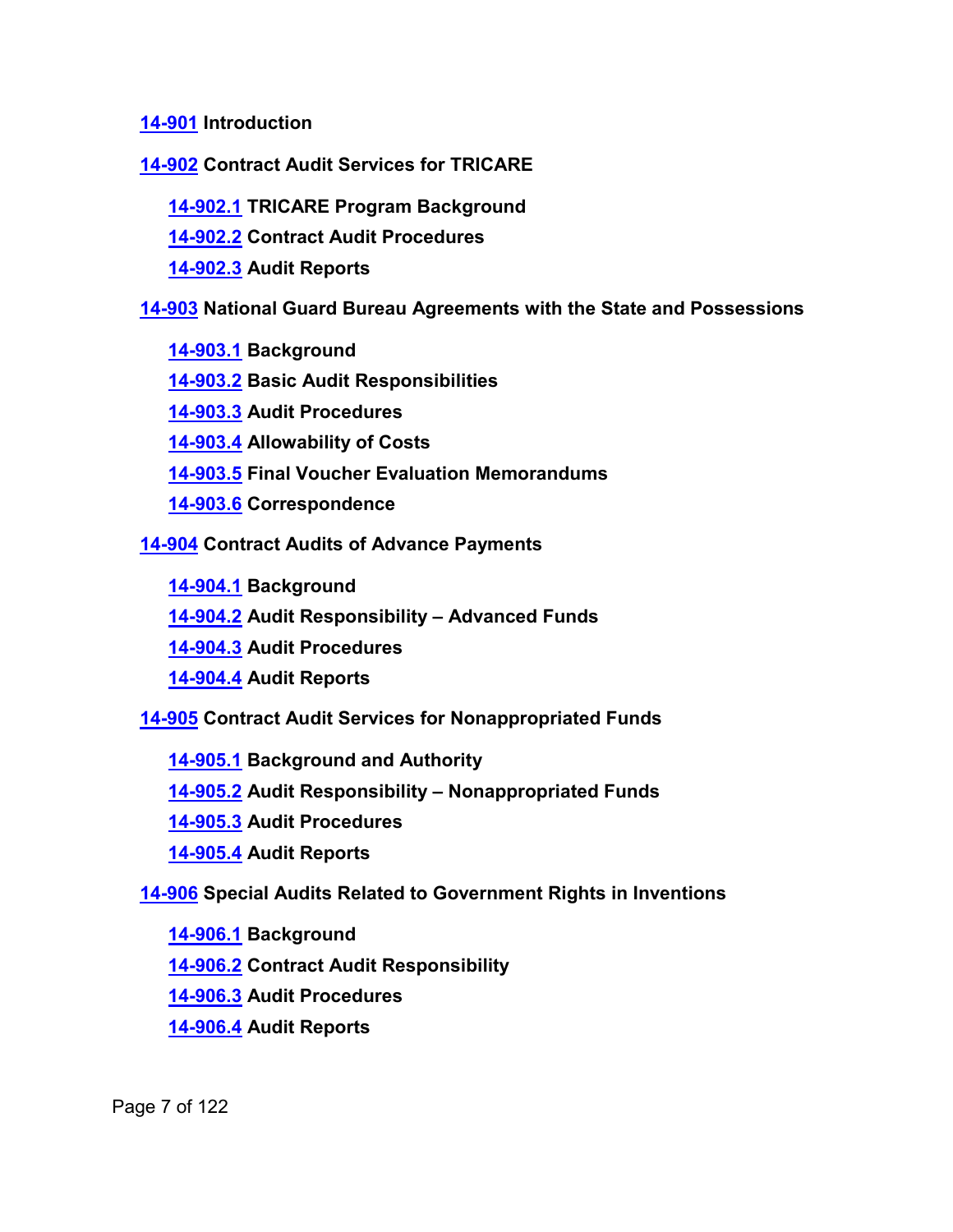**[14-907](#page-98-2) Evaluation of Data Other Than Certified Cost or Pricing Data in Support of Requests for Exception From Certified Cost or Pricing Data Requirements**

**[14-907.1](#page-98-3) Background**

- **[14-907.2](#page-99-0) Audit Objectives and Procedures**
- **[14-907.3](#page-99-1) Adequate Price Competition**
- **[14-907.4](#page-100-0) Prices Set by Law or Regulation**
- **[14-907.5](#page-100-1) Commercial Items**
- **[14-907.6](#page-102-0) Modifications to Contracts for Commercial Items**
- **[14-907.7](#page-102-1) Waivers**
- **[14-907.8](#page-103-0) Reports**
- **[14-908](#page-104-0) Compliance Audit for the Defense Security Cooperation Agency [DSCA]**
	- **[14-908.1](#page-104-1) Introduction**
	- **[14-908.2](#page-104-2) Types of Foreign Military Financing**
	- **[14-908.3](#page-105-0) General Oversight Requirements**
	- **[14-908.4](#page-105-1) Audit for Contractor Compliance with Certification and Agreement**
	- **[14-908.5](#page-106-0) Reporting Results of Audit (DSCA)**
- **[14-909](#page-106-1) Evaluations of Other Transaction Agreements (OTAs)**
	- **[14-909.1](#page-106-2) Background**
	- **[14-909.2](#page-108-0) Audit Responsibilities**
	- **[14-909.3](#page-108-1) Special Considerations**
	- **[14-909.4](#page-111-0) Reporting**
- **[14-910](#page-111-1) Performance-Based Payments (PBPs)**
	- **[14-910.1](#page-111-2) Introduction**
	- **[14-910.2](#page-111-3) Administration and Payment of Performance-Based Payments**
	- **[14-910.3](#page-112-0) Role of the Auditor**
	- **[14-910.4](#page-113-0) Reporting**

# **[14-1000](#page-113-1) Section 10 – Application of Agreed-Upon Procedures**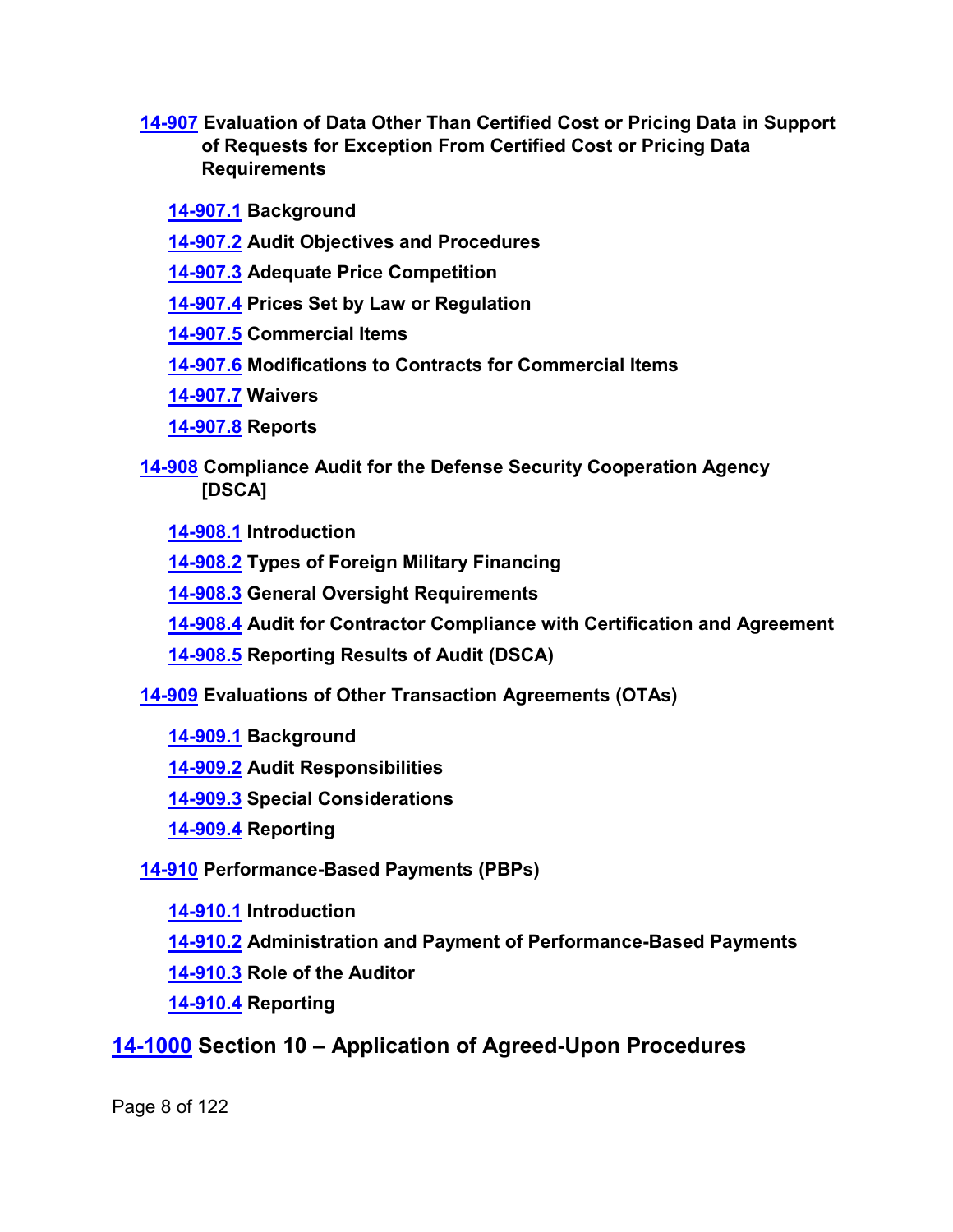**[14-1001](#page-113-2) Introduction**

**[14-1002](#page-114-0) Agreed-Upon Procedures**

**[14-1002.1](#page-114-1) Understanding the Requestor's Objectives**

**[14-1002.2](#page-114-2) Appropriate Agreed-Upon Procedures**

**[14-1002.3](#page-115-0) Establishing an Agreement on the Terms of the Engagement**

**[14-1003](#page-116-0) Agreed-Upon Procedures Report**

**[14-1003.1](#page-116-1) Nature of Agreed-Upon Procedures Reports**

**[14-1003.2](#page-116-2) Agreed-Upon Procedures Report Format, and Contents**

**[14-1003.3](#page-117-0) Report Cover Sheet**

**[14-1003.4](#page-117-1) Table of Contents**

**[14-1003.5](#page-117-2) Executive Summary (Agreed-Upon Procedures)**

- **[14-1003.6](#page-118-0) Report Narrative – Reporting on the Agreed-Upon Procedures and Responsibilities**
- **[14-1003.7](#page-118-1) DCAA Personnel and Report Authorization (Agreed-Upon Procedures)**

**[14-1003.8](#page-121-0) Report Distribution (Agreed-Upon Procedures)**

**[14-1003.9](#page-121-1) Report Restriction and Narrative (Agreed-Upon Procedures)**

**[14-1003.10](#page-121-2) Appendixes (Agreed-Upon Procedures)**

# <span id="page-8-0"></span>**14-000 Other Contract Audit Assignments [\\*\\*](#page-0-0)**

<span id="page-8-1"></span>**14-001 Scope of Chapter [\\*\\*](#page-0-1)**

This chapter provides guidance for certain miscellaneous or special audit assignments related to the contract audit mission. Auditing concepts, policies, and procedures having general application, as covered in other chapters of this manual, also apply to assignments discussed in this chapter.

# <span id="page-8-2"></span>**14-100 Section 1 –Truth in Negotiation Compliance Audits of Contractor Certified Cost or Pricing Data [\\*\\*](#page-0-2)**

# <span id="page-8-3"></span>**14-101 Introduction [\\*\\*](#page-0-3)**

This section describes Truth in Negotiation compliance audits for defective pricing and provides specific audit guidelines and procedures related to this type of audit.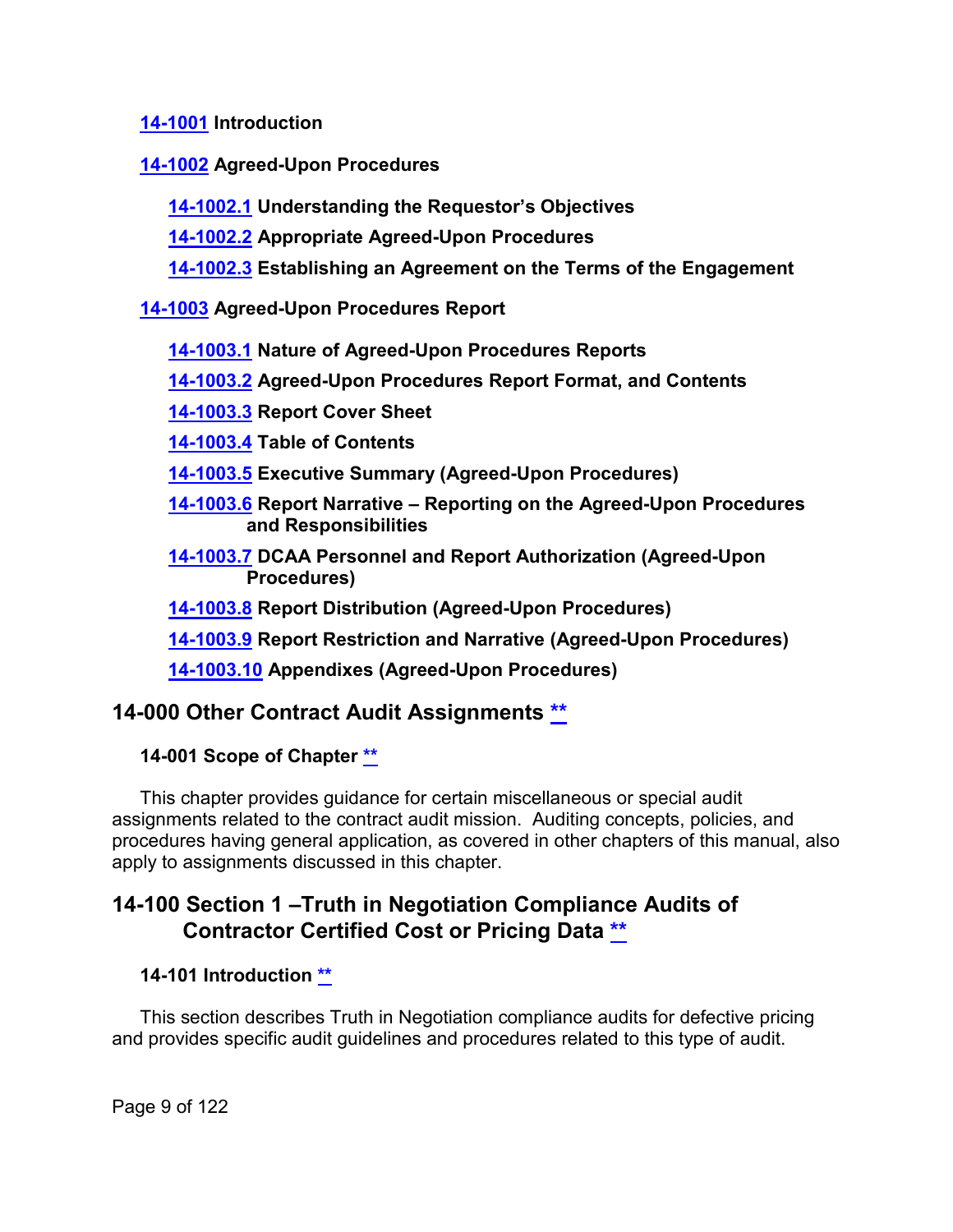# <span id="page-9-0"></span>**14-102 Truth in Negotiation Compliance Audit [\\*\\*](#page-0-4)**

a. Defective pricing occurs when a contractor does not submit or disclose to the Government certified cost or pricing data that is accurate, complete, and current prior to reaching a price agreement. Generally, the auditor establishes the existence of defective pricing in a Truth in Negotiation compliance audit by examining and analyzing the records and data available to the contractor as of the date of prime contract agreement on the price and comparing them with the submitted certified cost or pricing data.

b. The objective of a Truth in Negotiation compliance audit is to determine if the negotiated contract price was increased by a significant amount because the contractor did not submit or disclose accurate, complete, and current certified cost or pricing data. To show that defective pricing exists, the audit must establish each of the following five points:

(1) The information in question fits the definition of cost or pricing data.

(2) Accurate, complete, and current data existed and were reasonably available to the contractor before the date of agreement on the price.

(3) Accurate, complete, and current data were not submitted or disclosed to the contracting officer or one of the authorized representatives of the contracting officer and that these individuals did not have actual knowledge of such data or its significance to the proposal.

(4) The Government relied on the defective data in negotiating with the contractor.

(5) The Government's reliance on the defective data caused an increase in the contract price.

Establishing these five points is a necessary prerequisite to support recommended price adjustments and provide the contracting officer with the information to achieve price reductions to contracts.

c. Based on a 1965 GAO audit, the DoD developed policy designating DCAA to establish and conduct a program for performing regularly scheduled Truth in Negotiation compliance audits of selected contracts, modifications, subcontracts, and other eligible pricing actions. Based on inter-agency agreements, this program includes contracts awarded by certain non-DoD agencies as well as DoD contracts.

d. Each DCAA Field Audit Office (FAO) performs Truth in Negotiation compliance audits for defective pricing based on:

(1) the annual requirements and selection plans issued by Headquarters, and

Page 10 of 122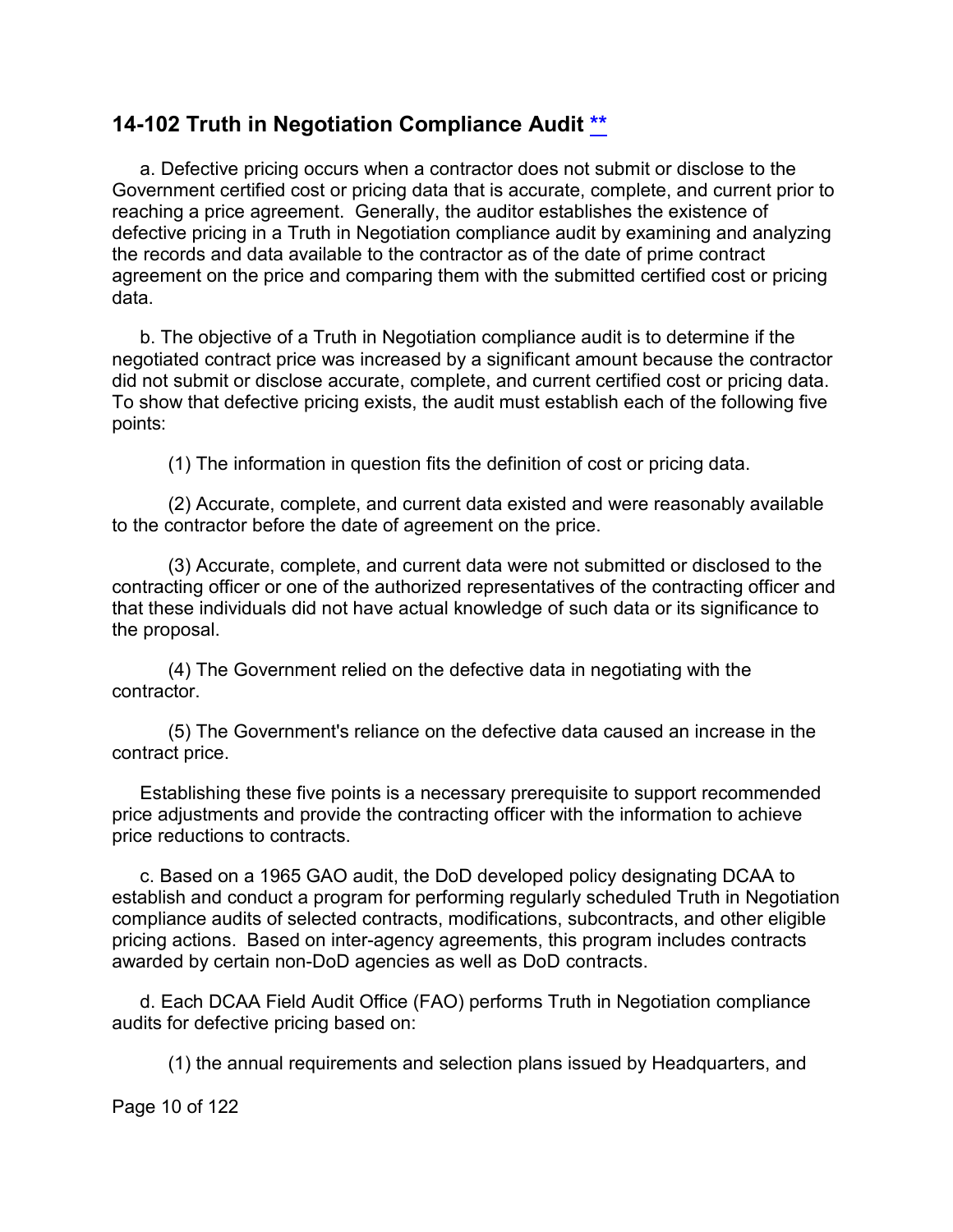(2) specific requests received from contracting officers or other authorized persons or activities.

Audit effort does not stop once the audit is completed and the report is issued. The auditor is also responsible for providing negotiation support to the contracting officer for timely settlement of defective pricing allegations. This audit responsibility continues until the Government achieves final resolution either by negotiation or litigation.

#### <span id="page-10-0"></span>**14-103 Truth in Negotiations (TIN) [\\*\\*](#page-0-5)**

#### **14-103.1 Purpose of TIN [\\*\\*](#page-0-6)**

<span id="page-10-1"></span>The purpose of the Truth in Negotiation (TIN) is to put the Government on equal footing with contractors when negotiating contracts requiring certified cost or pricing data. The TIN requires contractors to submit accurate, complete, and current certified cost or pricing data when negotiating contracts with the Government. It also provides the Government with a price reduction remedy if a contractor fails to comply and includes provisions for interest and penalties. The price reduction remedy takes effect when the contractor does not submit accurate, complete, and current data for a contract and the Government relied on that defective data in determining the contract price.

#### **14-103.2 TIN applicability [\\*\\*](#page-0-7)**

<span id="page-10-2"></span>a. The TIN applies to negotiated prime contracts, modifications, and subcontracts where the Government required certified cost or pricing data. (See [FAR 15.403-1](http://www.ecfr.gov/cgi-bin/text-idx?SID=6cfa747dbc5f561470488a2636d3758b&mc=true&node=se48.1.15_1403_61&rgn=div8) and [DFARS 215.403-1](http://www.ecfr.gov/cgi-bin/text-idx?SID=44dd680460fa3cb8ba065ef84a6ad8ab&mc=true&node=se48.3.215_1403_61&rgn=div8) for exceptions to this requirement.) This includes interdivisional work, final price redeterminations, equitable adjustments, and termination settlements. TIN also applies to modifications of advertised contracts when the modification exceeds the applicable dollar threshold. Further, TIN applies to change orders when the absolute value of the increase and decrease exceeds the applicable dollar thresholds, even though the net change in price itself is under the threshold.

b. The TIN threshold for obtaining certified cost or pricing data is specific in FAR 15.403-4(a)(1), Requiring certified cost or pricing. [10 U.S.C. 2306a\(a\)\(7\)](http://uscode.house.gov/view.xhtml?req=granuleid:USC-prelim-title10-section2306a&num=0&edition=prelim) and [41 U.S.C.](http://uscode.house.gov/view.xhtml?hl=false&edition=prelim&req=granuleid%3AUSC-prelim-title41-section3502&f=treesort&num=0&saved=%7CKHRpdGxlOjQxIHNlY3Rpb246MzUwMSBlZGl0aW9uOnByZWxpbSkgT1IgKGdyYW51bGVpZDpVU0MtcHJlbGltLXRpdGxlNDEtc2VjdGlvbjM1MDEp%7CdHJlZXNvcnQ%3D%7C%7C0%7Cfalse%7Cprelim)  [3502](http://uscode.house.gov/view.xhtml?hl=false&edition=prelim&req=granuleid%3AUSC-prelim-title41-section3502&f=treesort&num=0&saved=%7CKHRpdGxlOjQxIHNlY3Rpb246MzUwMSBlZGl0aW9uOnByZWxpbSkgT1IgKGdyYW51bGVpZDpVU0MtcHJlbGltLXRpdGxlNDEtc2VjdGlvbjM1MDEp%7CdHJlZXNvcnQ%3D%7C%7C0%7Cfalse%7Cprelim) require adjustments of the TIN threshold for inflation every 5 years, starting October 1, 1995.

The current threshold applicable to all agencies is \$2,000,000 for prime contracts awarded on or after the effective date of July 1, 2018 and for any subcontracts or modifications under those prime contracts that are expected to exceed \$2,000,000.

The adjusted threshold does not automatically apply to prime contract modifications or subcontracts (or modifications of changes to subcontracts). For prime contract modifications, new subcontracts at any tier, and subcontract modifications, the applicable TIN threshold is established at the date of agreement on prime contract price, or the date of prime contract award whichever is later. If the pre-existing prime contract is modified to incorporate adjusted threshold date, the adjusted threshold

Page 11 of 122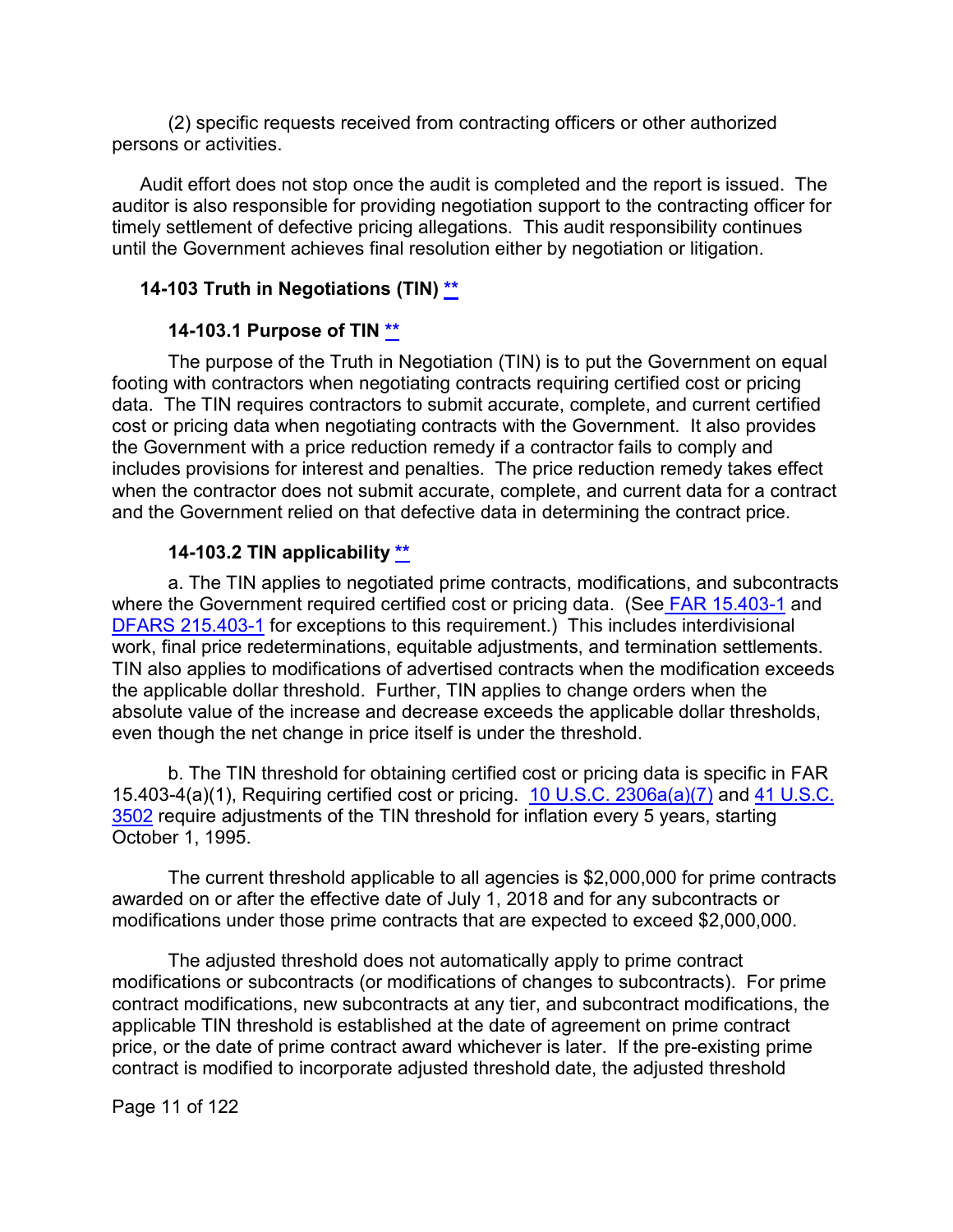applies to the subcontracts and modifications made after the date of modification.

The adjusted threshold does not apply to undefinitized contract actions issued before the effective date, even though negotiations were completed after that date unless the prime contract was subsequently modified to incorporate the adjusted threshold. However, contracting officers may modify Basic Ordering Agreements to reflect the higher thresholds for orders issued after the effective date. Contracting officers can request certified cost or pricing data between the Simplified Acquisition Threshold of \$150,000 and the certified cost or pricing data threshold only with the approval at the Head of the Contracting Activity and provided that an exception at FAR 15.403-1(b) does not apply.

c. As provided in  $FAR$  15.403-1(b), contractors may obtain exceptions from submitting certified cost or pricing data when:

- (1) the price is based on adequate price competition,
- (2) the price is based on prices set by law or regulation,
- (3) the item meets the definition of a commercial item,
- (4) when a waiver has been granted, or

(5) a commercial contract is modified and meets the requirements of [FAR](https://www.ecfr.gov/cgi-bin/text-idx?SID=6539f097c47de0790aa8bafd335208b7&mc=true&node=se48.1.15_1403_61&rgn=div8)  [15.403-1\(c\)\(3\).](https://www.ecfr.gov/cgi-bin/text-idx?SID=6539f097c47de0790aa8bafd335208b7&mc=true&node=se48.1.15_1403_61&rgn=div8)

# <span id="page-11-0"></span>**14-104 Certified Cost or Pricing Data [\\*\\*](#page-0-8)**

# **14-104.1 TIN Definition [\\*\\*](#page-0-9)**

<span id="page-11-1"></span>TIN defines the term "cost or pricing data" to mean all facts that, as of the date of agreement on the price of a contract (or the price of a contract modification), a prudent buyer or seller would reasonably expect to affect price negotiations significantly. Such term does not include information that is judgmental, but does include the factual information from which a judgment was derived.

# **14-104.2 FAR Definition [\\*\\*](#page-0-8)**

<span id="page-11-2"></span>[FAR 2.101](http://www.ecfr.gov/cgi-bin/text-idx?SID=6cfa747dbc5f561470488a2636d3758b&mc=true&node=se48.1.2_1101&rgn=div8) states that "certified cost or pricing data" means "cost or pricing data" that were required to be submitted in accordance with FAR [15.403-4](http://www.ecfr.gov/cgi-bin/text-idx?SID=6cfa747dbc5f561470488a2636d3758b&mc=true&node=se48.1.15_1403_64&rgn=div8) and [15.403-5](http://www.ecfr.gov/cgi-bin/text-idx?SID=6cfa747dbc5f561470488a2636d3758b&mc=true&node=se48.1.15_1403_65&rgn=div8) and have been certified, or are required to be certified, in accordance with [15.406-2.](http://www.ecfr.gov/cgi-bin/text-idx?SID=6cfa747dbc5f561470488a2636d3758b&mc=true&node=se48.1.15_1406_62&rgn=div8) This certification states that, to the best of the person's knowledge and belief, the cost or pricing data are accurate, complete, and current as of a date certain before contract award. Cost or pricing data are required to be certified in certain procurements [\(10](http://uscode.house.gov/view.xhtml?req=granuleid:USC-prelim-title10-section2306a&num=0&edition=prelim)  [U.S.C. 2306a](http://uscode.house.gov/view.xhtml?req=granuleid:USC-prelim-title10-section2306a&num=0&edition=prelim) and [41 U.S.C. 3502\)](http://uscode.house.gov/view.xhtml?hl=false&edition=prelim&req=granuleid%3AUSC-prelim-title41-section3502&f=treesort&num=0&saved=%7CKHRpdGxlOjQxIHNlY3Rpb246MzUwMSBlZGl0aW9uOnByZWxpbSkgT1IgKGdyYW51bGVpZDpVU0MtcHJlbGltLXRpdGxlNDEtc2VjdGlvbjM1MDEp%7CdHJlZXNvcnQ%3D%7C%7C0%7Cfalse%7Cprelim).

"Cost or pricing data" mean all facts as of the date of agreement on the price or,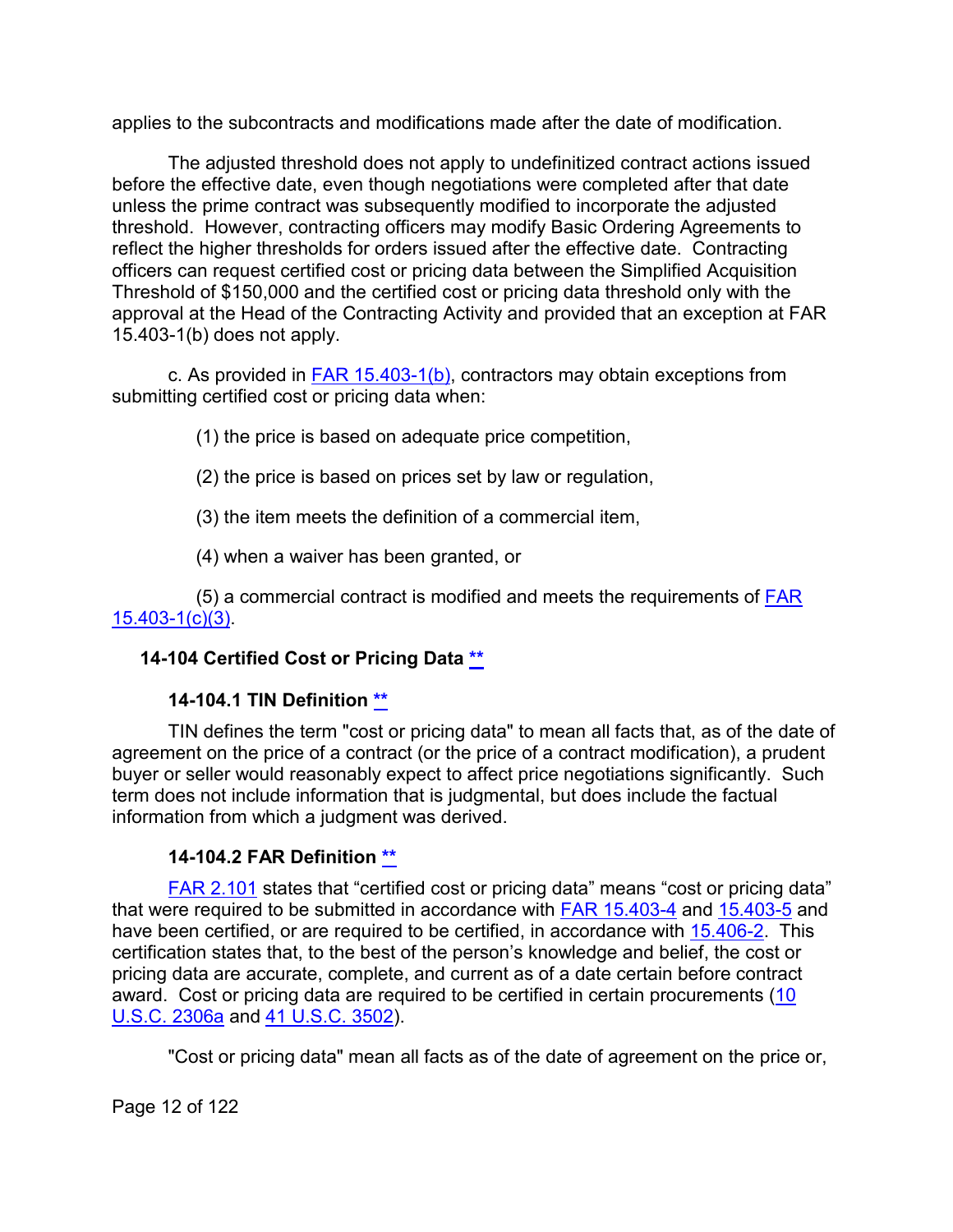if applicable, an earlier date agreed upon between the parties that is close as practicable to the date of agreement on price, prudent buyers and sellers would reasonably expect to affect price negotiations significantly. Cost or pricing data are factual, not judgmental, and are verifiable. While they do not indicate the accuracy of the prospective contractor's judgment about estimated future costs or projections, they do include the data forming the basis for that judgment. Cost or pricing data are more than historical accounting data; they are all facts that can be reasonably expected to contribute to the soundness of estimates of future costs and to the validity of determinations of costs already incurred. They also include such factors as:

(1) vendor quotations,

(2) nonrecurring costs,

(3) information on changes in production methods and in production or purchasing volume,

(4) data supporting projections of business prospects and objectives and related operations costs,

(5) unit-cost trends such as those associated with labor efficiency,

(6) make-or-buy decisions,

(7) estimated resources to attain business goals, and

(8) information on management decisions that could have a significant bearing on costs.

## <span id="page-12-0"></span>**14-105 Submission or Disclosure of Certified Cost or Pricing Data [\\*\\*](#page-0-10)**

#### **14-105.1 TIN Requirements [\\*\\*](#page-0-11)**

<span id="page-12-1"></span>Prime contractors subject to TIN must submit accurate, complete, and current certified cost or pricing data to the contracting officer or to the "designated representative" of the contracting officer. Subcontractors subject to TIN (at any tier) must make their submissions to the prime contractors or higher-tier subcontractors.

## **14-105.2 FAR Requirements [\\*\\*](#page-0-12)**

<span id="page-12-2"></span>Unless an exception applies, the contracting officer must obtain certified cost or pricing data from the contractor before awarding any contract or modification meeting the certified cost or pricing data criteria of [FAR 15.403-4.](http://www.ecfr.gov/cgi-bin/text-idx?SID=6cfa747dbc5f561470488a2636d3758b&mc=true&node=se48.1.15_1403_64&rgn=div8) The contractor must actually submit the certified cost or pricing data in the format specified in the solicitation (for example, Table 15-2 of [FAR 15.408\)](http://www.ecfr.gov/cgi-bin/text-idx?SID=6cfa747dbc5f561470488a2636d3758b&mc=true&node=se48.1.15_1408&rgn=div8), or specifically identify the data in writing. The requirement for submission of certified cost or pricing data is met when all accurate cost or pricing data reasonably available to the offeror have been submitted, either actually

Page 13 of 122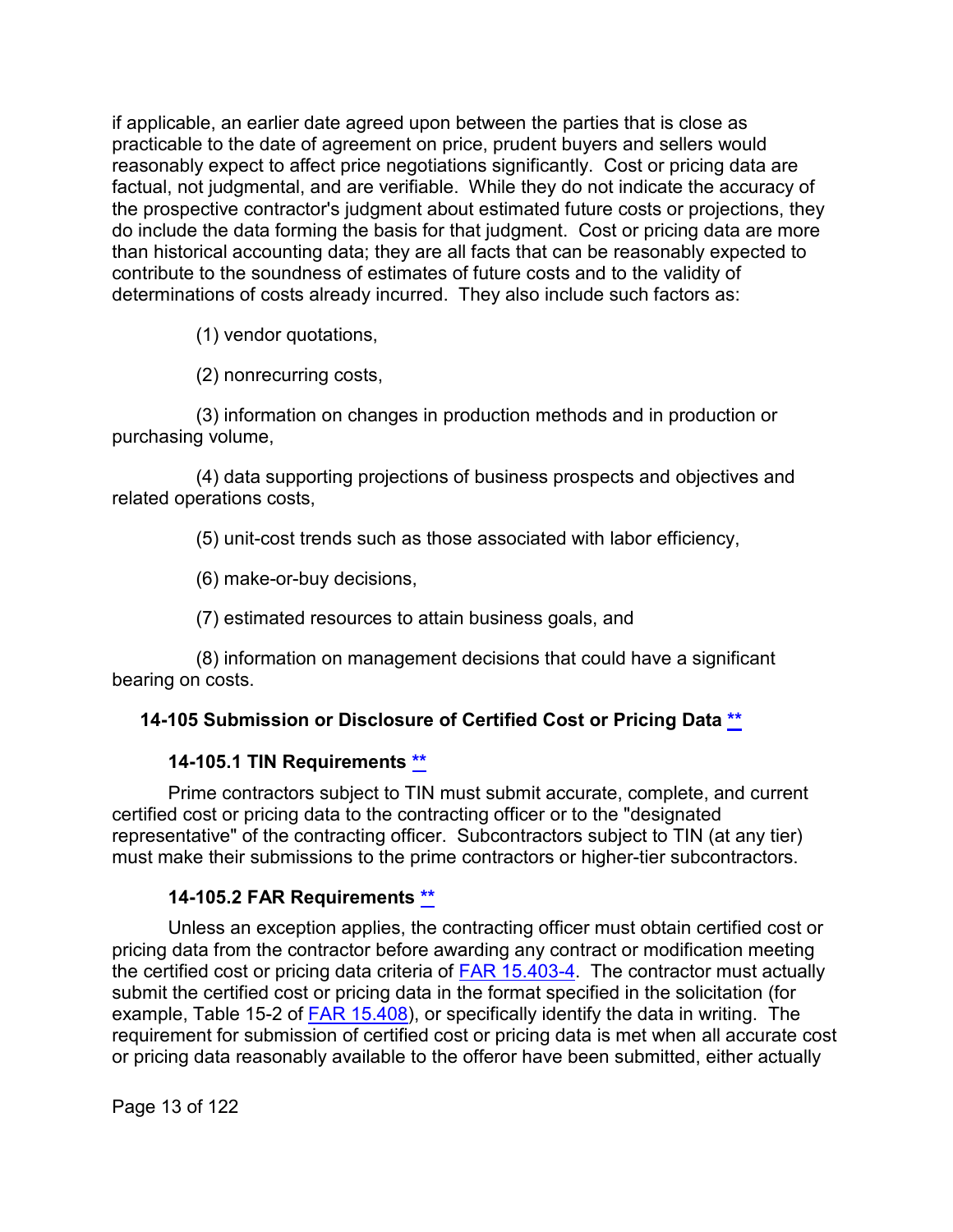or by specific identification. **FAR 15.408**, Table 15-2 details the procedural requirements for submitting a proposal and the required supporting certified cost or pricing data.

### **14-105.3 Submission Versus Availability of Data [\\*\\*](#page-0-13)**

<span id="page-13-0"></span>The mere availability of books, records, and other documents for audit does not constitute submission of certified cost or pricing data. The regulations make a clear distinction between submitting certified cost or pricing data and merely making available books, records, and other documents without identification. The adequacy of a given submission or disclosure depends on whether the certified cost or pricing data is disclosed in a way that places the Government on essentially equal footing with the contractor in regard to making the pricing decisions and must be determined on a caseby-case basis.

## **14-105.4 Contractor Analysis and Disclosure [\\*\\*](#page-0-14)**

<span id="page-13-1"></span>The contractor does not have to analyze data solely for the benefit of the Government. On the other hand, if the Government is unable to analyze the data and the contractor can do so and does, that information must be disclosed. The Government is entitled to the best cost or pricing data available to the contractor, not second best. An example of disclosing only second best would be if the contractor has prepared an analysis of cost or pricing data to better understand the raw cost or pricing data, but discloses only the raw data which the Government was unable to analyze. However, see 14-108d regarding prime contractor or higher-tier subcontractor analyses of subcontract costs. This concept can also relate to the meaningful disclosure of certified cost or pricing data to the Government (i.e., submission versus availability).

#### <span id="page-13-2"></span>**14-106 Contracting Officer's Designated Representatives for Receiving Certified Cost or Pricing Data [\\*\\*](#page-1-0)**

a. Submission or disclosure of certified cost or pricing data to the contracting officer is generally easy to establish. Who a contracting officer's designated representative is and when that designation begins or ends require further analysis. The BCA has held that the contracting officer's representative is someone who is substantially involved in the proposal evaluation or contract negotiation process. Accordingly, such designation may be by specific direction or implied through field pricing support/audit support under [FAR 15.404-2.](http://www.ecfr.gov/cgi-bin/text-idx?SID=6cfa747dbc5f561470488a2636d3758b&mc=true&node=se48.1.15_1404_62&rgn=div8) During the field pricing support process, consider the timing of any Government assistance given to the contracting officer. To support price negotiations, a contracting officer can use the buying command administration staff (pricing, contract administration, technical), the contract administration staff responsible for activity at the contractor's location (pricing, contract administration, technical), and DCAA. The organizational staff that provides support to the contracting officer and the timing of that support depends on the nature of the procurement and is not the same in every situation.

Page 14 of 122 b. Auditors must address this issue with the contracting officer to determine if the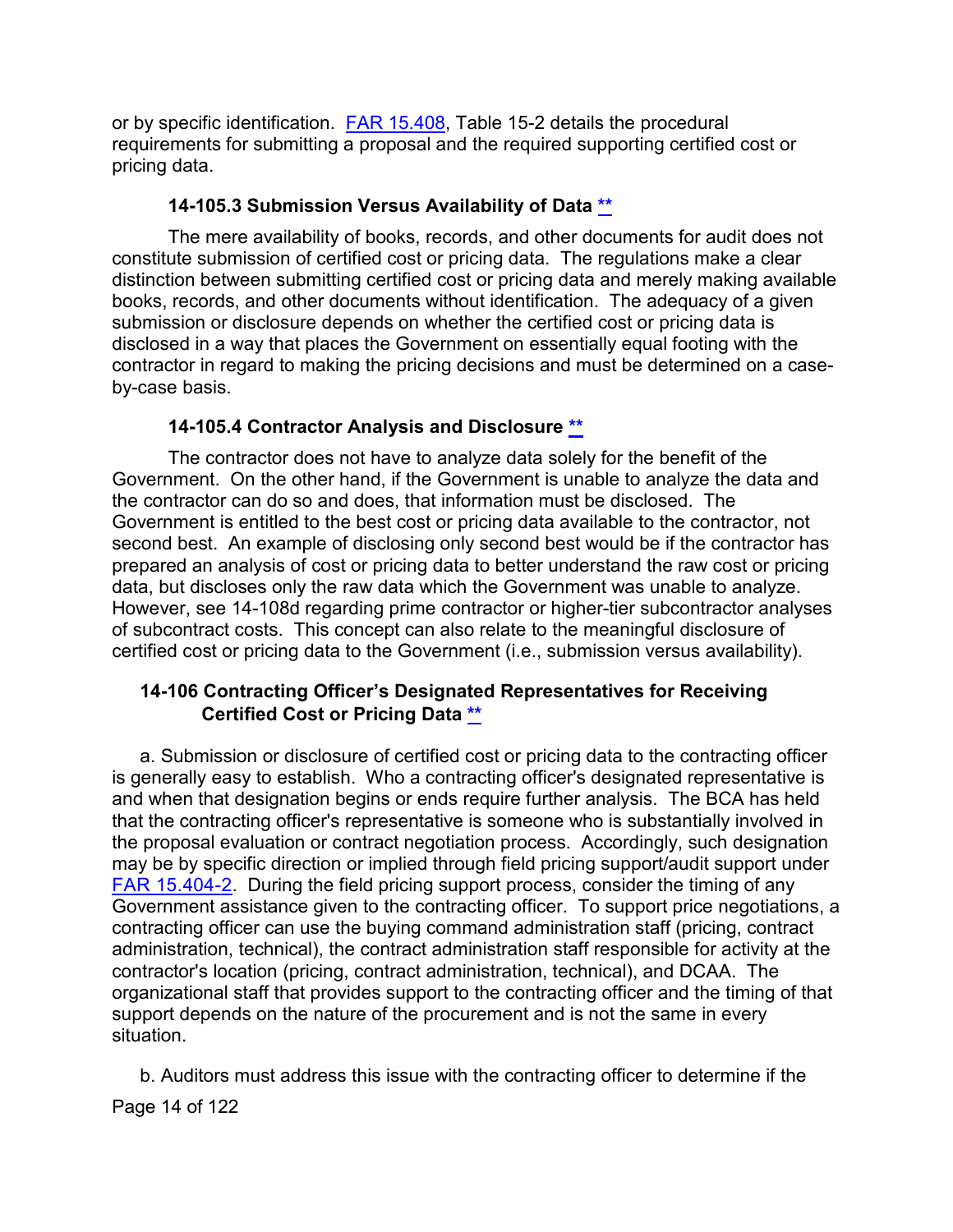contractor made an appropriate submission of certified cost or pricing data. The active involvement of the parties supporting the contracting officer on a specific procurement generally establishes when such designation begins or ends. As a member in the procurement process, DCAA can provide audit support in evaluating a price proposal that enables it to obtain information as the contracting officer's representative. Once that audit is complete, those services may no longer be required. At this point, the auditor would not normally be a representative of the contracting officer for receiving certified cost or pricing data on that procurement. However, if the auditor subsequently becomes aware of additional certified cost or pricing data and recognizes its relationship to a specific proposal, the auditor need not perform any analysis of the data but must immediately make the contracting officer aware of the data. Additionally, if the auditor is involved in supporting negotiations after issuing the proposal audit report, he or she is a proper representative for receiving certified cost or pricing data. The same considerations apply for any of the contracting officer's supporting groups.

c. Case law has held that the entity responsible for establishing indirect cost rates is an appropriate recipient of certified cost or pricing data relating to indirect costs. Frequently DCAA is such an entity. Even though that entity may not have any active involvement in the negotiations, disclosure of such certified cost or pricing data to it would be to a proper representative. Because there is a Government entity responsible for establishing indirect cost rates, the ASBCA has held that the contracting officer must rely on that entity for evaluation of indirect cost rates, prior to agreeing on price, to ensure all field support data is considered.

d. When the subcontractor denies the prime contractor access to its records, the contracting officer may request that the cognizant DCAA office audit the subcontractor's proposal. The ASBCA has held that, in those cases, disclosure of certified cost or pricing data to the auditor satisfies the [FAR 15.406-2](http://www.ecfr.gov/cgi-bin/text-idx?SID=6cfa747dbc5f561470488a2636d3758b&mc=true&node=se48.1.15_1406_62&rgn=div8) requirement for disclosure to the contracting officer or his representative (Motorola, ASBCA No. 41528, 94-2 BCA 26,596 and Martin Marietta Corp., ASBCA No. 48223, 98-1 BCA 29,592). The subcontractor has no obligation to either use the certified cost or pricing data to update its proposal or analyze it for the Government. Therefore, when the subcontractor discloses certified cost or pricing data to the DCAA office that performed the subcontract audit (because the subcontractor refuses to allow the prime contractor access to its books and records), the auditor should coordinate with the subcontractor ACO to ensure that the prime ACO is provided the subcontractor certified cost or pricing data in a timely manner for use during the prime contract negotiations. A supplemental audit report should be issued if doing so will serve a useful purpose.

#### <span id="page-14-0"></span>**14-107 Certificate of Current Cost or Pricing Data [\\*\\*](#page-1-1)**

a. As soon as practicable after reaching agreement on price, [FAR 15.403-4](http://www.ecfr.gov/cgi-bin/text-idx?SID=6cfa747dbc5f561470488a2636d3758b&mc=true&node=se48.1.15_1403_64&rgn=div8) requires the contractor to submit a Certificate of Current Cost or Pricing Data certifying to the accuracy, completeness, and currentness of the cost or pricing data. The Certificate of Current Cost or Pricing Data covers all cost or pricing data reasonably available to the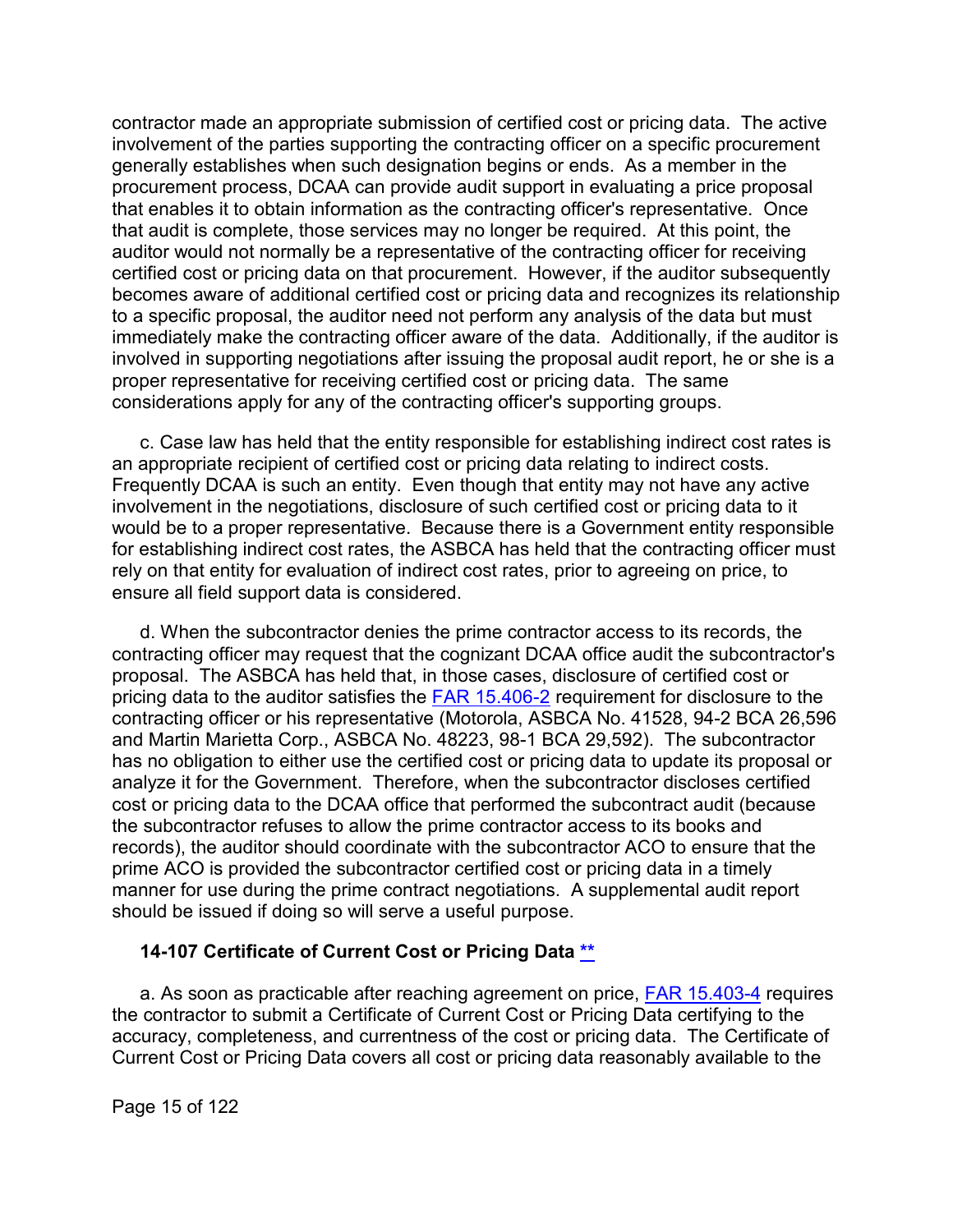contractor as of the date of final price agreement. When performing the audit, the auditor must consider any cutoff dates and use the agreed-to date found on the certificate. Also, the contractor's responsibility is not limited to the personal knowledge of the contractor's negotiator. It extends to all information reasonably available within the contractor's organization at the time of price agreement.

b. Absence of a Certificate of Current Cost or Pricing Data does not prevent the auditor from doing a defective pricing audit, since the contractor is statutorily liable if it furnishes defective data. However, the auditor must confirm the date of price agreement with the contracting officer in order to determine if defective data exists.

c. When submitting the certificate required by [FAR 15.403-4,](http://www.ecfr.gov/cgi-bin/text-idx?SID=6cfa747dbc5f561470488a2636d3758b&mc=true&node=se48.1.15_1403_64&rgn=div8) the contractor certifies that as of the date of agreement on the price, the cost or pricing data are accurate, complete, and current. The Certificate addresses the concept of submitting or disclosing required cost or pricing data (facts) to the Government as of the date of agreement on the price or another date agreed upon between the parties. The certification itself usually does not identify the cost or pricing data by specific dollar amounts or cost elements. The auditor is the one who establishes dollars or amounts associated with the certified cost or pricing data in order to perform the audit.

d. Subcontract certified cost or pricing data must be accurate, complete, and current as of the same date specified in the prime contractor's certificate. Dates other than that of the prime contractor's certification may be relevant to the certified cost or pricing data provided by the subcontractor depending on the timing of subcontract award and/or the type of prime contract. (See 14-116.3 for significant dates.)

#### <span id="page-15-0"></span>**14-108 Subcontractor Certified Cost or Pricing Data [\\*\\*](#page-1-2)**

a. Any contractor required to submit cost or pricing data and a certificate also must obtain certified cost or pricing data from subcontractors and prospective subcontractors. This requirement applies for any subcontract, purchase order, or modification expected to exceed the dollar thresholds for required certified cost or pricing data (see 14-103.2).

b. Regulations also require the prime contractor to submit subcontractor data to the Government if one of the following conditions applies:

(1) the subcontract cost estimate is \$13.5 million or more,

(2) the estimate is more than the applicable dollar threshold for required certified cost or pricing data and more than 10 percent of the prime contractor's proposed price, or

(3) the contracting officer considers submission necessary for adequately pricing the prime contract.

c. Submitting certified cost or pricing data from more than one subcontractor, for the

Page 16 of 122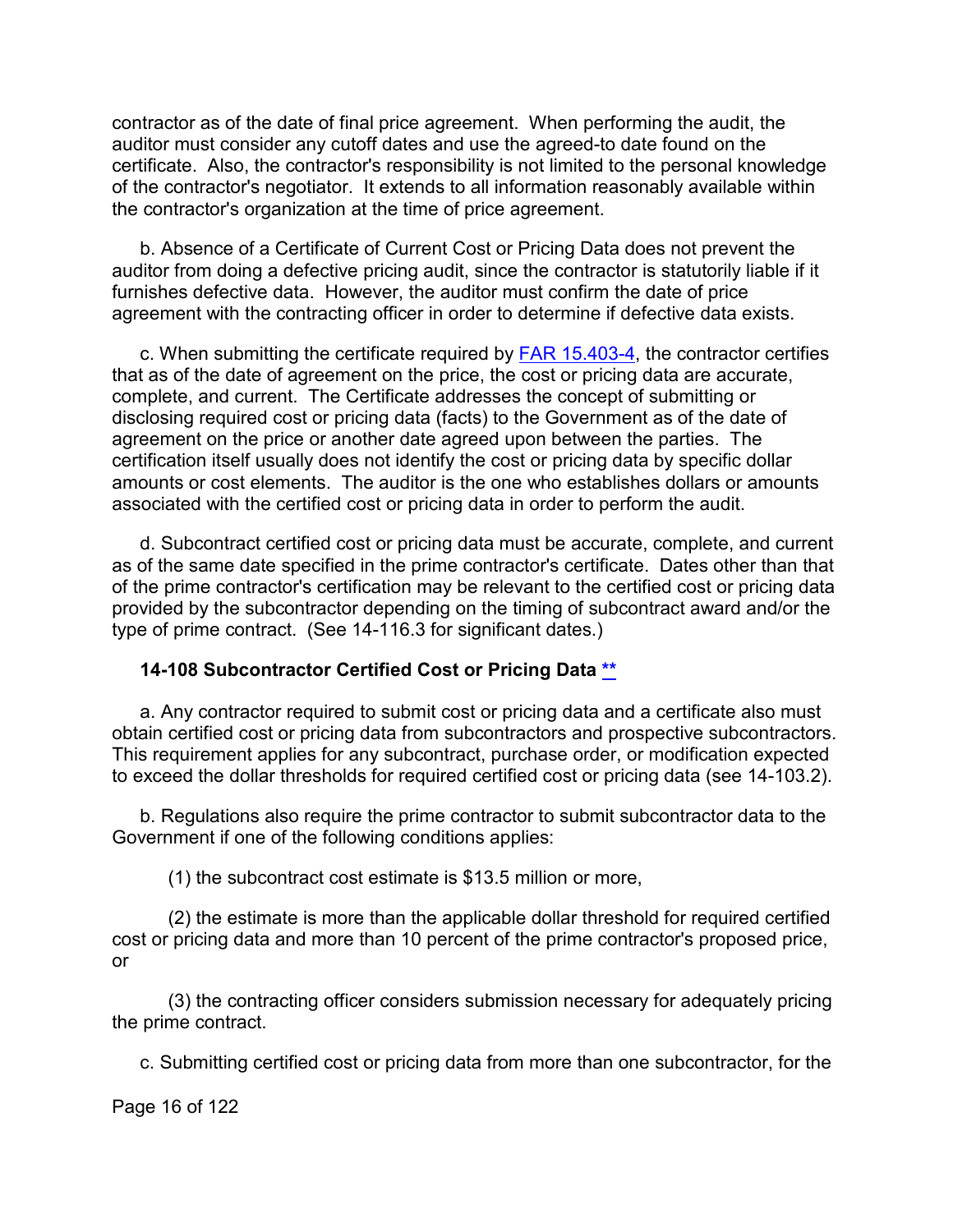same subcontract item, is not usually required when:

(1) the subcontractor providing the data is the one most likely to receive the subcontract, and

(2) the prospective prime contractor's subcontract cost estimate for such item is based on the data obtained.

d. A subcontractor or a prospective subcontractor must submit certified cost or pricing data to the prime contractor or higher-tier subcontractor. The prime contractor or higher-tier subcontractor is responsible for conducting cost or price analyses of the subcontract (see FAR  $15.404-3(b)$ ). The results of this analysis are furnished to the Government as part of its certified cost or pricing data submission up to the date of agreement on the price. Therefore, defective certified cost or pricing data of a subcontract cost or item may be attributable to the prime contractor or higher-tier contractor, subcontractor, or both.

e. A prime contractor granted a waiver from submitting certified cost or pricing data in accordance with  $FAR$  15.403-1(b)(4) is considered as having been required to make available certified cost or pricing data. Therefore, although the prime contract would not be subject to TIN, any lower-tier subcontract expected to exceed the certified cost or pricing data threshold is required to submit certified cost or pricing data unless an exception at [15.403-1](http://www.ecfr.gov/cgi-bin/text-idx?SID=6cfa747dbc5f561470488a2636d3758b&mc=true&node=se48.1.15_1403_61&rgn=div8) applies. These subcontracts would be subject to TIN and included in the defective pricing universe for possible selection for audit. The appropriate price reduction clauses in [FAR Part 52](http://www.ecfr.gov/cgi-bin/text-idx?SID=ffeb850b0d8268066b07f18ad64fcf9b&mc=true&node=se48.2.52_1215_610&rgn=div8) would be included in the prime contract to allow the Government to recover for subcontract defective pricing if found. If defective pricing is found, prime contract add-ons should be applied based upon the deemed negotiated rates. For example, if the pricing action was negotiated based upon prior certified cost or pricing data plus updated certified cost or pricing data for indirect rates, the deemed negotiated rates would be the updated indirect rates, as adjusted at negotiations. The FAO should be able to verify from the price negotiation memorandum (PNM) whether certified cost or pricing data was obtained from the lower-tier subcontractor. If the FAO cannot verify this from the PNM, the PCO should be contacted for this information.

f. In establishing the Government's reliance on certified cost or pricing data, one of the five points for defective pricing detailed in 14-102, the auditor should give special consideration to subcontractor certified cost or pricing data. As stated in [FAR 15.404-](http://www.ecfr.gov/cgi-bin/text-idx?SID=eaf84c74761060c3f04e18d2ae031fd2&mc=true&node=se48.1.15_1404_63&rgn=div8)  $3(a)$ , the contracting officer has a responsibility to determine the price reasonableness at the prime and subcontract levels. Therefore, the auditor can most readily prove reliance by looking closely at the negotiation documentation. Although the TIN is worded so as to require all subcontractors to submit certified cost or pricing data to the prime contractor, FAR does not require prime contractors to submit all certified cost or pricing data to the Government. If a subcontractor submits certified cost or pricing data to a prime contractor, but the prime contractor is not required to submit the data to the Government, it may be difficult to prove reliance by the Government on the

Page 17 of 122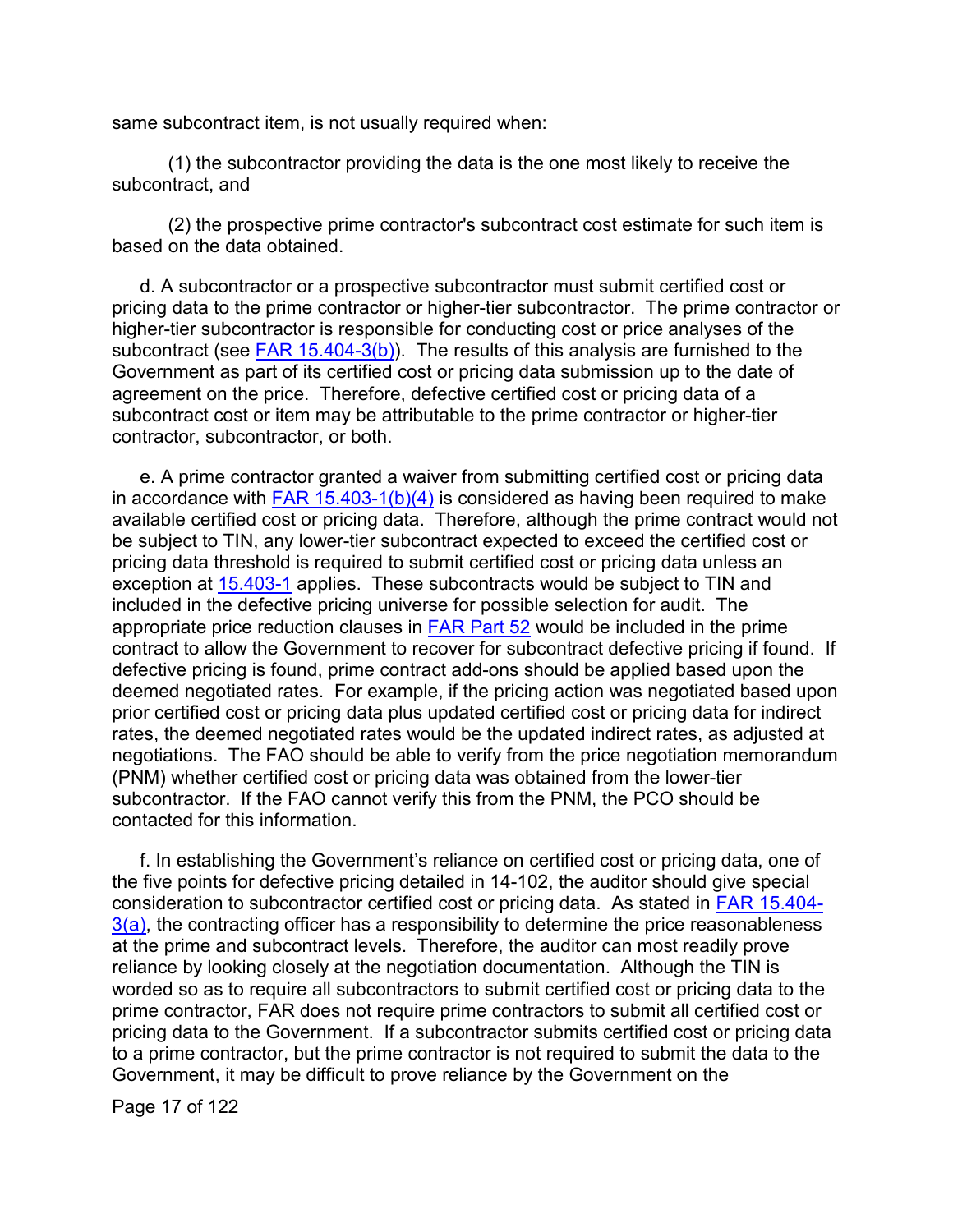subcontractor's certified cost or pricing data. In this case, before the Government can get a price reduction for defective certified cost or pricing data, it would have to show that the prime contractor relied on the defective data in pricing the subcontract before award of the prime contract. On the other hand, if the prime contractor was required to submit the subcontractor's certified cost or pricing data to the Government, Government reliance on that data would be more readily established. In either case, the auditor would have to determine what was relied upon by the contracting officer to price that subcontract. The Government does not have to accept the negotiated subcontract price when determining what would be a fair and reasonable price. Instead, the Government is free to evaluate the reasonableness of subcontract price. The Government could have relied on the subcontractor certified cost or pricing data even if the prime contractor did not. Possible sources of this information would be the PNM, the contracting officer's contract files, and discussion with the contracting officer. Since reliance is one of the five points required to establish the existence of defective pricing, the auditor should ascertain this reliance early in the Truth in Negotiation compliance audit. If reliance cannot be proven, making this determination early in the process would minimize resources spent.

#### <span id="page-17-0"></span>**14-109 Natural and Probable Consequence of Defective Data [\\*\\*](#page-1-3)**

The ASBCA (American Bosch Arma Corporation, ASBCA No. 10305, 65-2 BCA 5280) and the Court of Claims (Sylvania Electric Products, Inc. vs. U.S, 202 Ct. Cl. 16, [479 F.2d 1342](https://casetext.com/case/sylvania-electric-products-v-united-states) (1973)) have held that the presumed natural and probable consequence of defective data is an increase in the contract price of the defective amount plus related burden and profit or fee unless there is evidence that shows otherwise. The "natural and probable consequence" presumption, when unrebutted, relieves the contracting officer of the burden of reconstructing negotiations to demonstrate the effect of defective data on the contract price. However, a contractor may offer a rebuttal to this presumption and present evidence showing that the result was not a contract price increase. The contracting officer may require a DCAA analysis of the contractor's support for its rebuttal.

## <span id="page-17-1"></span>**14-110 Government's Right of Access to Record [\\*\\*](#page-1-4)**

a. The TIN provides the Government with the right to examine contractor records to evaluate the accuracy, completeness, and currentness of the certified cost or pricing data required to be submitted. This right relates to the following:

(1) Proposal for the contract or subcontract,

- (2) Discussions conducted on the proposal,
- (3) Pricing of the contract or subcontract, or
- (4) Performance of the contract or subcontract.

Page 18 of 122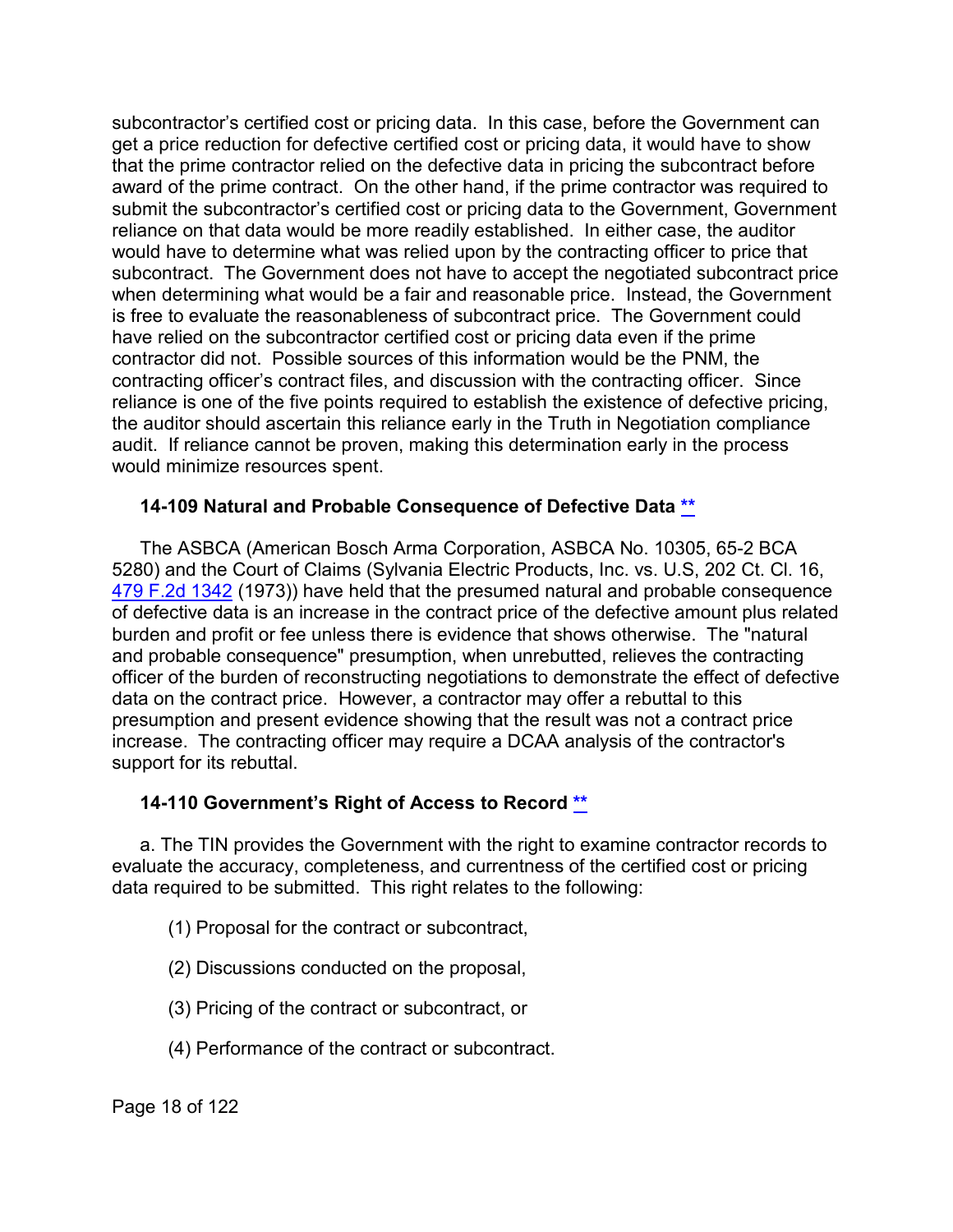b. The right to examine contractor records expires 3 years after final payment under the contract or subcontract. Therefore, the auditor should plan to complete Truth in Negotiation compliance audits before the right of access expires. If the auditor has not obtained the necessary records before the access rights have expired, the Government may have lost its legal entitlement to the records. If the access rights are expiring soon, consult Headquarters, Policy and Plans, Pricing and Special Projects (PSP), to determine whether there is a legal recourse available to extend the rights.

#### <span id="page-18-0"></span>**14-111 Contracting Officer's Record of Price Negotiations [\\*\\*](#page-1-5)**

a. [FAR 15.406-3](http://www.ecfr.gov/cgi-bin/text-idx?SID=eaf84c74761060c3f04e18d2ae031fd2&mc=true&node=se48.1.15_1406_63&rgn=div8) provides that after concluding each negotiation of an initial or a revised price, the contracting officer shall promptly prepare, or have prepared, a negotiation agreement (e.g., price negotiation memorandum (PNM)) giving the principal elements of the price negotiation. If we provided field pricing assistance (i.e., a preaward audit report), the contracting officer shall forward one copy of the memorandum to the cognizant auditor.

b. When the contractor submitted cost or pricing data and a Certificate of Current Cost or Pricing Data was required, the PNM shall reflect the extent to which the contracting officer:

(1) Relied on the certified cost or pricing data submitted.

(2) Used the certified cost or pricing data in negotiating the final price.

(3) Recognized as inaccurate, incomplete, or noncurrent any certified cost or pricing data submitted by the contractor.

(4) Took action as a result of the defective data and the contractor's action on such data.

(5) Determined the effect of such defective data on the price negotiated.

c. The PNM is the most important Government document for the successful completion of any Truth in Negotiation compliance audit. [FAR 15.406-3](http://www.ecfr.gov/cgi-bin/text-idx?SID=4c80d0d60a83184df38d145a117ca154&mc=true&node=se48.1.15_1406_63&rgn=div8) details the minimum information included in the negotiation agreement (e.g., PNM) and requires contracting officers to provide auditors with a copy of the negotiation agreement. Notwithstanding the FAR requirements, the auditor is still responsible for communicating or coordinating issues with the contracting officer. At the start of the audit, the auditor should confirm with the contracting officer the statement in the PNM that the Government relied on the certified cost or pricing data. Sole reliance on the PNM without communicating with the contracting officer is not sufficient.

d. In June 1989, the Director, Defense Procurement and Acquisition Policy (DPAP) issued policy guidance to contracting officers for situations where contractors provide certified cost or pricing data after price agreement. In these situations, the contracting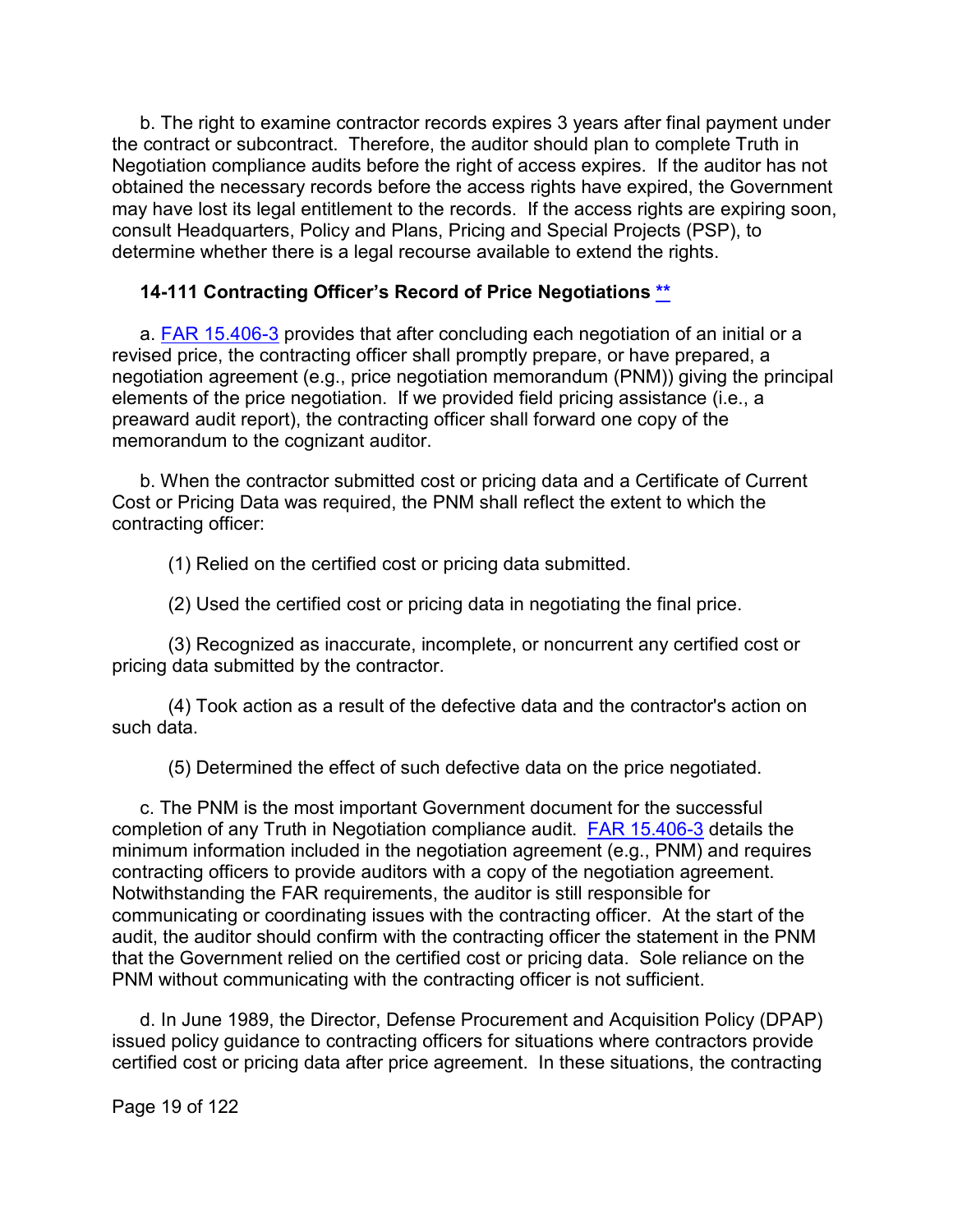officer must also include in the PNM a list of all data submitted by the contractor after price agreement and the extent to which these data were relied on in order to establish a fair and reasonable price. However, effective June 7, 2018, the Director, Defense Pricing/Defense Procurement and Acquisition Policy (DP/DPAP) issued policy guidance to contracting officers on this same issue. In this guidance, contracting officers were instructed to defer consideration of the impact of any cost or pricing data submitted by contractors after price agreement is reached until after award of the contract action. The policy also instructed contracting officers to request contractors to execute the certificate of current cost or pricing data as soon as practicable, but no later than five business days after the date of agreement on the price. This policy should be implemented in all solicitations requiring a certificate of cost or pricing data dated June 7, 2018 or after, or solicitations that were in open status as of this date, to the extent possible. The solicitations prior to June 7, 2018 may be following the June 1989 policy.

e. If the contractor was not required to submit certified cost or pricing data, the PNM will provide the exception or waiver used and the basis for claiming or granting it.

f. Subcontract auditors will obtain information on the prime contractor's certification of certified subcontract cost or pricing data or prime/subcontractor negotiations from the prime contract auditor.

#### <span id="page-19-0"></span>**14-112 Contract Clauses [\\*\\*](#page-1-6)**

#### **14-112.1 Price Reduction for Defective Certified Cost or Pricing Data [\\*\\*](#page-1-7)**

<span id="page-19-1"></span>a. The contract clauses entitled Price Reduction for Defective Certified Cost or Pricing Data are in [FAR 52.215-10,](http://www.ecfr.gov/cgi-bin/text-idx?SID=63b2c0b6669978c5454b31e6b45877cd&mc=true&node=se48.2.52_1215_610&rgn=div8) [11,](http://www.ecfr.gov/cgi-bin/text-idx?SID=63b2c0b6669978c5454b31e6b45877cd&mc=true&node=se48.2.52_1215_611&rgn=div8) [12,](http://www.ecfr.gov/cgi-bin/text-idx?SID=63b2c0b6669978c5454b31e6b45877cd&mc=true&node=se48.2.52_1215_612&rgn=div8) and [13.](http://www.ecfr.gov/cgi-bin/text-idx?SID=63b2c0b6669978c5454b31e6b45877cd&mc=true&node=se48.2.52_1215_613&rgn=div8) These clauses provide for a reduction in the contract price whenever the contracting officer determines that the contract price increased by a significant amount because the contractor furnished inaccurate, incomplete, or noncurrent cost or pricing data as certified in the contractor's Certificate of Current Cost or Pricing Data. However, the TIN and regulations do not define what is a "significant amount'' of increase to a contract price. (See 14-117.1 for further discussions on materiality.)

b. Absence of the price reduction clause in a contract that requires such a clause does not prevent the Government from performing a Truth in Negotiation compliance audit for defective pricing. Under a well-established legal principle (the so-called "Christian doctrine'') a contractor is bound by a required clause even though the clause is omitted from the contract.

#### **14-112.2 Examination of Records [\\*\\*](#page-1-8)**

<span id="page-19-2"></span>[FAR 52.214-26](http://www.ecfr.gov/cgi-bin/text-idx?SID=63b2c0b6669978c5454b31e6b45877cd&mc=true&node=se48.2.52_1214_626&rgn=div8) and [52.215-2](http://www.ecfr.gov/cgi-bin/text-idx?SID=63b2c0b6669978c5454b31e6b45877cd&mc=true&node=se48.2.52_1215_62&rgn=div8) set forth the audit and records clauses to be inserted in prime contracts and subcontracts subject to defective pricing. [10 U.S.C.](http://uscode.house.gov/view.xhtml?req=granuleid:USC-prelim-title10-section2306a&num=0&edition=prelim)  [2306a](http://uscode.house.gov/view.xhtml?req=granuleid:USC-prelim-title10-section2306a&num=0&edition=prelim) grants audit access to contractor or subcontractor records for evaluation of certified cost or pricing data for three years after final payment under the contract or subcontract. (See 14-110 for the statutory language regarding the Government's right

Page 20 of 122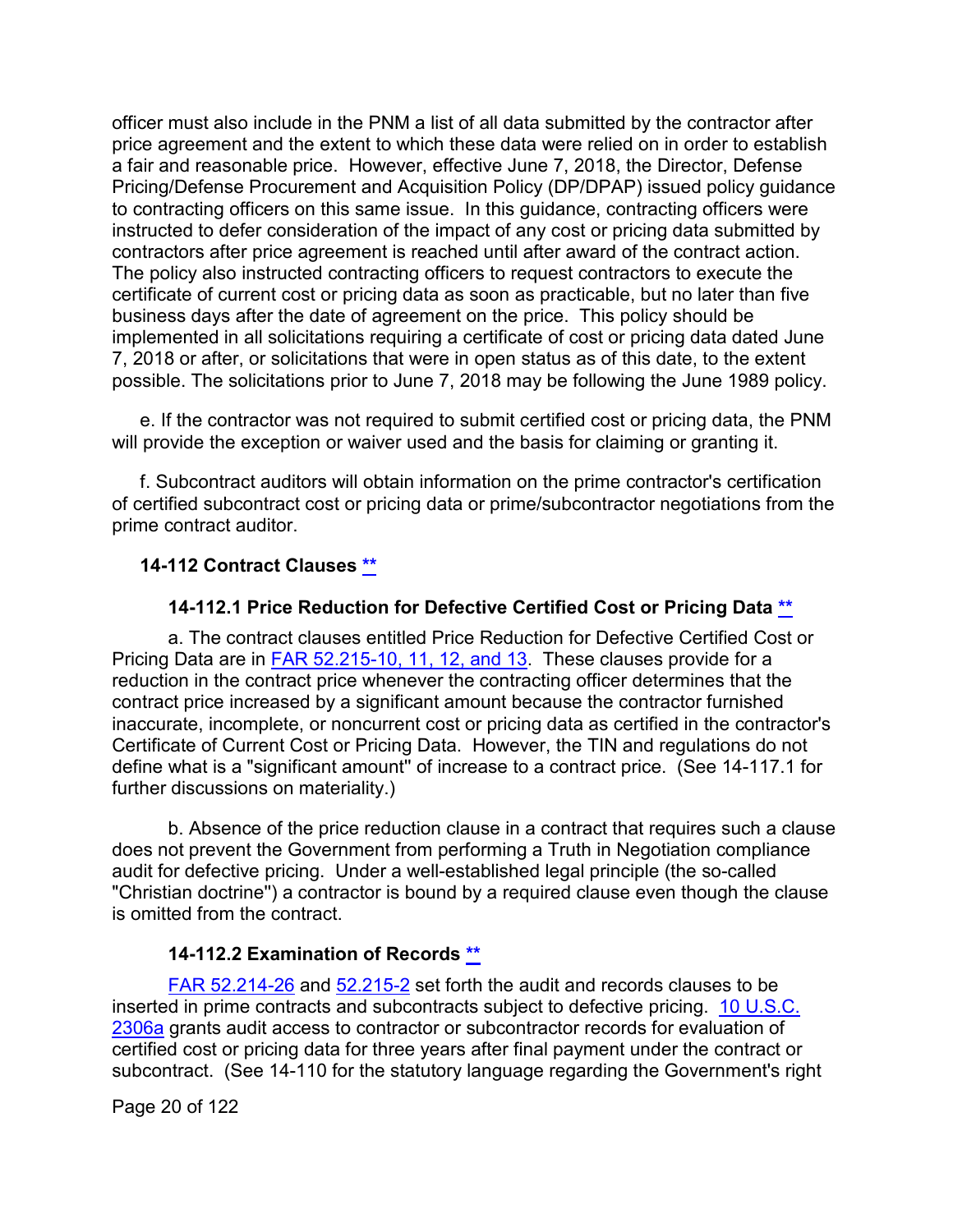of access to contractor records.)

# **14-112.3 Multiple Award Schedule (MAS) Contracts [\\*\\*](#page-1-8)**

<span id="page-20-0"></span>a. Federal Supply Schedule Multiple Award Schedule (MAS) contracts are issued by General Services Administration (GSA) and Veterans Affairs (VA), and include two clauses that can affect the Government's price and result in a contract price adjustment after award. Although audit procedures for the clauses may call for different audit techniques, these agencies prefer to see both clauses addressed in one audit report.

b. The Price Reduction for Defective Pricing Data clause contained in the solicitation/offer under the "Basis for Price Negotiation'' clauses covers contract prices up to the date when price negotiations are concluded. This clause addresses pricing and is not the same as the FAR clause which addresses certified cost or pricing data. Data supporting MAS contracts are typically based on catalog pricing; no cost data is submitted. If prices are overstated based on the contractor's failure to provide current, accurate, and complete data prior to award, the Government can obtain a refund from the contractor. This clause is normally applied to the pricing data contained in the Discount Schedule and Marketing Data (DSMD) pages of the solicitation/offer.

c. MAS contracts also contain a clause entitled "Price Reductions''. The clause is intended to ensure that throughout the term of the contract, the Government maintains its relative price/discount advantage in relation to the commercial customer or category of customers upon which the MAS contract price was based. This clause provides for repayment or price reductions to the Government for actions taken after contract award. If prices are reduced in the commercial catalog, price list, or schedule or to the commercial customer or category of customers upon which the contract award was based, the Government is entitled to similar price reductions or refunds. Such adjustments are handled in accordance with the Price Reductions Clause.

## **14-113 Coordination with Government and Contractor Personnel [\\*\\*](#page-1-9)**

<span id="page-20-1"></span>a. To foster the exchange of useful information and achieve maximum cooperation, FAOs should provide a list of all programmed Truth in Negotiation compliance audits to affected Government personnel (contracting officers and prime contract auditors) as early as possible. This type of coordination with other Government personnel establishes contact points for communications, provides information for planning and prioritizing workload, and offers the chance to obtain pertinent information that may affect the planning and performance of the Truth in Negotiation compliance audits. Coordination and communication with contracting officers and prime contract auditors throughout all phases of the audit will enable the Government to achieve timely resolution of defective pricing findings. Send written notification of programmed Truth in Negotiation compliance audits on prime contracts or modifications to the PCO, with a copy to the onsite FLA, if applicable (see 15-303). Identify for the PCO or prime auditor, at a minimum, such information as the PCO code, symbol and case number, the prime contract number or modification number, the contractor name, the product name, and subcontract purchase order number. As well, it is important to notify the contracting

Page 21 of 122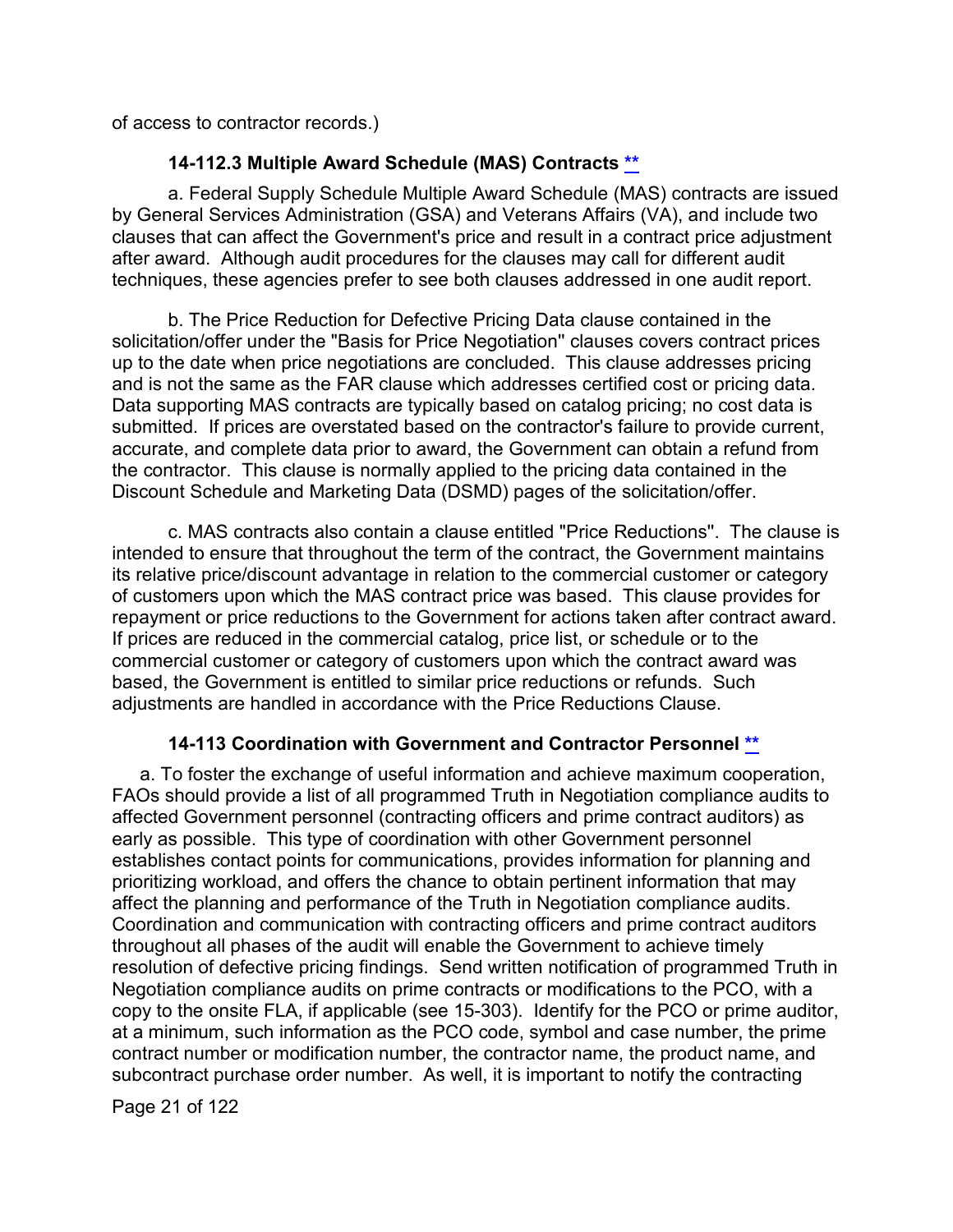officer when a programmed Truth in Negotiation compliance audit is cancelled after having been announced. Accordingly, auditors are required to inform the contracting officer that the audit has been terminated/cancelled and document that communication. For subcontract audits, the auditor will inform the prime auditor that the audit has been terminated/cancelled and document that communication (see 2-306.9).

b. The Government has the right of access to records for three years from the date of final payment under the contract or subcontract. However, it is better to report on any apparent defective pricing before prime contract completion, or at the latest, before the due date of the final audit report on incurred costs under the contract. While the Government has the right of access to records for three years from the date of final payment under the contract or subcontract, the Contracting Officer has six years from the date the Government discovers the existence of cost or pricing data that the contractor failed to submit to issue a written decision under the disputes clause of the contract (FAR 33.206(b) bars recovery after six years). Generally, the six year period for the accrual of the statute of limitations begins when the Government first had sufficient information to assert a claim, which in most cases occurs during the audit, but in no case later than the issuance of the audit report.

## <span id="page-21-0"></span>**14-114 Establishing the Baseline for Audit, Determining the Defective Data, and Calculating the Recommended Price Adjustment (Truth in Negotiation Compliance Audits) [\\*\\*](#page-1-10)**

The auditor must (1) establish the appropriate baseline for audit, (2) determine the potential defective data, and (3) calculate the total recommended price adjustment.

## **14-114.1 Baseline for Audit [\\*\\*](#page-1-11)**

<span id="page-21-1"></span>a. When contractors certify cost or pricing data (facts) and execute the Certificate of Current Cost or Pricing Data, they do not specifically identify the amounts or elements of costs that are certified. Therefore, to evaluate certified cost or pricing data for compliance with TIN, the auditor must establish an audit baseline as a starting point in order to determine if the certified cost or pricing data were accurate, complete, and current. The audit baseline for determining if defective pricing exists is (1) the contractor's last proposal before price negotiations began and (2) adjustment for any additional certified cost or pricing data up to the time of price agreement or disclosure of sweeps data, if applicable (see 14-117.4) for which the contractor addresses its significance on the proposal and submits it to the Government. Since the baseline starts with the contractor's proposal, it will include both certified cost or pricing data and judgments. The baseline for audit is initially developed during the risk assessment stage of the audit. At this stage of the audit, the baseline does not have to be precise. Instead, the audit team will develop an initial baseline to determine the materiality of the cost elements and perform risk assessment analysis. During the fieldwork, the audit team will prepare a more precise baseline to calculate the recommended price adjustment should the audit team determine defective pricing exists.

Page 22 of 122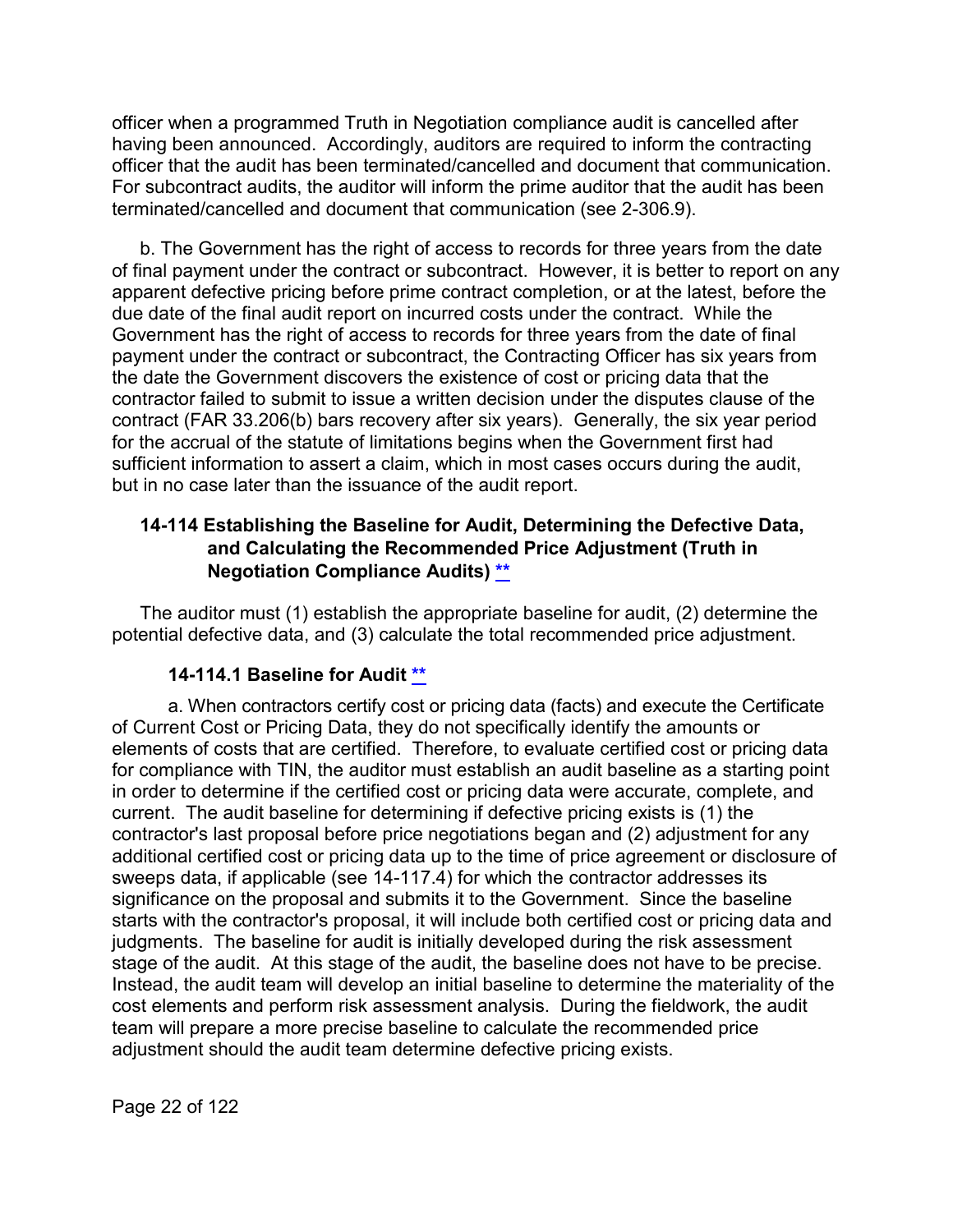#### DEFECTIVE PRICING AUDIT

#### BASELINE

\$\$\$ Contractor's last proposal by cost element before price negotiations began

+ or - (Plus or Minus)

Additional certified cost or pricing data up to the date of agreement on the price (or another date agreed upon between the parties), to include sweeps data, for which the contractor addresses its significance on the proposal and submits it to the **Government** 

**\$\$\$** (Equals) Baseline for determining if defective pricing exists

b. Examine the PNM first to determine if the contractor updated its proposal or submitted additional certified cost or pricing data before negotiations of the contract price began. Sources of data other than the PNM include the buying office's contract file and the contractor's PNM and contract file. Depending on the circumstances, the auditor may need to pursue one or more of these alternative data sources.

c. Sometimes the contractor does not submit additional certified cost or pricing data, but the costs negotiated by the contracting officer are less than the amounts shown in the contractor's proposal. Unless the PNM discusses additional data provided at negotiations, the contractor's proposal is the baseline for audit.

## **14-114.2 Determining the Potential Defective Data [\\*\\*](#page-1-12)**

<span id="page-22-0"></span>Once the auditor has established the baseline for audit, the next step is to compare the certified cost or pricing data in the audit baseline to all accurate, complete, and current cost or pricing data reasonably available to the contractor prior to date of agreement on the price, or another date agreed upon between the parties. Differences found identify potential defective pricing. For such differences the auditor must establish the five points identified at 14-102. If the auditor cannot establish or support these points, he or she has not developed evidence to support that potential defective pricing exists.

## IDENTIFICATION OF POTENTIAL DEFECTIVE PRICING

\$\$\$ Certified cost or pricing data in audit baseline (14-114.1)

- (Less)

Accurate, complete, and current cost or pricing data reasonably available up to the time of date of agreement on the price (or another date agreed upon between the parties), to include sweeps data, for which the contractor addresses its significance on the proposal and submits it to the Government

Page 23 of 122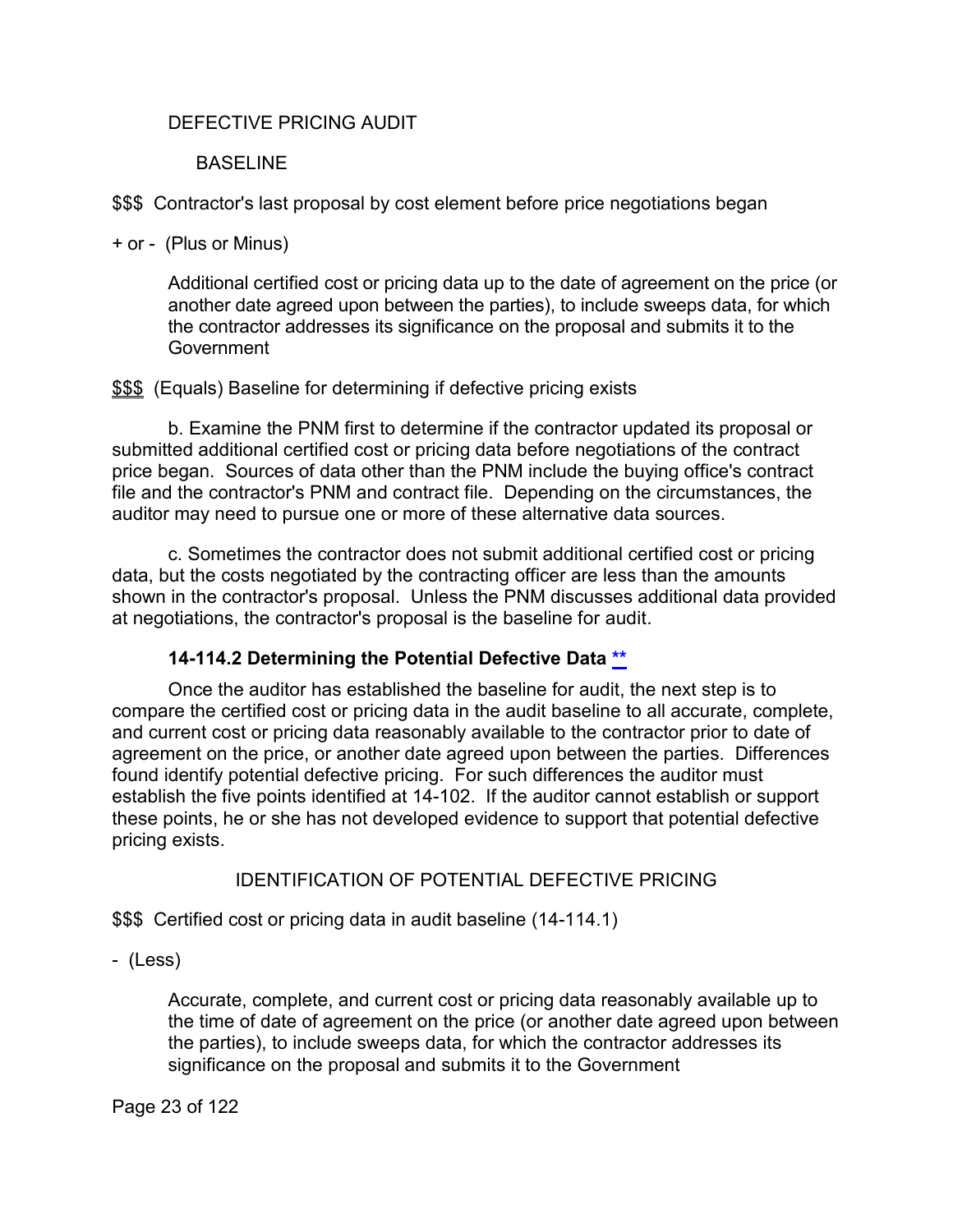- (Less)

Adjustment for contracting officer nonreliance, contractor disclosures or Government's actual knowledge, and specific adjustment by the contracting officer for the effect of factual information on the negotiated price

\$\$\$ (Equals) Potential defective pricing

#### **14-114.3 Calculating the Recommended Price Adjustment [\\*\\*](#page-1-13)**

<span id="page-23-0"></span>a. The recommended price adjustment (RPA) is the total amount the contract price increased because the contractor submitted defective certified cost or pricing data. It includes not only the defective data, but also the associated costs and profit. In general, the noncompliance report should include a RPA. The audit team must consider materiality and pervasiveness of the noncompliance prior to reporting it in the final report.

b. Auditors may encounter instances where they find defective pricing but an external condition may prevent them from establishing the five points of defective pricing (14-102(b)). For instance, auditors may not be able to confirm that the Government relied on the defective data in negotiating with the contractor. In other instance, auditors may find that the contractor submitted an increased contract price based on defective data but the negotiated contract price offsets the increased cost resulting from the defective data. In any case, auditors should consider the significance of the noncompliance. If the noncompliance rises to the appropriate level of significance, the audit team should report the noncompliance with zero RPA. However, if the noncompliance does not rise to the appropriate level of significance, the audit team should include the noncompliance in an appendix to the audit report as a less than severe noncompliance that warrants the attention of the contracting officer.

c. If the defective pricing involves a subcontract, the prime contract auditor will compute the allocable portion of prime indirect costs and profit applicable to the subcontract defective pricing and include this amount in the total recommended price adjustment for the prime contract. The prime contract auditor's report will include prime add-ons (indirect costs and profit or fee) to the subcontract defect to reflect the total amount of the subcontract defective pricing on the prime contract price.

d. Computing recommended price adjustments:

(1) Starting point/baseline for computing the adjustment:

(a) The value of the specific defectively priced element of cost (the level of detail at which the non-disclosed cost or pricing data relates) in the contractor's last proposal, plus or minus the impact of certified cost or pricing data related to the defective element submitted up to the date of agreement on the price (or another date agreed upon between the parties) to include "sweep" data (14-120.4).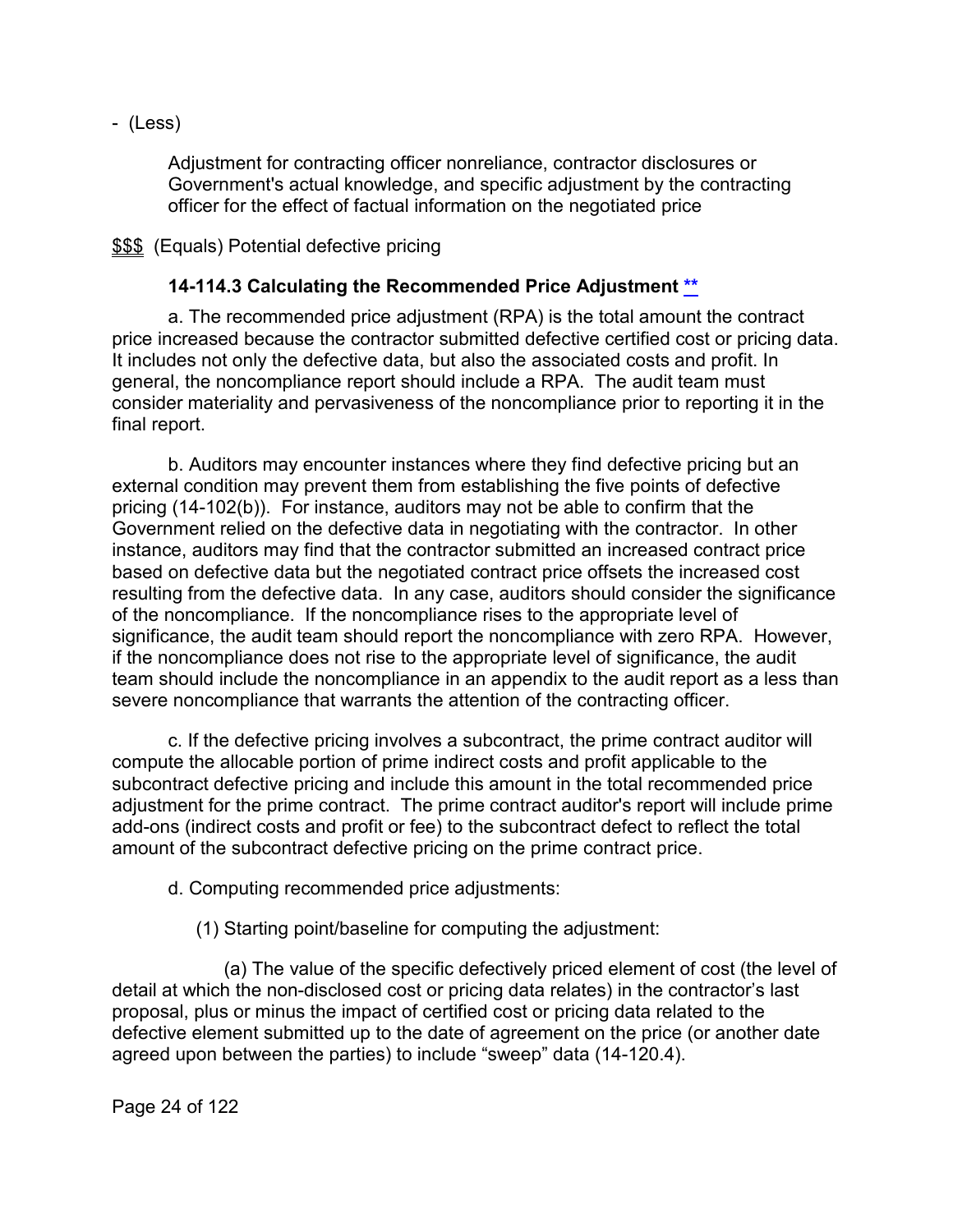(b) However, if there is evidence available from Government sources of the negotiated value of the defectively priced element, use:

The negotiated value of the specific defectively priced cost element (the level of detail at which the non-disclosed cost or pricing data relates) based on evidence in the price negotiation memorandum or associated Government documents.

#### Less:

The corresponding value shown by the accurate, complete, and current certified cost or pricing data that was reasonably available up to the date of agreement on the price (or another date agreed upon between the parties) to include sweeps data.

#### Plus:

(2). Associated costs and profit:

(a) In all cases (starting points (a)i or (a)ii above) when the negotiated values of the associated indirect rates and factors can be confirmed and are not defective, apply the negotiated rates and factors to the defectively priced cost elements. If the non-defective negotiated rates are not available, use the rates and factors in the contractor's last proposal, plus or minus the impact of related certified cost or pricing data submitted up to the time of agreement (or another date agreed upon between the parties) including "sweep" data.

(b) When the indirect rates are defectively priced in addition to the defective element, follow the guidance for the starting point for (a)i or (a)ii under the circumstances.

Equals:

(3) The total recommended price adjustment.

e. If there was a total bottom-line negotiation price based on a significant reduction to the last proposal, there can be no recognition of the reduction in computing the recommended price adjustment unless there is evidence available from Government sources to confirm the negotiated value of the specific defectively priced element. In such circumstances, the starting point for computing the recommended price adjustment would be 14-114.3d(1)(a).

## <span id="page-24-0"></span>**14-115 Treatment of offsets [\\*\\*](#page-1-14)**

a. The TIN places the burden of proof for offsets on the contractor and disallows using any intentional understatements to offset defective certified cost or pricing data that resulted in a price increase. This applies only to contracts or modifications to contracts entered into on or after February 15, 1987 [\(10 U.S.C. 2306a\)](http://uscode.house.gov/view.xhtml?req=(title:10%20section:2306a%20edition:prelim)%20OR%20(granuleid:USC-prelim-title10-section2306a)&f=treesort&edition=prelim&num=0&jumpTo=true). As a result, the

Page 25 of 122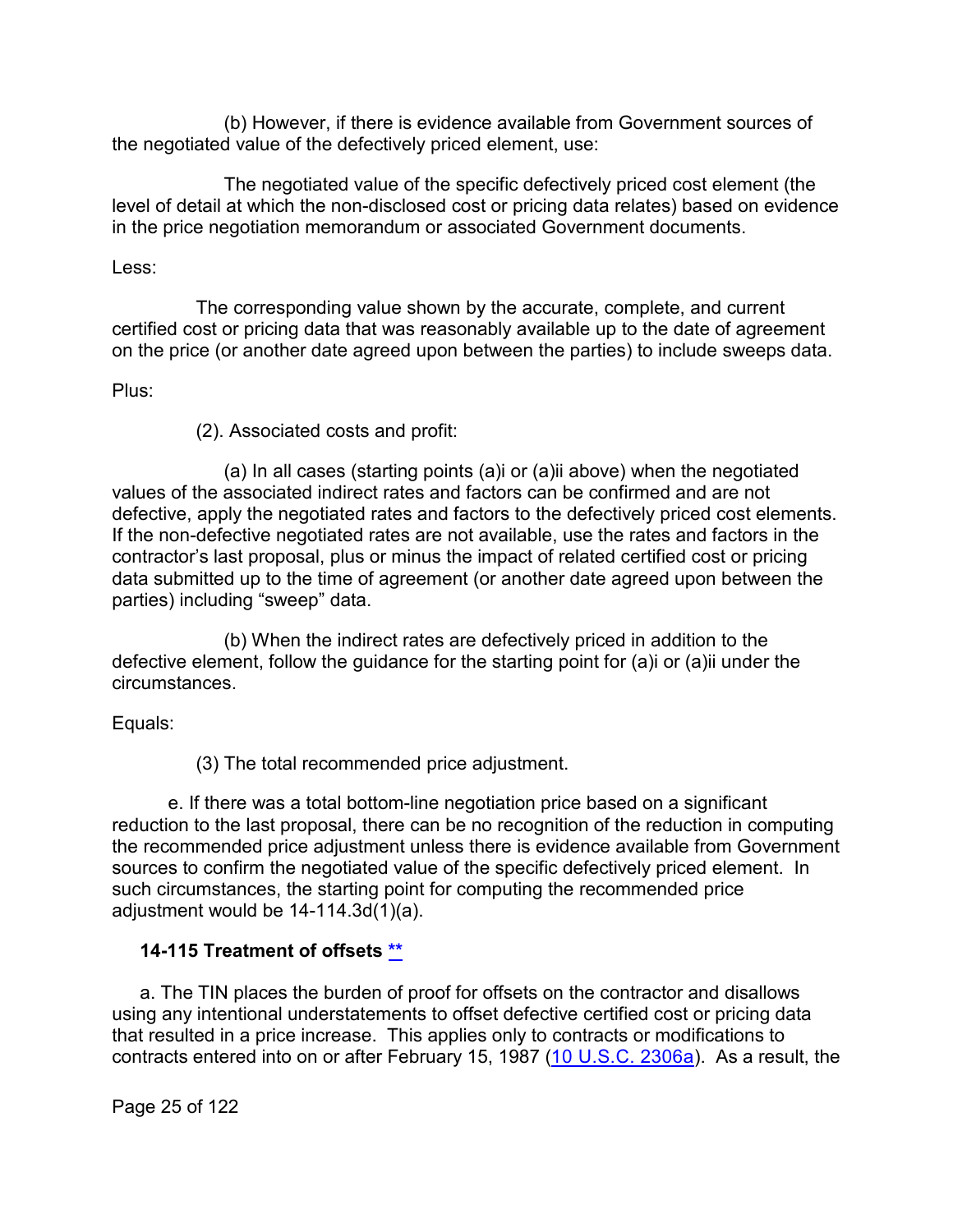following guidelines apply to offsets.

(1) For contracts or modifications to contracts entered into on or after February 15, 1987, offsets against defective certified cost or pricing data are allowable if the contractor:

(a) certifies to the contracting officer that, to the best of the contractor's knowledge and belief, the contractor is entitled to the offset in the amount requested; and

(b) proves that the cost or pricing data were available before the date of agreement on the price of the contract (or price of the modification) and that the data were not submitted before such date.

(2) However, an offset shall not be allowed if:

(a) the understated data was known by the contractor to be understated before the "as of" date specified on the Certificate of Current Cost or Pricing Data, or

(b) the Government proves that the facts demonstrate that the contract price would not have increased in the amount to be offset even if the available data had been submitted before the date of agreement on the price.

(3) The first exception prohibits an offset if the contractor intentionally withheld from the Government information showing a higher cost for an item or service. To deny an offset for this reason, it is not enough that someone in the contractor's organization was aware of the true cost of the item or service. Rather, the Government must establish that someone in the contractor's organization knew of the cost or pricing data and knew the certificate was inaccurate when submitted.

(4) The Government permits offsets among and within the various line items of the certified cost or pricing data, but only up to the maximum of defective overstated costs in the same pricing action. For example, the contractor may offset understated material costs against overstated labor, overhead, and G&A. However, offsets apply only within the same pricing action, e.g., for an initial pricing action or for the pricing of a change order.

b. Prior to the evaluation of any contractor offset submission (or potential offsets found during audit) for contracts entered into on or after February 15, 1987, the contractor must provide an appropriate certification in support of its claim. Although audit procedures should not be specifically designed to seek out understatements, the auditor should notify the contractor and the contracting officer in writing of potential offsets, and obtain the required certification.

Until the contractor provides the required certification for its submission, DCAA should neither adjust the findings nor expend additional resources on the alleged

Page 26 of 122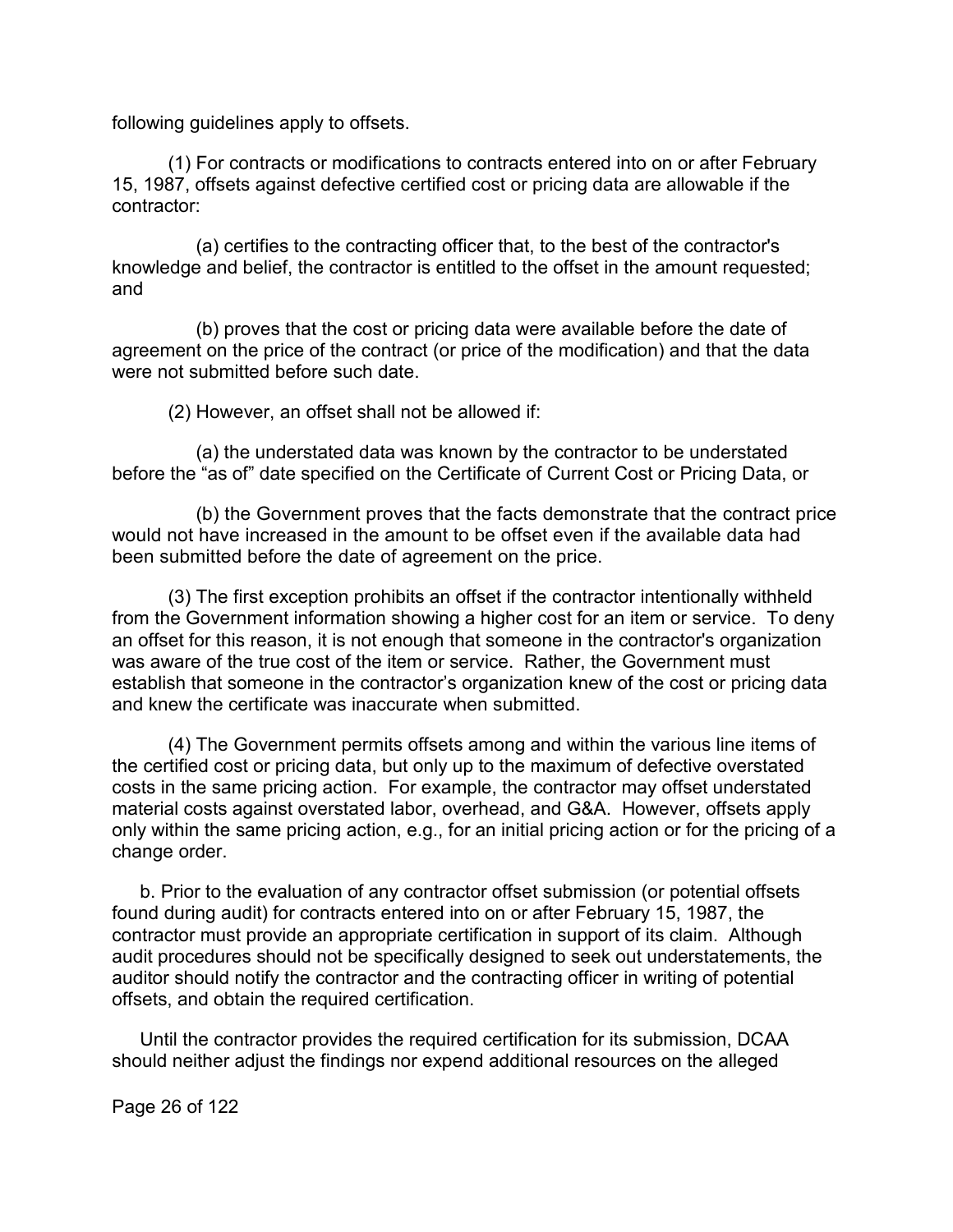offsets. It is important that the contractor certify to the apparent offset to ensure its allowability as stated in 14-115a(3), (4), and (5). For example, the contractor's review of a potential offset found during the audit of a statistical sample of a bill of material may disclose that the certified cost or pricing data related to the higher price was known and considered by the contractor prior to date of agreement on the price. If the contractor refuses to submit such certification, inform the contracting officer and request assistance in obtaining certified offsets prior to issuing the report to ensure timely consideration of probable offsets. If certification of the offsets cannot be obtained, state in the report that the contractor (or auditor) has identified offset amounts, but the contractor refused to provide any certification of offsets and therefore DCAA will not express an opinion on the validity of the claimed offsets. However, if the contracting officer requests evaluation of the uncertified offsets, comply with that request and include the supplementary information in a separate appendix to the postaward report.

(1) When the contractor contends that there are understated costs for contracts entered into on or after February 15, 1987, but does not provide a certified offset submission, request in writing that the contractor submit its certified offsets so data supporting the alleged offsets can be evaluated. If the contractor does not submit this offset information within a reasonable time, normally 30 days, proceed as discussed in paragraph b.

(2) When the contractor submits offset data to the auditor after issuing the audit report, tell the contracting officer of this additional submission, furnish a copy should he or she not have one, and request his or her views on the need for auditing the additional data.

## <span id="page-26-0"></span>**14-116 Subcontract Audit Procedures (Truth in Negotiation Compliance Audits) [\\*\\*](#page-1-15)**

The "Price Reduction for Defective Certified Cost or Pricing Data" clauses in [FAR](http://www.ecfr.gov/cgi-bin/text-idx?SID=63b2c0b6669978c5454b31e6b45877cd&mc=true&node=se48.2.52_1215_610&rgn=div8)  [52.215-10,](http://www.ecfr.gov/cgi-bin/text-idx?SID=63b2c0b6669978c5454b31e6b45877cd&mc=true&node=se48.2.52_1215_610&rgn=div8) [11,](http://www.ecfr.gov/cgi-bin/text-idx?SID=63b2c0b6669978c5454b31e6b45877cd&mc=true&node=se48.2.52_1215_611&rgn=div8) [12,](http://www.ecfr.gov/cgi-bin/text-idx?SID=63b2c0b6669978c5454b31e6b45877cd&mc=true&node=se48.2.52_1215_612&rgn=div8) and [13,](http://www.ecfr.gov/cgi-bin/text-idx?SID=63b2c0b6669978c5454b31e6b45877cd&mc=true&node=se48.2.52_1215_613&rgn=div8) provide that when the Government finds defective pricing on a subcontract after the prime contractor and the Government have agreed on the contract price, the prime contractor is liable to the Government for the amount of the defective pricing. The subcontractor is liable to the prime contractor. Additionally, because the prime contractor is responsible under [FAR 15.404-3\(c\)](http://www.ecfr.gov/cgi-bin/text-idx?SID=4c80d0d60a83184df38d145a117ca154&mc=true&node=se48.1.15_1404_63&rgn=div8) for obtaining accurate, complete, and current subcontractor certified cost or pricing data and for updating the data, the prime contractor is liable for subcontract price reductions even when it had no knowledge of the defective data.

## **14-116.1 Prime and Subcontract Auditor Responsibilities for Subcontract Costs [\\*\\*](#page-1-16)**

<span id="page-26-1"></span>a. Auditors at the prime contractors, higher-tier subcontractors, and subcontractors are responsible for determining whether the certified subcontract cost or pricing data was accurate, complete, and current. Defects in certified subcontract cost or pricing data may be attributable to the prime contractor or higher-tier contractor,

Page 27 of 122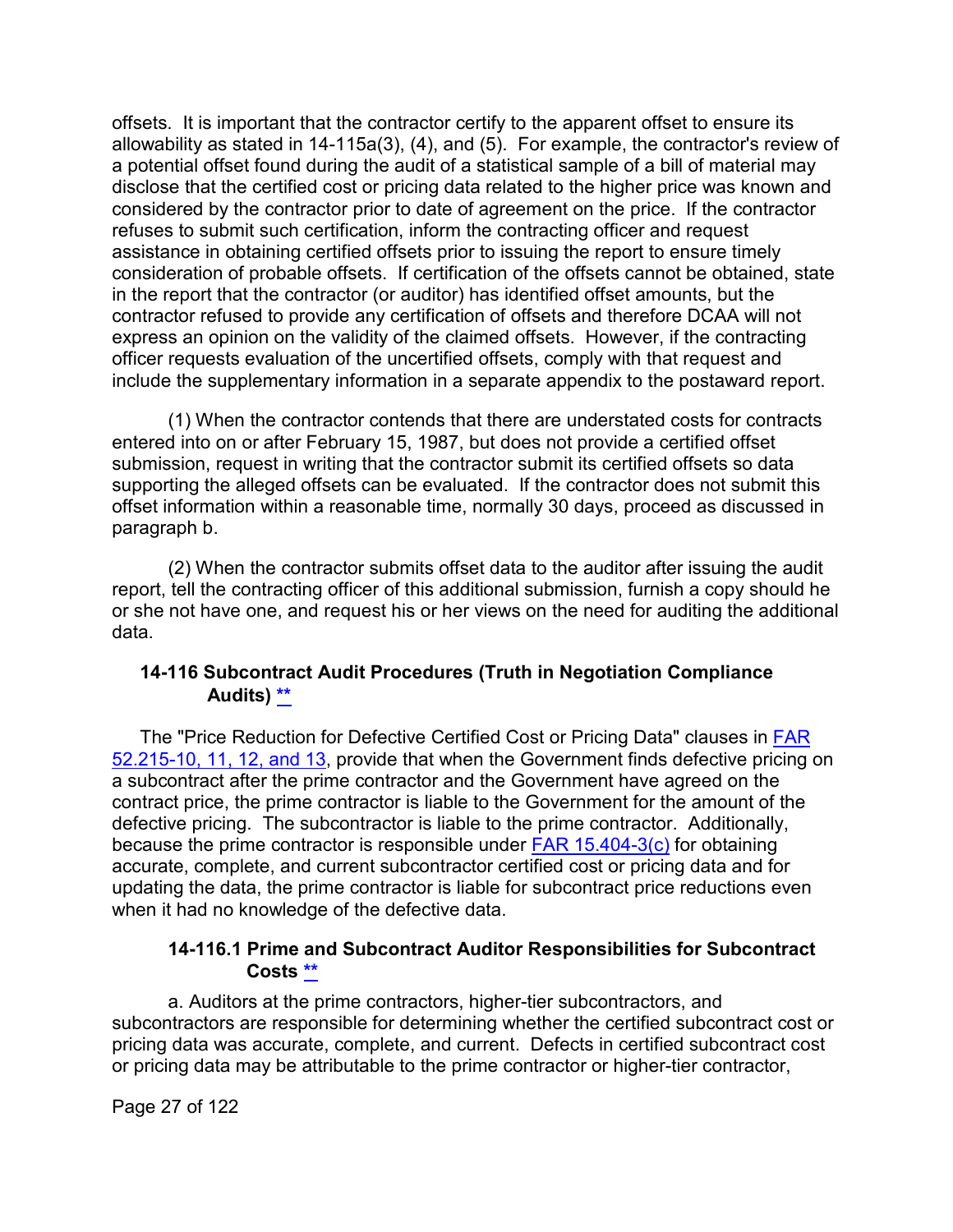subcontractor, or both. The auditor's job is to uncover defects in subcontract costs regardless of who caused the defect. However, auditors at each level of cost (prime, higher-tier, subcontractor) have slightly different administrative responsibilities.

b. Prime contract auditors are responsible for reporting on the prime pricing action as a whole, including subcontract costs. The prime auditor evaluates certified cost or pricing data as of the date of agreement on the price with the Government. The prime auditor reports the results of the Truth in Negotiation compliance audit, including any subcontract audit results, to the contracting officer. Even though the DCAA Truth in Negotiation compliance audit selection process requires each FAO to establish pricing actions for audit, the prime auditor is still responsible for all costs under the prime contract. The prime auditor also serves as the focal point for providing subcontract auditors with the necessary information to do the subcontract audit.

c. Subcontract auditors are responsible for evaluating the subcontractor certified cost or pricing data submitted and/or certified to the prime contractor. The relevant dates for auditing the subcontractor's certified cost or pricing data vary and should be established at the beginning of the audit (see 14-116.3). The subcontract auditor obtains necessary information through the prime auditor and issues its report directly to the prime auditor, unless otherwise directed.

#### **14-116.2 Release of Subcontractor Data to Higher-tier Contractors [\\*\\*](#page-1-17)**

<span id="page-27-0"></span>[FAR 15.407-1\(f\)](http://www.ecfr.gov/cgi-bin/text-idx?SID=4c80d0d60a83184df38d145a117ca154&mc=true&node=se48.1.15_1407_61&rgn=div8) governs the release of information necessary to support a reduction in prime contract or higher-tier subcontract prices. FAR provides for contracting officer release of information, on request, to prime contractors or higher-tier subcontractors as necessary to secure a prime contract price reduction. However, if the information includes trade secrets or confidential business information, the contracting officer must protect it from improper disclosure. To assist the contracting officer, the auditor will determine if the subcontractor objects to the release of the information in the audit report to the higher-tier contractor. Present contractor objections in the audit report in accordance with the audit report shell and 10-210. Follow the procedures in 6- 802.6 in resolving any objections to unrestricted release of information to the higher-tier contractor.

## **14-116.3 Subcontract Defective Pricing – Significant Dates [\\*\\*](#page-1-18)**

<span id="page-27-1"></span>Depending on the circumstances, two different dates may be relevant when determining subcontract defective pricing. These dates are:

(1) the date of negotiation between the Government and the prime contractor, and

(2) the date of negotiation between the prime contractor and subcontractor. Three factors determine whether one or both dates should apply:

(a) timing of the subcontract award (whether awarded before or after the

Page 28 of 122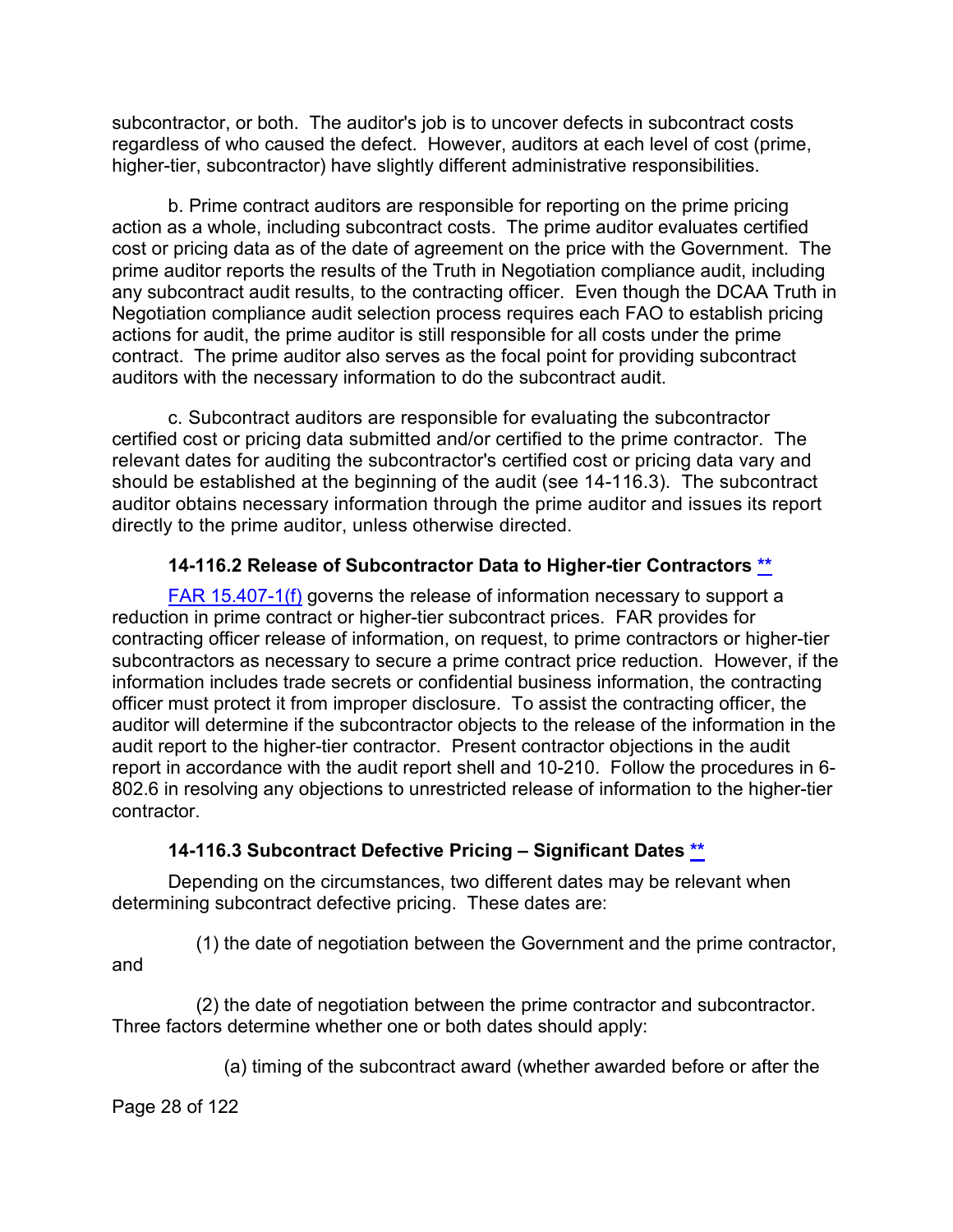prime contract),

(b) type of prime contract, and

(c) type of subcontract.

a. When a subcontract is awarded before the prime contract, subcontractor certified cost or pricing data must be accurate, complete, and current as of the date of final agreement on subcontract price. As a practical matter, later data would have no impact on final subcontract negotiations. Nevertheless, the prime contractor must still furnish the Government with data it becomes aware of which may have an impact on final subcontract cost to the prime contractor, e.g., a subsequent decrease in a flexibly priced subcontractor's labor rates. Such information is cost or pricing data bearing on the negotiation of the prime contract, and the failure to provide the data may lead to defective pricing.

b. If the subcontract is awarded after a firm-fixed-price prime contract, all prime and subcontractor certified cost or pricing data existing as of the date of agreement on the price between the prime and the Government must be accurate, complete, and current. Defective subcontractor data occurring after the prime and Government price agreement cannot affect the prime contract negotiated price, since there is no right of recovery by the Government. Therefore, in this case, only the date of prime contract final price agreement is relevant for subcontractor defective pricing.

c. If a subcontract is awarded after a flexibly priced prime contract, defective subcontractor data occurring between the prime and subcontract price agreement date will affect the prime contract final price (FPI) or total cost (CPFF/CPAF/CPIF) paid by the Government. Accordingly, both dates (prime/Government and prime/subcontractor) are relevant to determine defective pricing of the subcontract. In this situation, defective pricing could occur at (1) the prime level if the prime did not provide the Government with accurate, complete, and current certified cost or pricing data as of prime and Government price agreement (or, if applicable, another date agreed upon between the parties that is close as practicable to the date of agreement on the price,) and/or (2) the subcontractor level if the subcontractor did not provide the prime with accurate, complete, and current certified cost or pricing data as of prime and subcontractor price agreement.

## **14-116.4 Handling Subcontract Price Adjustments [\\*\\*](#page-1-19)**

<span id="page-28-0"></span>Subcontract certified cost or pricing data may be defective regarding either the prospective subcontractor, the actual subcontractor, or both.

a. When the prospective and actual subcontractor are the same, and the subcontractor's proposal as a prospective subcontractor is defective, the recommended reduction in the prime contract price is the recommended subcontract price adjustment plus the prime contractor's additives. When a prospective subcontractor's data is

Page 29 of 122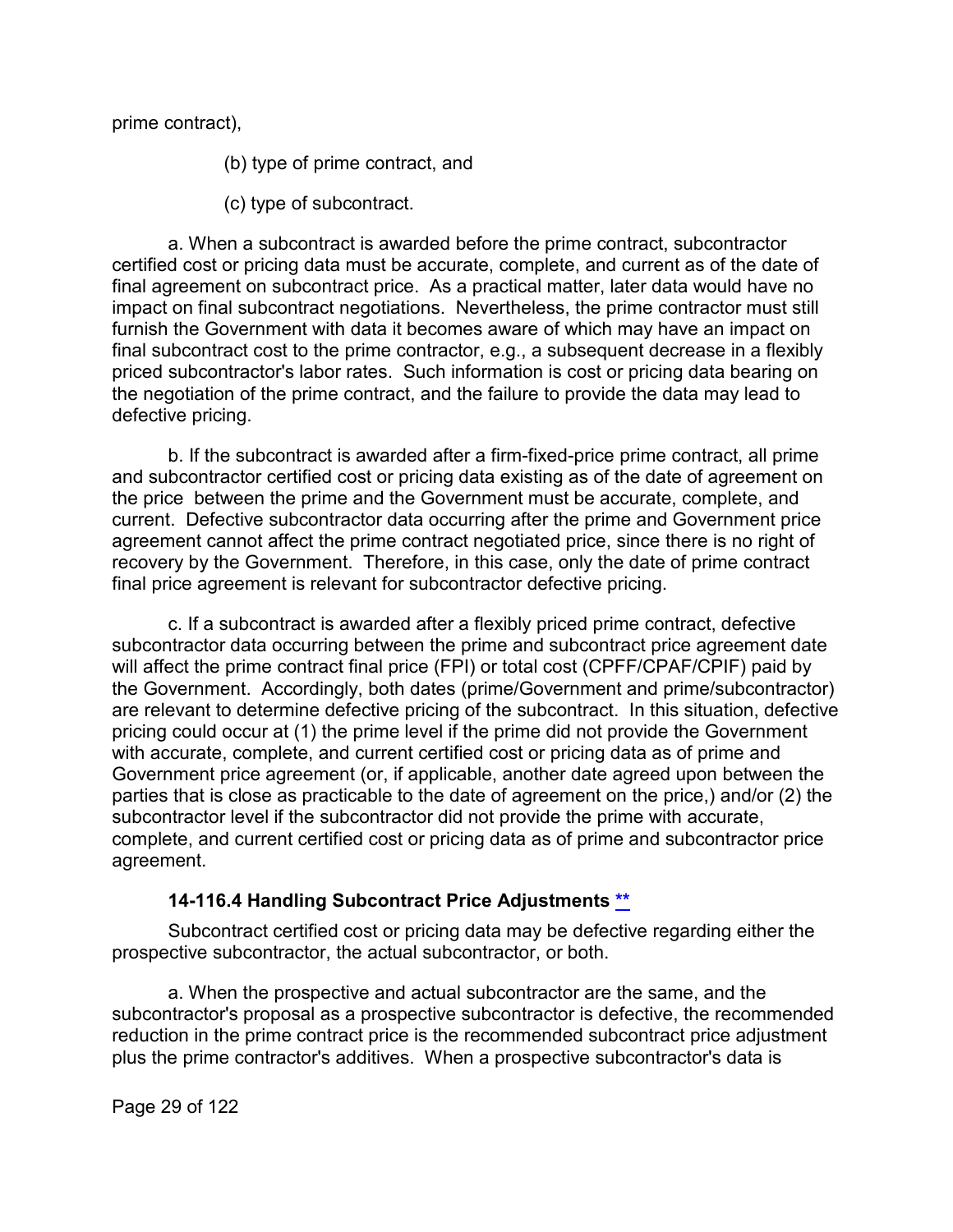defective, and the actual subcontractor for the item was an organization other than the prospective subcontractor, this limits the recommended reduction in the prime contract price to the difference between the prospective subcontractor's cost estimate and the actual subcontract price, plus the prime contractor's additives  $(FAR 15.407-1(f)(1))$ .

b. Defective pricing adjustments for subcontracts under flexibly priced prime contracts require different treatment and reporting, depending on the timing of the subcontract award.

(1) Defects in subcontract certified cost or pricing data negotiated with the subcontractor prior to the date of prime contract price agreement or defects in unnegotiated subcontractor certified cost or pricing data existing at the date of prime contract price agreement affect the prime contract price. Subcontract defects in these situations, whether caused by the subcontractor or the prime contractor, require recommended prime contract price adjustment that include the application of negotiated profit. The following guidance in (2) below regarding billed costs on subcontracts defectively priced after prime contract price agreement also applies to defects in subcontracts negotiated or existing prior to the date of prime contract price agreement.

(2) Defects found in subcontracts negotiated after the prime contract price agreement, but which did not exist as of the date of prime contract price agreement, do not affect the prime contract price agreement. Subcontractor defects in these circumstances require disallowance (for cost-type contracts) or nonrecognition (for final pricing of redeterminable and incentive-type contracts) of costs on the prime contract that will include prime contractor loadings at the rates actually applied by the prime contractor to the incurred costs. No adjustment is required to the profit on the prime contract.

(a) Payments to subcontractors under flexibly priced prime contracts that are higher than they would be had there been no defective subcontractor certified cost or pricing data shall be the basis for disallowance or nonrecognition of costs. Under flexibly priced prime contracts the Government has a continuing interest in such overpayments to subcontractors that is unaffected by the initial agreement on prime contract price. Accordingly, the disallowance or nonrecognition of costs will be accomplished under the contract clauses prescribed in [FAR 15.408](http://www.ecfr.gov/cgi-bin/text-idx?SID=4c80d0d60a83184df38d145a117ca154&mc=true&node=se48.1.15_1408&rgn=div8) (also see [FAR](http://www.ecfr.gov/cgi-bin/text-idx?SID=4c80d0d60a83184df38d145a117ca154&mc=true&node=se48.1.15_1407_61&rgn=div8)  [15.407-1\(f\)\)](http://www.ecfr.gov/cgi-bin/text-idx?SID=4c80d0d60a83184df38d145a117ca154&mc=true&node=se48.1.15_1407_61&rgn=div8).

(b) Until the contract closing or final pricing is completed, the disallowance or nonrecognition of costs should be effected through reductions in the prime contractor's billings. If the prime contractor has reduced its own billings for the subcontractor defects, determine if the reduction is comparable to the audit findings.

(3) Separately present findings in the prime audit report and exhibits for (a) recommended price adjustments and (b) recommended disallowance or nonrecognition of incurred costs.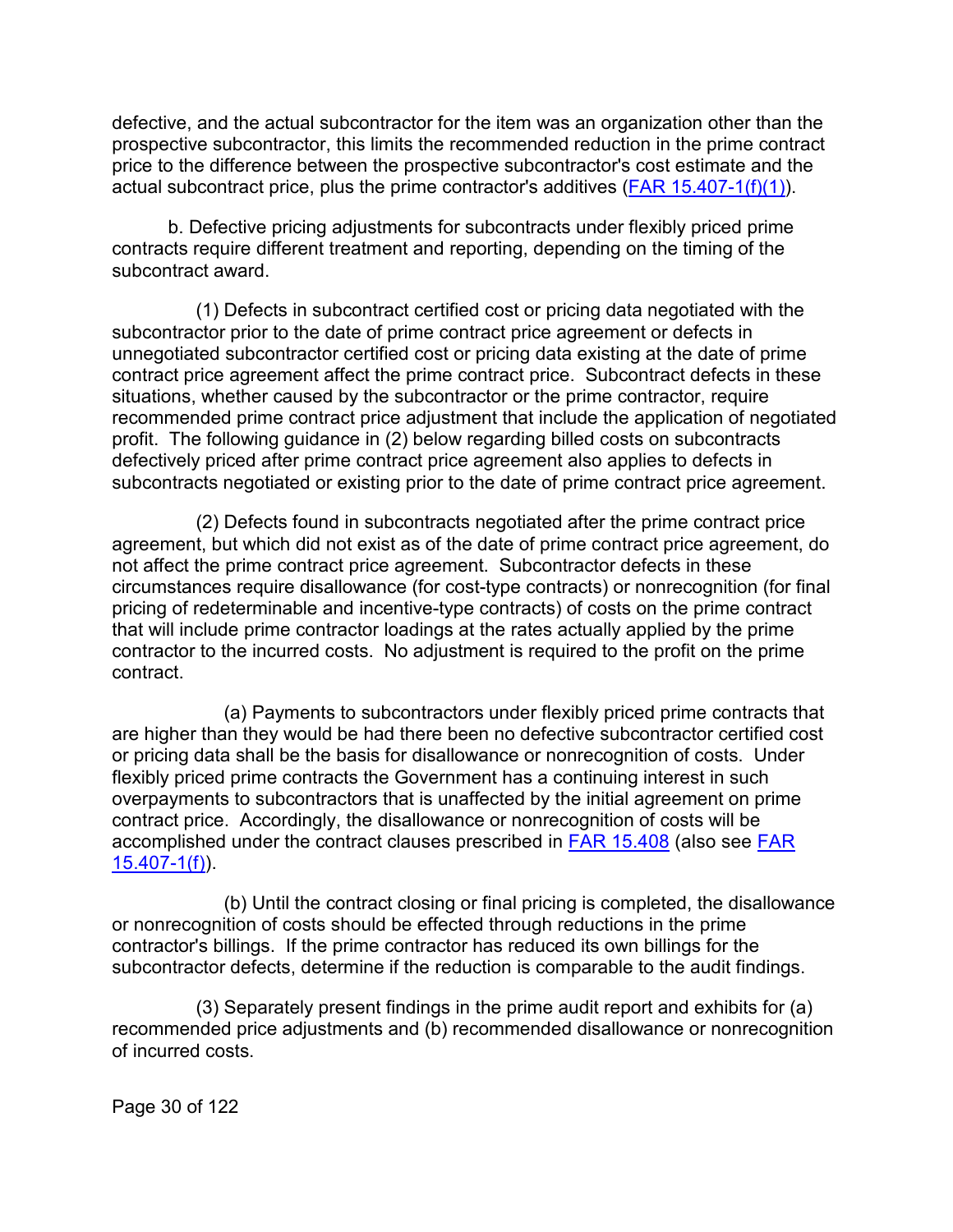c. A firm-fixed-price contractor may obtain a refund for a defectively priced subcontract even if the subcontract certified cost or pricing data was not defective at the time the prime was negotiated. In this situation, the Government has no contractual right to a price adjustment. However, we should review the facts to determine if an audit report recommendation for voluntary refund is appropriate (see 4-802).

d. If the prime contract is flexibly priced and the subcontract audit report recommends disallowance or nonrecognition of incurred costs (see 14-116.4b), the prime auditor will immediately advise the PCO. Timely action (1) allows the PCO to notify the prime contractor that the increased costs may be disallowed or not recognized on the prime contract and (2) enables the prime contractor to exercise the price reduction clauses it should have in its contract with the subcontractor. Delays in reporting subcontractor defective pricing may prevent the prime contractor from obtaining a subcontract price reduction, thus precluding the prime's legitimate recovery of its costs.

## <span id="page-30-0"></span>**14-117 Other Audit Considerations [\\*\\*](#page-1-20)**

#### **14-117.1 Materiality of the Defective Pricing Findings [\\*\\*](#page-1-21)**

<span id="page-30-1"></span>a. The TIN and regulations do not define what is a "significant amount" by which a contract price was increased because the contractor furnished defective certified cost or pricing data. The Courts and the BCA have made differing decisions regarding what is a significant amount.

b. The Government expends a substantial amount of resources finding, pursuing, and settling claims of defective pricing. Accordingly, materiality should be one of the underlying factors when doing Truth in Negotiation compliance audits. In determining the significance of defective pricing, consider the magnitude of the defective data including all applicable burdens (see 14-114.3).

c. The audit team should exercise professional judgement to establish an initial materiality threshold in the risk assessment. The audit team should consider the quality and totality of evidence obtained and make a determination on the significance of the potential recommended price adjustment (RPA) to the procurement process, and adjust the materiality threshold as additional facts are discovered. The audit team should consider the amount of resources the Government and contractor will expend finding, pursuing, and settling claims of defective pricing.

## **14-117.2 Defective Pricing from CAS Noncompliances [\\*\\*](#page-2-0)**

<span id="page-30-2"></span>a. Generally, a CAS noncompliance found in a Truth in Negotiation compliance audit does result in the certification of inaccurate cost or pricing data. However, the auditor will report CAS noncompliances revealed in Truth in Negotiation compliance audits to the cognizant Federal agency official (CFAO) with the authority to make determinations of noncompliance. Regulations require that the CFAO, not the PCO, perform CAS administration for all contracts. Further, regulations require the DCAA

Page 31 of 122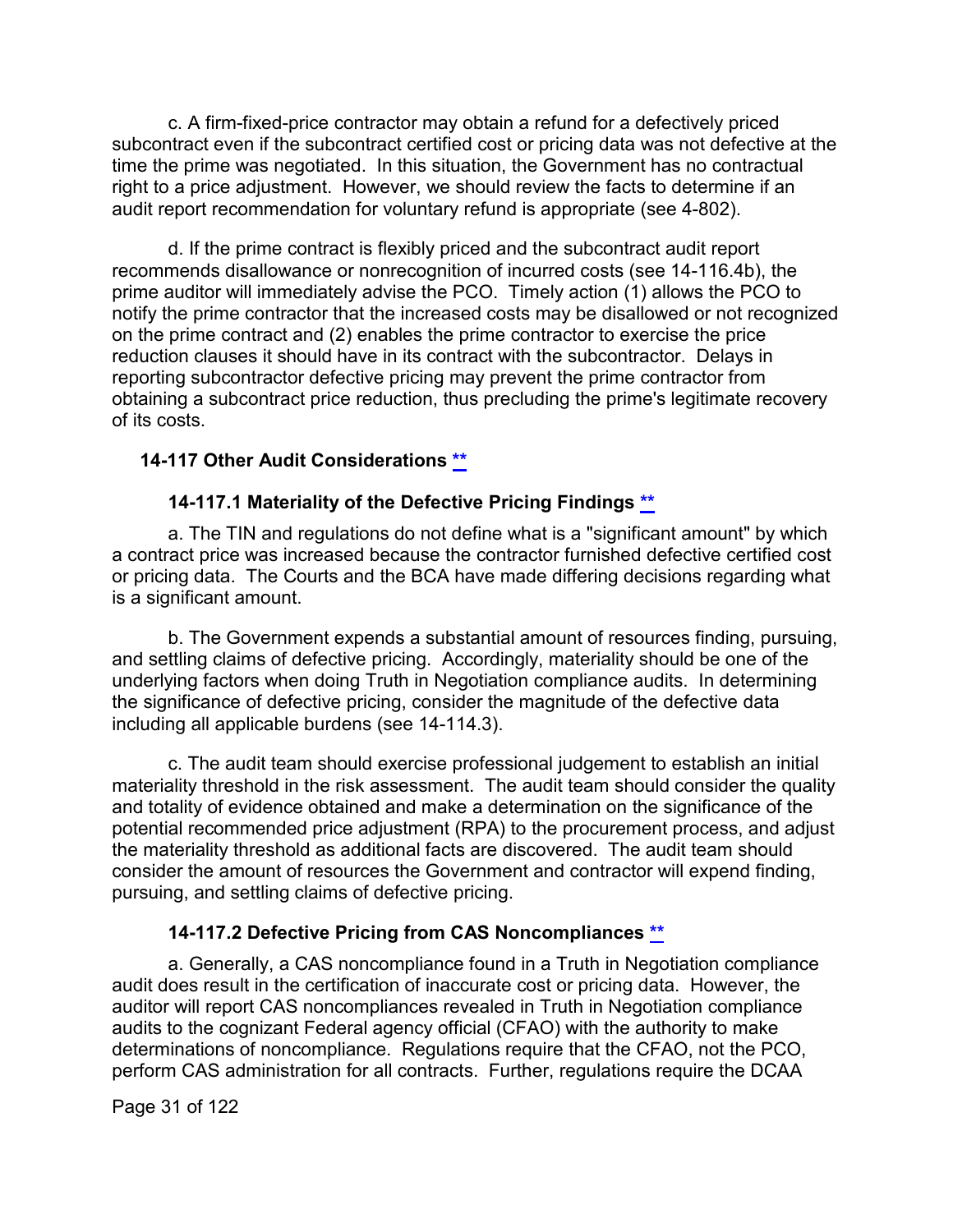auditor to make CAS-related recommendations to the CFAO. Therefore, do not include a price adjustment for the amount of the noncompliance in the Truth in Negotiation compliance audit report, but do briefly explain in the notes to the exhibit:

(1) the noncompliance,

(2) its effect on the pricing action, and

(3) its status.

b. Issuing a CAS noncompliance report permits the CFAO to adjust all affected contracts that are both CAS noncompliant and defectively priced. Whether the violation causes a defect on multiple pricing actions or just one, the responsibility for adjustment belongs to the CFAO. Also, systemic noncompliance issues, while significant in the aggregate, may not be significant on individual pricing actions. The CFAO has a greater chance to obtain consistent recovery on all affected pricing actions through CAS than the individual PCOs do under defective pricing.

c. For subcontracts, regulations require that the CFAO of the subcontractor shall make the noncompliance determination and advise the CFAO of the prime or next higher-tier subcontractor of such decision. The subcontractor CFAO's determination will not be reversed by the CFAO at the prime or next higher-tier subcontractor. Accordingly, the Government should receive adjustment for the subcontract noncompliance and for the prime contractor's markups applied to the subcontract.

d. If the CFAO determines the finding is not a CAS noncompliance, do not report the finding later to the PCO as defective pricing. Once the CFAO has made such a determination, the finding would be difficult to support as defective pricing.

## **14-117.3 Systemic Defective Pricing Issues (Non-CAS) [\\*\\*](#page-2-1)**

<span id="page-31-0"></span>a. Non-CAS related defects attributable to breakdowns in the contractor's systems may affect multiple pricing actions. The defects may be relatively small on each individual action, but significant in the aggregate. The defects may also affect many contracting officers from the various services. The best way for the Government to achieve consistent and maximum recovery of systemic defects of the contractor's business systems is for one designated official to settle the issue on all affected contracts.

b. To promote consistent and maximum recovery for systemic issues the auditor must do the following:

(1) identify systemic defects, affected pricing actions, and applicable contracting officers,

(2) notify the affected contracting officers, explain the systemic defects, and suggest they designate or establish one individual to negotiate with the contractor,

Page 32 of 122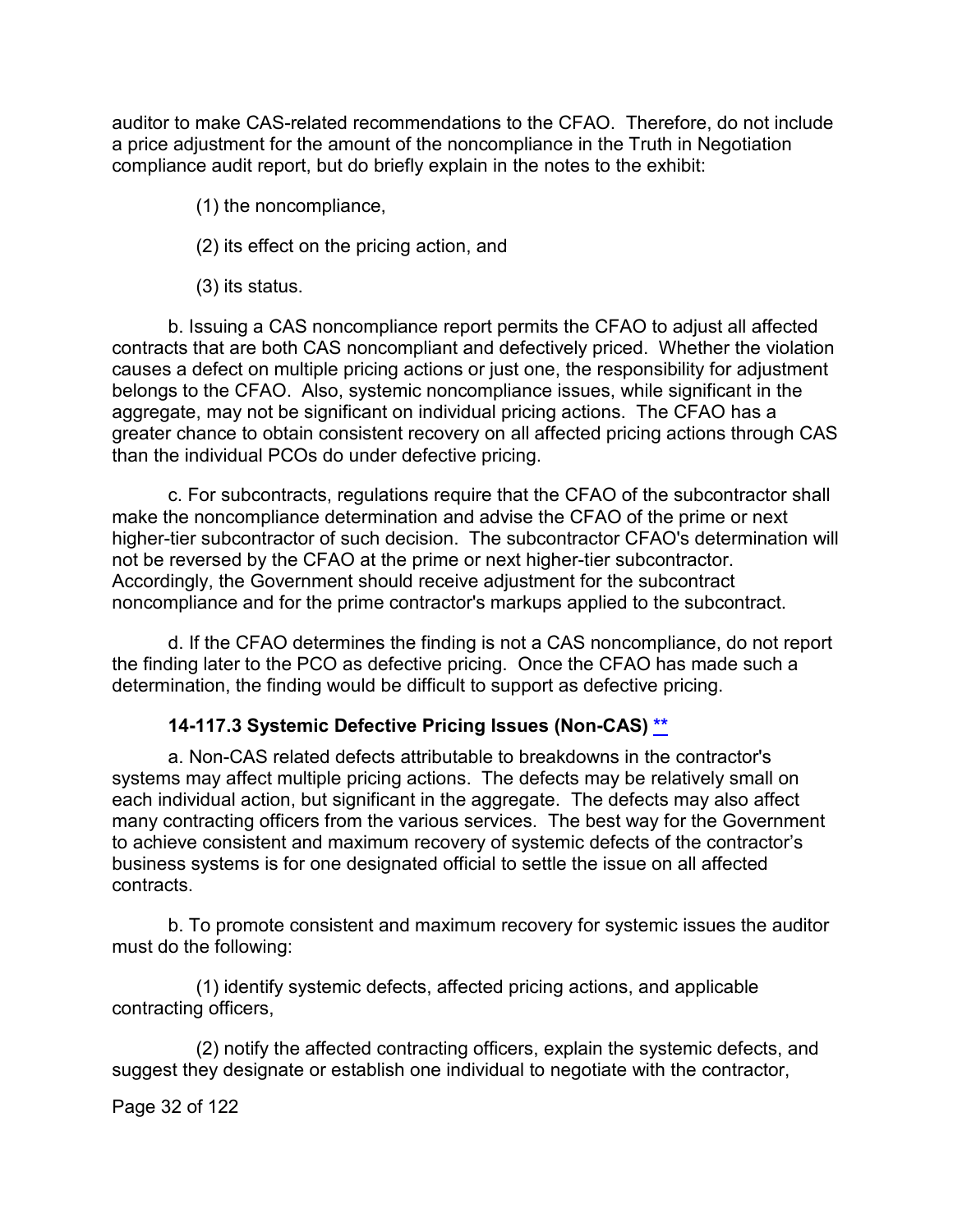(3) separate systemic findings from other specific defective pricing allegations found in the audits of the individual pricing actions,

(4) report the systemic findings in a single report that identifies all affected pricing actions and contracting officers, and

(5) address the report to each affected contracting officer. If a focal point has been designated to resolve the systemic issue, address the report to that individual with copies furnished to each affected contracting officer.

c. Set up the assignment for the systemic defect as an audit lead and include a description of the systemic defect.

#### **14-117.4 Defective Pricing "Sweeps" [\\*\\*](#page-2-2)**

<span id="page-32-0"></span>a. A defective pricing "sweep" is a process (see 14-120.4e) whereby a contractor reviews its records to determine if more current cost or pricing data exist and need to be disclosed to the Government. The sweep usually occurs after price agreement, and the contractor submits this additional data to the Government with its executed Certificate of Current Cost or Pricing Data. The additional data reflect cost or pricing data that were reasonably available at the time of price agreement but not submitted or disclosed before price agreement.

b. In situations involving sweeps, contact the contracting officer to fully understand the type of data included with the Certificate, what the contracting officer did with the data, and the effect the data had on the negotiated contract price. Sweep data appear defective in that the cost or pricing data were not submitted or disclosed to the Government before the price agreement. The auditor should not recommend a price adjustment simply because the data were provided with the certificate after price agreement because this may not be defective pricing.

c. The auditor should assess whether a contractor's sweep practices reflects deficiencies in estimating systems or procedures. For example, a contractor continually delays submitting certified cost or pricing data until after price agreement when the cost or pricing data were available to the contractor for some time before price agreement. In those cases, the auditor must take appropriate steps to report the deficiencies or irregularities.

d. Effective June 7, 2018, the Director, Defense Policy/Defense Procurement and Acquisition Policy (DP/DPAP) issued guidance to contracting officers to defer consideration of the impact of any cost or pricing data submitted by contractors after price agreement is reached ("sweep" data) until after award of contract action (see 14- 111d). By deferring consideration of the data, any data submitted after price agreement may be considered defective pricing if it meets all five points of defective pricing. For any solicitations dated prior to June 7, 2018, the sweep data should be considered for the audit and the guidance in 14-117.4a through 14-117.4c should apply if the

Page 33 of 122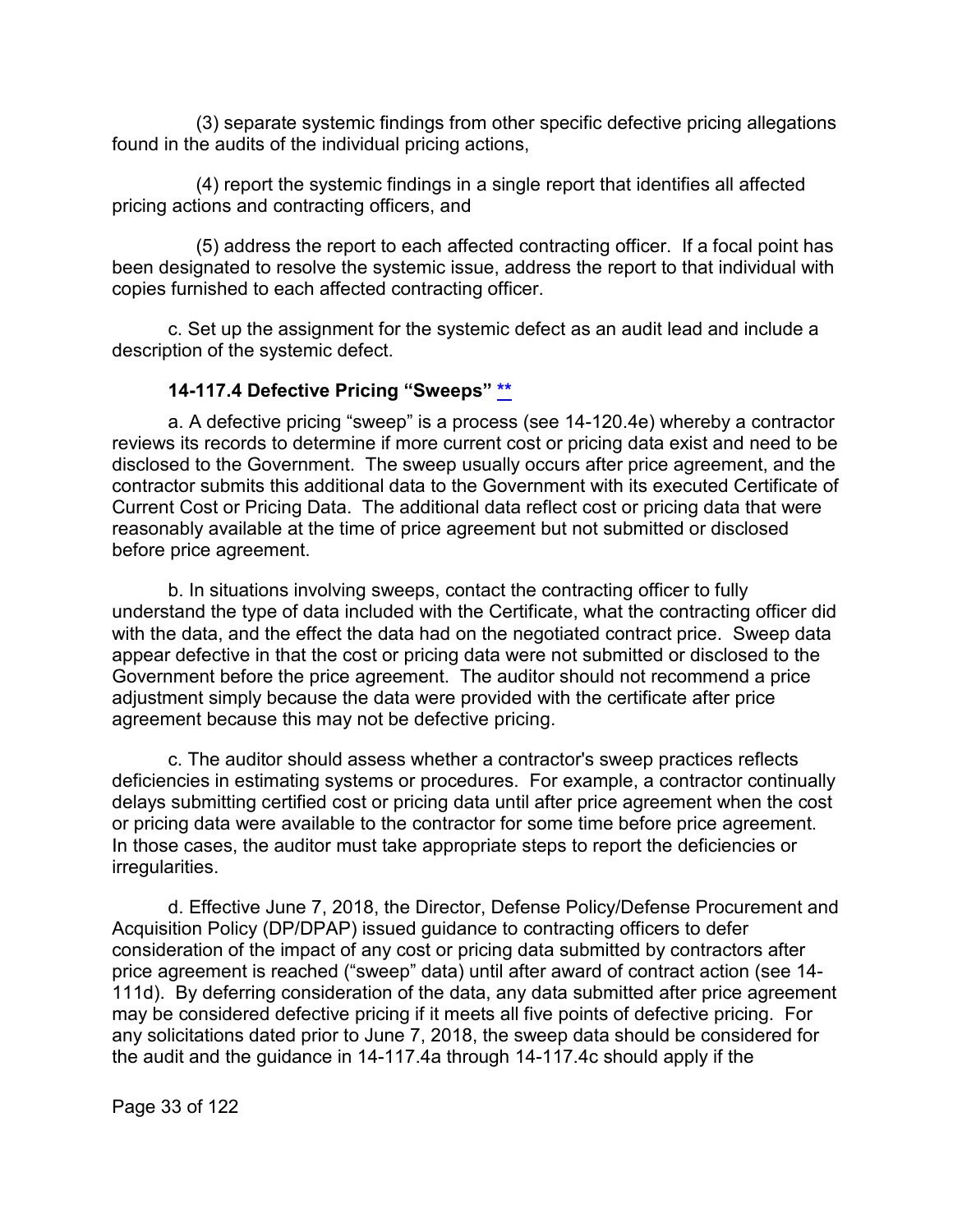<span id="page-33-0"></span>contracting officer accepted the sweep data.

#### **14-117.5 Statistical Sampling Techniques in Truth in Negotiation Compliance Audits [\\*\\*](#page-2-3)**

a. Agency policy supports the use of statistical sampling and professional standards recognize audit sampling as a proper audit practice to provide evidential matter. While statistical sampling provides evidential matter, can it be used to support a projection of a recommended price adjustment for defective pricing? Neither the Courts nor the BCA has ruled on the propriety of sampling evidence to support recommended price adjustments.

b. The Government has the burden of proving its case by the preponderance of the evidence. Absolute certainty is not required. The evidence need only show that the validity of the claim is more probable than not. The statistical sampling techniques which are applied within DCAA provide admissible evidence of the amount of the impact of defective data. The issue for the judge is to determine whether the sampling evidence will satisfy the standard of proof for the whole amount claimed. Therefore, the Government will be successful in litigation only if judges are persuaded that sampling has sufficient weight to comply with the "preponderance of evidence" test. The test does not require absolute certainty; it does require a weighting of the evidence and a determination of the probability of accuracy. In evaluating whether statistical sampling is a proper audit practice for determining the amount of overpricing, the Courts or the BCA will have to examine this audit technique in the context of professional standards, professional custom, and audit necessity. The weight which a judge will give to sampling evidence will depend upon the facts of the case.

c. The auditor can use sampling techniques for Truth in Negotiation compliance audits to establish that defective pricing exists. However, projecting sample results for the recommended price adjustment requires satisfying the "preponderance of evidence" test. The auditor must properly develop and document the sample plan, assess the reasons for defects found, evaluate the sample, and expand the sample as necessary to reach the desired confidence level and precision. Successfully projecting sample results for defective pricing requires high confidence levels and low precision. To achieve such results, the sample may have to be expanded even more than once after evaluation.

d. Address offsets in accordance with 14-115.

(1) Offsets the auditor finds during the audit of contracts awarded on or after February 15, 1987 must be certified prior to considering them in the sampling process. The auditor will make a reasonable attempt to obtain certification of possible offsets prior to evaluating and projecting sample results (see 14-115 b.).

(2) If the contractor will not certify to offsets identified during our audit of sampled items, take the following steps:

Page 34 of 122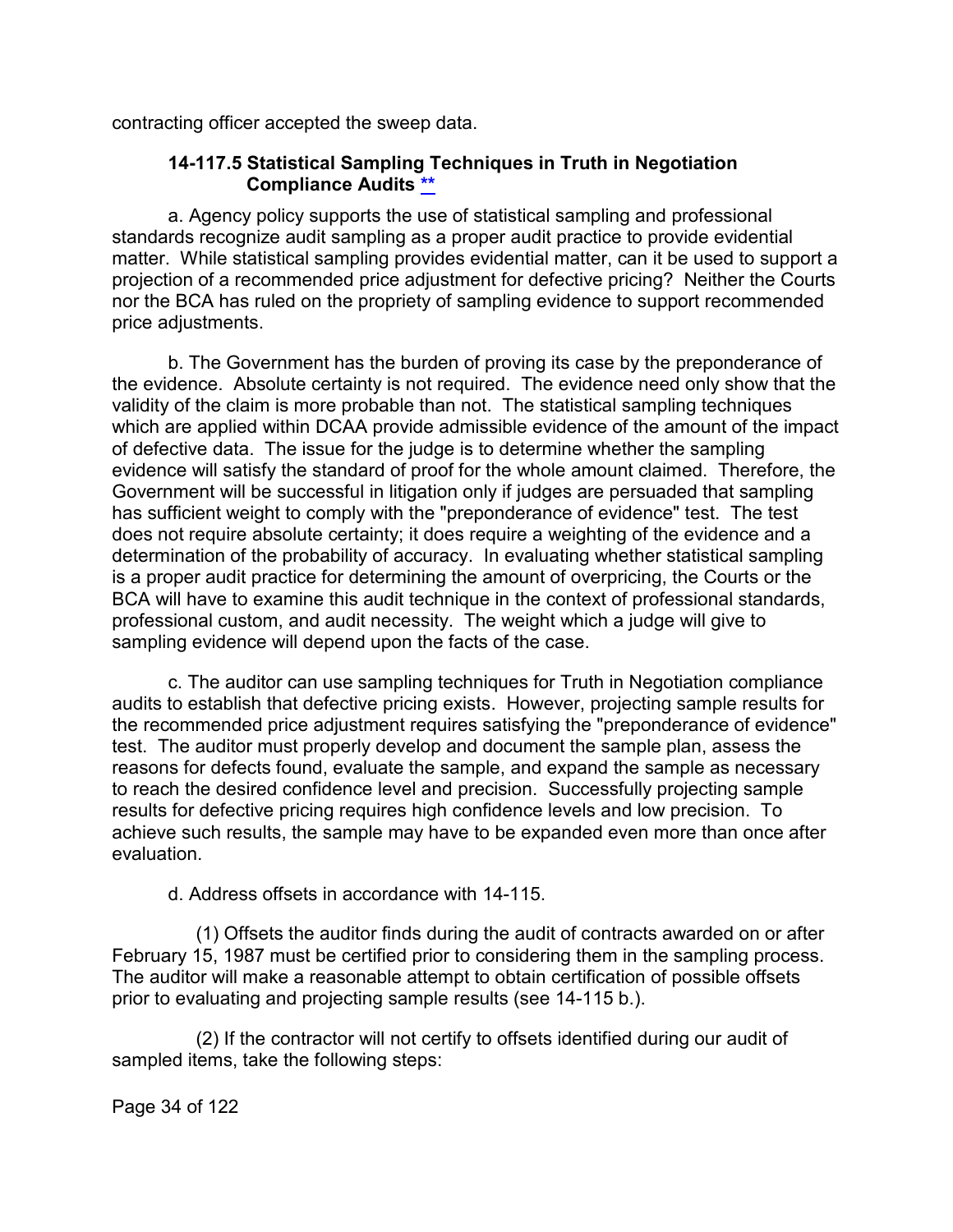(a) Evaluate the sample, excluding the effect of any offsets the auditor discovers, to assess the confidence level and precision and expand the sample as necessary to achieve the desired confidence level and precision. If certification of offsets is likely, the auditor should also evaluate the sample including the offsets, and notify the PCO of the effect of the offsets on the sample.

(b) Project the amount excluding any uncertified offsets from the sample findings. Use this projection for the amount of the recommended price adjustment to be presented in the audit report.

(c) Use the guidance in 14-115b to report potential offsets that the contractor would not certify.

# **14-117.6 Obtaining Third Party Confirmations [\\*\\*](#page-2-4)**

<span id="page-34-0"></span>Obtain third party confirmations as appropriate when performing Truth in Negotiation compliance audits. Confirmation of initial contract dates and price quotes to prime or higher-tier subcontractors is a valid audit step in conducting defective pricing audits. For instance, confirming purchase orders issued within six months after certification at a price significantly lower than that certified to may disclose existence of defective pricing. Vendor confirmations will also help determine if the prime or highertier subcontractors were aware of reduced prices before certification. Normally, use positive (rather than negative) confirmations. Begin with informal vendor contact and follow up with a formal confirmation letter.

# <span id="page-34-1"></span>**14-117.7 Other Administrative Audit Considerations [\\*\\*](#page-2-5)**

a. Significant defective pricing findings, direct or indirect, may affect other contracts of the contractor. The FAO will coordinate the selection of contracts for audit in addition to the current FAO program plan with the regional/corporate audit directorate office if it is likely to involve a major increase in the programmed workload level for Truth in Negotiation compliance audits.

b. Do not issue a DCAA Form 1 instead of an audit report for apparent defective pricing findings on a cost-type contract.

c. During a Truth in Negotiation compliance audit, request any necessary technical advice and assistance from the ACO or PCO as appropriate.

d. Determine whether defective pricing findings suggest estimating system deficiencies. Unless the defective pricing was caused by a breakdown in internal controls, the problem usually relates to an estimating system deficiency.

## <span id="page-34-2"></span>**14-118 Findings and Conditions Requiring Further Pursuit as Potential Cases of Fraud (Truth in Negotiation Compliance Audits) [\\*\\*](#page-2-6)**

During Truth in Negotiation compliance audits of certified cost or pricing data, be

Page 35 of 122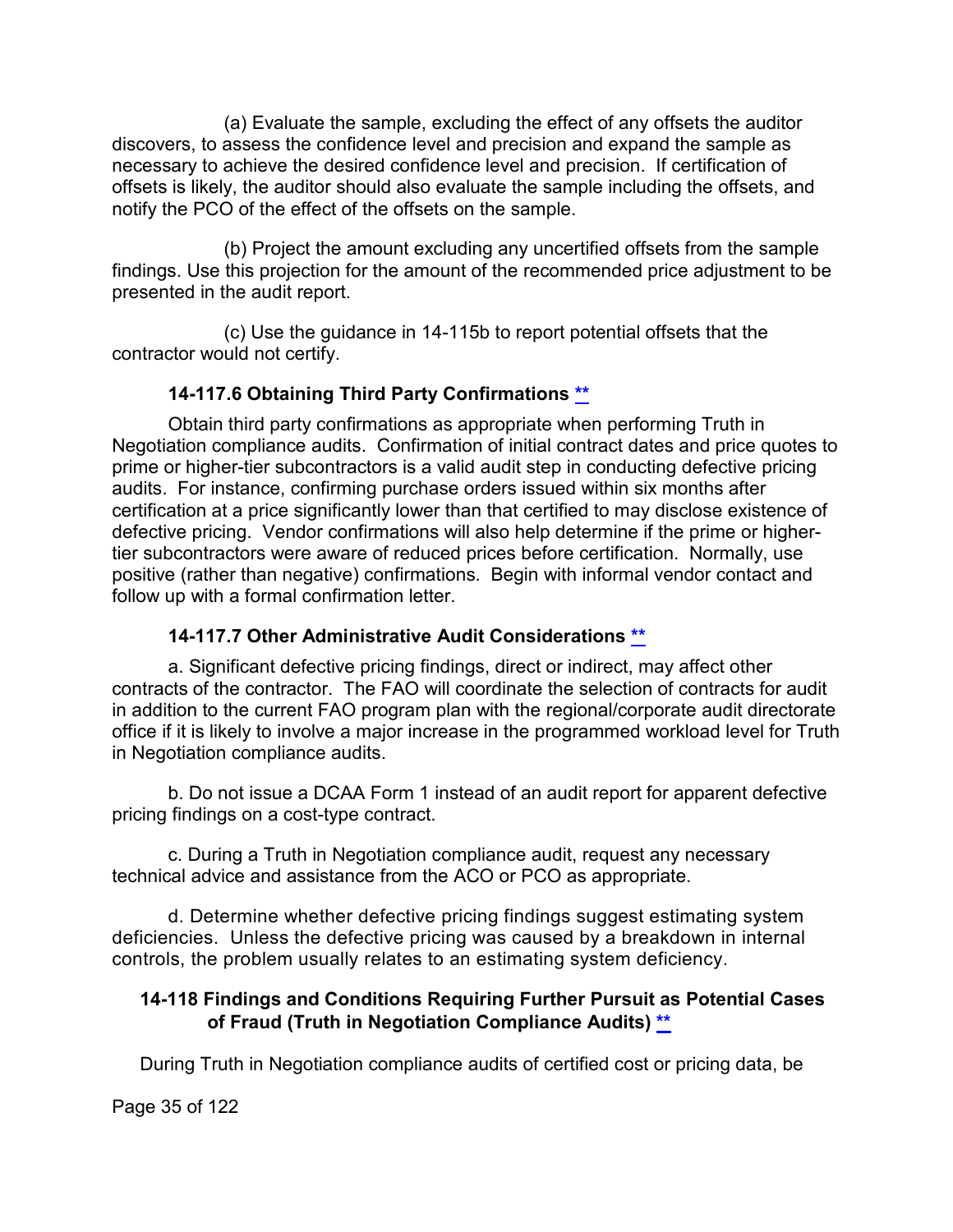constantly alert to identify any condition which might suggest wrongdoing against the Government. When finding any of these or similar conditions, refer them to the responsible investigative organization following the procedures in 4-702.

a. Defective pricing may result in criminal acts under two statutory sections: [18 U.S.C. 1001](http://uscode.house.gov/view.xhtml?req=(title:18%20section:1001%20edition:prelim)%20OR%20(granuleid:USC-prelim-title18-section1001)&f=treesort&edition=prelim&num=0&jumpTo=true) False Statements and [18 U.S.C. 287](http://uscode.house.gov/view.xhtml?req=(title:18%20section:287%20edition:prelim)%20OR%20(granuleid:USC-prelim-title18-section287)&f=treesort&edition=prelim&num=0&jumpTo=true) False Claims. It may also be subject to civil penalties under [31 U.S.C. 3729,](http://uscode.house.gov/view.xhtml?req=(title:31%20section:3729%20edition:prelim)%20OR%20(granuleid:USC-prelim-title31-section3729)&f=treesort&edition=prelim&num=0&jumpTo=true) the civil False Claims Act. A false statement results when a contractor willfully makes a statement knowing that it contains false information. Certification by use of the Certificate of Current Cost or Pricing Data is an example of a statement subject to 18 U.S.C. 1001. No filing of a claim is required.

b. A violation of 18 U.S.C. 287 occurs when a contractor willfully submits a claim for money or property knowing that the claim is false, fictitious, or fraudulent. Thus, submitting an invoice on a contract that is defectively priced can be a violation.

c. A violation of the civil False Claims Act, [31 U.S.C. 3729-3733,](http://uscode.house.gov/view.xhtml?path=/prelim@title31/subtitle3/chapter37&edition=prelim) occurs when a contractor or subcontractor knowingly presents, or causes to be presented to the Government, a false or fraudulent claim for payment or approval. "Knowingly" is defined in the statute as either:

- (1) has actual knowledge,
- (2) acts in deliberate ignorance of the truth or falsity of the information, or
- (3) acts in reckless disregard of the truth or falsity of the information.

Unlike the criminal statutes, the civil statute provides that "...no proof of specific intent to defraud is required." Civil penalties include damages of 2 to 3 times the amount of damages sustained by the Government, plus \$5,000 to \$10,000 for each voucher submitted based on the defective pricing.

## <span id="page-35-0"></span>**14-119 Discussing Audit Findings [\\*\\*](#page-2-7)**

The auditor must coordinate and communicate with contracting officers and prime contract auditors on a regular basis to enable the Government to achieve timely and maximum resolution of defective pricing findings. The accomplishment of the DCAA defective pricing program (in terms of completing planned audits, supporting audit findings, and helping contracting officers achieve price reductions) requires a DCAA commitment to coordination and communication with Government personnel. Use the FLA to assist as necessary.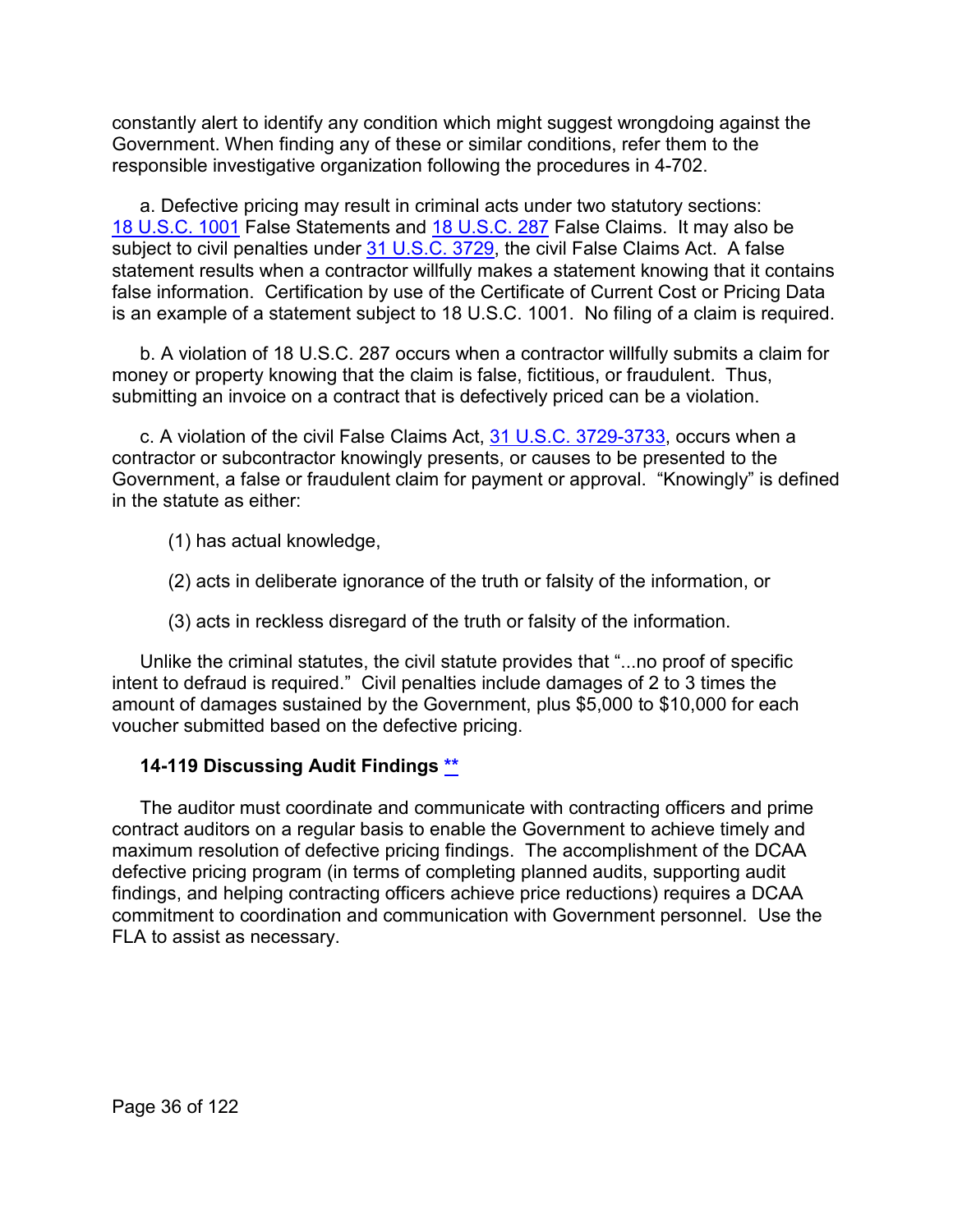a. When apparent defective pricing is found, thoroughly discuss these findings with the contracting officer. Do this during the course of the audit to ensure mutual understanding of the facts (e.g., confirm reliance on and disclosure of certified cost or pricing data), resolve differences in method of computation, and present a unified position to the contractor. Significant factual issues should be confirmed with the PCO as early as possible to avoid wasted effort and incorrect conclusions. In addition, request the contracting officer to confirm in writing that the apparent defective data was not disclosed to either the contracting officer or his/her representative, that neither the contracting officer nor his/her representative had actual knowledge of the data, and that the contracting officer relied on the inaccurate data. At the conclusion of the audit, auditors should provide the PCO (and the ACO if the finding is related to indirect rates) with the draft report exhibit(s) and explanatory notes on the audit position, along with copies of disputed documents and other significant audit evidence, to obtain his or her comments on the factual matters involved. Coordination does not require that the auditor provide a complete draft report to the PCO or obtain PCO approval before report issuance The auditor will also provide a copy of any draft report information provided to the PCO to the onsite FLA (refer to the FLA Locator on the DCAA Intranet site). On subcontracts, the subcontract auditor should have the prime auditor contact the PCO to determine whether the PCO wants to review the draft subcontract findings. If the PCO wants to review the draft subcontract findings, the subcontract auditor will forward the draft findings to the PCO. If the PCO doesn't want to review the draft subcontract findings, the subcontract auditor will prepare the report and forward it to the prime auditor.

b. Discuss pertinent factual matters with the contractor throughout and at the conclusion of the audit as suggested by 4-303.1 and 4-304.3. Draft copies of the report exhibits and explanatory notes, along with copies of disputed documents and other significant audit evidence should be provided to the contractor. However, do not give the contractor any Government documents, including Price Negotiation Memorandums (PNMs) or portions of PNMs, without permission from the cognizant PCO. Refer to and comply with 4-702.4 if there is suspected fraud or unlawful activity. Generally, the contractor's responses to audit findings and the auditor's comments on those responses should be included in the audit report in order to minimize delays in resolution. The auditor should obtain the contractor's responses to audit findings as they are developed or presented at the exit conference and carefully consider the responses when calculating the final recommended price adjustment. If the contractor refuses to provide a response to the audit findings, the auditor should request the assistance of the PCO. Normally, no more than 30 days (after the exit conference) should be allowed for receipt of contractor comments.

c. If the PCO provides information which does not appear in the PNM or clarifies the PNM content regarding the certified cost or pricing data relied on, written confirmation should be obtained for purposes of working paper documentation. Copies of data and written confirmation should also be obtained when PCOs confirm receipt of certified cost or pricing data not otherwise documented in the PNM or the contractor's Certificate of

Page 37 of 122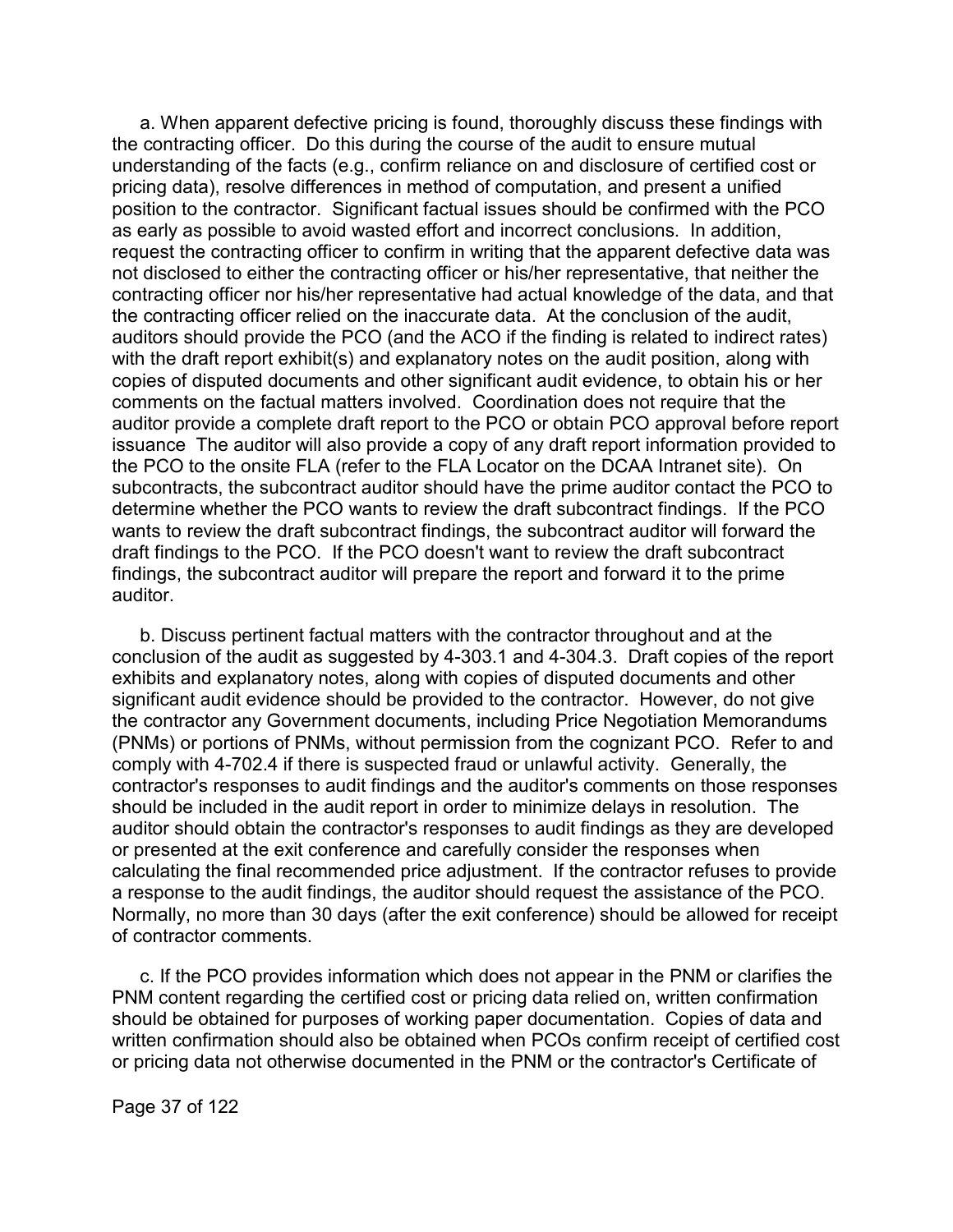Current Cost or Pricing Data. If PCOs are unwilling to provide written confirmation, the FAO should confirm its understanding of the PCO's orally provided information in writing, noting that the information will be relied on in the final audit position unless notified to the contrary in 10 days. The assistance of the FLA may also be sought if the circumstances (such as materiality, uncertainty of PCO data, and complexity) warrant it.

#### **14-120 Reporting Results of Audit (Truth in Negotiation) [\\*\\*](#page-2-0)**

a. An audit report is required for all (positive and negative) Truth in Negotiation compliance audits. Prepare and distribute Truth in Negotiation compliance audit reports using the guidance in Chapter 10. The prime contract auditor will incorporate positive subcontract audit report findings and made distribution of a combined report. See 14- 115 for a discussion of the proper treatment of offsets.

b. Each audit report with a recommended price adjustment must specifically list the five points for establishing defective pricing in the notes to the report exhibit and discuss how each point has been met (14-102b and the Truth in Negotiation compliance standard audit program). Highlights to be addressed in discussing the points:

(1) In discussing the first point, provide the relevant parts of the FAR definition of cost or pricing data along with an explanation of how the data in question fits the FAR definition. See 14-104.2.

(2) In discussing the second point, provide the date that the accurate, complete, and current data was reasonably available to the contractor and the date of agreement on the price or, if applicable, the other date agreed upon between the parties. Emphasize that the availability date was prior to the date of agreement on the price. See 14-105.2.

(3) In discussing the third point, address how the auditor was able to confirm that the contractor did not submit the data (e.g., no record of submission in contractor or Government proposal files) and that the Government had no actual knowledge of the data (e.g., PNM language and confirming memorandum). See 14-105.

(4) In addressing the fourth point, discuss how reliance was confirmed, such as the date for the PNM and the confirmation memorandum from the contracting officer. See 14-111.

(5) In addressing the fifth point, explain how the Government's reliance on the defective data caused an increase in price.

c. The working papers file will contain a summary describing audit work performed, the basis for the audit conclusion, and the rationale for any reduction in the audit scope. (For example, if reporting negative findings after auditing only a bill of materials, the summary would explain why the auditor did not audit other cost elements.) The summary will also reflect supervisory review and endorsement of the audit conclusion.

Page 38 of 122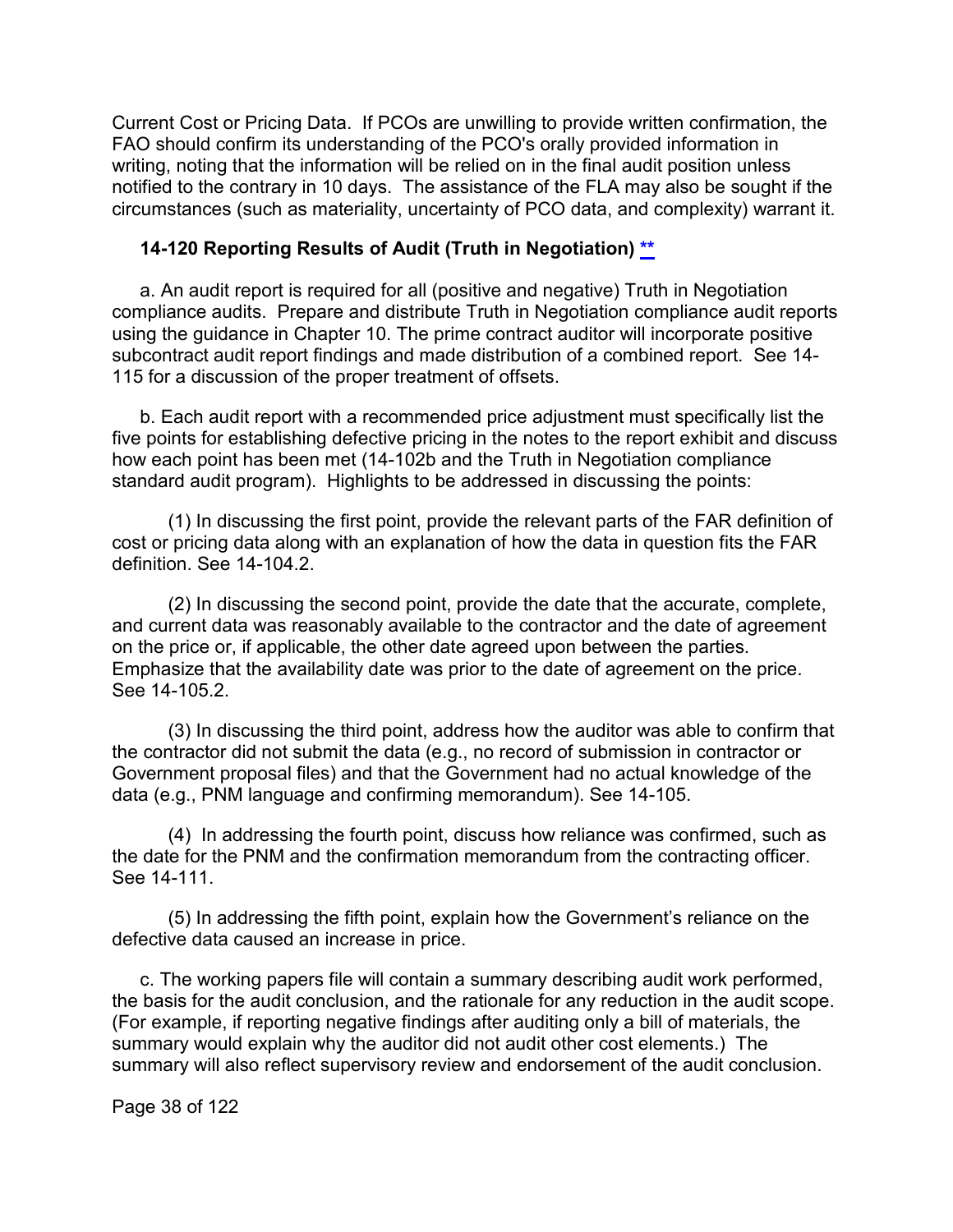d. When there is reasonable basis to suspect that the contractor knowingly submitted inaccurate, incomplete, or noncurrent certified cost or pricing data, issue a referral of suspected irregular conduct using DCAA Form 2000. Following the procedures in 4-702.5, transmit a copy of the form to the contracting officer only if the responsible investigative agency does not object (see DCAAI 7640.16). Coordinate any potential notification to the procuring or administrative contracting offices regarding the fraud referral with the DCAA Justice Liaison Auditor (JLA) who will recommend a course of action. For DoD contracts or modifications awarded after November 7, 1985, include the following statement in the transmittal:

*"Notwithstanding any potential civil or criminal fraud violations, 10 U.S.C. 2306a, as amended by Section 952(a) of the 1987 Defense Authorization Act, states that a contractor who knowingly submits inaccurate, incomplete, or noncurrent certified cost or pricing data must pay a penalty in an amount equal to the overpayment. In our opinion, there is a reasonable basis to conclude that [contractor name] made a knowing submission as contemplated under the statute and, therefore, is liable to the Government for \$ [amount]."*

e. When a pattern of deficiencies or discrepancies suggests fraud, other unlawful activity, or the existence of unsatisfactory conditions, refer or report the matter using the guidance in 4-700 or 4-800.

#### **14-121 Charging Interest When Defective Pricing is Found [\\*\\*](#page-2-1)**

a. Section 952 of the 1987 Defense Authorization Act amended [10 U.S.C. 2306a](http://uscode.house.gov/view.xhtml?req=(title:10%20section:2306a%20edition:prelim)%20OR%20(granuleid:USC-prelim-title10-section2306a)&f=treesort&edition=prelim&num=0&jumpTo=true) to allow the Government to recover interest on overpayments to contractors resulting from defective certified cost or pricing data on DoD contracts or modifications dated after November 7, 1985. In addition, these contracts are subject to a penalty payment equal to the overpayment if prior to price agreement the contractor knew the data was defective. FAR extended the interest provision to all Government agencies for contracts or modifications entered into on or after January 22, 1991. FAR extended the penalty provision to all Government agencies for contracts or modifications entered into on or after December 5, 1994  $(FAR 15.407-1(b)(7))$ . Reimbursements by the contractor for defective pricing must include interest computed from the date of overpayment to the date of repayment. Interest rates are the same as the taxpayer underpayment rates which are prescribed by the Secretary of the Treasury under Section 6621 of the 1986 Internal Revenue Code (see 14-122 below).

b. Interest does not accrue until delivery payments are made for supplies and services accepted by the Government, or in the case of subcontracts, accepted by the prime contractor (see paragraph c.(1) below). Overpayments do not result from "contract financing payments" as defined at **FAR 32.001**. Interest does not apply to contract financing payments which include advance payments, interim payments on cost-type contracts, and progress payments other than those made on fixed-price,

Page 39 of 122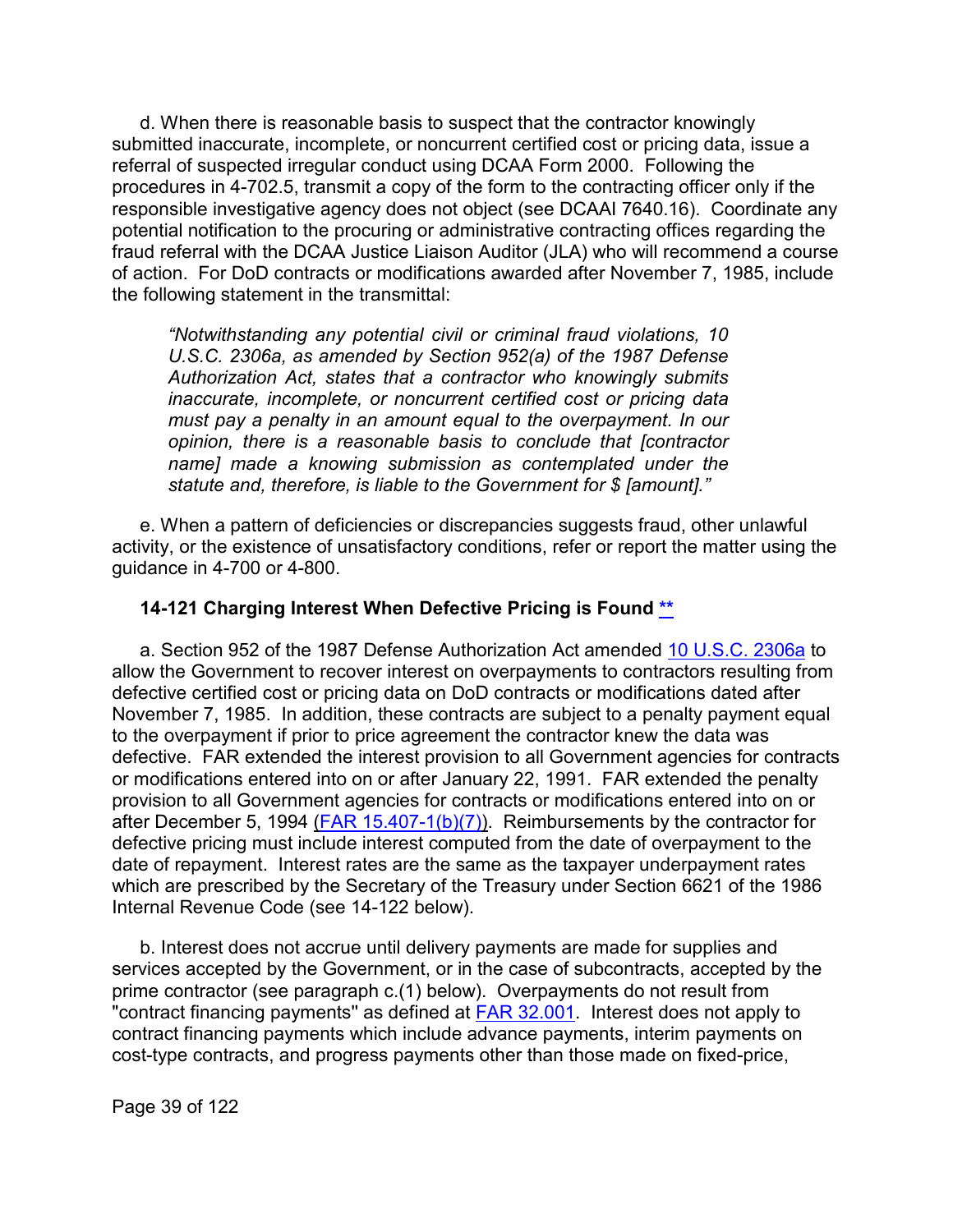architect-engineering contracts. Interest also does not apply when there is no overpayment, for example when costs are disallowed or not recognized under cost-type or flexibly priced prime contracts (see 14-116.4).

c. To assist the contracting officer in carrying out the responsibility for collecting interest on overpayments resulting from defective pricing on (1) DoD contracts or modifications awarded after November 7, 1985 or (2) other Government contracts or modifications awarded after January 22, 1991, include the following statement as part of this portion for prime contract audit reports:

*"The Government sustained a loss in the form of interest on overpayment which resulted from the contractor's failure to comply with the Truth in Negotiations Act (10 U.S.C. 2306a). As provided by the statute (applicable to DoD contracts) and/or FAR 15.407-1(b)(7) (applicable to contracts of all Government agencies), this interest amount is computed at the current rate prescribed by the Secretary of the Treasury under Section 6621 of the 1986 Internal Revenue Code, from the time of the overpayment to the date the Government is repaid."*

When Truth in Negotiation compliance audits at subcontractors disclose overpayments resulting from defective pricing on subcontracts meeting the conditions in c. above, the subcontract auditor should include in this portion of the report the statement above and add the following sentence at the end of the paragraph:

*"Recommendations on interest due as a result of Government overpayments will be made by the prime contract auditor."*

If it is determined that interest is applicable (see a. above), the auditor should contact the contracting officer to determine if the contracting officer wants the details of the interest calculations included in the audit report. In any case, offer to provide assistance to the contracting officer in calculating interest during negotiation of the price adjustment when a more accurate calculation can be done. In developing the information for the exhibit, use the following method for both prime and subcontract defective pricing findings.

Information developed for the exhibit will be based on the premise that interest on defective pricing begins to accrue whenever some part of delivery payment to a contractor under an FFP/FPI contract includes the defective-related amount (price). For cost type contracts, interest will be computed on any fee payments, made to the contractor, if the fee was overstated based on defective certified cost or pricing data. A public voucher payment of costs to a prime which includes prices or fees paid on a defectively priced subcontract is the triggering event for subcontract interest computation. Likewise, a progress payment of costs to a prime which includes payments for deliveries on a defectively priced subcontract is the triggering event for subcontract interest computation.

Page 40 of 122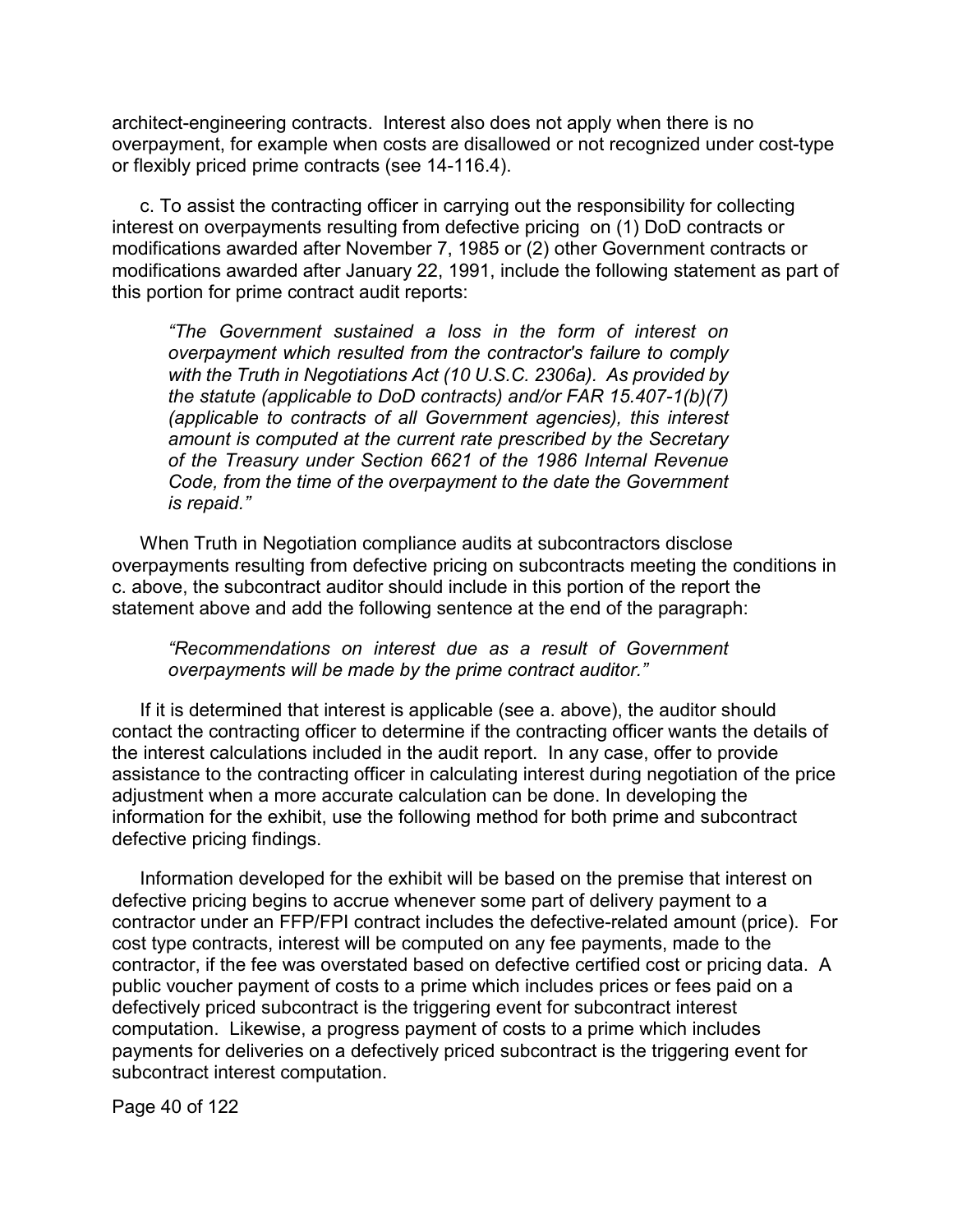# **14-122 Interest Rates – Defective Pricing [\\*\\*](#page-2-2)**

| Year | <b>First Quarter</b> | <b>Second Quarter</b> | <b>Third Quarter</b> | <b>Fourth Quarter</b> |
|------|----------------------|-----------------------|----------------------|-----------------------|
| 1985 |                      |                       | 11%                  | 11%                   |
| 1986 | 10%                  | 10%                   | 9%                   | 9%                    |
| 1987 | 9%                   | 9%                    | 9%                   | 10%                   |
| 1988 | 11%                  | 10%                   | 10%                  | 11%                   |
| 1989 | 11%                  | 12%                   | 12%                  | 11%                   |
| 1990 | 11%                  | 11%                   | 11%                  | 11%                   |
| 1991 | 11%                  | 10%                   | 10%                  | 10%                   |
| 1992 | 9%                   | 8%                    | 8%                   | 7%                    |
| 1993 | 7%                   | 7%                    | 7%                   | 7%                    |
| 1994 | 7%                   | 7%                    | 8%                   | 9%                    |
| 1995 | 9%                   | 10%                   | 9%                   | 9%                    |
| 1996 | 9%                   | 8%                    | 9%                   | 9%                    |
| 1997 | 9%                   | 9%                    | 9%                   | 9%                    |
| 1998 | 9%                   | 8%                    | 8%                   | 8%                    |
| 1999 | 7%                   | 8%                    | 8%                   | 8%                    |
| 2000 | 8%                   | 9%                    | 9%                   | 9%                    |
| 2001 | 9%                   | 8%                    | 7%                   | 7%                    |
| 2002 | 6%                   | 6%                    | 6%                   | 6%                    |
| 2003 | 5%                   | 5%                    | 5%                   | 4%                    |
| 2004 | 4%                   | 5%                    | 4%                   | 5%                    |
| 2005 | 5%                   | 6%                    | 6%                   | 7%                    |
| 2006 | 7%                   | 7%                    | 8%                   | 8%                    |
| 2007 | 8%                   | 8%                    | 8%                   | 8%                    |
| 2008 | 7%                   | 6%                    | 5%                   | 6%                    |
| 2009 | 5%                   | 4%                    | 4%                   | 4%                    |
| 2010 | 4%                   | 4%                    | 4%                   | 4%                    |

The Treasury rates in effect since July 1, 1985 are as follows:

Page 41 of 122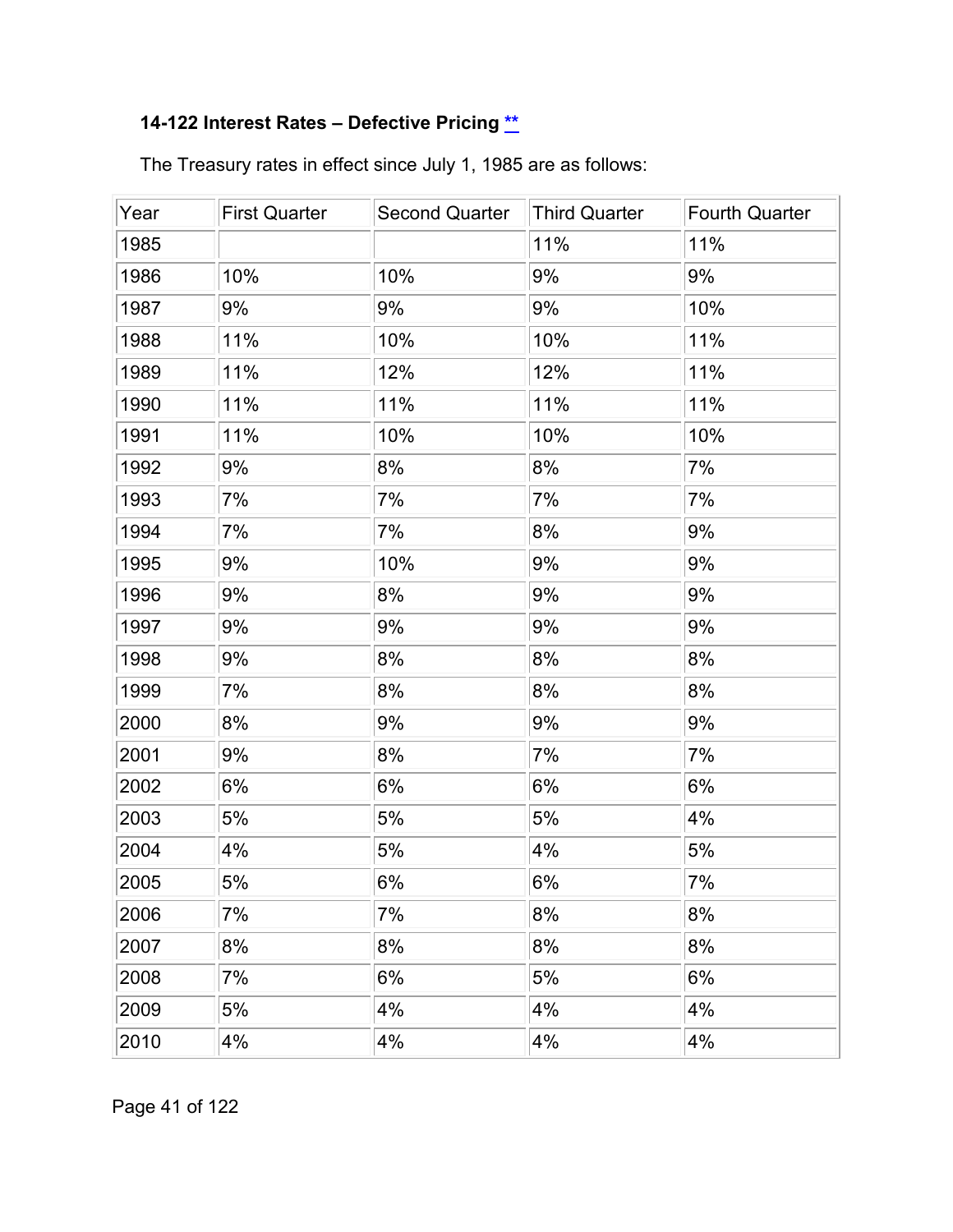| Year | <b>First Quarter</b> | <b>Second Quarter</b> | <b>Third Quarter</b> | <b>Fourth Quarter</b> |
|------|----------------------|-----------------------|----------------------|-----------------------|
| 2011 | 3%                   | 4%                    | 4%                   | 3%                    |
| 2012 | 3%                   | 3%                    | 3%                   | 3%                    |
| 2013 | 3%                   | 3%                    | 3%                   | 3%                    |
| 2014 | 3%                   | 3%                    | 3%                   | 3%                    |
| 2015 | 3%                   | 3%                    | 3%                   | 3%                    |
| 2016 | 3%                   | 4%                    | 4%                   | 4%                    |
| 2017 | 4%                   | 4%                    | 4%                   | 4%                    |
| 2018 | 4%                   | 5%                    | 5%                   | 5%                    |
| 2019 | 6%                   | 6%                    | 5%                   | 5%                    |
| 2020 | 5%                   | 5%                    | 3%                   | 3%                    |
| 2021 | 3%                   | 3%                    | 3%                   | 3%                    |
| 2022 | 3%                   | 4%                    |                      |                       |

#### **14-123 Resolution of Audit Findings [\\*\\*](#page-2-3)**

a. The auditor must continue to coordinate and communicate with the contracting officer after Truth in Negotiation compliance audit reports are issued in order to enable the Government to achieve a timely and favorable resolution either by negotiation or litigation of the defective pricing findings. During periodic discussions with the contracting officer, the auditor should always determine the status of open defective pricing issues. In addition, the auditor should continuously offer assistance such as commenting on data received by the contracting officer after the audit report was issued and offering to attend negotiation conferences. When assistance is requested by the contracting officer, it should be treated as a customer requested assignment.

b. If the receipt of additional information or audit effort results in a revised audit position, issue a supplemental audit report (see 10-213). However, if the additional information or audit effort does not result in a change to the audit position, write a memorandum to the PCO describing the scope of additional audit effort and why there is no change in the audit position.

c. If the contracting officer informally advises the auditor of a disagreement with the audit position, every effort should be made to resolve the differences before a final determination is made. If the difference cannot be resolved, elevate the matter to management for resolution. In some cases it may also be necessary to obtain legal advice.

Page 42 of 122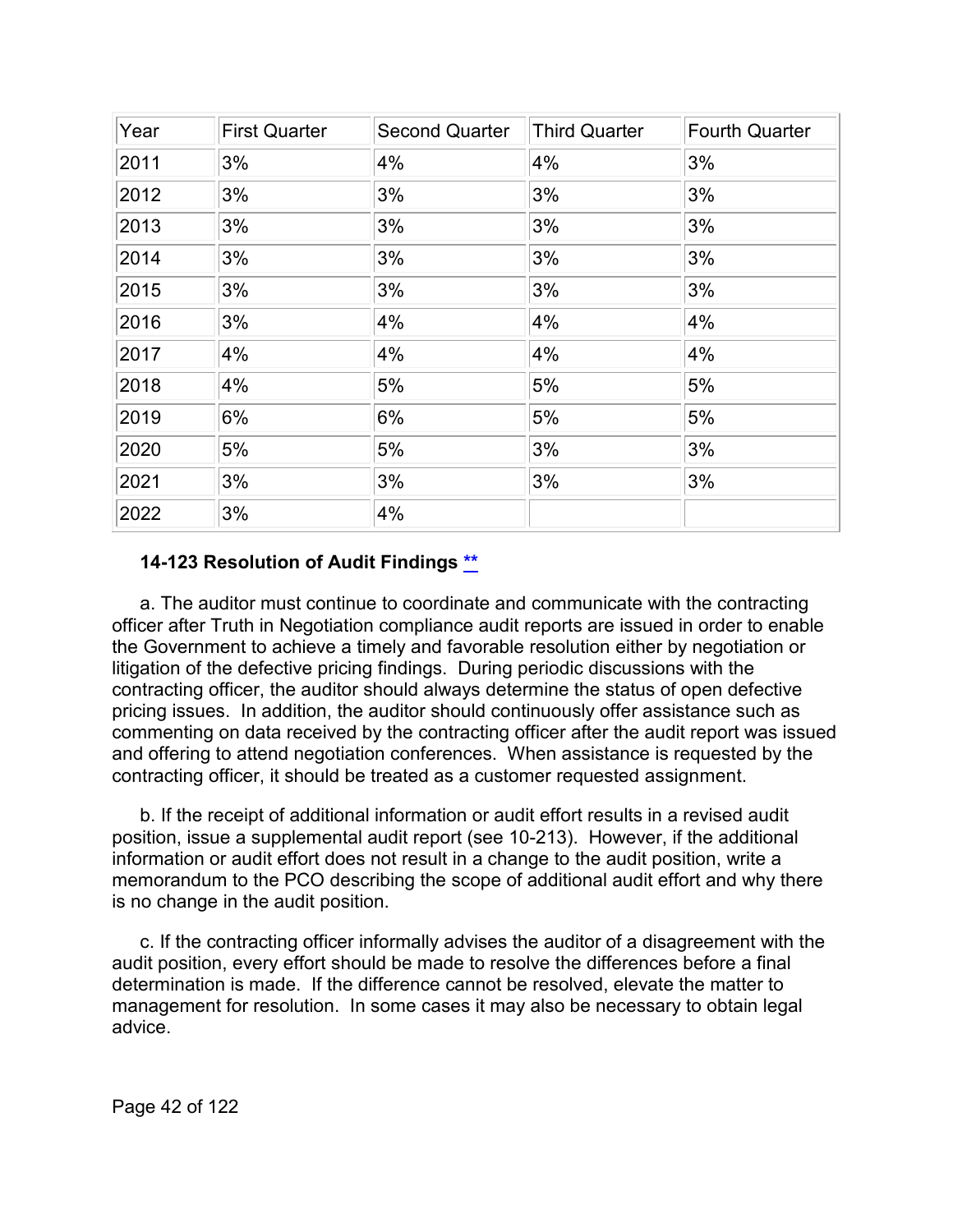# **14-200 Section 2 – Audit of Progress Payments [\\*\\*](#page-2-4)**

### **14-201 Introduction [\\*\\*](#page-2-5)**

a. Interim contract financing is available on certain fixed price contracts during the predelivery period as a percentage of allowable costs adjusted as discussed in this section. Financing is interest-free, but the amount is subject to limitations specified in the contract.

b. Interim financing helps stabilize the contractor's cash flow and reduces the need for outside financing. The reduced financial burden increases the number of qualified bidders and can result in a better price to the Government.

c. The risk to the Government of interim financing is the time value of money if the contractor is provided premature payments or is overpaid. The Government is also at risk if the contractor does not deliver or delivers goods and services that do not meet contractual specifications. The DCAA/CAO evaluation process must monitor and limit these risks.

d. This section provides guidance for performing audits of contractor progress payment requests based on cost. The DCAA Intranet and CaseWare include a standard audit program for performing these audits (entitled Progress Payment, Cost). Since progress payment requests based on percentage of completion are infrequently encountered, they are not addressed in this section. However, the DCAA Intranet and CaseWare include a standard audit program for auditing these requests (entitled Progress Payment, Percentage of Completion).

# **14-202 FAR/DFARS Provisions [\\*\\*](#page-2-6)**

#### **14-202.1 Customary or Unusual [\\*\\*](#page-2-7)**

a. Progress payments are considered customary (see [FAR 32.5](http://www.ecfr.gov/cgi-bin/text-idx?SID=ecf06b9af6948a4bb87315fd99702ffa&mc=true&node=sp48.1.32.32_15&rgn=div6)[/DFARS 232.5\)](http://www.ecfr.gov/cgi-bin/text-idx?SID=44dd680460fa3cb8ba065ef84a6ad8ab&mc=true&node=sp48.3.232.232_15&rgn=div6) when the contract includes the progress payment clause  $(FAR 52.232-16)$  establishing the uniform rate for calculating progress payments.

b Any other progress payments are considered unusual, and may be used only in exceptional cases when authorized in accordance with [FAR 32.501-2/](http://www.ecfr.gov/cgi-bin/text-idx?SID=5b394be9c1ed8c614f81d0c5d12b420c&mc=true&node=se48.1.32_1501_62&rgn=div8)[DFARS 232.501-](http://www.ecfr.gov/cgi-bin/text-idx?SID=44dd680460fa3cb8ba065ef84a6ad8ab&mc=true&node=se48.3.232_1501_62&rgn=div8) [2.](http://www.ecfr.gov/cgi-bin/text-idx?SID=44dd680460fa3cb8ba065ef84a6ad8ab&mc=true&node=se48.3.232_1501_62&rgn=div8)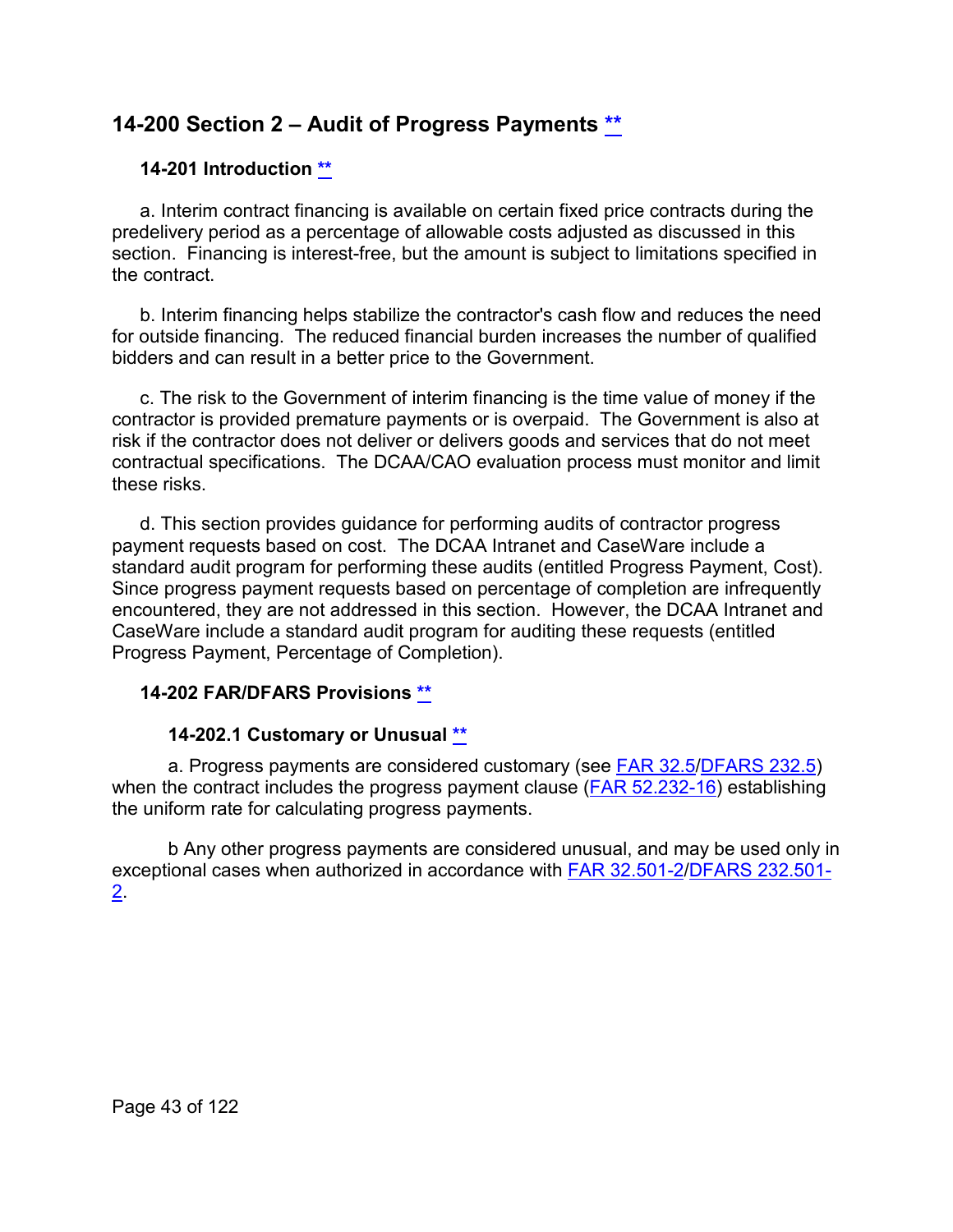c. The uniform rates for customary progress payments for foreign military sales, small businesses, or small disadvantaged businesses are shown in [DFARS 232.501-1.](http://www.ecfr.gov/cgi-bin/text-idx?SID=44dd680460fa3cb8ba065ef84a6ad8ab&mc=true&node=se48.3.232_1501_61&rgn=div8) The rates for large business are based on the contract award date and are listed below.

| <b>Contract Award Date</b>                  | <b>Uniform Rate</b> |
|---------------------------------------------|---------------------|
| Prior to May 1, 1985                        | 90%                 |
| May 1, 1985 through October 17, 1986        | 80%                 |
| October 19, 1986 through September 30, 1988 | 75%                 |
| October 1, 1988 through June 30, 1991       | 80%                 |
| July 1, 1991 through November 10, 1993      | 85%                 |
| On or after November 11, 1993               | 75%                 |
| On or after October 1, 2001                 | 80%                 |

d. The contractor can request progress payments as work progresses, but not more frequently than monthly. The amount of each progress payment is computed by (i) applying the rate stipulated in the progress payment clause of the contract [\(DFARS](http://www.ecfr.gov/cgi-bin/text-idx?SID=44dd680460fa3cb8ba065ef84a6ad8ab&mc=true&node=se48.3.232_17004&rgn=div8)  [252.232-7004\)](http://www.ecfr.gov/cgi-bin/text-idx?SID=44dd680460fa3cb8ba065ef84a6ad8ab&mc=true&node=se48.3.232_17004&rgn=div8) to the cumulative total allowable costs under the contract as shown in the contractor's books and records (see 14-202.4); (ii) plus financing payments to subcontractors or other divisions of the contractor's corporate office (see 14-205h); (iii) less the sum of all previous progress payments. The contracting officer is responsible for approving progress payment requests.

e. The contractor is responsible for maintaining reliable accounting and billing systems with adequate internal controls for the proper administration of progress payments. If the systems or controls are deemed inadequate, the auditor should recommend that the contracting officer suspend progress payments (or suspend the portion of progress payments associated with the unacceptable portion of the contractor's systems) until the necessary corrections have been made.

f. As contract items are delivered and accepted, progress payment amounts are recovered (liquidated) by reducing payments to the contractor for completed contract items. The liquidated amount is computed by applying the liquidation rate in the progress payment clause to the contract price of items delivered and accepted [\(FAR](http://www.ecfr.gov/cgi-bin/text-idx?SID=5b394be9c1ed8c614f81d0c5d12b420c&mc=true&node=se48.1.32_1503_68&rgn=div8)  [32.503-8](http://www.ecfr.gov/cgi-bin/text-idx?SID=5b394be9c1ed8c614f81d0c5d12b420c&mc=true&node=se48.1.32_1503_68&rgn=div8) and [32.503-9\)](http://www.ecfr.gov/cgi-bin/text-idx?SID=5b394be9c1ed8c614f81d0c5d12b420c&mc=true&node=se48.1.32_1503_69&rgn=div8).

(1) At the beginning of a contract, the liquidation rate is generally the same as the progress payment rate.

(2) As the contract progresses, the contracting officer may adjust the liquidation rate  $(FAR 32.503-9)$  to permit the contractor to retain the earned profit element of the contract price for completed items in the liquidation process.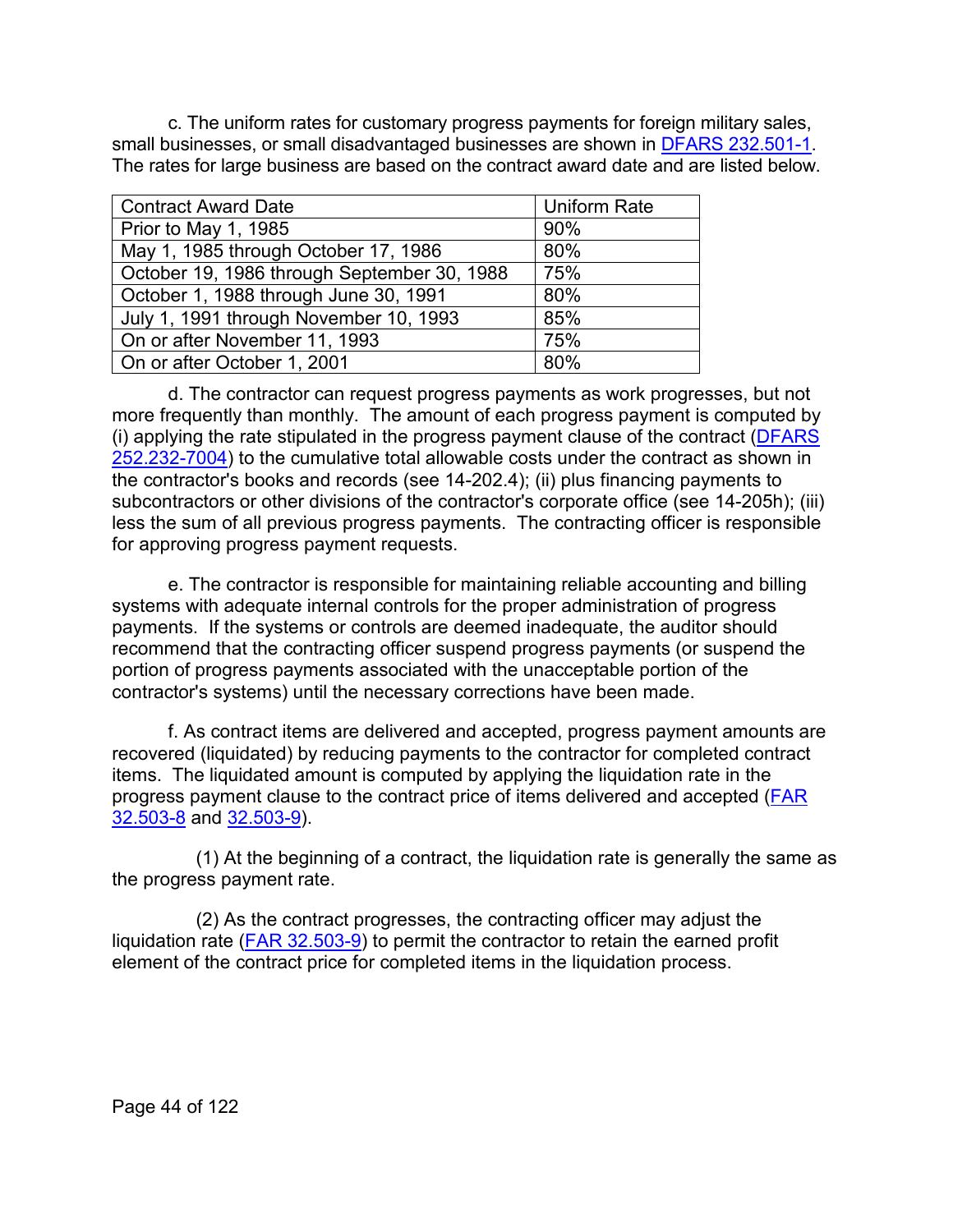## **14-202.2 Approval of Progress Payment Requests [\\*\\*](#page-2-8)**

The ACO will normally approve progress payment requests as a matter of course, if recent audit experience (within the last 12 months) shows that the contractor is:

(1) reliable, competent, and capable of satisfactory performance,

(2) possesses adequate accounting and billing system controls, and

(3) in sound financial condition.

As long as these favorable conditions exist, the ACO will sample progress payment requests for audit. If the contractor has poor or inadequate accounting and billing system controls, or there is reason to believe that the contract will involve a loss, the ACO may ask for more frequent audits of the contractor's progress payment requests [\(FAR 32.503-4\)](http://www.ecfr.gov/cgi-bin/text-idx?SID=5b394be9c1ed8c614f81d0c5d12b420c&mc=true&node=se48.1.32_1503_64&rgn=div8). Acknowledge these requests in accordance with 4-104.

# **14-202.3 Contract Price and Rate Limitations [\\*\\*](#page-2-9)**

a. Contract price is a significant factor for determining the limitations on progress payments [\(FAR 32.501-3\)](http://www.ecfr.gov/cgi-bin/text-idx?SID=5b394be9c1ed8c614f81d0c5d12b420c&mc=true&node=se48.1.32_1501_63&rgn=div8). The contract price for progress payment purposes is as follows:

(1) Firm fixed price contracts - the current amount fixed by the contract plus the not-to-exceed amount for any unpriced modifications.

(2) Redeterminable or Economic Price Adjustment contracts - the initial contract price until modified.

(3) Fixed Price Incentive - target price plus the not-to-exceed amount unpriced modifications. However, if the contractor's properly incurred costs exceed the target price, the contracting officer may provisionally increase the price up to the ceiling or maximum price.

b. Contract price includes the total amount to be paid for complete performance of the contract, to include the not-to-exceed amounts on unpriced modifications. For progress payments, the contract price should exclude any part of the contract where costs are being reimbursed by other means (e.g., cost reimbursable line items). In addition, the contracting officer shall not make progress payments or increase the contract price beyond the funds obligated under the contract, as amended.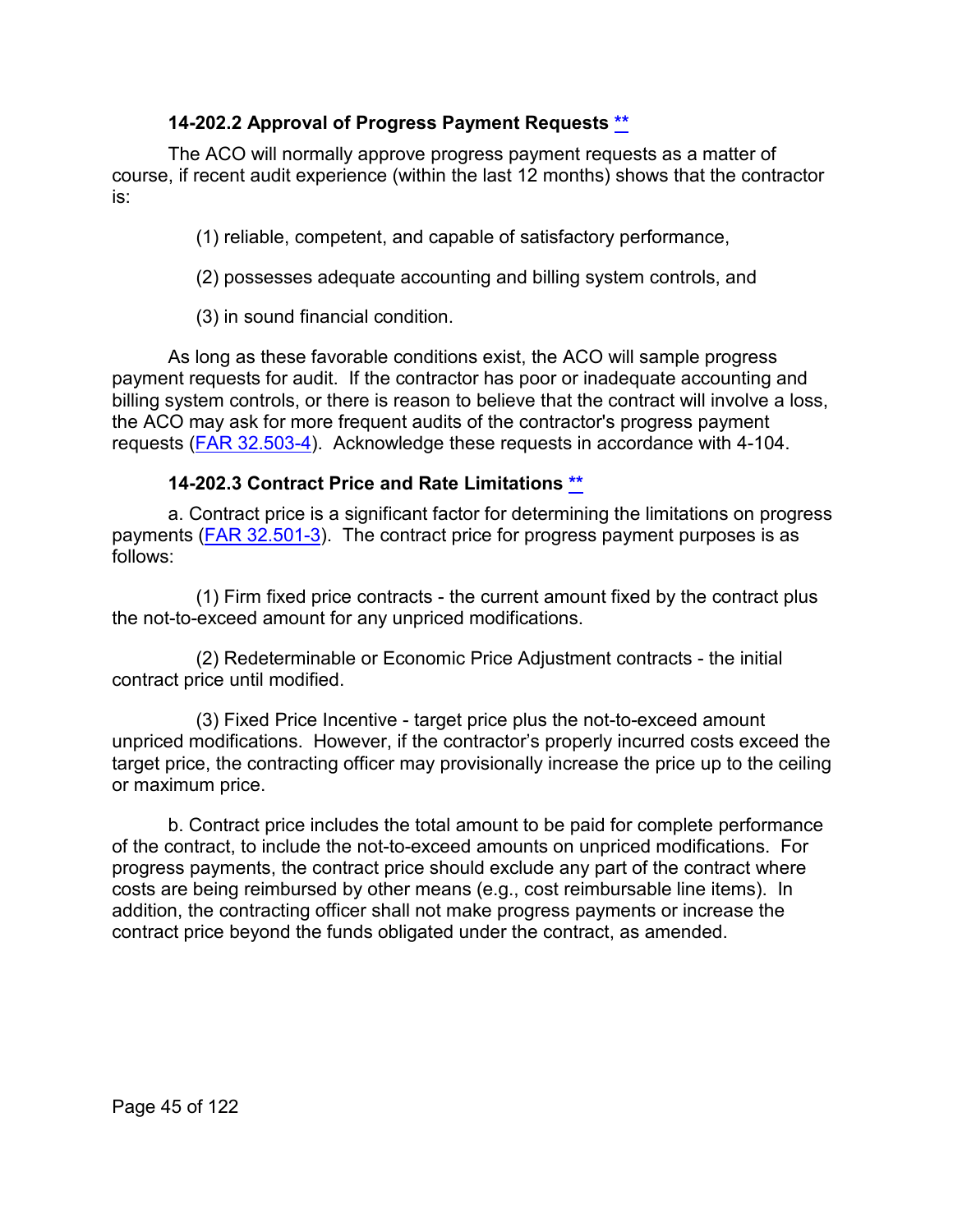c. Multiple Order Contracts. Generally, progress payments made under multiple order contracts should be administered under each individual order as if the order constituted a separate contract. However, if the contractor requests it and the contracting officer approves, the administration of progress payments may be based on the overall contract or agreement. Under this method, the contractor shall include a supporting schedule to identify the costs applicable to each order [\[FAR 32.503-5\(c\)\]](http://www.ecfr.gov/cgi-bin/text-idx?SID=5b394be9c1ed8c614f81d0c5d12b420c&mc=true&node=se48.1.32_1503_65&rgn=div8).

d. Unpriced Contract Actions. The contracting officer may include unpriced contract actions as part of the contract price for purposes of computing progress payments [\(FAR 32.501-3\)](http://www.ecfr.gov/cgi-bin/text-idx?SID=5b394be9c1ed8c614f81d0c5d12b420c&mc=true&node=se48.1.32_1501_63&rgn=div8). The amount for unpriced contract actions must not exceed the funds obligated for the unpriced contract action or the estimated or target prices.

e. Undefinitized Contract Actions. Effective August 24, 1987, the progress payment rate applicable to the work accomplished on undefinitized contract actions is limited to 80 percent. A higher rate is not authorized under unusual or flexible progress payments for undefinitized actions [see [FAR 32.501-1\(d\)\]](http://www.ecfr.gov/cgi-bin/text-idx?SID=5b394be9c1ed8c614f81d0c5d12b420c&mc=true&node=se48.1.32_1501_61&rgn=div8).

(1) Additional Limits. In an effort to encourage definitization of contract actions and to protect the Government's interests, [DFARS 217.7400](http://www.ecfr.gov/cgi-bin/retrieveECFR?gp=&SID=225d628756ab0599a42344c2c6d6ea46&mc=true&n=sp48.3.217.217_174&r=SUBPART&ty=HTML) limits DoD expenditures on undefinitized contract actions to 50 percent of the not-to-exceed price without a qualifying proposal and 75 percent of the not-to-exceed price without a definitized contract. This limitation will be applied prior to the 80 percent limitation covered by  $FAR 32.501-1(d), or any other limitation of payment that may be imposed by$ </u> the contract.

(2) Exceptions. For DoD contracts, **DFARS 217.7402** exempts undefinitized actions from these limits if they represent purchases at or below the simplified acquisition threshold, or purchases involving special access programs, foreign military sales, or congressionally mandated long-lead procurement contracts. [DFARS](http://www.ecfr.gov/cgi-bin/text-idx?SID=44dd680460fa3cb8ba065ef84a6ad8ab&mc=true&node=se48.3.217_17404_65&rgn=div8)  [217.7404-5](http://www.ecfr.gov/cgi-bin/text-idx?SID=44dd680460fa3cb8ba065ef84a6ad8ab&mc=true&node=se48.3.217_17404_65&rgn=div8) exempts purchases of initial spares.

(3) Price Ceiling Clause. This clause [\(DFARS 252.217-7027\)](http://www.ecfr.gov/cgi-bin/text-idx?SID=054cf260897ec2bfe8e0c6bc03a74508&mc=true&node=se48.3.252_1217_67027&rgn=div8) establishes a not-to-exceed ceiling amount, which the undefinitized contract action (UCA) cannot exceed upon definitization.

(4) Limitation of Government Liability Clause. This clause [\(FAR 52.216-24\)](http://www.ecfr.gov/cgi-bin/text-idx?SID=9dd243882c5b3a3d8caa8173257d9bf6&mc=true&node=se48.2.52_1216_624&rgn=div8) establishes a ceiling over which the contractor is not authorized to expend or incur obligations. Generally the dollar value in this clause is a percentage of the price ceiling which was established in the Price Ceiling Clause. [DFARS 216.603-4](http://www.ecfr.gov/cgi-bin/text-idx?SID=054cf260897ec2bfe8e0c6bc03a74508&mc=true&node=se48.3.216_1603_64&rgn=div8) requires this clause be included in all UCAs. Together the Limitation of Government Liability Clause and the Price Ceiling Clause establishes the dollar value of the limitation and limits the amount the contractor can bill on progress payments. If the clauses are in conflict with the DFARS, the contract provisions would take precedence, but the contracting officer should be notified. If a progress payment request includes both definitized and undefinitized work, the cost must be broken out separately. Computations of the limitation of payments must be made for each.

Page 46 of 122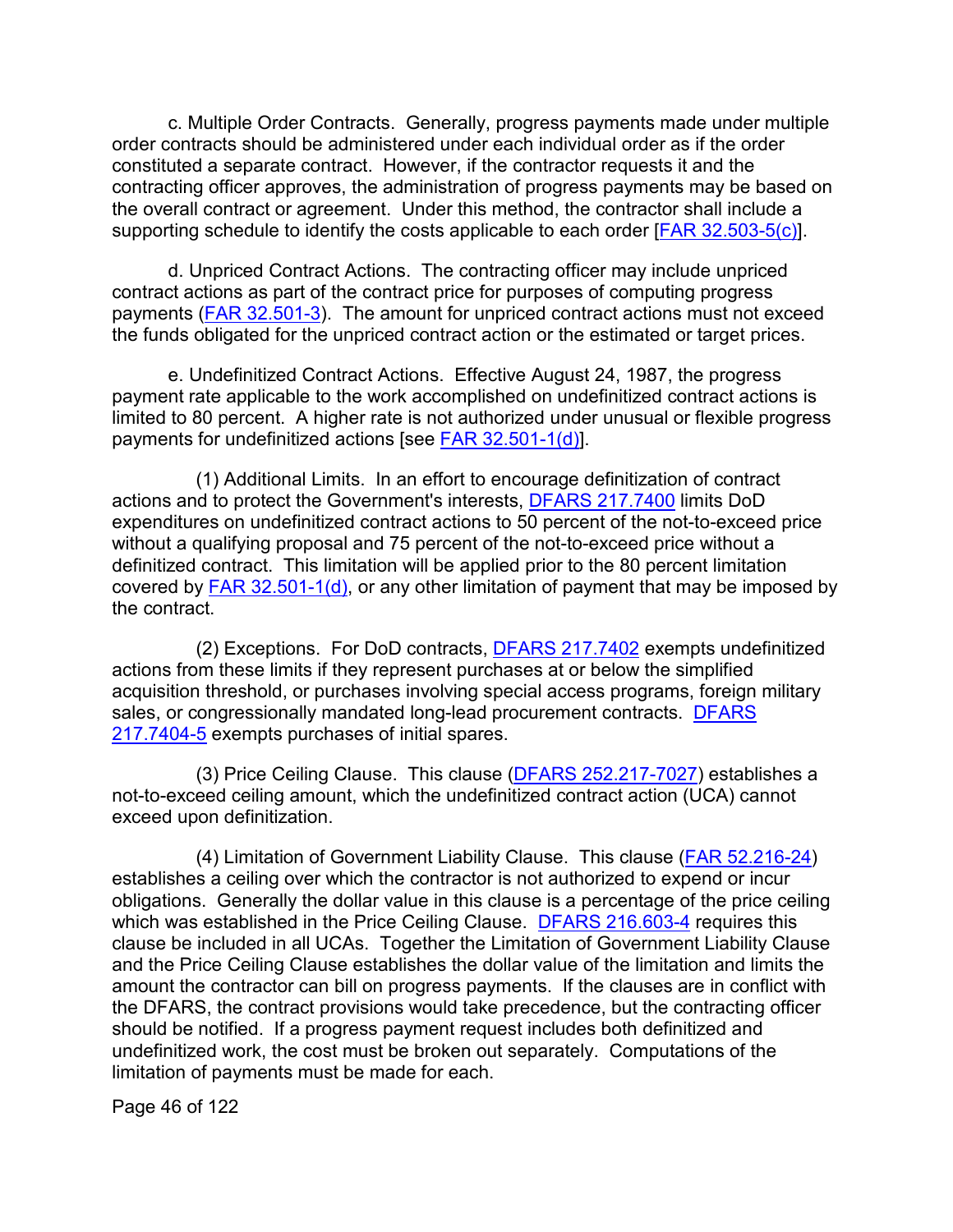#### **14-202.4 Costs to be included in Progress Payment Requests [\\*\\*](#page-2-10)**

The following costs may be included in progress payment requests, under the conditions noted:

a. Incurred Costs. Total costs incurred under the contract whether or not actually paid, plus financing payments to subcontractors.

b. Financing and Other Payments. The amount of financing and other payments for costs of supplies and services purchased by the contractor directly for the contract may be included only if the costs:

(1) are paid in accordance with the terms and conditions of the subcontract or invoice, and

(2) ordinarily will be paid within 30 days of the contractor's payment request to the Government.

c. Direct Material. Title to materials, as defined in the progress payment clause, is vested in the Government when the material is properly chargeable to the contract. Accordingly, business concerns must have clear title before charging materials to the contract.

d. Accrued costs of contractor contributions under employee pension, profit sharing, stock ownership plans, and other post-retirement benefit (PRB) plans shall be excluded until actually paid, unless:

(1) the contractor's practice is to contribute to the plans quarterly or more frequently and

(2) the contribution does not remain unpaid 30 days after the end of the applicable quarter (any contributions remaining unpaid shall be excluded from the contractor's total costs for progress payments until paid).

e. Cost of money that would be allowable under [FAR 31.205-10](http://www.ecfr.gov/cgi-bin/text-idx?SID=ce6ce0863a43404b341e3d540ba1cb17&mc=true&node=se48.1.31_1205_610&rgn=div8) shall be deemed an incurred cost for progress payment purposes.

f. Total costs for progress payment purposes shall not include any costs that are not reasonable, allocable to this contract, and consistent with sound and generally accepted accounting principles in accordance with **FAR 52.232-16(a)(4)(i)**.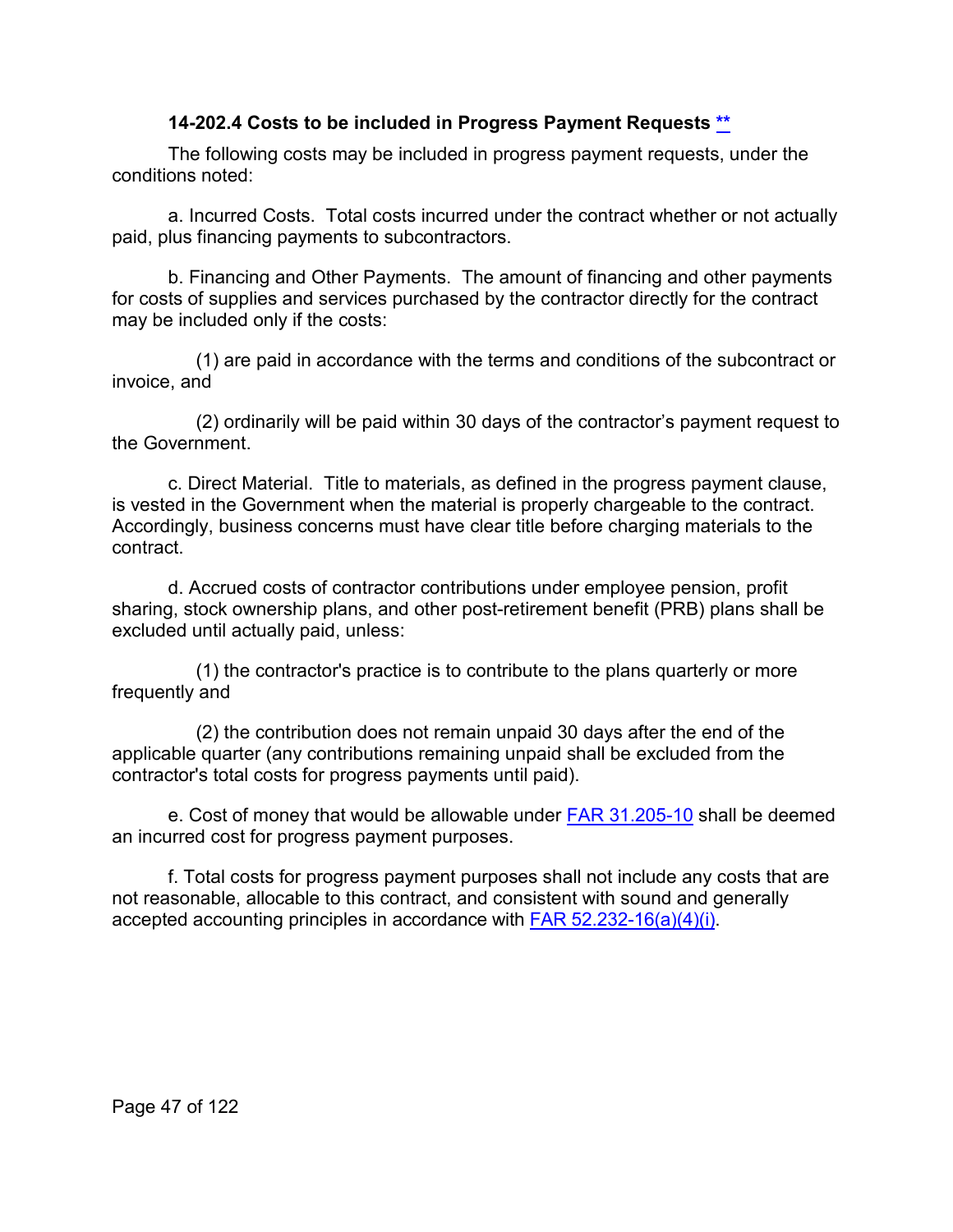#### **14-203 Audit Responsibility – Progress Payments [\\*\\*](#page-2-11)**

a. The purpose of the request for progress payment audit from the administrative contracting officer is to:

(1) verify the amounts included on the progress payment invoice ( $SF$  1443) to the contractor's accounting books and records, and

(2) evaluate the propriety of the progress payment request in accordance with the provisions of the contract.

b. Audits will usually be made upon the request of the contracting officer; however, auditors should coordinate with the contracting officer to initiate an audit whenever they have a valid reason to believe that one is necessary to protect the interest of the Government. Examples of conditions requiring coordination are:

- (1) unsatisfactory financial conditions,
- (2) weak or inadequate accounting and/or billing system controls,

(3) evidence of inadequate cost representations, or

(4) indications of contract losses [\(FAR 32.503-6\(g\)\)](http://www.ecfr.gov/cgi-bin/text-idx?SID=c7bcd49480fbb2924c6d790e6ea13a53&mc=true&node=se48.1.32_1503_66&rgn=div8).

To ensure adequate audit coverage, it is important to identify contractors and contracts, early in the audit planning process, where these conditions exist or where there is a high risk they will develop.

c. The assessment of the contractor's accounting and billing system internal controls will determine areas of risk to be pursued during progress payment audits and the frequency of these audits. This assessment should be coordinated at least annually with the ACO and documented in the permanent file.

#### **14-204 Audit Scope – Progress Payments [\\*\\*](#page-2-12)**

a. The scope of a progress payment audit depends on our experience with the contractor's operations; the reliance that can be placed on the contractor's accounting and billing systems internal controls, cost representations, estimate to complete the contract, and whether current billing rates have been established.

b. At major contractors, accounting and billing system audits are performed on a cyclical basis and serve as the basis for determining the extent of testing needed on each individual progress payment request. The auditor should review the results of the accounting and billing systems audits and other related permanent file data to determine the risk associated with the systems and adjust the scope of audit accordingly. At nonmajor contractors, the preaward accounting system audit and the

Page 48 of 122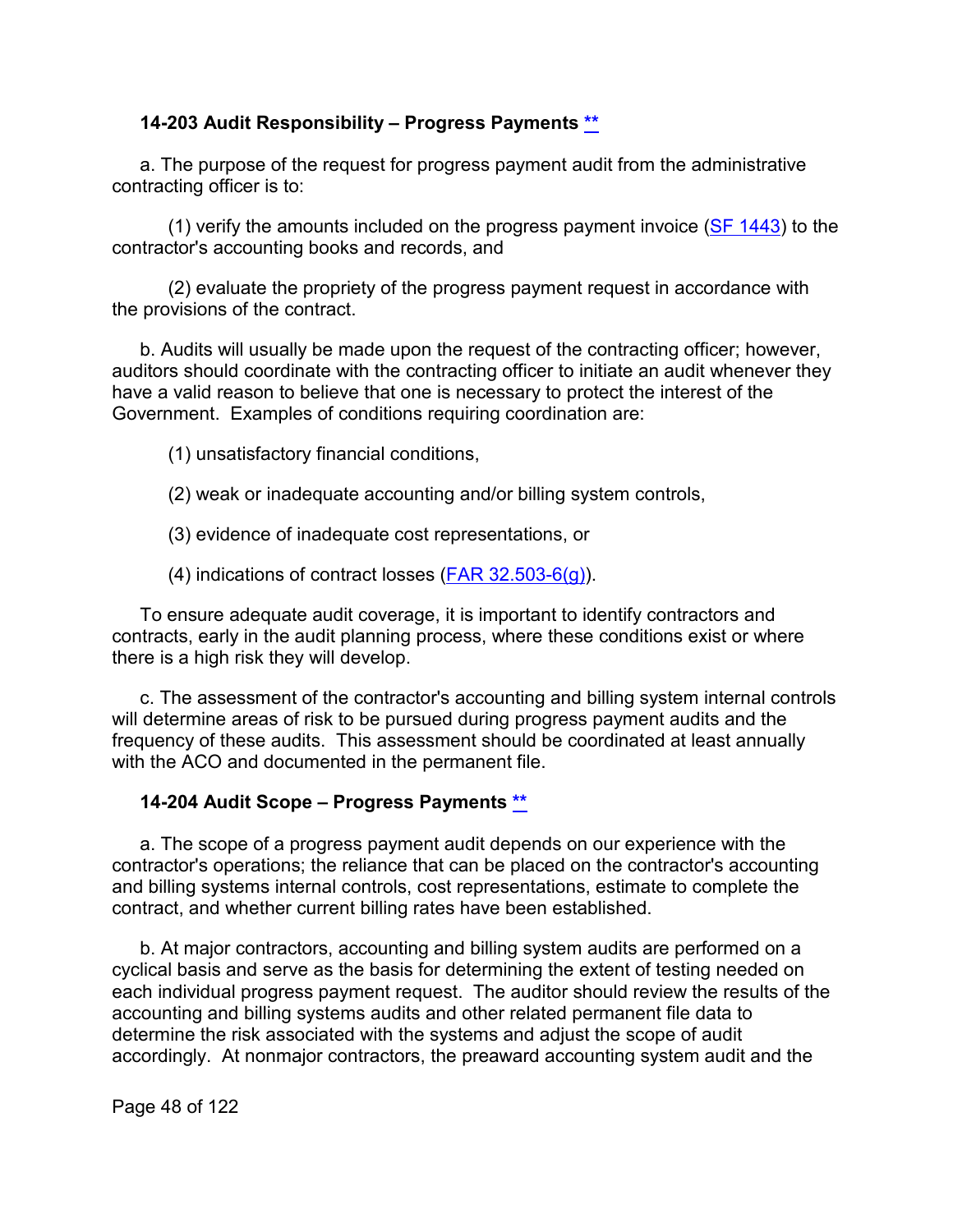annual updates provide the basis for determining the scope of audit needed on each request. The auditor should review related permanent file data to determine the scope of audit needed. As with any audit, the audit scope should also consider any specific concerns raised by the contracting officer, including risk relating to the contractor's financial condition (see 14-301).

c. In those cases where the auditor can rely on the contractor's systems and cost representations, and the contractor is in sound financial condition; then the risk would be considered low. The auditor may limit the audit to verification of billed amounts to amounts recorded on the contractor's accounting books and records, an evaluation of the contractor's compliance with contract provisions, and periodic verification of the contractor's estimated additional costs to complete. Often, an evaluation of the contractor's procedures for reconciling billing system data and records to the cost accounting records and a test of selected reconciliations will satisfy the verification objectives for claimed allowable costs.

d. In those cases where the contractor's accounting and billing system internal controls are inadequate or the contractor's financial condition is unstable, expanded testing of the progress payment request is often needed. However, our emphasis should be on the system rather than on each progress payment request. At those contractors with outstanding deficiencies, the auditor should recommend actions to the ACO to encourage the contractor to correct the deficiencies (e.g., suspension of costs, disapproval of system). When the contractor corrects the deficiency or changes the accounting or billing systems, the auditor should give a high priority to the audit of the system change as a basis for placing reliance on the system. The next section (14-205) discusses special areas for consideration when planning an audit of a progress payment request.

#### **14-205 Areas for Audit Consideration [\\*\\*](#page-2-13)**

During a progress payment audit, the auditor should, at a minimum, verify amounts on the contractor's certified [SF 1443](http://www.gsa.gov/portal/forms/download/115902) to the contractor's accounting books and records. Often, an evaluation of the contractor's procedures for reconciling billing system data to the accounting records and a test of selected reconciliations will satisfy the verification objectives for claimed allowable costs. Based on assessed audit risk and prior audit experience, the auditor should consider other issues such as indications of financial distress (untimely payments to subcontractors and/or vendor demands for cash-ondelivery), ETC/EAC amounts, the loss ratio, fair value of undelivered work, and computation of liquidation amounts, as well as issues identified by the ACO or other team members. The following paragraphs address the key amounts on the SF 1443 and related considerations. A copy of the SF 1443 is available online at the [General](http://www.gsa.gov/portal/forms/download/115902)  [Services Administration \(GSA\) Forms Library.](http://www.gsa.gov/portal/forms/download/115902)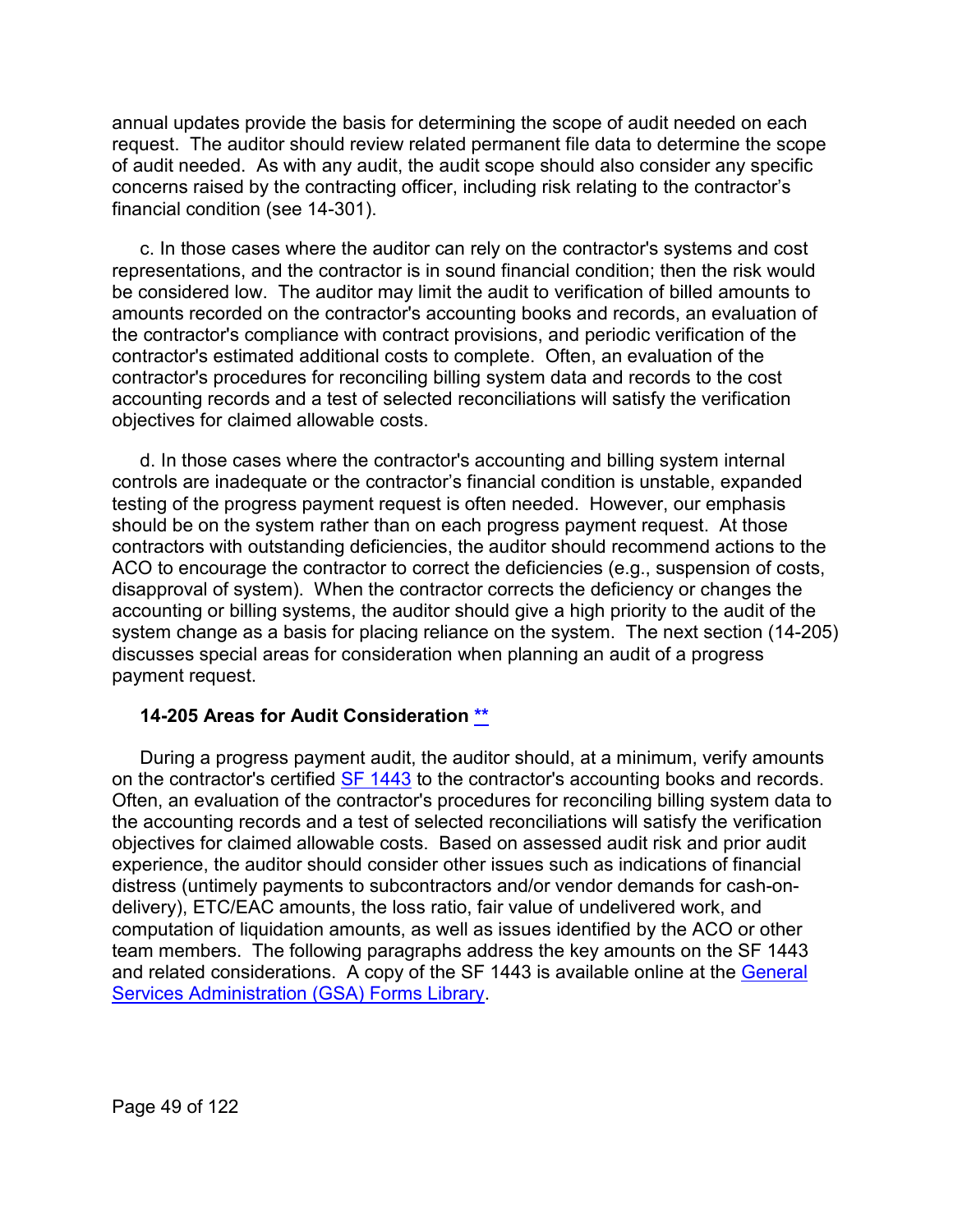a. Contract Price (Item 5) should be verified to the most current contract modification to include the not-to-exceed amounts for any unpriced modifications per [FAR 32.501-3](http://www.ecfr.gov/cgi-bin/text-idx?SID=c7bcd49480fbb2924c6d790e6ea13a53&mc=true&node=se48.1.32_1501_63&rgn=div8) (see 14-202.3). This amount is important because it is used to establish the limitation of payments on future deliveries (Item 21.b) and to compute any applicable loss ratio. The auditor should determine if any part of the contract is being financed by other means (reimbursement on public vouchers or direct payment by the Government) and verify that these amounts are excluded. For example, award fees, incentive fees and value engineering change proposals (VECPs) are normally billed on separate invoices or public vouchers. These amounts should not be included in the contract price for progress payment purposes.

b. If the liquidation rate (Item 6.b) is less than the progress payment rate (Item 6.a), the auditor should coordinate with the ACO and determine the estimated profit used to establish the alternate liquidation rate. The auditor should verify that the current profit being realized on the contract (contract price less current EAC) is at least equal to or exceeds estimated profit used to establish the alternate liquidation rate. Otherwise, the contractor may retain excess profit on delivered and accepted contract items. The auditor in this case should recommend to the ACO that the alternate liquidation rate be changed to reflect the current profit estimate.

c. Cost Eligible Under Progress Payment Clause (Item 11). This item includes total incurred costs, less advance payments, down payments, deposits, or progress payments, performance-based payments and commercial financing payments made to subcontractors, suppliers, or others. The auditor should also verify that any subcontract costs included here are for items delivered and accepted, which resulted in the liquidation of subcontractor progress payments, performance–based payments and/or commercial financing payments at the date of the SF 1443. The auditor should verify that:

(1) All direct costs billed reconcile to the contractor's accounting books and records, as appropriate for the reliance that is placed on the contractor's systems and controls. The auditor should use the contractor's reconciliations to the extent possible to accomplish these verifications. Also, direct material costs should be evaluated to ensure that the Government has clear title in accordance with [FAR 52.232-16.](http://www.ecfr.gov/cgi-bin/text-idx?SID=fc04cf2bc2e47110480f4afb6f16318d&mc=true&node=se48.2.52_1232_616&rgn=div8)

(2) Indirect costs are based on approved billing rates or available forward pricing rates, or consider the need to audit the billing rates in conjunction with the progress payment audit.

(3) Obligations such as pension, profit sharing, and employee stock ownership plan contributions are paid within 30 days after the close of the quarter to which costs are assignable.

(4) Purchased material and service costs are paid in accordance with the terms and conditions of a subcontract or invoice and ordinarily paid within 30 days of the contractor's payment request to the Government.

Page 50 of 122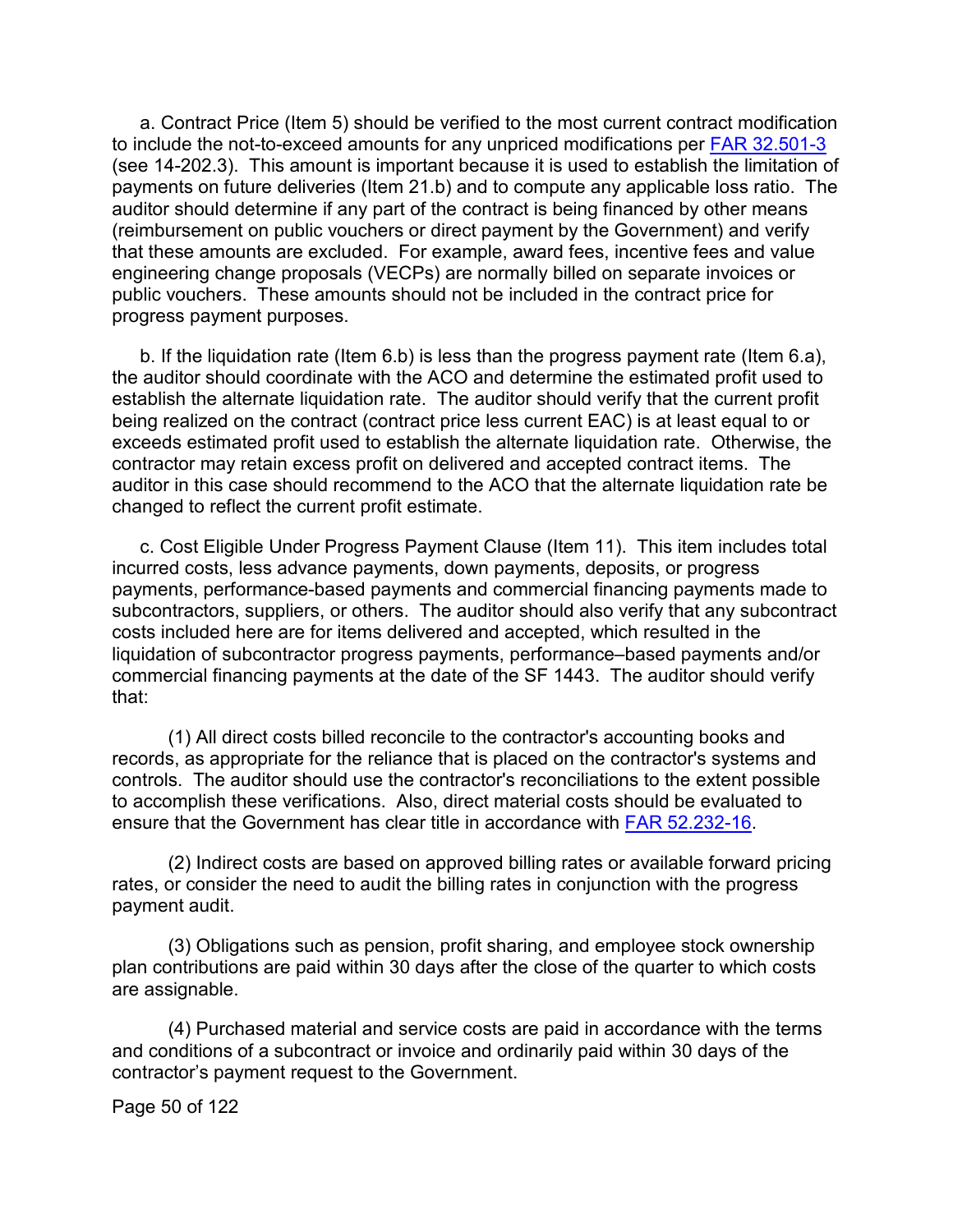d. Total Costs Incurred to Date (Item 12.a). This item includes all prime contractor incurred costs plus unliquidated subcontractor progress payments, performance-based payments and commercial financing payments (amounts paid and payable) listed on Items 14.c and 14.d. The auditor should verify any additional incurred costs on Item 12.a that were not identified on Item 11 to the contractor's accounting books and records.

e. Estimated Additional Cost to Complete (Item 12.b). Instructions on the SF 1443 require the contractor to make technical and financial estimates to complete (ETC) every six months. The auditor should verify contractor compliance with this requirement and determine that the ETC is supported with current, accurate, and complete information. If the ETC is understated, overpayment of progress payments can occur. An accurate ETC can help identify cost overrun areas which may be corrected and prevent possible default on the contract.

(1) Some contractors develop ETCs by preparing an estimate at completion (EAC) and subtracting the total costs incurred to date. EACs are best developed through rigorous methodologies such as those required under management control systems that comply with the Earned Value Management System (EVMS) guidelines specified in DoDM [5000.04.](https://www.esd.whs.mil/Portals/54/Documents/DD/issuances/dodm/500004p.pdf?ver=2018-04-18-075226-653)

(a) The auditor should contact the Government contract administration office and program office officials to determine if they are aware of any cost or schedule problems that affect the EAC.

(b) The EAC should be reconciled with other required reports such as quarterly limitation on payments statements [\(11-100\)](https://viper.dcaa.mil/guidance/cam/3153/audits-of-contractor-compliance-with-contract-financial-management-requirements#Sec11100) and Integrated Program Management Reports (IPMRs) or Cost/Schedule Status Reports (C/SSR). The IPMR is a contractually required report, prepared by the contractor, communicating program cost and schedule information to the Government. The IPMR combines and replaced the Contract Performance Report and the integrated Master Schedule (see the [Earned](http://acqnotes.com/acqnote/tasks/integrated-program-management-report-ipmr)  [Value Management IPMR Guide\)](http://acqnotes.com/acqnote/tasks/integrated-program-management-report-ipmr).

(c) Subcontractor costs included in the ETC should be limited to those amounts the prime contractor will be required to pay. This amount is the difference between the amounts that are, or are estimated to be, legal obligations to pay and the amounts already included in Item 12.a. However, assist audits may be necessary to establish the validity of the ETC submitted by the subcontractor to the prime contractor (see 14-205i).

(d) The auditor should compare the ratio of the EAC to the contract price (indicated profit rate) with the ratio of the costs of items delivered to the contract price of those items (experienced profit rate). These ratios should be similar. The auditor should also compare the indicated profit rate with the negotiated profit rate to reveal any variance from initial estimates. Any significant variance should be coordinated with the ACO (see 14-205c).

Page 51 of 122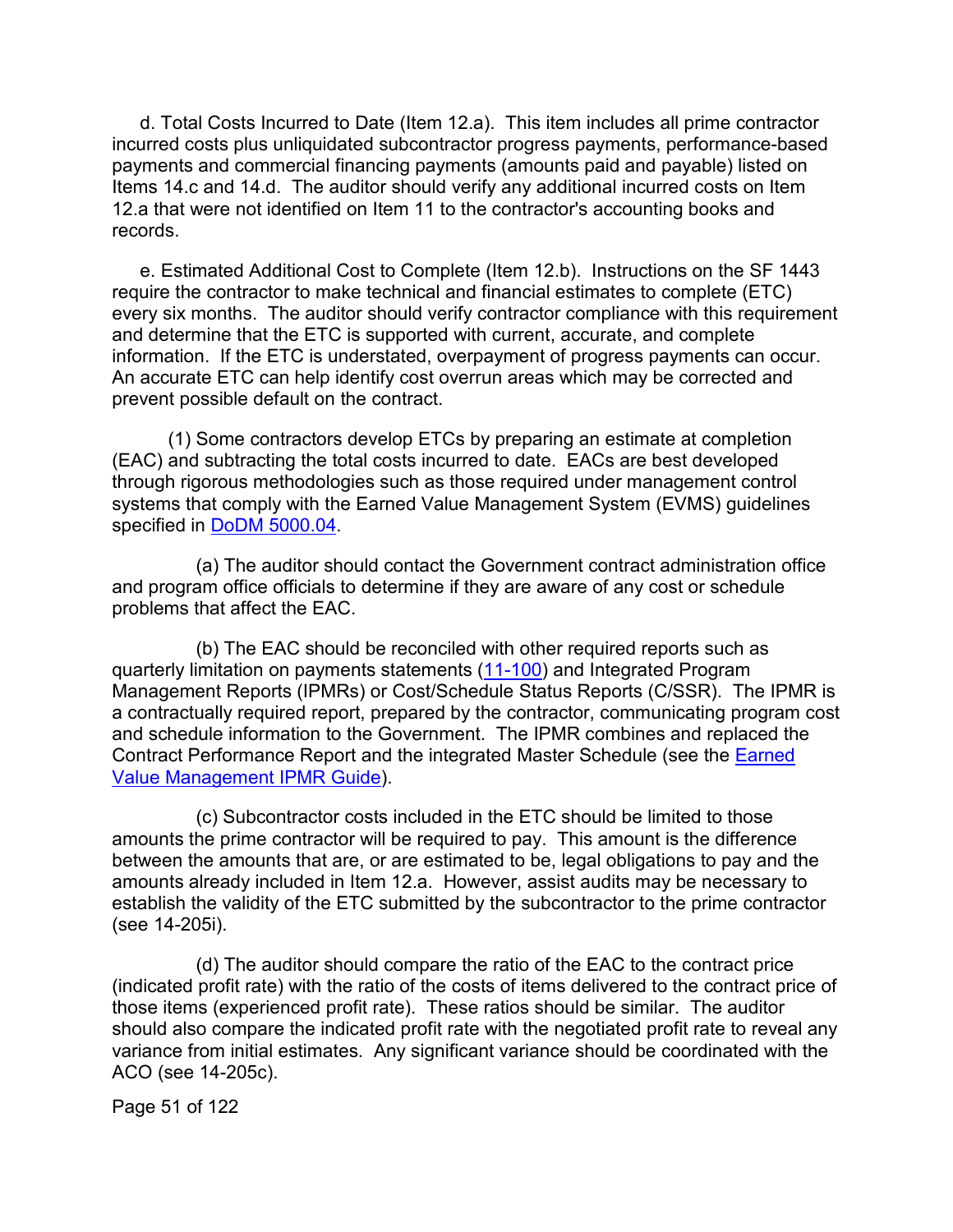(2) The contractor's ETC/EAC should be evaluated for reasonableness using the following methodology.

(a) When IPMR or C/SSR data are available, the auditor can evaluate this data to identify forecasted or actual overruns and determine if this information is consistently reflected in the EAC. Such relationships are described in the APPAYCOS audit program. Discrepancies between IPMR and C/SSR data and the EAC should be discussed with the program office and the contractor.

(b) The auditor should compare the contractor's EAC's for contract billing purposes with those used for financial reporting purposes. Contractors sometimes report different EACs because of different risk assumptions and profit expectations. The contractor should be able to reconcile any material differences. The auditor should also consider comparing the EAC with other financial and management reports which may be available and show total estimated costs to complete the contract.

(c) The auditor should evaluate the contractor's detailed ETC/EAC using the guidance in 9-300 and ensure that the contractor used appropriate rates and factors and was consistent in its estimating practices.

(d) Government technical evaluations and/or assist audits should be requested if considered necessary. When the technical review is based on an estimate of the physical completion of the contract, there must be close coordination on the timing of the estimate or the auditor will have problems using the technical results to determine an estimate to complete. The estimate of the physical completion of the contract by the technical specialist needs to be for the same period covered by the progress payment request. The auditor should coordinate with the technical specialist and evaluate the adequacy of the specialists work (see Appendix B).

f. The Loss Ratio Adjustment discussed in  $FAR$  32.503-6(g) is intended to protect the Government's interest when a contract is in a loss condition, that is, when the total costs incurred to date and the ETC (Items 12.a and 12.b) exceed the contract price (Item 5).

(1) Using the Loss Ratio Factor, (Contract Price divided by Total Estimated Contract Costs), the auditor should recommend that the ACO adjust the amount on Item 11 - Total Costs Eligible for Progress Payment to exclude the elements of loss from consideration for the instant and future progress payments.

(2) When appropriate, the auditor should coordinate with the ACO to apply a loss ratio and document the ETC/EAC supporting the decision. If the loss ratio is not applied timely, the Government will pay the contractor more than it should before delivery. This does not reduce the amount the Government will ultimately pay the contractor, but it will reduce the amount of interim financing at risk.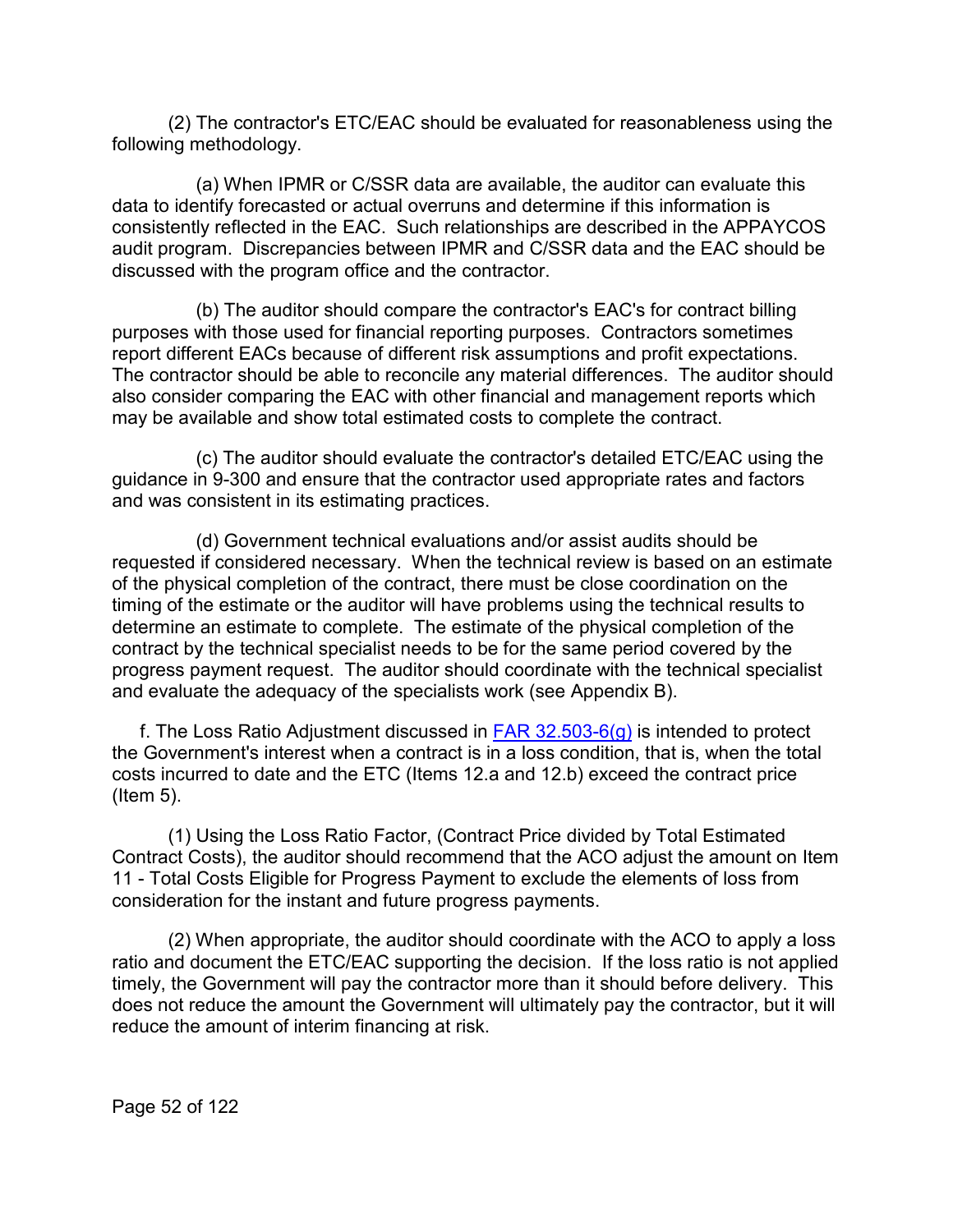(3) Since the ACO is required to verify and apply the loss ratio factor, the auditor should advise the contractor to submit future invoices (SF 1443's) without adjusting their figures for the loss. However, the contractor may attach the loss ratio computation as a separate schedule.

g. Subcontractor Claims. When subcontractors are entitled to progress payments, performance-based payments or commercial financing payments under [FAR 32.504,](http://www.ecfr.gov/cgi-bin/text-idx?SID=17df5ba02cce7544cd26334cad0cd315&mc=true&node=se48.1.32_1504&rgn=div8) the higher-tier contractor is responsible for:

- verifying subcontractor progress payment, performance-based payment and commercial financing claims and liquidations;
- approving billings for current payments; and
- ensuring that progress payments, performance-based payments, and commercial financing payments to subcontractors conform to the standards and principles prescribed in paragraph (j) of the progress payments clause (see FAR [52.232-16\)](http://www.ecfr.gov/cgi-bin/text-idx?SID=b1b2ea5ec7f0e188dc47f291909ef577&mc=true&node=se48.2.52_1232_616&rgn=div8). The auditor should review the prime (higher-tier) contractor's audit and verification procedures to ensure the Government's interest is protected. If the contractor's analyses of subcontract progress payment, performance-based payment, and commercial financing payment requests are considered inadequate, and these costs cannot be evaluated by other techniques (other current or historical data), the auditor, after coordination with the contracting officer, should determine whether an assist audit is required.

(1) Progress Payments Paid to Subcontractors (Item 14a). FAR allows prime contractors that receive progress payments to be reimbursed for performance-based payments and commercial financing payments paid to their subcontractors. Accordingly, items 14a through 14e on SF 1443 should include the appropriate amounts for progress payments, performance-based payments, and commercial financing payments paid to subcontractors. The auditor should verify that:

(a) a formal written subcontract exists and that it includes either (i) progress payment terms similar to [FAR 52.232-16](http://www.ecfr.gov/cgi-bin/text-idx?SID=b1b2ea5ec7f0e188dc47f291909ef577&mc=true&node=se48.2.52_1232_616&rgn=div8) and the customary rate used by the Government contracting agency, (ii) performance-based payments that meet the criteria in [FAR 32.1003,](http://www.ecfr.gov/cgi-bin/text-idx?SID=2ecaa704cd8e7cc26efb030e75a2e539&mc=true&node=se48.1.32_11003&rgn=div8) or (iii) commercial financing payments that meet the criteria in [FAR](http://www.ecfr.gov/cgi-bin/text-idx?SID=2ecaa704cd8e7cc26efb030e75a2e539&mc=true&node=se48.1.32_1202_61&rgn=div8)  [32.202-1;](http://www.ecfr.gov/cgi-bin/text-idx?SID=2ecaa704cd8e7cc26efb030e75a2e539&mc=true&node=se48.1.32_1202_61&rgn=div8)

(b) any unpaid subcontractor progress payments, performance-based payments, and/or commercial financing payments included in the prime contractor's progress payment are paid in accordance with the terms and conditions of the subcontract or invoice and ordinarily paid within 30 days of the prime contractor's payment request to the Government,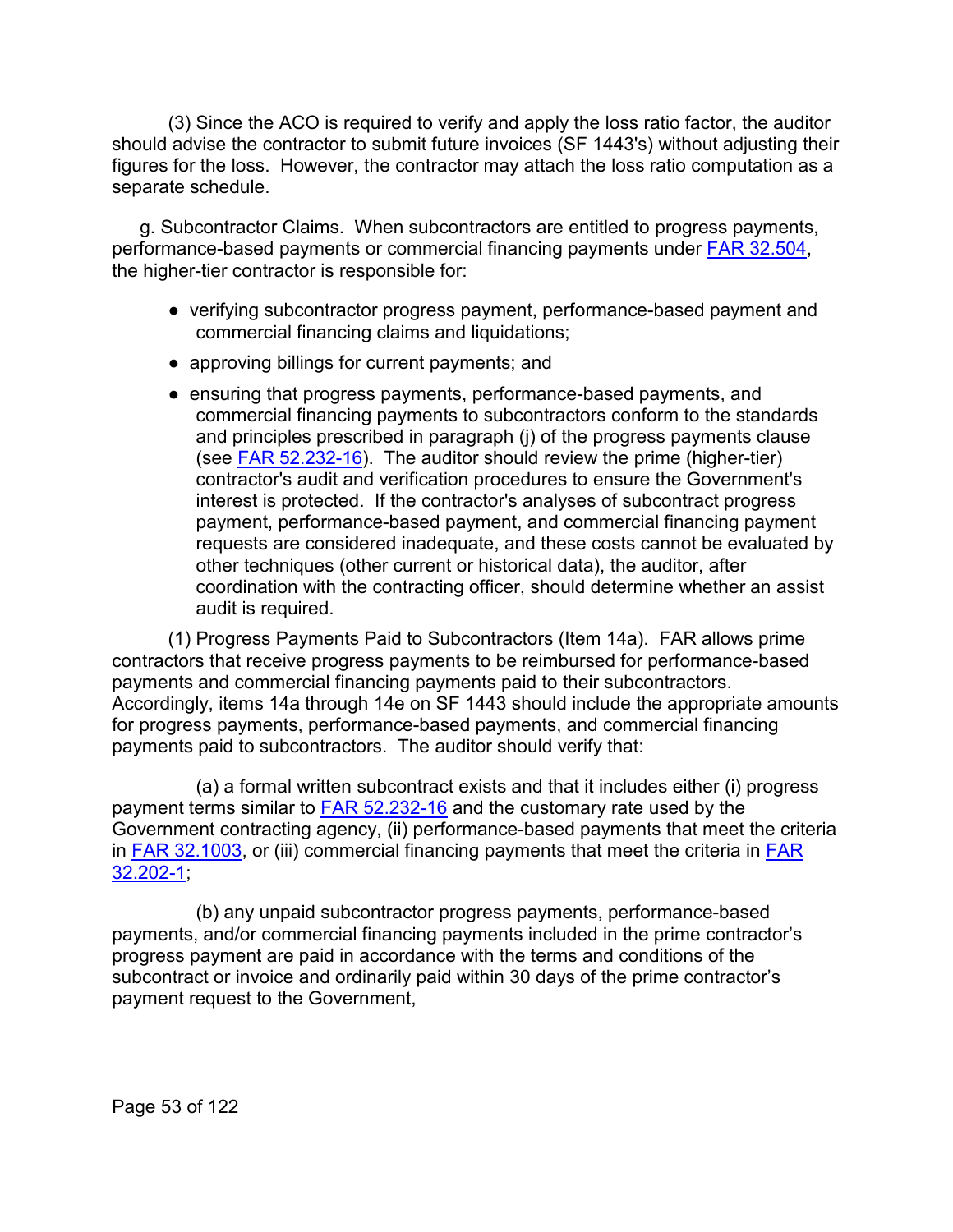(c) when subcontractor payment(s) are in the form of progress payments, the subcontractor(s) have submitted proper progress payment requests in a similar SF 1443 format,

(d) the claimed amounts are not advance payments, and

(e) title to subcontractor property will be vested to the Government.

(2) Subcontract liquidations (Item 14b) is the total progress payments, performance-based payments, and commercial financing payments liquidated from subcontractors that were made for subcontract items received, accepted, and invoiced to date.

(a) The auditor should review the higher-tier contractor's records to determine the number of subcontract items actually received, accepted, and invoiced from subcontractor(s). The auditor should verify:

(i) the price per unit and the applicable liquidation rate or amount to the subcontract terms, and

(ii) that the amount claimed was computed based on the subcontract unit price and proper liquidation rate or amount to the units received from the subcontractor.

(b) The amount of liquidated subcontractor progress payments, performancebased payments, and commercial financing payments should be included in the incurred costs eligible under progress payment clause, Item 11.

(3) Subcontract Progress Billings Approved for Current Payments (Item 14.d) represents the subcontractor progress payment, performance-based, and commercial financing requests that have been approved but not paid. The auditor should verify the amount requested to the subcontractor(s) progress payment, performance-based payment, and commercial financing payment request(s) and confirm that the contractor normally pays subcontractors in accordance with the terms and conditions of the subcontract or invoice and ordinarily makes payment within 30 days of the prime contractor's payment request to the Government.

(4) The amounts claimed for subcontractor progress payments, performancebased payments and commercial financing payments on Item 14.e are limited to the unliquidated progress payments, performance-based payments and commercial financing payments, plus, approved but unpaid subcontractor requests for progress payments, performance-based payments and commercial financing payments on Item 14.d.

(5) Progress payments made to subcontractors in loss positions should have been reduced by application of a loss-ratio factor (FAR  $32.503-6(g)$ ).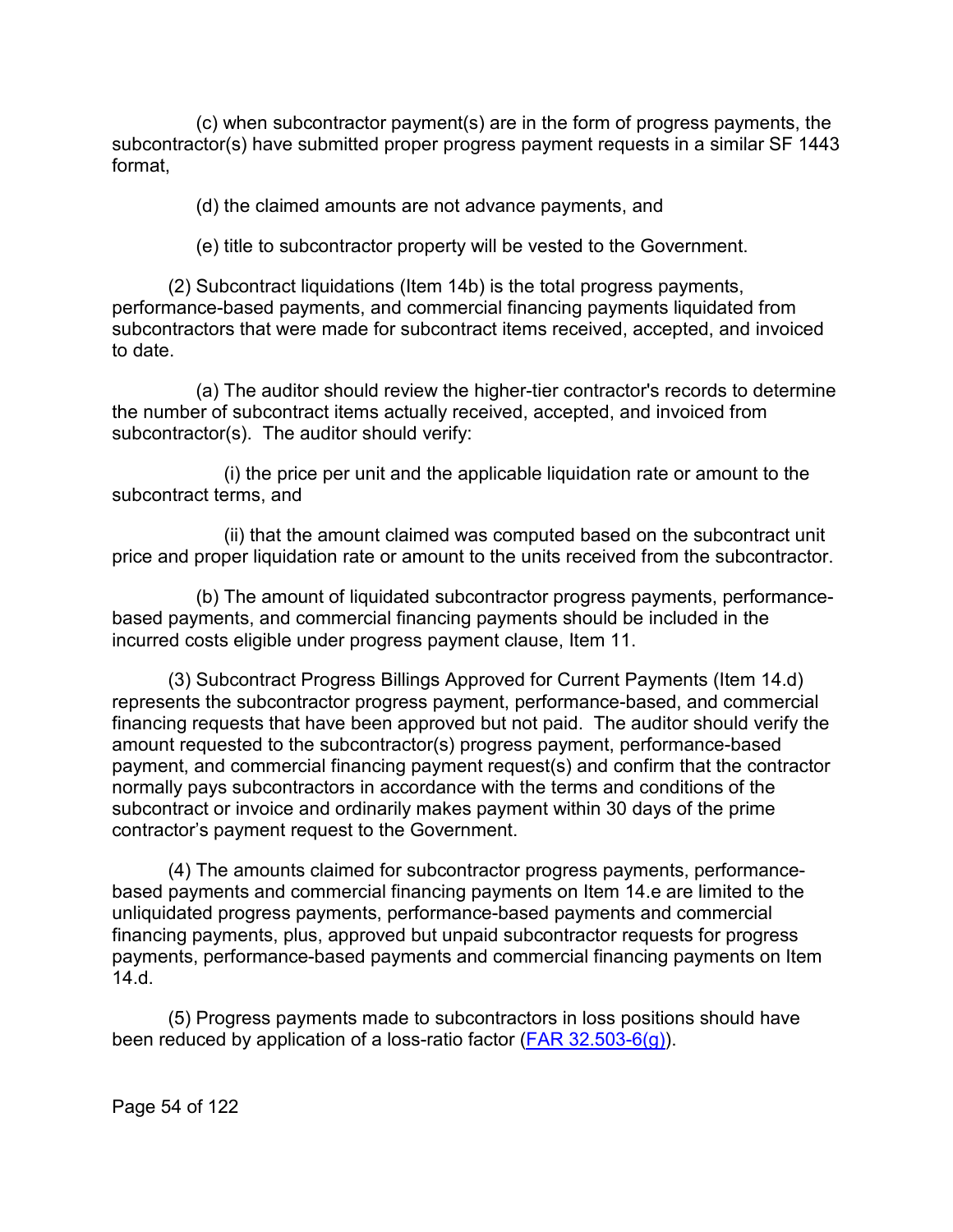(6) The prime contract auditor should determine if the subcontract pricing action has had reported defective pricing. If this is the case, the auditor should determine that progress payments do not include liquidation of the defective subcontract costs.

h. Total Amount of Previous Progress Payments Requested (Item 18) should be verified to the contractor's accounts receivable records. Contractors should have adequate billing system internal control policies and procedures for monitoring and reconciling progress payment requests with progress payment receipts and liquidations on Government billings (refer to 14-205.i(3)). The auditor should coordinate Item 18 with the ACO's payment records and reconcile any differences. (While the item title refers to amounts requested, Item 18 generally represents the previous amounts paid.)

i. The computations of limits for outstanding progress payments (Section III) are designed to minimize the Government's risk of overpayment by integrating paragraph (a)(5) of the Progress Payment clause in  $FAR$  52.232-16 to restrict the amount of unliquidated progress payments on Item 24. This limitation is determined by comparing the costs of undelivered items to the price of those undelivered items as discussed below.

(1) Items 20.a through 20.e are intended to determine the amount of progress payments made on undelivered items and delivered items not invoiced and accepted, including allowable unliquidated progress payments to subcontractors. The key to this computation is Item 20.a - Cost Included in Item 11 Applicable to Items Delivered, Accepted, and Invoiced. The auditor should verify the items delivered and their cost to the contractor's books and records (see 14-205.e).

(2) If the contract is in a loss condition, i.e., Items 12.a plus 12.b exceed the contract price in Item 5, the amount on Item 20.a should be limited to the contract price of delivered items (Item 21.a). The calculation for Item 20.b should use the adjusted costs resulting from the application of the Loss Ratio Factor (see 14-205.h).

(3) Items 21.a through 21.e are intended to determine the contract price of items NOT delivered, accepted, and invoiced. The key to this computation is Item 21.a - Contract Price of Items Delivered, Accepted and Invoiced at the date of this SF 1443. The auditor should verify the number of contract items delivered and related contract unit prices on DD Forms 250 or similar contractor invoices to the contractor's accounting books, records, schedules of contract receivables and the contract terms (for contract unit prices). A reasonableness check between delivered items and incurred costs could highlight possible cost overruns that could impact future deliveries.

(a) Contractors should maintain contra accounts or receivables schedules to reflect the amount of progress payments requested (Item 18) and received (Item 23) as compared to contract price for delivered and invoiced items (Item 21.a). The difference between the contract price and the progress payment amounts would represent the receivable when the invoice is issued on delivered items.

Page 55 of 122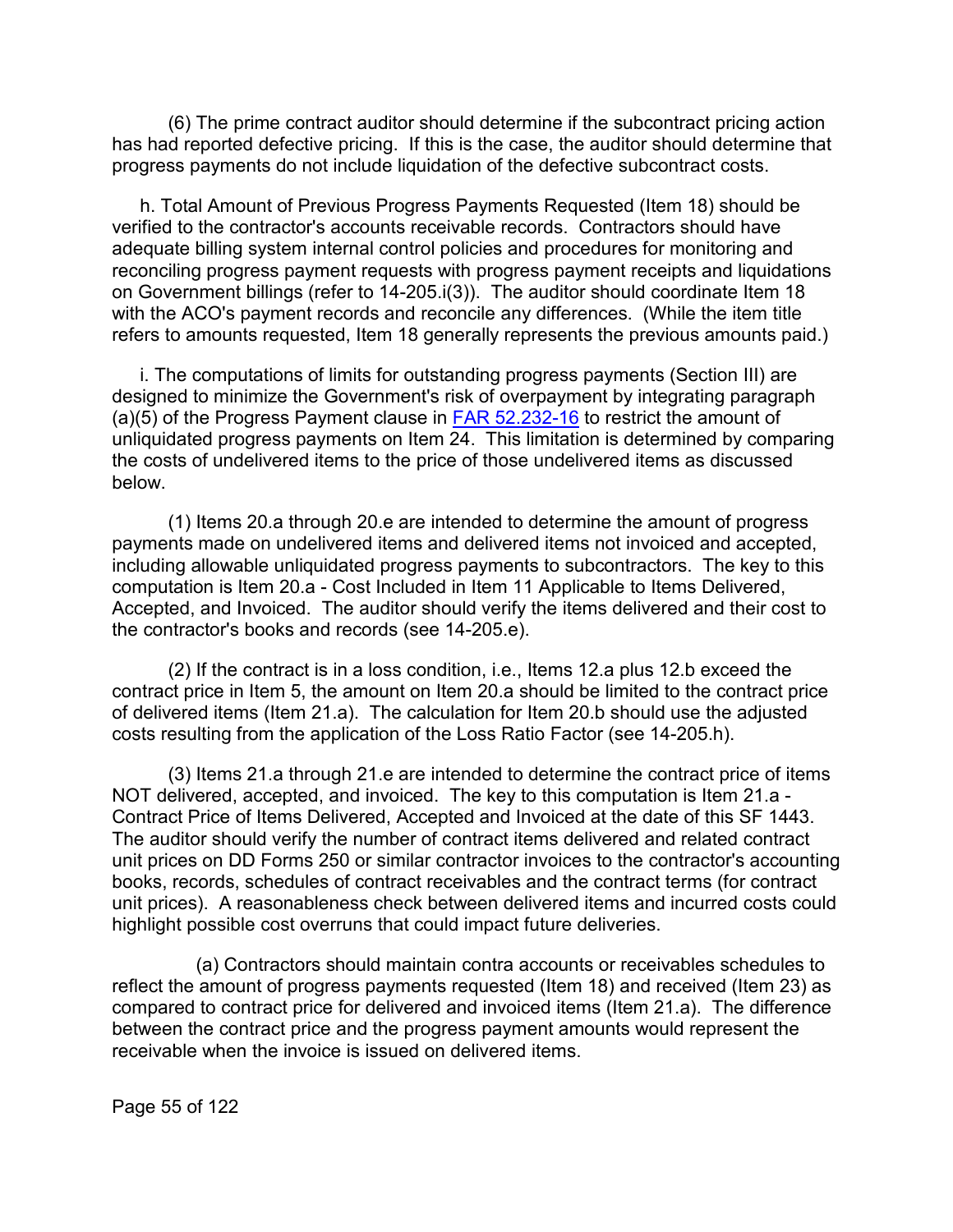(b) If the contractor does not maintain records containing the needed information, the auditor should advise the ACO/PCO of this deficiency and disclose the deficiency in the progress payment request audit report and a separate flash billing system deficiency audit report.

j. Total Amount Liquidated and to be Liquidated (Item 23) is the cumulative amount of previous progress payments liquidated and those to be liquidated from billings submitted but yet paid by the cutoff date of this SF 1443.

(1) The auditor should verify the amount on Item 23 to the contractor's books and records [see 14-205i(3)(a) and (b)] as previously discussed with Item 21a through 21e.

(2) A common error in completing Item 23 is to multiply the contract price of delivered and accepted units (Item 21.a) by the liquidation rate (Item 6.b). This calculation does not consider changes in the liquidation rate or other adjustments over the life of the contract. The amount on Item 23 must be verified to the contractor's books and records, otherwise the amount of unliquidated progress payments on Item 24 could be overstated.

k. The Fair Value of Undelivered Work must equal or exceed the amount of unliquidated progress payments  $(FAR 32.503-6(f))$ . The contracting officer must adjust progress payments when necessary to assure that progress payments are commensurate with the fair value of work accomplished on the contract.

(1) The fair value of undelivered work (lesser of item 20e or 21e) must equal or exceed unliquidated progress payments (Item 24). The auditor should add back the amount of the instant progress payment invoice (Item 26) to make sure that the current payment will not cause a failure.

(2) When the fair value of undelivered work is less than unliquidated progress payments, the contract is either in a loss position or has a liquidation problem and the progress payment must be adjusted to minimize the Government's risk. On loss contracts, the application of a loss ratio (14-205h) constitutes the required adjustment to minimize the Government's risk.  $(FAR 32.503-6(f))$ . When the contract is in a loss position, the auditor should coordinate with the contracting officer to adjust the instant and future progress payments to minimize the Government's risk.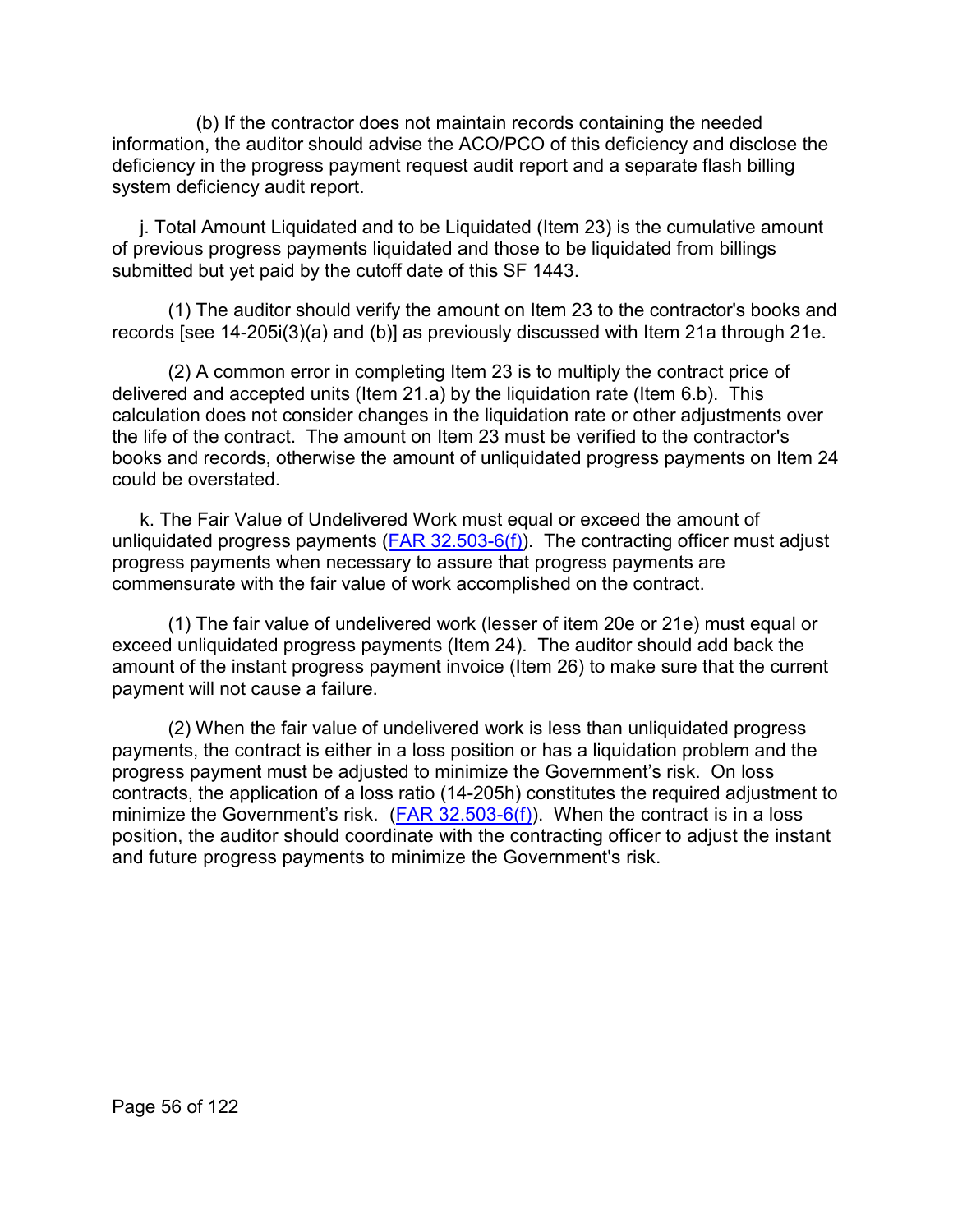#### **14-206 Reports [\\*\\*](#page-2-14)**

a. The audit report should be prepared in accordance with 10-1200 and addressed to the contracting officer who requested the audit. If the audit was initiated by the auditor, the report should be addressed to the Government representative responsible for audit of the contractor's requests for progress payments. In all cases when he or she is not the addressee, the ACO should be furnished a copy of the report. The content of the report will state the amount of progress payment that is recommended for acceptance and provide clear explanations for amounts not recommended for acceptance, including any qualifications required for such items as required technical analysis was not received or access to records problems.

b. When the audit discloses materially adverse findings, such as the contractor's financial deterioration, allocation of inventory to the contract substantially exceeding reasonable requirements, or delinquency in payment of contract costs, these matters will be explained in detail particularly as they relate to the Government's financial risk. To ensure that all available facts have been considered in the conclusions, the auditor should contact the ACO, discuss the findings, and invite the ACO to participate in the exit conference with the contractor (see 4-300).

c. The contractor is responsible for maintaining reliable accounting and billing systems for the proper recording and segregation of costs. If the audit discloses significant deficiencies in the systems and the contractor has not taken reasonable corrective action, the auditor should recommend that the contracting officer suspend progress payments for costs, including appropriate burden, associated with the unacceptable portion of the contractor's system until the necessary changes are made and verified. These inadequacies should be described in the audit report on the progress payment request and separate reports on accounting and billing system deficiencies.

d. When a progress payment has most likely already been paid, and we find the contractor has experienced a lower profit rate than the rate anticipated at the time the liquidation rate was established, we should recommend an immediate increase in the liquidation rate with appropriate adjustment being made to billings for delivered items  $[FAR 32.503-9(b)(1)]$ . Expediency may call for the reduction to be made on the next progress payment request unless the contractor makes an immediate refund for his prior billings on delivered items (see 14-205b).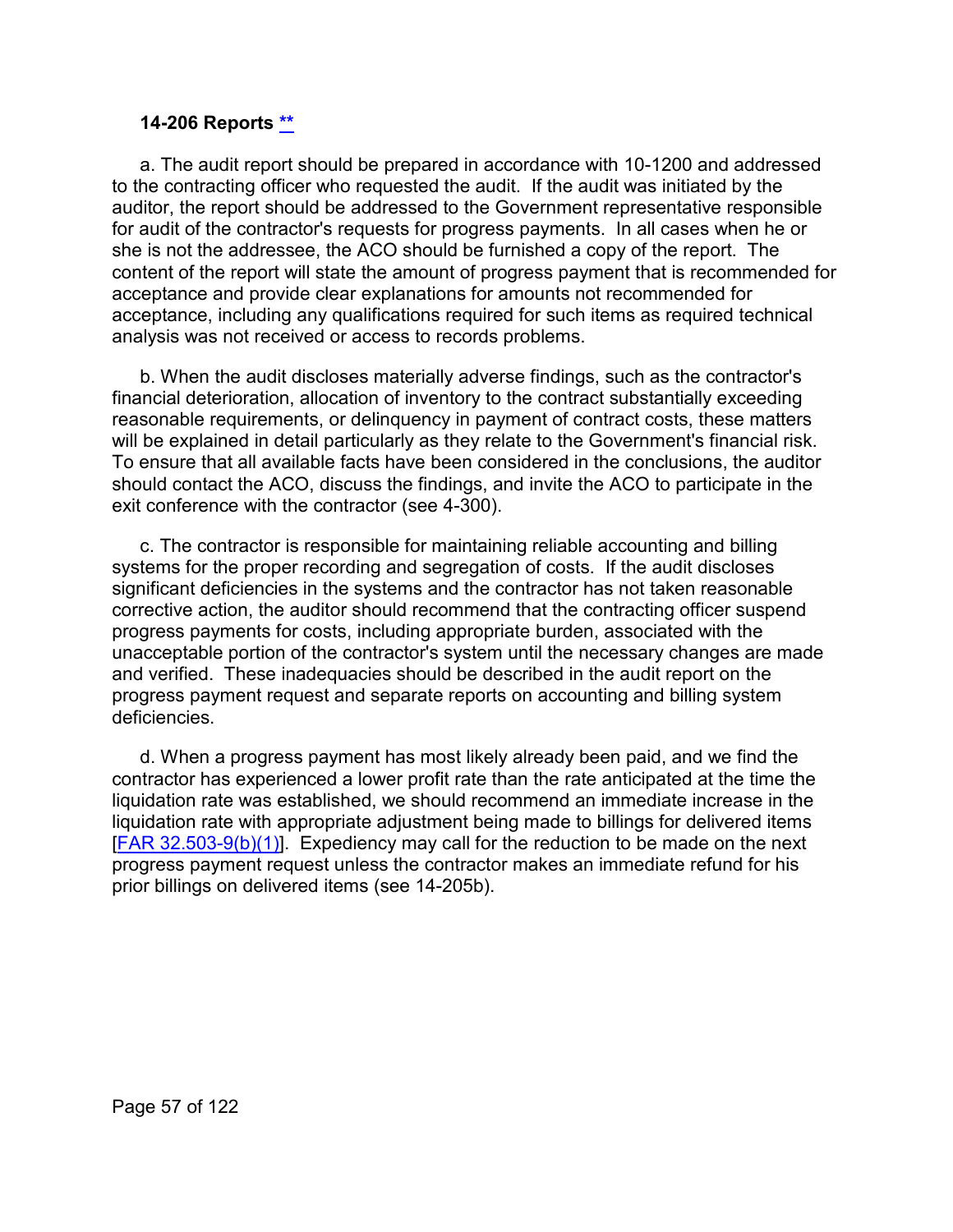#### **14-207 Interest – Progress Payments [\\*\\*](#page-2-15)**

While [FAR 32.608-1](http://www.ecfr.gov/cgi-bin/text-idx?SID=05c80d0012adc93f78d057dfb175a82b&mc=true&node=se48.1.32_1608_61&rgn=div8) provides for interest charges, interest on progress payments overpayments do not begin to run until there is a demand for repayment of the excess progress payments. Further, if the overpayment is repaid within thirty days after the demand is issued, interest is not assessed. However, the auditor should be alert to the significance of interest and, as appropriate, coordinate with the contracting officer to request a voluntary refund from the contractor for interest on overpayments or premature progress payments.

# **14-300 Section 3 – RESERVED [\\*\\*](#page-3-0)**

# **14-400 Section 4 Contract Audits of Government Property Including Government Furnished Property (GFP) [\\*\\*](#page-3-1)**

#### **14-401 Introduction [\\*\\*](#page-3-2)**

This section covers contract audit responsibilities in connection with Governmentowned property in the possession of contractors and subcontractors. It describes the various types of Government-furnished and contractor-acquired Government property, key contract regulations on such property, and the responsibilities of the Government property administrator. Related contract audit interests are divided into:

(1) considerations regarding Government property that fall within the ongoing audits of incurred costs and price proposals, and

(2) certain audits of Government property matters that are undertaken on specific request.

#### **14-402 Types of Government Property [\\*\\*](#page-3-3)**

a. Government property in the possession of contractors may consist of:

(1) property provided or leased to the contractor by the Government, and

(2) property acquired by the contractor from other sources where upon acquisition title passes to the Government under terms of the contract.

b. Government property is further classified by [FAR 45.101](http://www.ecfr.gov/cgi-bin/text-idx?SID=05c80d0012adc93f78d057dfb175a82b&mc=true&node=se48.1.45_1101&rgn=div8) and [DFARS 245.101](http://www.ecfr.gov/cgi-bin/text-idx?SID=c2601077f4e3fdc3aedde39a19021124&mc=true&node=se48.3.245_1101&rgn=div8) into the following categories:

(1) equipment,

- (2) real property,
- (3) facilities,

Page 58 of 122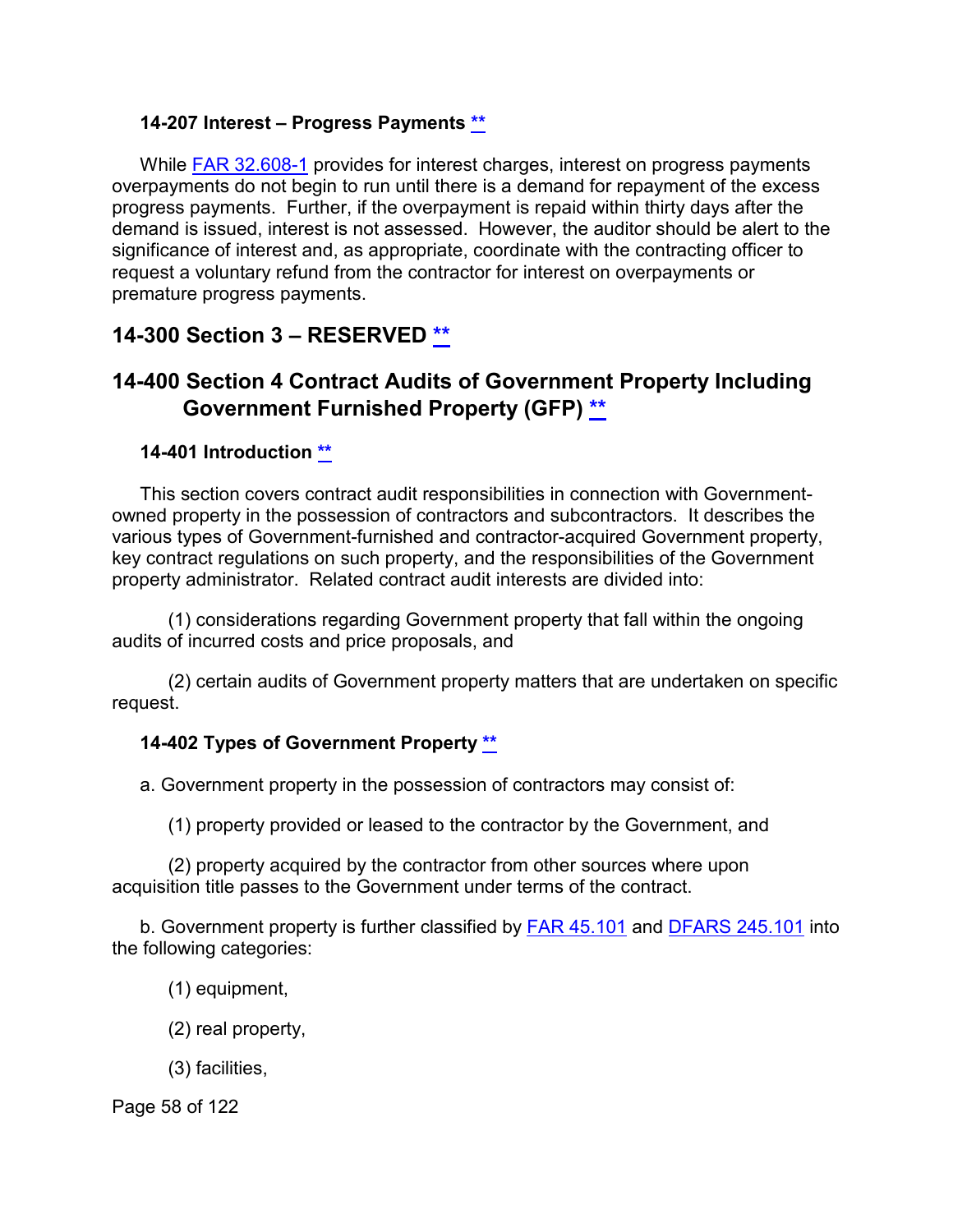(4) Government production and research property,

- (5) material,
- (6) nonseverable property,
- (7) agency-peculiar property, and
- (8) mapping, charting, and geodesy (MC&G) property.

c. Agency-peculiar property, as defined in [FAR 45.301](http://www.ecfr.gov/cgi-bin/text-idx?SID=b1c7c1128dfa711a916532402fd7ebde&mc=true&node=se48.1.45_1301&rgn=div8) and [DFARS 245.101,](http://www.ecfr.gov/cgi-bin/retrieveECFR?gp=&SID=373933dfde0d1528e6e8b247f1c72daa&mc=true&n=sp48.3.245.245_11&r=SUBPART&ty=HTML#se48.3.245_1101) may be furnished to contractors under a facilities contract, a supply or service contract containing the appropriate Government Property clause, or a special bailment agreement.

# **14-403 Contract Regulations on Gov't Property [\\*\\*](#page-3-4)**

# **14-403.1 Basic FAR/DFARS References [\\*\\*](#page-3-5)**

[FAR Part 45](http://www.ecfr.gov/cgi-bin/text-idx?SID=05c80d0012adc93f78d057dfb175a82b&mc=true&node=pt48.1.45&rgn=div5)[/DFARS Part 245](http://www.ecfr.gov/cgi-bin/text-idx?SID=fdace287be53c2641aabbb6996207a55&mc=true&node=pt48.3.245&rgn=div5) contains the basic regulations regarding Government property in the possession of contractors. Both government and contractor responsibilities are set forth in this part. In addition, DoDI [4161.02,](https://www.esd.whs.mil/Portals/54/Documents/DD/issuances/dodi/416102p.pdf?ver=2019-04-15-094502-563) DoD Instruction for the Accountability and Management of Government Contract Property, sets forth specific responsibilities of DoD personnel for the administration of Government property in the possession of the contractor.

# **14-403.2 DoD Policy on Furnishing Facilities [\\*\\*](#page-3-6)**

It is DoD policy to rely on contractors to furnish, to the maximum extent possible, the facilities necessary to perform a Government contract. Facilities includes Government property used for production, maintenance, research, development, or testing. It does not include material, special test equipment, special tooling or agencypeculiar property. Facilities having an acquisition cost of less than \$10,000 shall not be provided to contractors unless:

(1) the contractor is operating a Government-owned plant on a cost-plus-fee basis,

(2) the contractor is performing onsite at Government installations,

(3) the contractor is a nonprofit institution of higher education or other nonprofit organization whose primary purpose is the conduct of scientific research,

(4) the contractor is performing under a contract specifying that it may acquire or fabricate special tooling, special test equipment, and components thereof subsequent to obtaining the approval of the contracting officer, or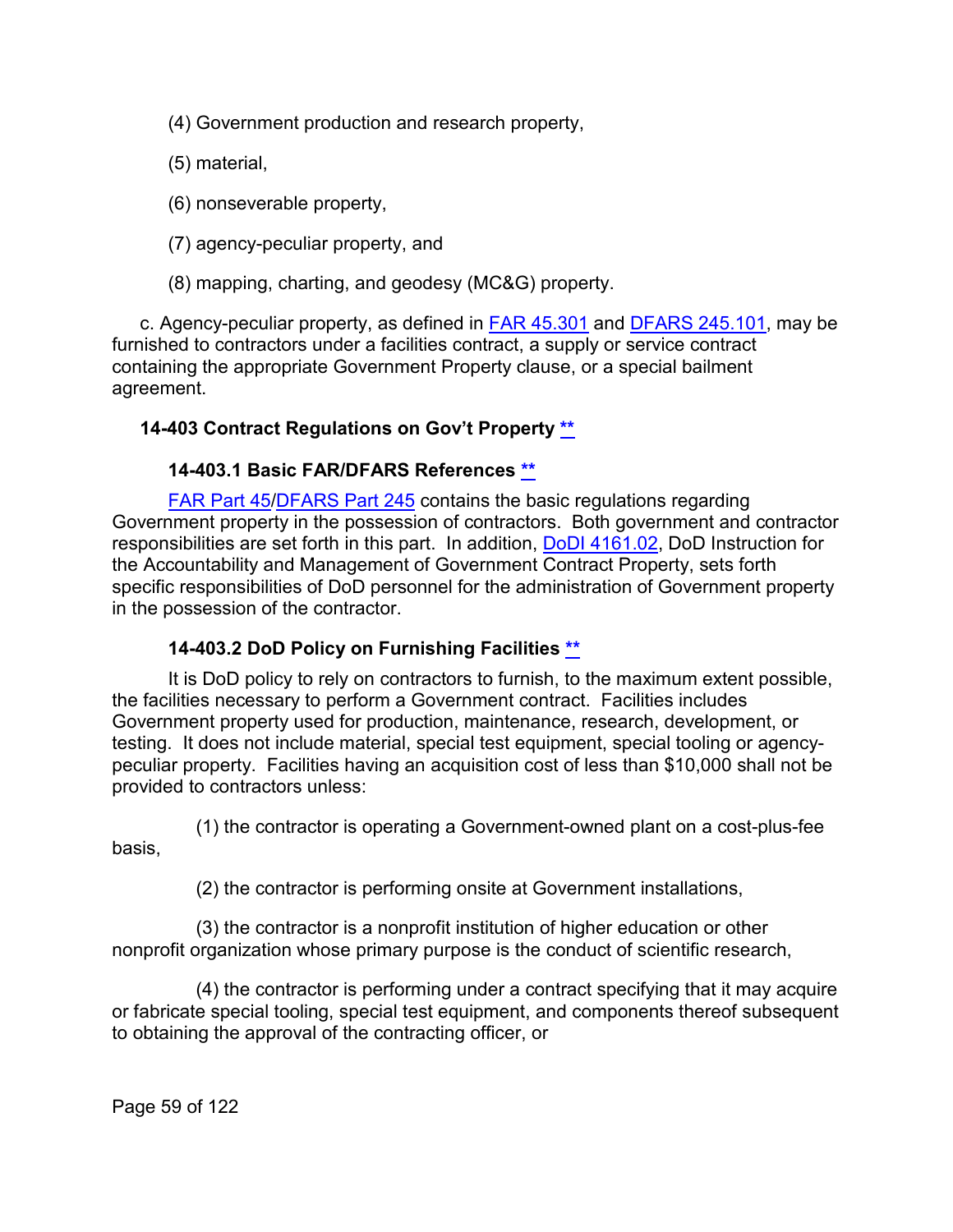(5) facilities are unavailable from other-than-Government sources. Facilities, as well as IPE and automatic data processing equipment, may be furnished to contractors as prescribed by [FAR 45.302](http://www.ecfr.gov/cgi-bin/text-idx?SID=05c80d0012adc93f78d057dfb175a82b&mc=true&node=se48.1.45_1302&rgn=div8) and [DFARS 245-302.](http://www.ecfr.gov/cgi-bin/text-idx?SID=fdace287be53c2641aabbb6996207a55&mc=true&node=se48.3.245_1302&rgn=div8)

### **14-403.3 Use of IPE on Commercial Work [\\*\\*](#page-3-7)**

a. In conjunction with its use on Government contracts, commercial use of Industrial Plant Equipment (IPE) may be authorized by the contracting officer or contract provisions for no more than 25 percent of the total time available for both commercial and Government use during the contractor's normal work schedule. Commercial use in excess of 25 percent must have the prior approval of an Assistant Secretary of the Military Service or, where applicable, the Defense Logistics Agency Director. In addition, the approval authority may also be delegated to the head of a contracting activity, provided the redelegation is approved by the Office of the Assistant Secretary of Defense, Production and Logistics, Production Resources (OASD (P&L)(PR)).

b. When IPE items are no longer required for Government contracts, they will not be made available to the contractor solely for commercial use.

# **14-404 Government Roles in Audit on Government Property [\\*\\*](#page-3-8)**

# **14-404.1 Functions of the Gov't Property Administrator [\\*\\*](#page-3-9)**

a. A single property administrator is designated for all contracts involving Government property at each contractor location. He or she is the Government representative primarily responsible for property administration, including the surveillance of the contractor's control of Government property. DoDI 4161.02 states procedures and techniques for the guidance of DoD personnel engaged in the administration of Government property in the possession of contractors. DoDI 4161.02- M also provides guidance as to specific functional areas requiring consideration and surveillance by the property administrator.

b. As stated in DoDI 4161.02, the property administrator is responsible for approving the contractor's property control system and for examining its actual application. In accomplishing his or her duties, however, the property administrator is to recognize the responsibilities of other Government personnel and obtain their assistance when required.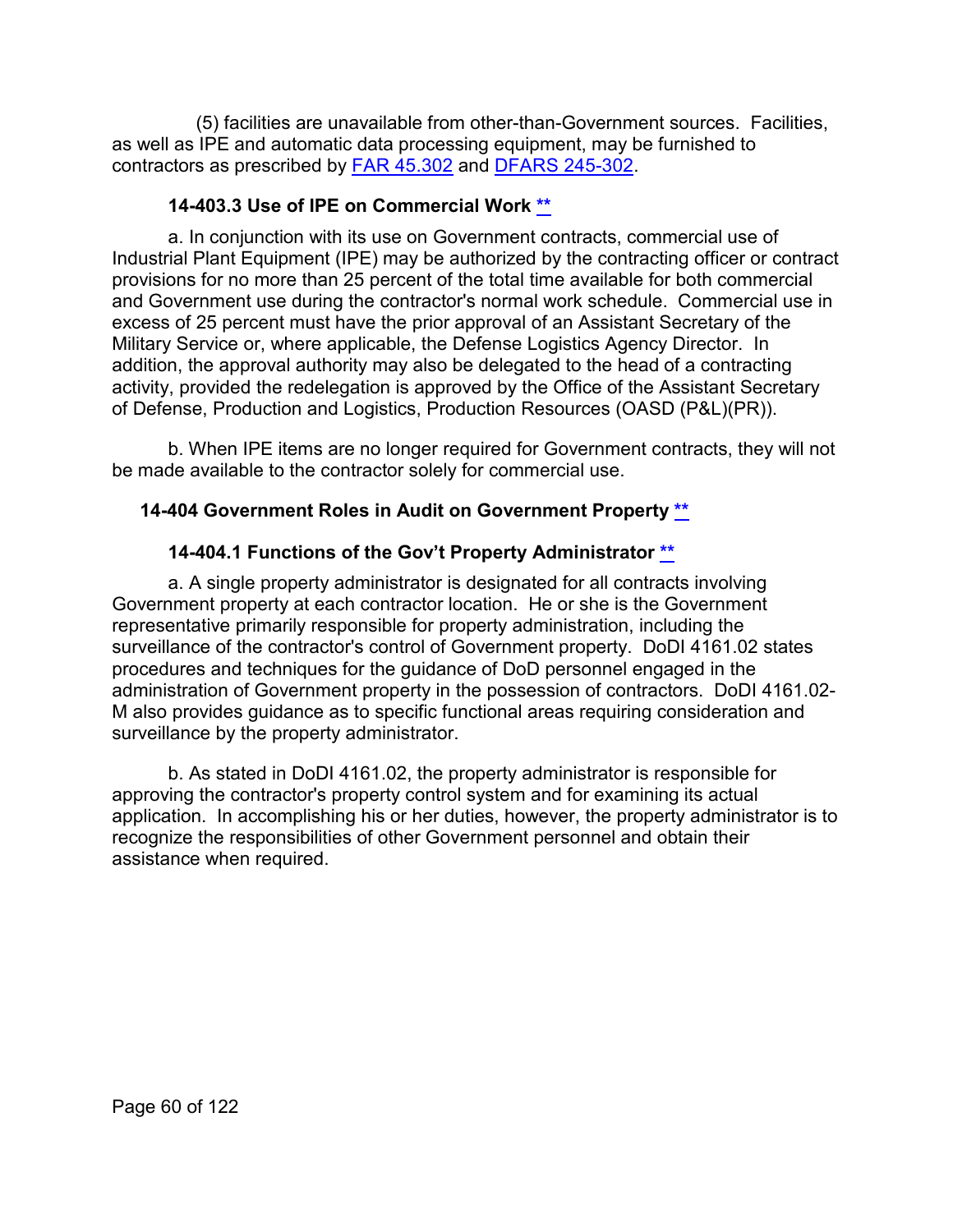### **14-404.2 Related Contract Audit Functions [\\*\\*](#page-3-10)**

a. The contract auditor and the property administrator have certain related responsibilities for Government property in the possession of contractors. As a generalization, the contract auditor is primarily concerned with contractors' financial records and controls of Government property related to claimed or proposed contract costs and prices. The property administrator, on the other hand, is primarily concerned with contractors' property records and controls related to the physical existence, custody, maintenance, safeguard, usage, rental, and disposition of Government property.

b. Since the auditor and the property administrator have a substantial common interest in the contractor's Government property records, discussions and close liaison are required to avoid unnecessary duplication and obtain optimum deployment of available Government personnel. The contract auditor will accept and make full use of the property administrator's review data and evaluation reports. Consistent with this use, the auditor will develop a program of nonduplicative audit steps designed to accomplish DCAA areas of responsibility.

c. The auditor will be responsive to requests for assistance and advice to responsible Government activities on matters involving analyses of the contractor's financial books and records pertaining to Government property.

d. Contractor operations are audited on a comprehensive basis by purpose. The auditor will not perform a separate or special audit of property under an individual contract solely to permit the retirement of the contract files and records by procurement or contract administration offices. There is no requirement for an audit of the contractor's Government property records by the contract auditor as a prerequisite to the retirement of the property administrator's contract files and records.

#### **14-404.3 Internal Audit Functions [\\*\\*](#page-3-11)**

The DoD internal audit organizations are responsible for auditing the property administrator's activities and for evaluating the system of Government property administration. Policies governing relationships with these organizations, including those concerning requests to assist them in these kinds of reviews, are stated in 1-400.

#### **14-405 Contract Audit Objectives and Procedures [\\*\\*](#page-3-12)**

The following audit objectives and procedures regarding Government property apply at contractor locations where audits of incurred costs are performed on a recurring basis.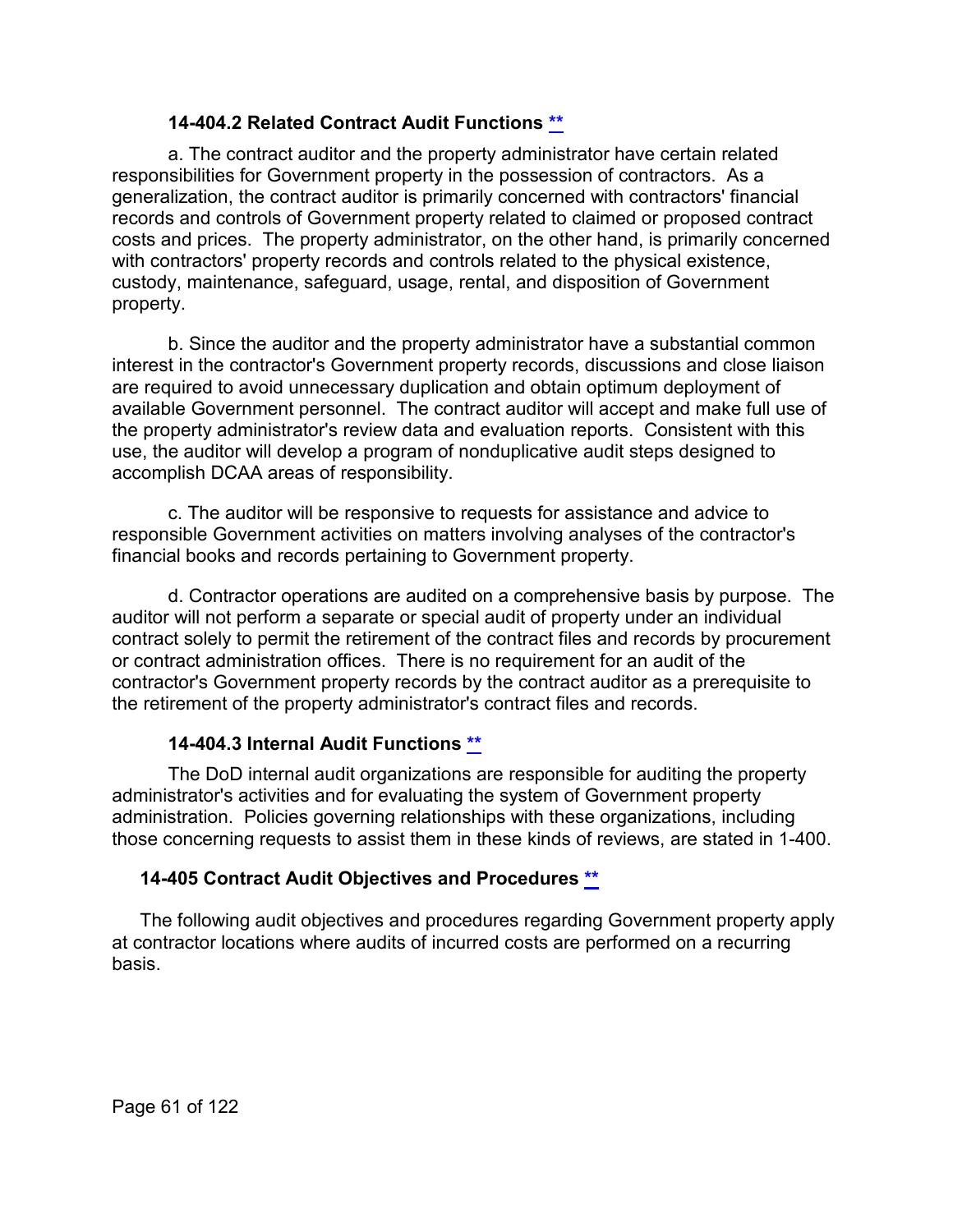## **14-405.1 Preliminary Planning Steps [\\*\\*](#page-3-13)**

The DCAA auditor should ascertain whether the contractor's Government property accounting and control system has the current approval of the property administrator. Review the property administrator's approval report and obtain copies of:

(1) the contractor's property accounting procedures manual,

(2) reports of the property administrator's surveillance of the property, and

(3) the internal audit reports issued by Government and contractor personnel.

This information should be used by the auditor in making an initial assessment of the extent of reliance to be placed on existing property controls and procedures and the extent of transaction testing to be undertaken.

# **14-405.2 Audit Programs for Material Costs [\\*\\*](#page-3-14)**

Contractors normally use the same procurement practices and material control systems for both Government-owned and contractor-owned materials. The audit functions for Government materials will, therefore, be integrated to the maximum extent with the overall audit of incurred material costs. The audit programs developed in accordance with the guidance contained in [Chapter 6](https://viper.dcaa.mil/guidance/cam/3136/incurred-cost-audit-procedures#Sec) will be used for the evaluation of those aspects of Government property activities which are the responsibility of DCAA.

### **14-405.3 Testing of Purchase Costs [\\*\\*](#page-3-15)**

The auditor will determine whether recorded purchase costs are properly claimed for reimbursement by the contractor by testing purchases of contractor-acquired Government property (facilities, materials, special tooling, and special test equipment) to see if the property was:

(1) required for contract performance,

(2) properly classified and acquired with the proper contractual authority,

(3) bought in reasonable quantities at prudent prices, and

(4) received, inspected, and entered accurately in the contractor's accounting records.

Consider the guidance in 14-600 relative to the evaluation of the contractor's capital asset acquisition program and Selected Areas of Cost guidebook, Chapter 9 on capital items as contract costs.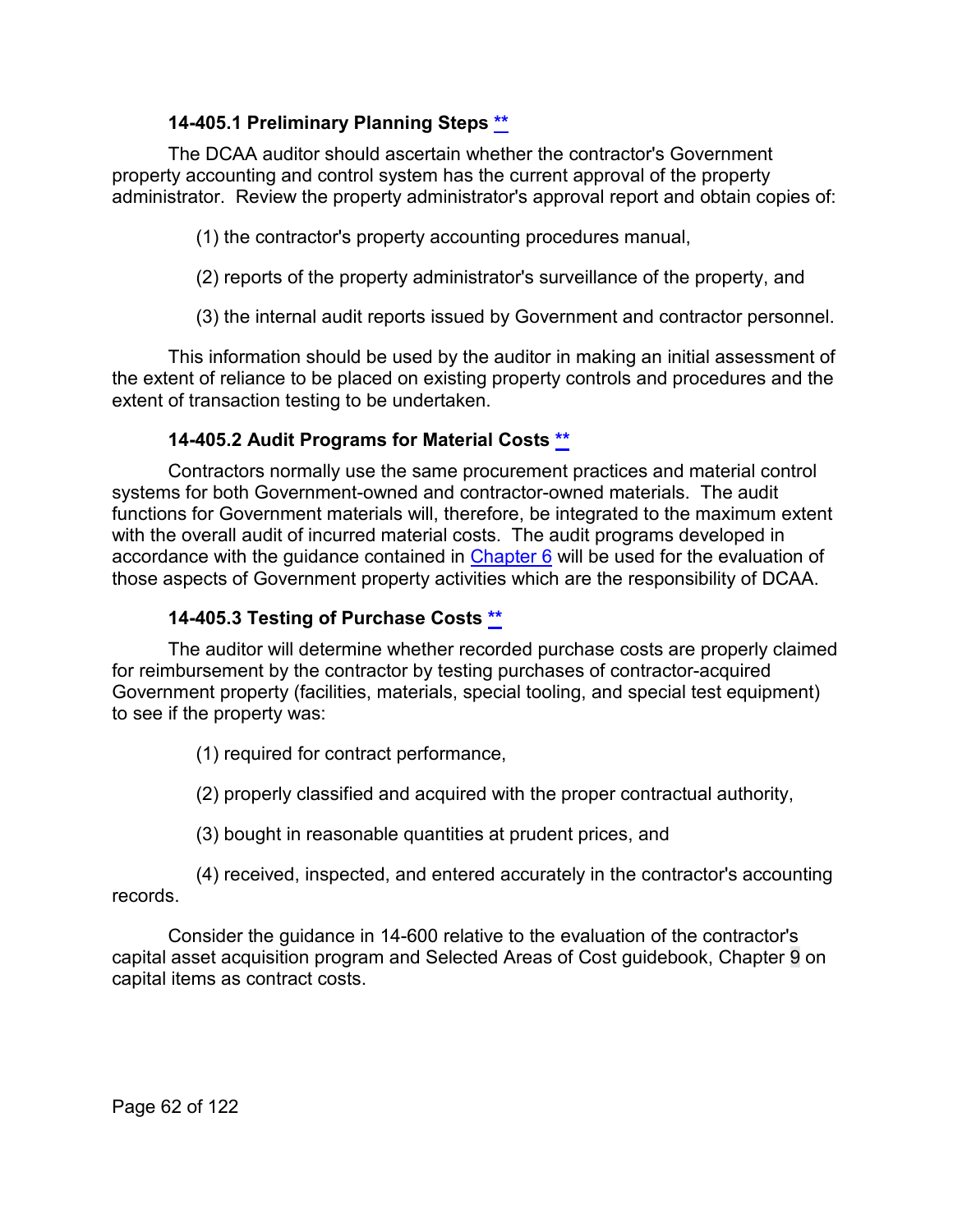#### **14-405.4 Evaluation of Material Handling and Usage [\\*\\*](#page-3-16)**

The evaluation of the contractor's stockage, issuance, and usage of Government material is the primary responsibility of the property administrator. The evaluation of these same functions for contractor-owned material used in performing Government contracts is the primary responsibility of the contract auditor. In those cases where the contractor uses the same system, procedures, and personnel for contractor-owned and Government-owned material, the auditor may test the effectiveness of each of these functions on a comprehensive basis by selecting transactions without distinction as to material ownership (see 6-300). The results of these tests may be applied to the functions as a whole.

#### **14-405.5 Final Voucher Evaluation Memorandum or Incurred Cost Audit Reports [\\*\\*](#page-3-17)**

Prior to the issuance of a final voucher evaluation memorandum or development of a Cumulative Allowable Cost Worksheet on each cost-reimbursement type contract or subcontract, the auditor will review the contract to determine if potential credits may result from the disposition of Government property. If necessary, coordinate with the property administrator as to whether there are any credits relating to the quantity, condition, use and/or disposition of Government property that are to be applied to the total cost of contract performance. The auditor will use the information in preparing the final voucher evaluation memorandum or Cumulative Allowable Cost Worksheet.

#### **14-405.6 Evaluation of Residual Materials and Intercontract Transfers [\\*\\*](#page-3-18)**

a. Transfers of Government materials between contracts and the disposition of residual inventories should be carefully evaluated. The contract auditor should assure that intercontract transfers of inventory and related costs comply with [FAR 31.205-26](http://www.ecfr.gov/cgi-bin/text-idx?SID=fac8feed4ef56713f55b6cf90fdfc325&mc=true&node=se48.1.31_1205_626&rgn=div8) for inventory and costing purposes.

b. Audit recommendations for adjustments to contract cost, price, or fee should be considered:

(1) when residual materials from completed cost-reimbursement type contracts are transferred to follow-on incentive type contracts on a no-cost basis and such use was not anticipated, or

(2) when amounts of Government material authorized for use under the contract are changed significantly without any related contract price or fee adjustment.

#### **14-405.7 Evaluation of Physical Controls [\\*\\*](#page-3-19)**

The evaluation of physical control of recorded Government property, both Government-furnished and contractor- acquired, is primarily the responsibility of the property administrator. The auditor will, however, be alert to any unauthorized or improper use of these items or to the existence of idle equipment. Such disclosures may arise from labor floor checks, physical inventory observations, plant

Page 63 of 122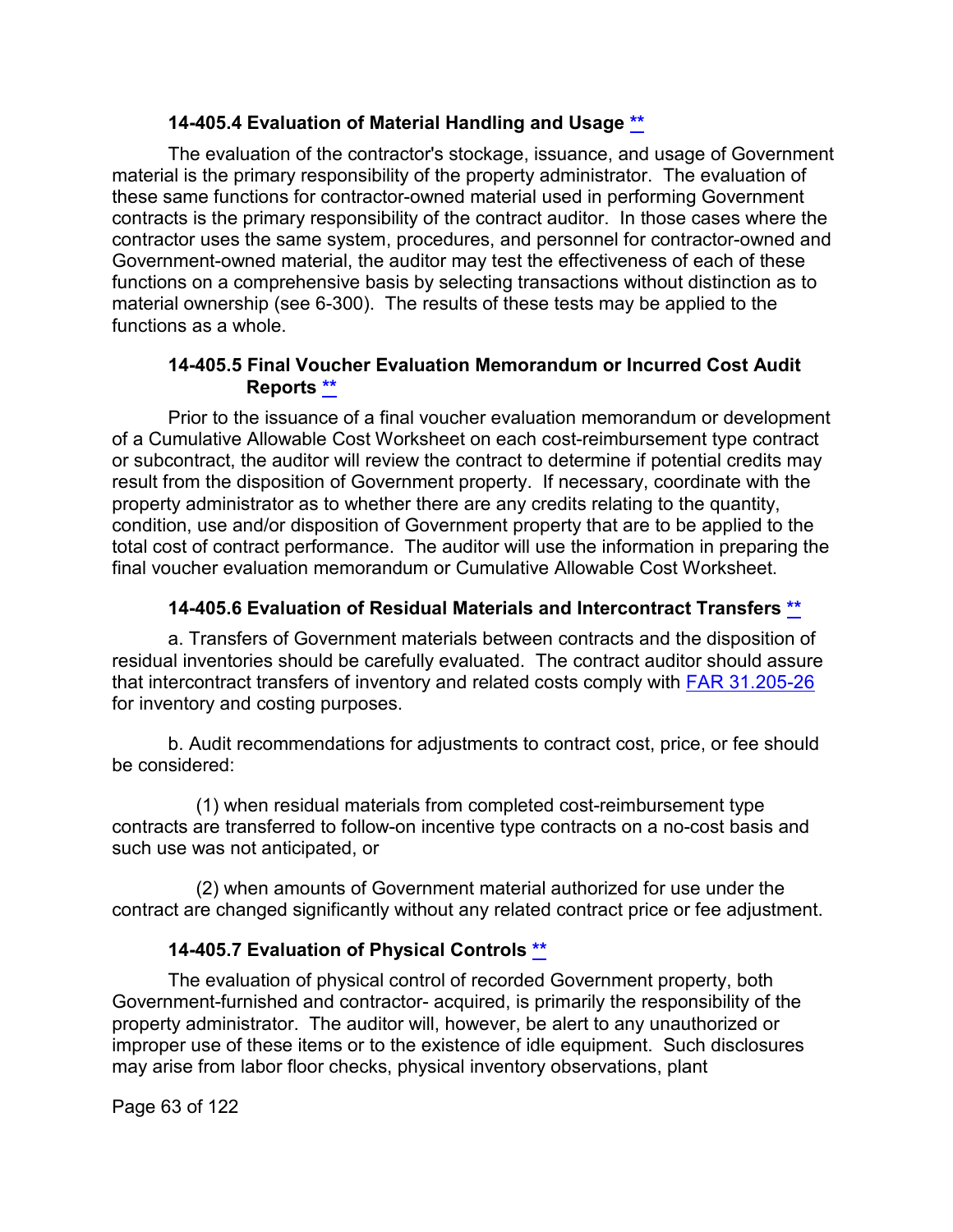perambulations, or other normally performed contract audit procedures. Where extensive repairs or maintenance activities are observed, the auditor will coordinate with technical personnel, as required, to determine whether such practices are necessary and result in reasonable costs to the Government.

# **14-405.8 Allocation of Depreciation and Rental Charges [\\*\\*](#page-3-20)**

a. Contractor-owned and Government-owned facilities and equipment may be used in a single cost center which performs Government and commercial work. In these cases, the contract auditor should carefully review the allocation of depreciation costs to Government and commercial work to ensure that it is equitable. If, for example, the Government-owned equipment is used wholly on Government work on a no-charge basis, and other similar items of contractor-owned equipment are used for commercial work, it may be proper to charge all the depreciation costs on such equipment to the commercial work.

b. Rental expense for use of Government-owned equipment and facilities on commercial work as authorized in the contract should normally be charged to such commercial work rather than be included as part of overhead allocated to both government and commercial work.

# **14-405.9 Use of Gov't Property on FMS [\\*\\*](#page-3-21)**

Prior to February 1, 1991, when authorized in the contract, rental expense for use of Government-owned equipment and facilities on foreign military sales (FMS) contracts were normally charged to such work. On February 1, 1991, [DFARS 245.4](http://www.ecfr.gov/cgi-bin/text-idx?SID=fdace287be53c2641aabbb6996207a55&mc=true&node=sp48.3.245.245_14&rgn=div6) was changed to permit rent-free use of U.S. Government property on FMS contracts. In accordance with Public Law 101-165, the change was made retroactive to November 21, 1989. Because of the retroactive application of the policy, FMS contracts issued between November 21, 1989 and February 1, 1991 may have been overcharged. However, reimbursements for such overcharges are limited to the amount of rental use charge contained in the affected "Letter of Agreements" and must be approved by the contracting officer.

#### **14-406 Government Property Audits Upon Specific Request [\\*\\*](#page-3-22)**

# **14-406.1 Audit of Contractor Reports on Gov't Property [\\*\\*](#page-3-23)**

The auditor will evaluate property reports if specifically requested to by the contracting officer or property administrator.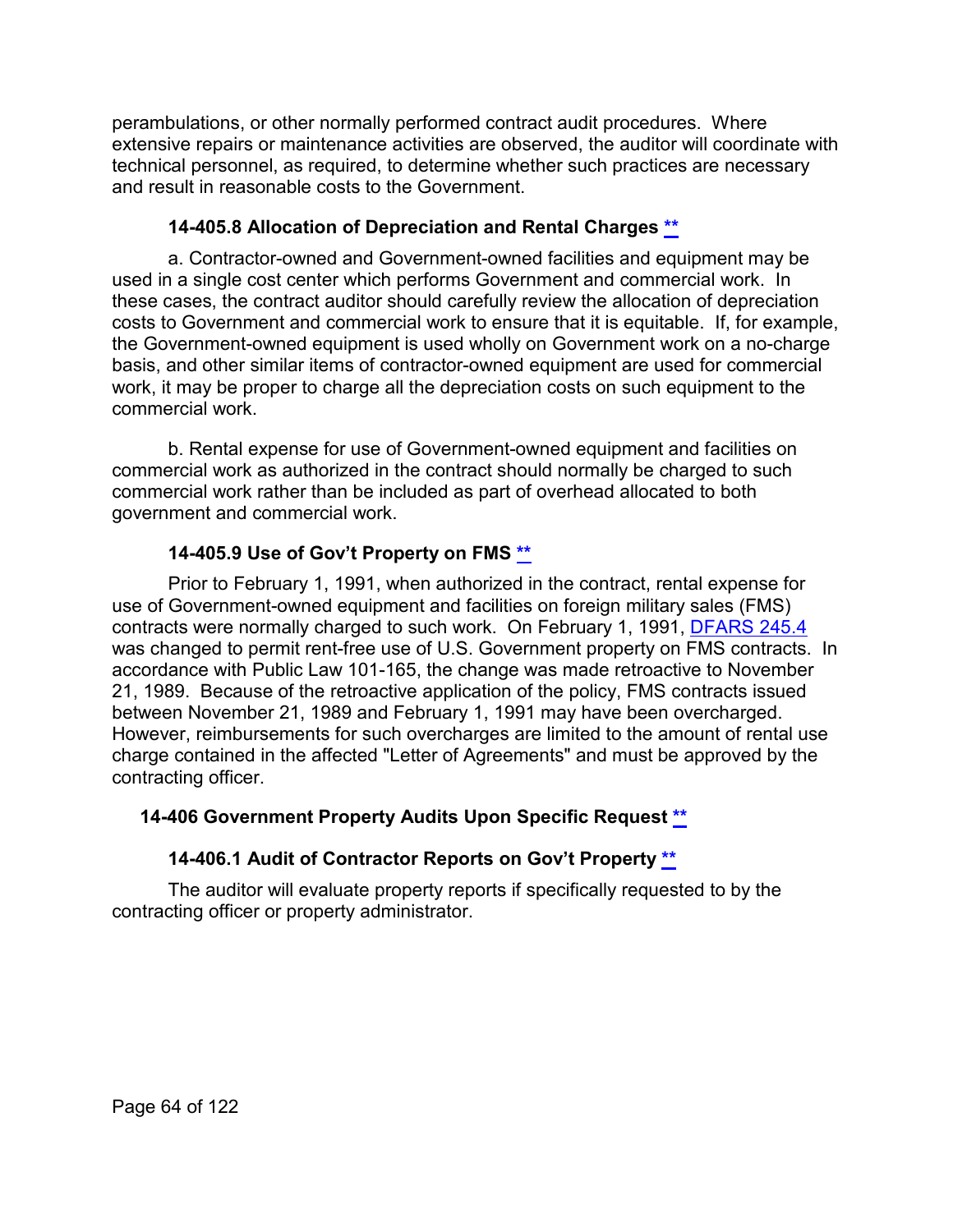#### **14-406.2 Audit of Rental Charges for Use of Gov't Property [\\*\\*](#page-3-24)**

The Director, Defense Procurement, Acquisition Policy, and Strategic Sourcing (DPAPSS) issued a DoD Class Deviation on Use and Charges Clause. The class deviation is effective from September 6, 1996 through September 30, 1999, or until **FAR** [Part 45](http://www.ecfr.gov/cgi-bin/text-idx?SID=1ff7e9805adb00243a4392ca0fd61311&mc=true&node=pt48.1.45&rgn=div5) is revised to include these provisions, whichever occurs first. The detailed guidance can be found at 14-4S1. The deviation clause, guidance, and prescribed language is to be used in lieu of the clause at [FAR 52.245-9](http://www.ecfr.gov/cgi-bin/text-idx?SID=46a2efae1587c800e3d272da56b130dd&mc=true&node=se48.2.52_1245_69&rgn=div8) and its guidance and prescribed language at 45.202-1, 45.205(c), 45.302-6(c), and 45.403(a) and (b).

The clause makes the time property is actually used for commercial purposes the rental basis. This permits contractors to:

(1) obtain property appraisals from independent appraisers, and

(2) use appraisal-based rentals for all property.

This allows contracting officers to consider alternate bases for determining rentals. The rental policy changes are intended to encourage dual use of Government property. The guidance noted should be substituted where applicable below.

a. The monthly percentage rental rates for the facilities and equipment (including IPE) furnished a contractor are set forth in the Use and Charges Clause [\(FAR 52.245-9\)](http://www.ecfr.gov/cgi-bin/text-idx?SID=9844c98f20a6b8f565f0e19ab49bd4fd&mc=true&node=se48.2.52_1245_69&rgn=div8) in the contract. The rates apply to the acquisition costs of the facilities and equipment, plus the cost of transportation to and installation in the contractor's plant, if such costs are borne by the Government. The contractor may, however, be authorized by the contract or by the contracting officer, in writing, to use the facilities and equipment on a no-fee basis for specific contracts, subcontracts, or other work. If any item is used during a rental period without authorization, the contractor is liable for the full period rental for such item without any credit for no-fee use. The Secretary concerned, however, may waive, in writing, the contractor's liability for such unauthorized use if he or she determines that circumstances would justify the waiver.

b. After the close of each rental period, the contractor submits to the contracting officer a written statement of use made of the facilities and equipment and the rental due the Government. The rental amount is reduced by a credit for no-fee usage during the rental period. The credit is computed by multiplying the full rental rate by a fraction in which the numerator is the amount of no-charge usage and the denominator is the total amount of usage during the rental period. The unit used in determining usage will be direct labor hours, sales, hours of use or any other equitable basis approved by the contracting officer.

c. The DCAA auditor will be responsive to specific requests from the contracting officer for the audit of contractor's rental statements. Generally, such requests will relate to the verification of:

● the basis of the rental computation, and

Page 65 of 122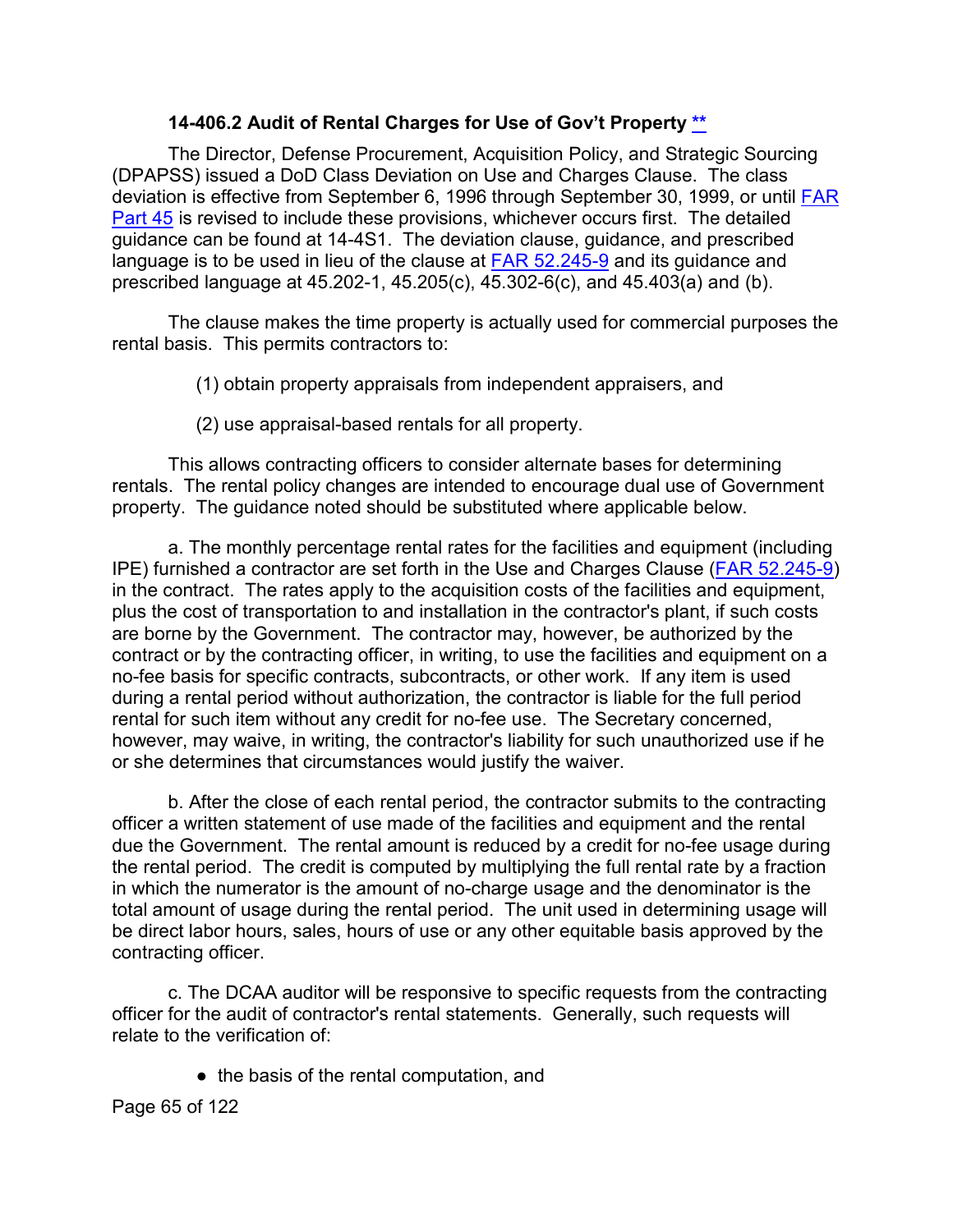• the propriety of the procedures for controlling, recording, and reporting usage in accordance with contract provisions.

In accomplishing the requested audit, the results of facilities utilization reviews made by the property administrator will be appropriately used.

(1) A determination of proper rental amounts requires audit consideration of a variety of factors incorporated in facility agreements, including the proper base. The rates applied to base costs are set forth in the contract clause set forth in [FAR 52.245-](http://www.ecfr.gov/cgi-bin/text-idx?SID=9844c98f20a6b8f565f0e19ab49bd4fd&mc=true&node=se48.2.52_1245_69&rgn=div8) [9.](http://www.ecfr.gov/cgi-bin/text-idx?SID=9844c98f20a6b8f565f0e19ab49bd4fd&mc=true&node=se48.2.52_1245_69&rgn=div8) The auditor should determine that all facilities acquisition costs are in the base including leasehold improvements for which the Government holds title.

(2) The auditor should assure that the unit used to determine facilities utilization is equitable. The unit used should be representative of the actual facilities utilization, regardless of whether the usage is rent-free. Rent-free facilities should not be excluded from the base and included in computing the credit for rent-free usage.

#### **14-406.3 Gov't Property Audits at Other Locations [\\*\\*](#page-3-25)**

At contractor locations where incurred costs are not performed on a recurring basis, the DCAA auditor will audit Government property only upon the specific request received from the contracting officer or the internal auditor. Such audit assistance would relate to Government property areas similar to those outlined in 14-405 above. Where a large number of such requests are received and performance would have an impact upon accomplishing other audit workload, guidance will be requested from Headquarters.

#### **14-407 Audit Discussions [\\*\\*](#page-4-0)**

Deficiencies or unsatisfactory conditions disclosed by the auditor should be discussed with the contractor to the extent necessary to assure the validity of the findings. Further, any adverse conclusions or recommendations for changes in the contractor's property procedures and controls will be discussed with the property administrator and included in the report to the administrative contracting officer.

#### **14-408 Audit Reports on Gov't Property [\\*\\*](#page-4-1)**

a. Findings and recommendations relating to Government property will be reported as appropriate in system survey reports, audit reports on individual contracts, and in reports on significant functional areas.

b. Deficiencies requiring immediate attention and findings on significant functional areas involving Government property should be reported promptly in a separate report to the administrative contracting officer, with a copy to the property administrator.

c. Audit reports in response to specific requests from the administrative contracting officer or internal auditors will be addressed to the requesting office.

Page 66 of 122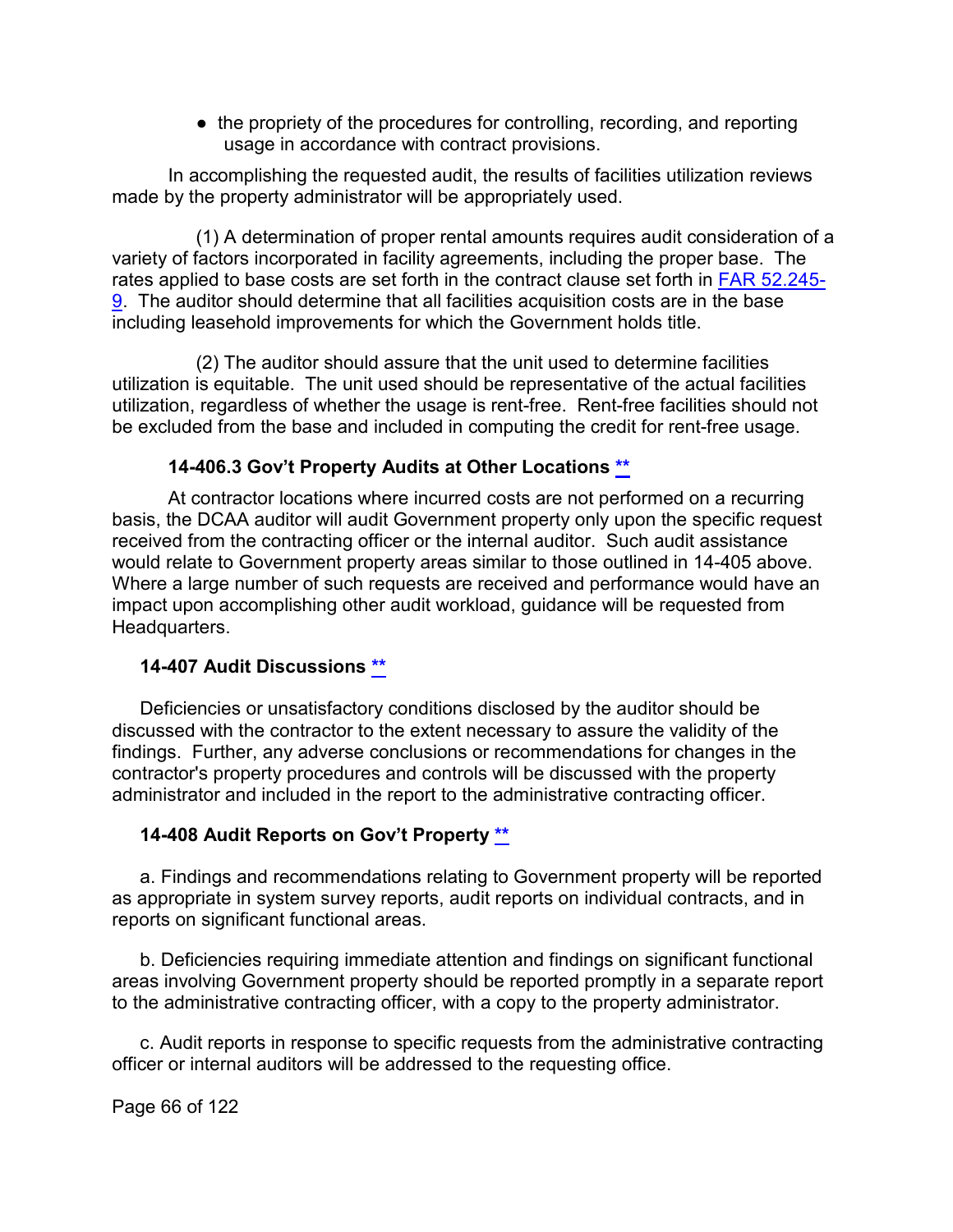d. Where the property administrator requests DCAA assistance on a specific matter or problem, the response will be addressed to the property administrator, with a copy to the administrative contracting officer.

# **14-4S1 Supplement – [FAR 52.245-9](http://www.ecfr.gov/cgi-bin/text-idx?SID=9844c98f20a6b8f565f0e19ab49bd4fd&mc=true&node=se48.2.52_1245_69&rgn=div8) Use and Charges [\\*\\*](#page-4-2)**

# **14-500 Section 5 – Performance Audits [\\*\\*](#page-4-3)**

#### **14-501 Introduction [\\*\\*](#page-4-4)**

Operations audits must be conducted in accordance with the GAGAS standards established for performance audits. Operations audits must apply the GAGAS requirements and application guidance in the 2018 Yellow Book, chapters 1-5 and 8-9. Performance audit objectives range from narrow to broad and involve varying types and quality of evidence. The auditor should identify and use suitable criteria based on the audit objects to adequately plan the work necessary to address those objectives and design the methodology to obtain sufficient appropriate evidence that provides a reasonable basis for the findings and conclusions based on the audit objectives.

This section provides guidance on the audit of operations of major contractors. Additional assistance may be obtained from the Special Programs Branch of the Technical Audit Services Division (OTS). OTS maintains a database of positive operations audit findings titled Operations Audit Summary Information System (OASIS). A synopsis of the reported audit findings in a selected area may be obtained from OTS.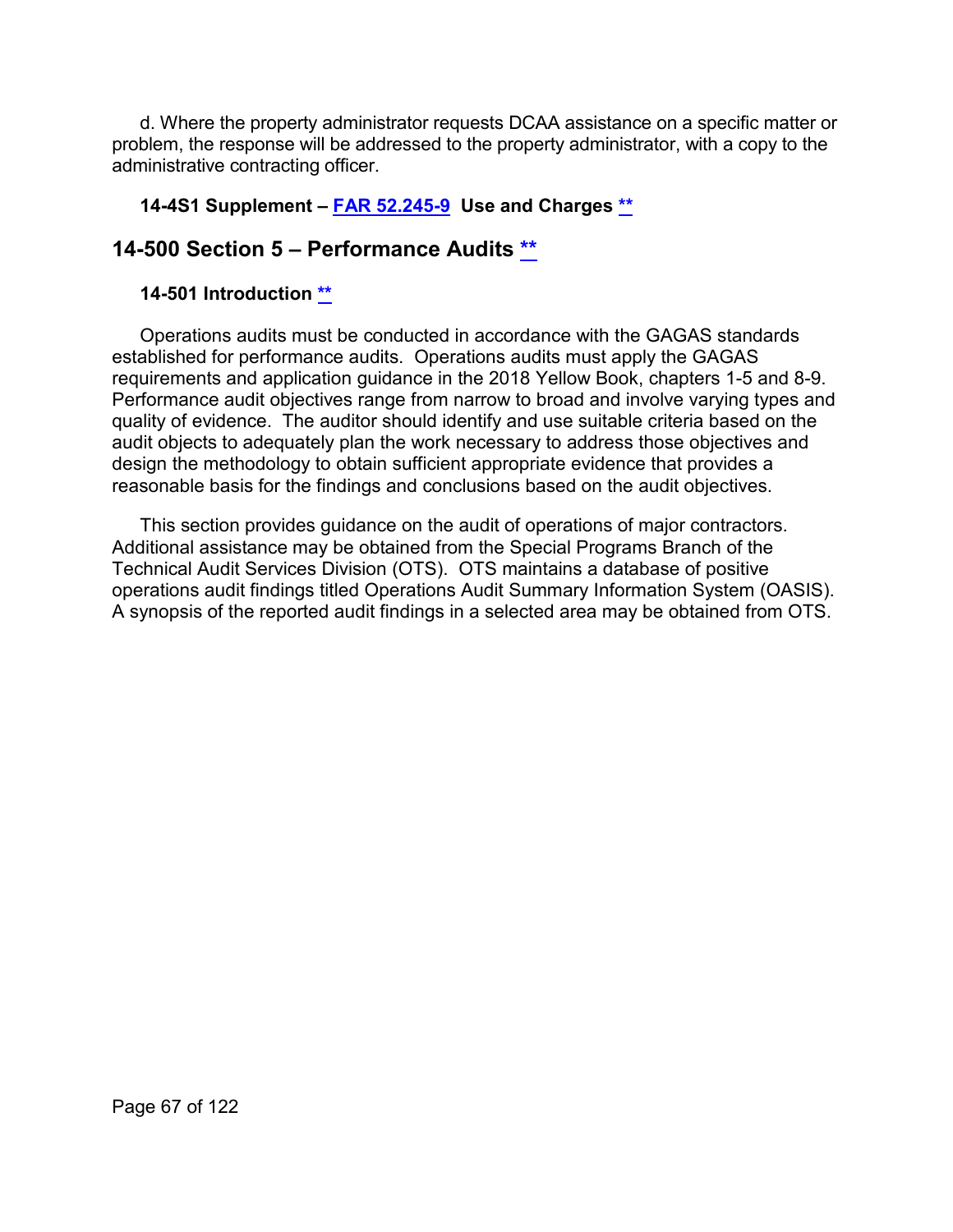### **14-502 Audit of Operations of Major Contractors [\\*\\*](#page-4-5)**

# **14-502.1 Audit Plan [\\*\\*](#page-4-6)**

When evaluation of the factors influencing the extent and scope of the audit effort (3-204) discloses that the Government has a significant interest in a contractor's operation at any major organizational level, the audit plan should provide for continuous auditing of related areas of the contractor's management system. The audit plan should be developed in a manner to permit the timely accumulation and reporting of information in areas of cost that have managerial significance and will contribute to a more economical and efficient operation. It should be sufficiently comprehensive to accord broad coverage of the contractor's complete operations as they affect performance of Government contracts.

#### **14-502.2 Audit approach [\\*\\*](#page-4-7)**

a. That portion of a contractor's cost representations which indicate actual experience, generally is taken from the contractor's books of accounts which are the end product of the accounting system element of its internal control structure. The cost so recorded reflects the results of management policies and decisions and the degree of control exercised over operations and expenditures. On the principle that the whole equals the sum of its parts, it follows that data taken from books of account and other records may be accepted based on minimum or reduced verification and testing if costs and financial data are based on:

(1) prudent management policies and decisions,

(2) an efficient organization reflecting effective management control over operations, and

(3) a sound and reliable system of accumulating accounting and financial data.

b. Predicated on this principle, the total audit concept places major emphasis on the degree of prudence exercised by management in establishing policies and making management decisions, methods of controlling costs, and the extent of reliance that can be placed on the accounting information and other financial data.

#### **14-502.3 Audit Program (Operations Audit) [\\*\\*](#page-4-8)**

a. The audit program must be planned to reduce audit risk to an acceptably low level. In planning the audit, auditors should assess significance and audit risk and apply these assessments to establish the scope and methodology for addressing the audit objectives.

b. The audit program should be sectionalized to cover specific functions or areas of the contractor's operations and the various phases of the system as they relate to the accumulation and recording of accounting, financial, and other management data. The

Page 68 of 122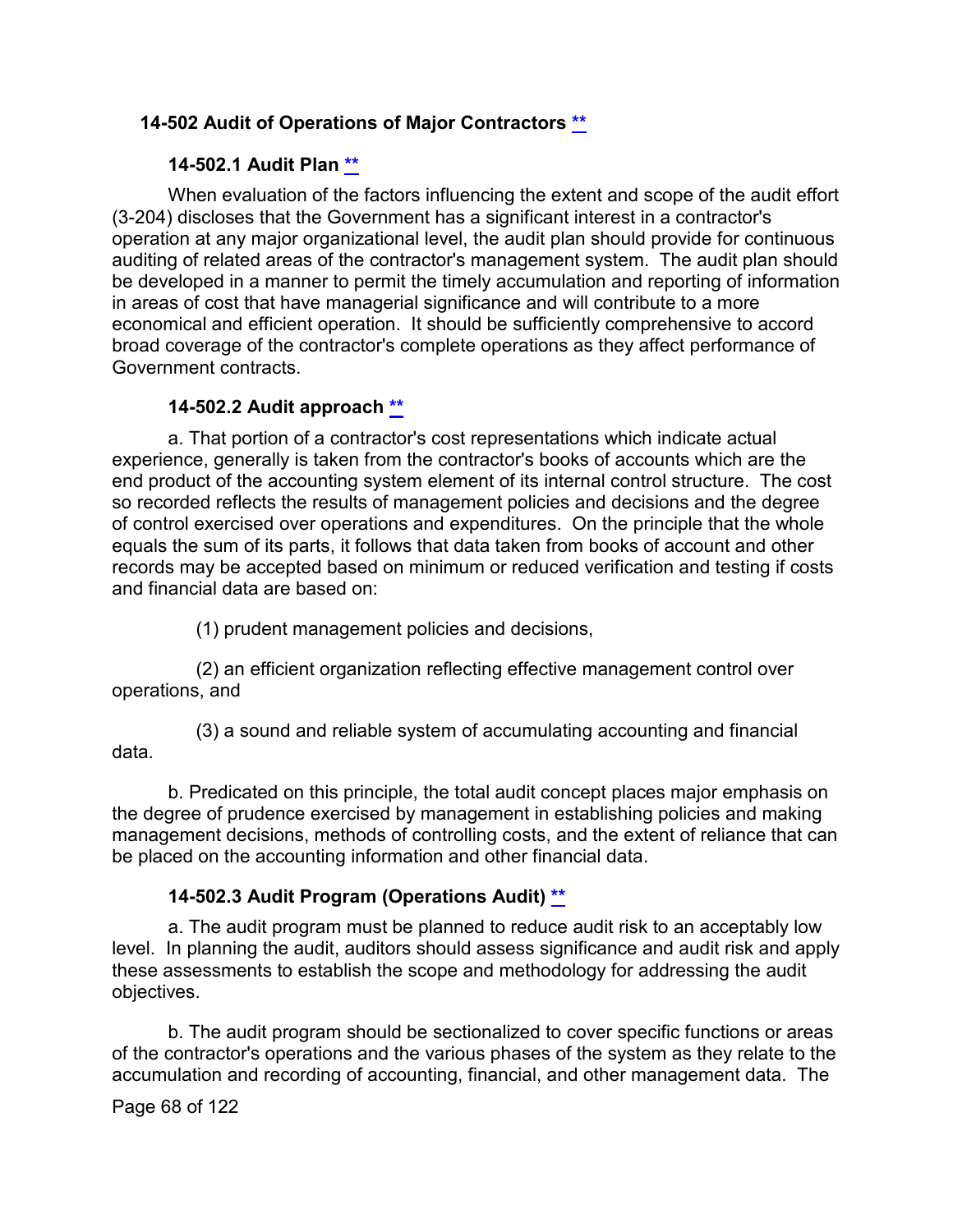auditing procedures to be applied under each of the sectionalized portions of the audit program should be logically arranged to enable an evaluation and reporting of the conditions found for each of the areas programmed.

c. Auditors should identify and use suitable criteria based on the audit objectives. Suitable criteria are relevant, reliable, objective, and understandable and do not result in the omission of significant information, as applicable, within the context of the audit objectives. The relative importance of each of these characteristics to a particular engagement is a matter of professional judgment. In instances where laws, regulations, or policies prescribe the criteria to be used for the engagement, such criteria are presumed to be suitable in the absence of indications to the contrary. See the 2018 GAGAS 8.18 for examples of criteria.

#### **14-503 Planning Considerations [\\*\\*](#page-4-9)**

a. The audit plan for major contractor operations is primarily designed to seek out and identify those areas where the contractor's practices are wasteful, careless, and inefficient and result, or may result, in unreasonable costs and unsatisfactory conditions in performing Government contracts; and to report such matters to those responsible for taking action to correct or improve the condition.

b. **FAR 31.201-3** defines "reasonable" as it applies to the cost of performance of Government contracts. The responsibility placed upon the auditor to disclose unreasonable costs requires serious consideration and a clear understanding of the internal operations of the business, and the practices of the industry as a whole. The auditor should keep in mind that the interest of the contractor may not be compatible with the interest of the Government. For example, from the contractor's viewpoint it may be more prudent for the contractor to rent rather than purchase an item of equipment even if the action results in greater contract cost.

c. The auditing procedures need to be designed and applied in such a way as to provide the auditor with full knowledge of the methods by which the contractor controls its production and research; the bases for the contractor's make-or-buy decisions, including decisions relating to the specific components entering into the end item, and the acquisition of facilities and production equipment; the manner in which employees are recruited and in which materials are acquired; whether or not the employees and materials and facilities are effectively utilized; and what constitutes a reasonable level of expense. In short, the auditor should be in a position to know that expenses are necessary, that business practices are sound, and that actions are prudent and in line with established practices. Therefore, the auditor should be completely familiar with the basis upon which the management decisions are made by the contractor.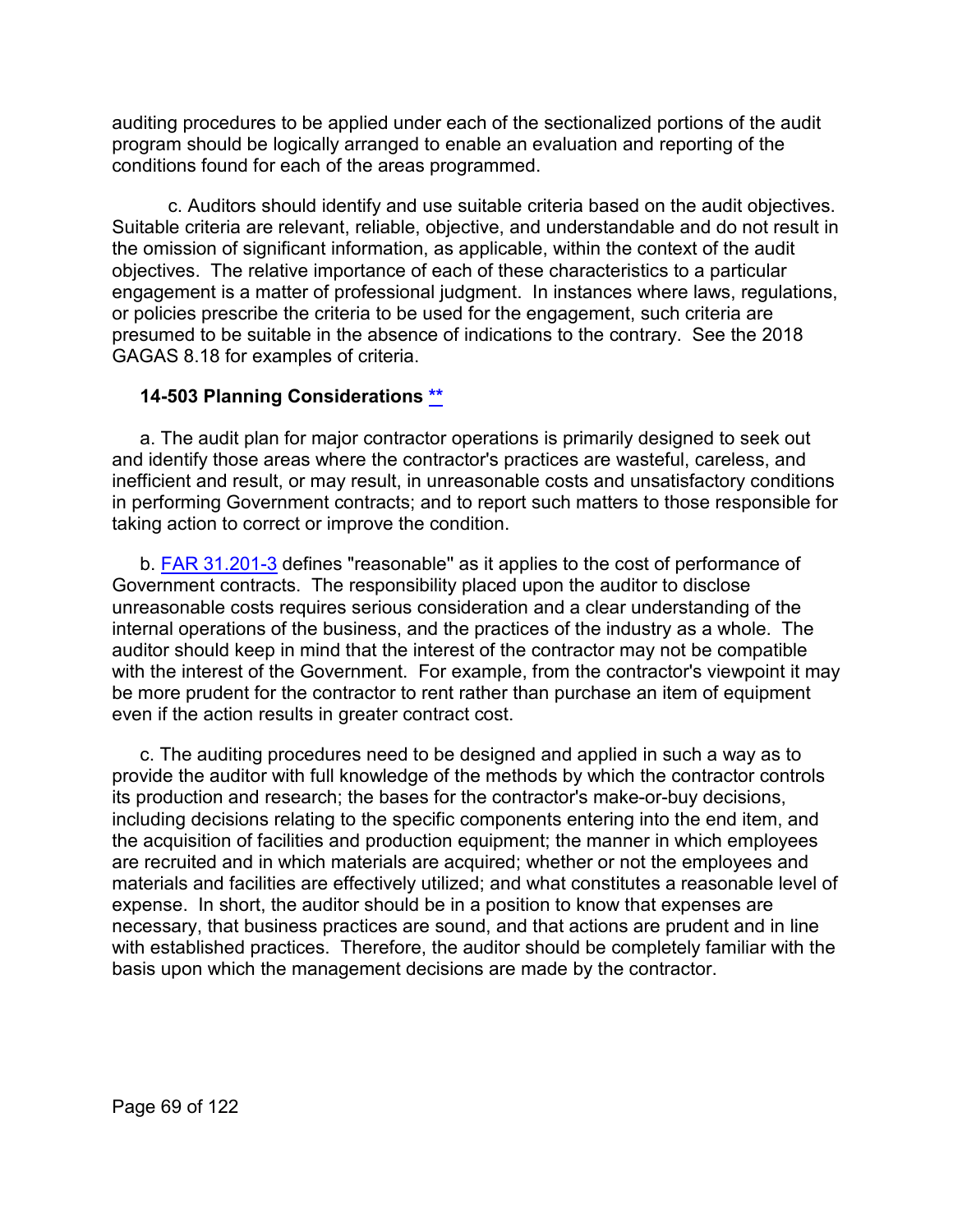d. In terms of an audit technique, this approach must be geared to inquire into those management and operational decisions which affect the nature and level of costs being proposed and incurred under Government contracts. The knowledge gained forms the basis for constructive recommendations to improve the contractor's internal control structure and the economy and efficiency of contractor operations.

e. A procurement agency's special interest in certain areas of the contractor's operations should be considered in audit planning (see 3-204 and 4-103).

#### **14-504 Cost Avoidance Recommendation Resulting From Operations Audits [\\*\\*](#page-4-10)**

a. The report should include cost avoidance recommendations, regardless of whether the contractor is in agreement with the audit results. When the auditor identifies opportunities for the contractor to reduce costs, the cost impact of any recommendation is reportable if it is measureable using a realistic estimate. The cost avoidance amount is a conservative estimate of the savings achievable for a period of at least 12 months and no more than six years, after implementation of the recommendations. Compute the cost avoidance in a reasonable manner considering all offset costs. Offset costs include all direct or indirect costs required to implement the action that would result in the cost avoidance. Audit recommendations may result in a one-time savings, savings over the life of a particular program or piece of equipment, or a savings that would recur annually for an indefinite period of time.

b. The value of cost avoidance recommendations represents the difference between the cost of current procedures or expenditures and the cost of recommended practices, procedures, or expenditures. The starting point would be current year costs and any future periods where the auditor can determine a reasonable basis to estimate for the future cost avoidance up to a total of six years. Compute the gross savings amount based on the contractor's total operations and then prorate based on the percentage of total Government sales (this includes fixed price and flexibly priced contracts as well as subcontracts). Deduct implementation and installation costs from the total contractor savings prior to prorating savings to all Government contracts/subcontracts and clearly show them in the audit report.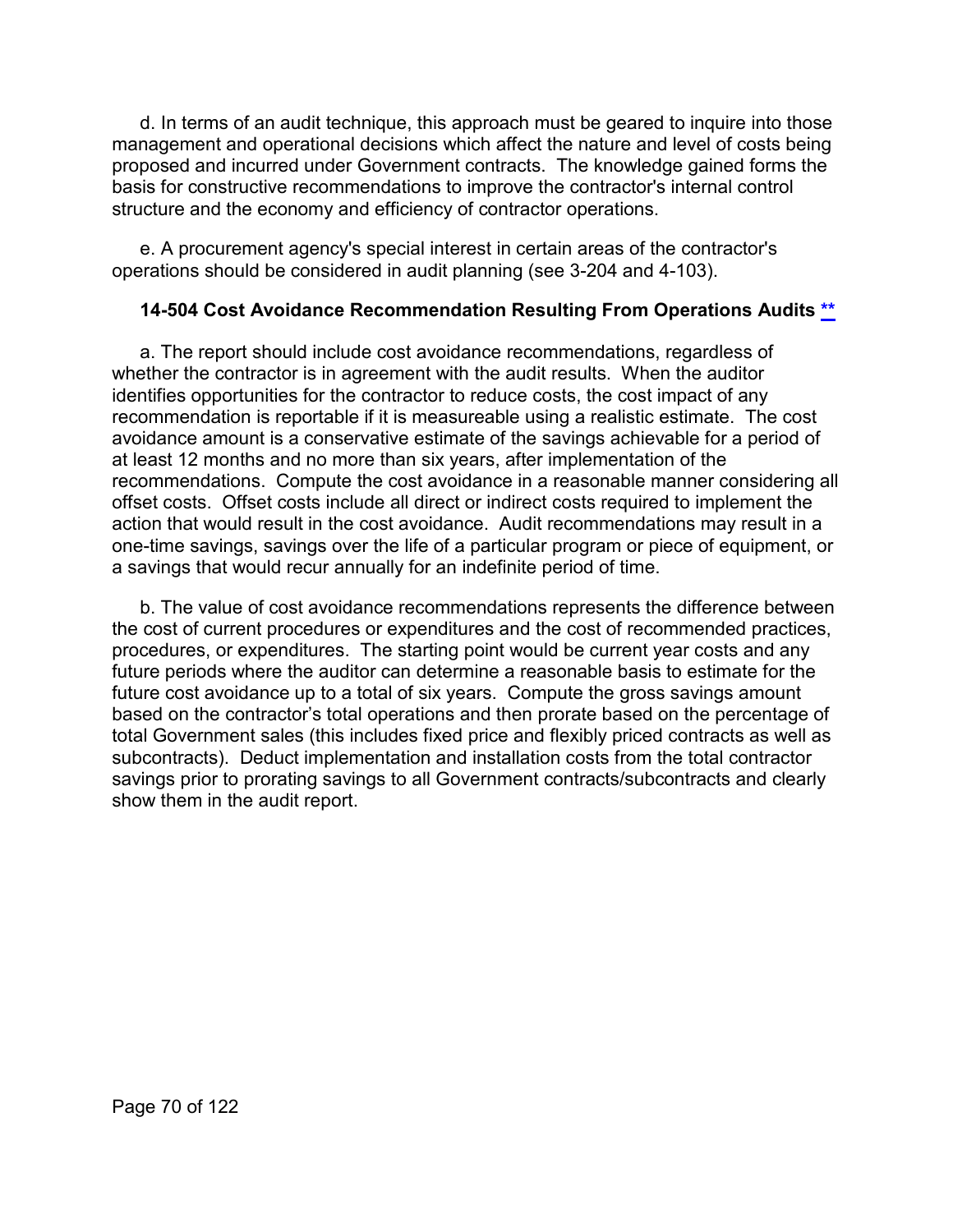c. Some audit recommendations produce only a one-time savings. For example, if a contractor were going to demolish a building at a cost of \$2 million and instead an operations audit recommended selling the property, then the \$2 million not spent on demolition would represent a one-time savings. There are also instances when a onetime management action would result in savings affecting several identifiable fiscal years, such as canceling plans to acquire major items of equipment over a number of years, leasing rather than purchasing equipment, or recommendations associated with a specific program that has a clearly defined end date. For example, if a labor utilization audit was performed on a specific program that was going to end in three years, then it is logical to recognize cost avoidance over those three years. However, it would be incumbent upon the auditor to determine that labor will remain constant over those three years. If, as the program comes to a close, labor were projected to decline, then projected cost avoidance would also decline in the same proportion.

d. Certain recommendations result in recurring annual savings that continue for an indefinite period of time such as utility audits. For example, if an operations audit recommended changes in the heating and air conditioning controls at a contractor facility that would result in energy savings of \$1 million annually, then those savings could be recognized over six years since they will be realized continuously once corrective actions have been implemented. In these situations, it would also be incumbent on the auditor to consider whether over the next six years the business base (government share) will remain constant. If changes in the workload are significant over the six-year period, then utility consumption may deviate significantly and the cost savings should consider the changes. Any projection of cost avoidance must consider future workload as it relates to that cost savings. A simplistic example of this is as follows: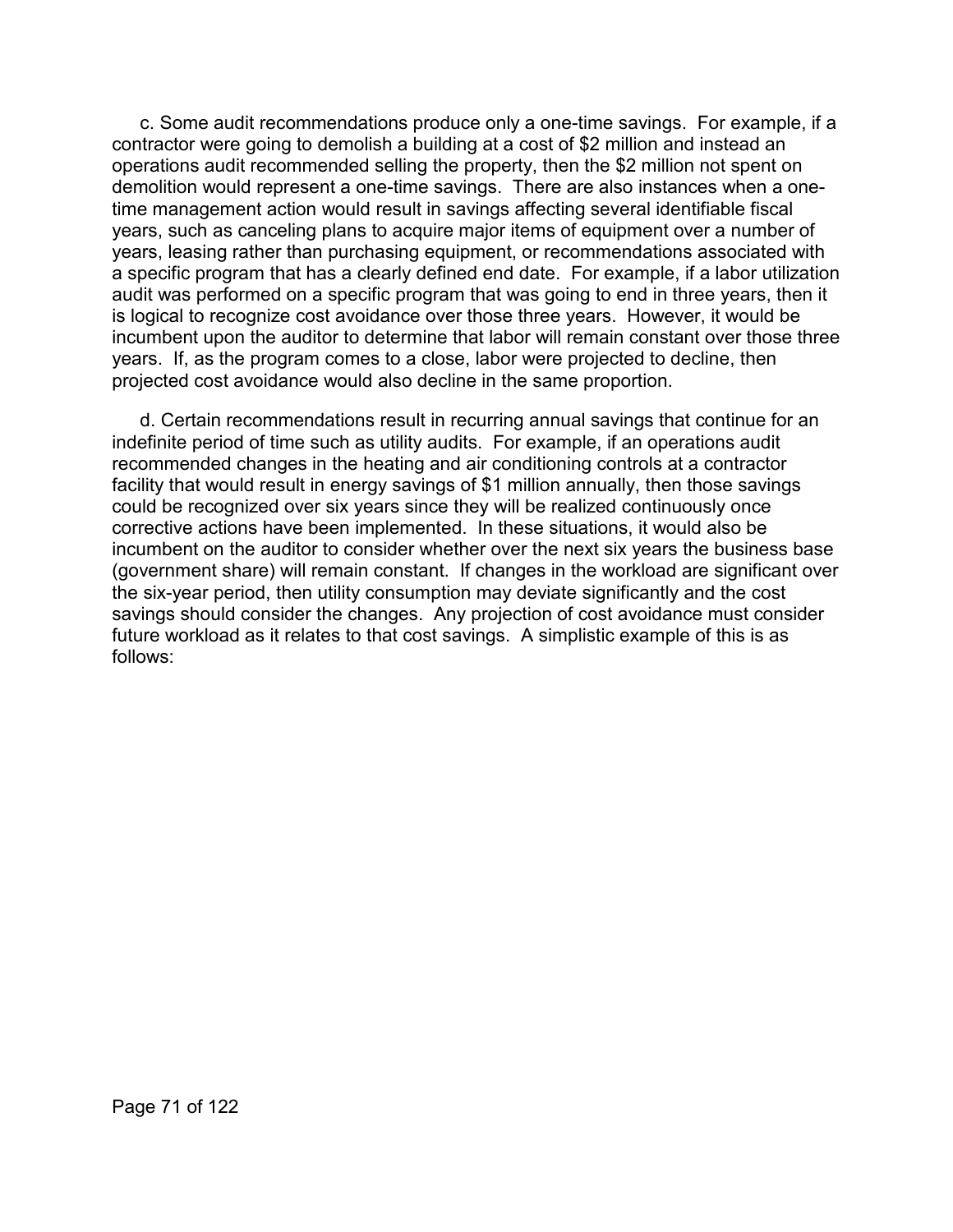(1) We performed a utility operations audit at a contractor. The auditor has reviewed the forward pricing rate information and budgetary data and has determined that the business base including government participation will remain constant over the next six years. The operations audit determined that implementation of certain changes in the heating and air controls would realize an annual savings of \$2 million. The cost of implementation is \$1 million. Therefore, the report should include \$11 million as the cost avoidance calculated as follows:

| Year  | Savings      |
|-------|--------------|
| 1     | \$1 million  |
| 2     | \$2 million  |
| 3     | \$2 million  |
| 4     | \$2 million  |
| 5     | \$2 million  |
| 6     | \$2 million  |
| Total | \$11 million |

(2) The first year savings is the annual \$2 million of savings less the \$1 million offset for implementation costs. The audit report would show cost avoidance of \$11 million as well as in DMIS. In six months to a year, perform a follow-up audit to verify implementation of the contractor's corrective actions, actual savings realized, and the expected continuation of a stable business base. Based on the follow-up, the auditor will disposition in DMIS the original audit's reported net savings over the full six-year period. In this case, the follow-up audit validated the cost avoidance as calculated in the initial audit.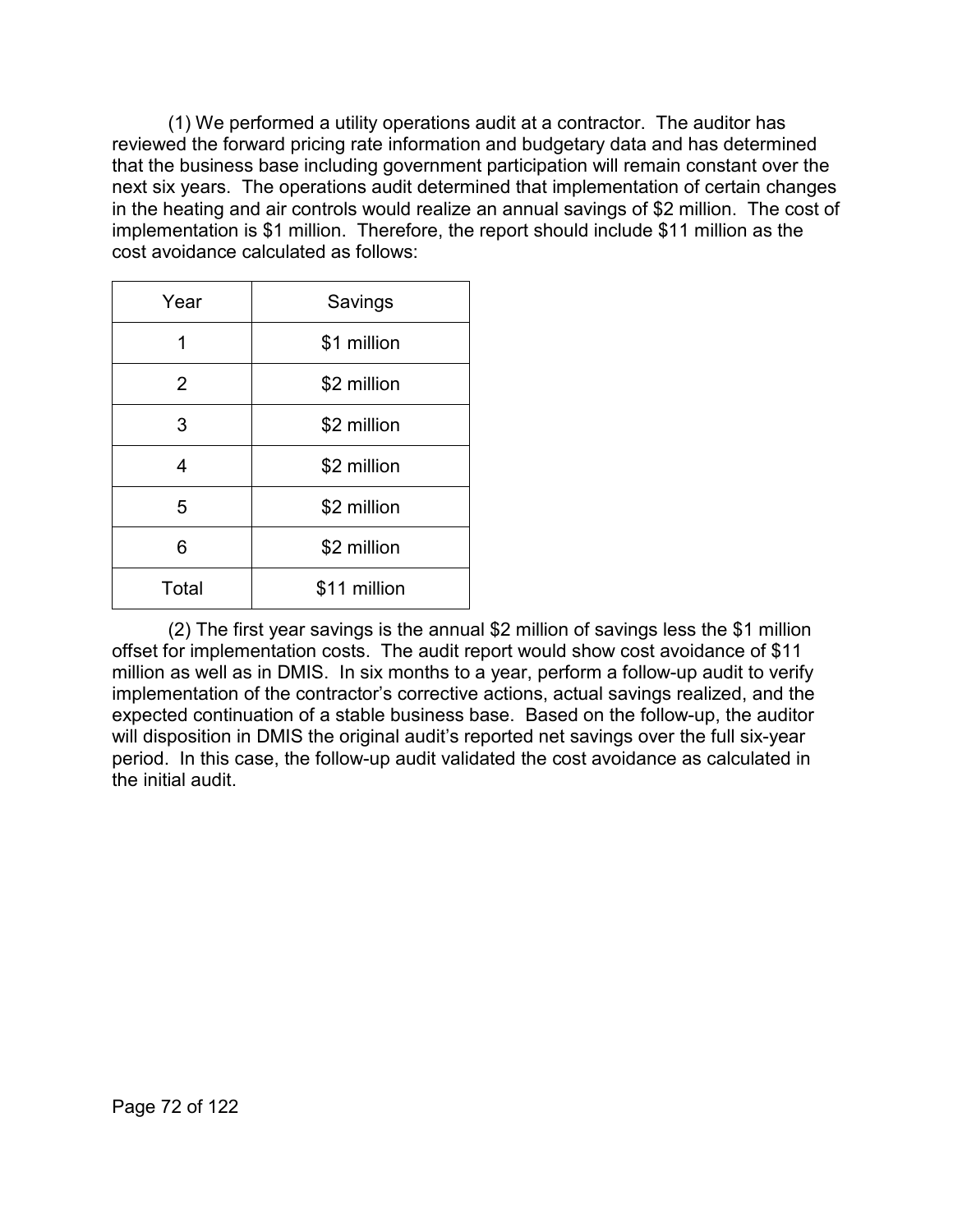### **14-505 Conferences and Reports on Operations Audits [\\*\\*](#page-4-0)**

a. See 4-300 for guidance on entrance, interim, and exit conferences with the contractor.

b. Promptly after completing each operations audit, prepare and distribute a report in accordance with 10-400, regardless of findings. Shell reports are available for all operations audit assignment codes except follow-up audits.

c. Issue a follow-up report when the contractor agreed to take corrective action on reported cost avoidance but has taken an unusually long time (six months or more) without any effective action. The follow-up report should recommend that the ACO make further efforts to obtain the needed contractor corrective action(s). If there is a pattern of contractor failure to take corrective action in such cases, emphasize this fact in the report.

d. Also include the impact of cost avoidance recommendations as questioned costs in reports on audits of price proposals in accordance with the criteria in 9-308.

### **14-506 Sharing of Operations Audit Results, Research and Training using OASIS [\\*\\*](#page-4-1)**

a. The performance of operations audits is significantly enhanced by effective communication among FAOs and regional audit staff (e.g., exchanging various audit approaches and findings, and sharing research and training).

(1) The Operations Audits Summary Information System (OASIS) provides an effective and immediate way of sharing and disseminating operations audit programs, findings, research, and new training via the DCAA Intranet.

(2) DCAA Headquarters' OTS oversees the OASIS system with the assistance of OTST personnel. OTST reviews and approves materials submitted for OASIS and sends them to the webmaster for uploading to OASIS. OTST will coordinate with the submitting office if the material is deemed unsuitable for posting or clarification is needed.

(3) DCAA personnel may request access to OASIS through their RS, who will forward the request to OTST at the e-mail address DCAA-TSC-OA@dcaa.mil. HQ personnel may request access directly through this same email address.

b. DCAA auditors should review OASIS before starting a new operations audit assignment, developing OA training materials or conducting OA research.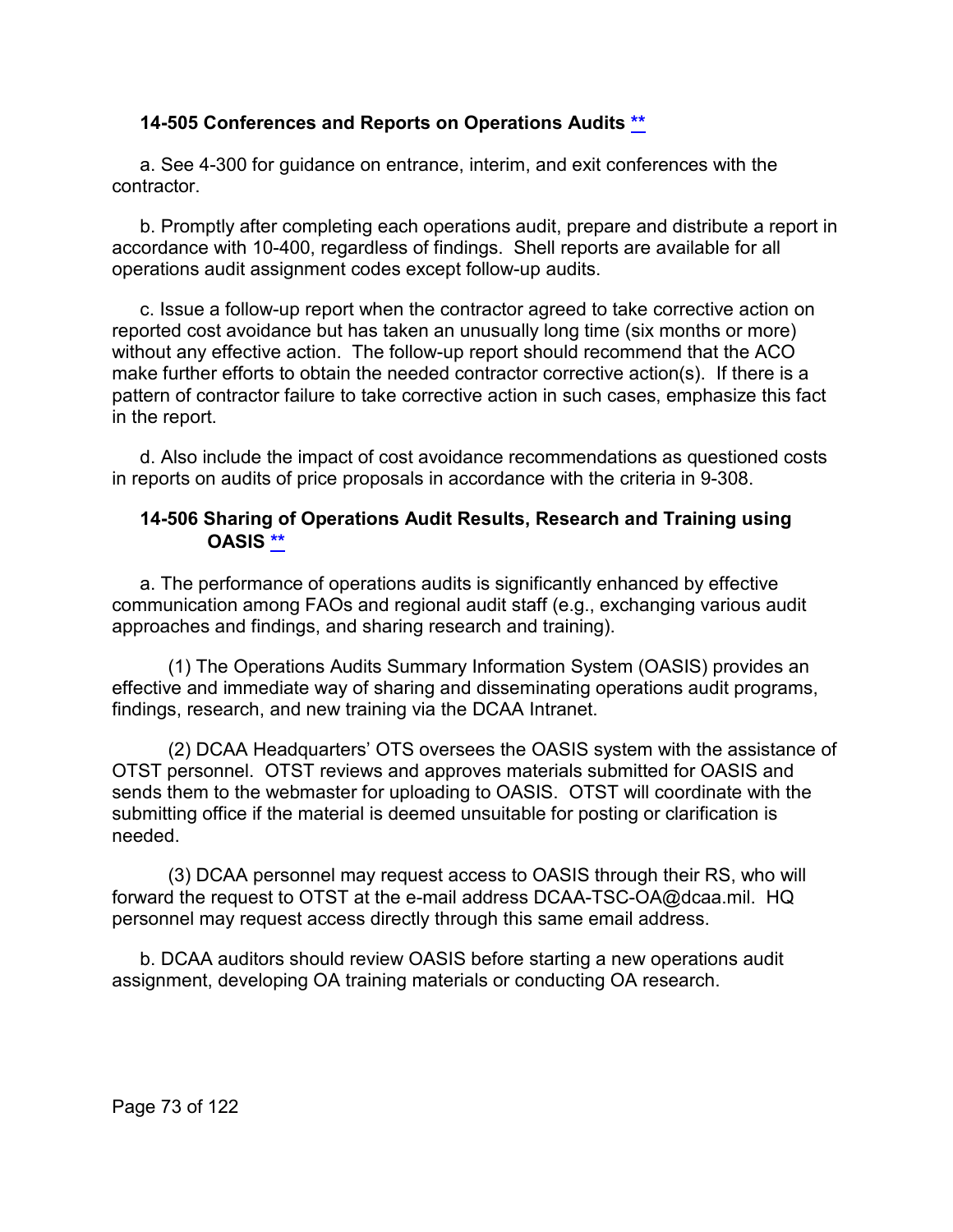c. DCAA auditors will e-mail the audit program, audit report, and a synopsis of the audit to the DCAA-TSC-OA mailbox for all operations audit reports with positive findings (unique negative audit reports may be provided). The synopsis of the major audit areas covered in the audit should be prepared using the format in Figure 14-5-1. An example is shown in Figure 14-5-2.

d. Additionally, DCAA auditors will e-mail relevant new research material and training presentations to the DCAA-TSC-OA mailbox as soon as possible. Research information includes consultant studies, consultant reports, implementation guides, pamphlets, vendor presentations (if not restricted by copyright), etc., as well as helpful World Wide Web addresses.

# **Figure 14-5-1 Synopsis Format [\\*\\*](#page-4-2)**

Synopsis of Operations Audit Findings (describe each finding separately)

Industry: Identify the type of industry such as shipbuilding, aircraft, electronics, space and missile systems, etc.

Major Audit Area: Identify the functional area of the contractor's operation in which the audit was performed. The subtitle identified the type of findings or specific condition disclosed.

Indicator: Identify the initial data evaluated, tests performed, or observations made that alerted the auditor to the problem. Multiple items should be written in a list format.

Audit Approach: Identify the detailed steps, methods, techniques, comparisons, and criteria used to fully develop and support the audit findings. Multiple items should be written in a list format.

Conclusion and Recommendation: Identify the auditor's conclusion, the cost impact on the contractor's operations, and the recommended corrective action. Multiple items should be written in a list format.

Contractor's Reaction: Identify the contractor's response to the audit recommendations. Multiple items should be written in a list format.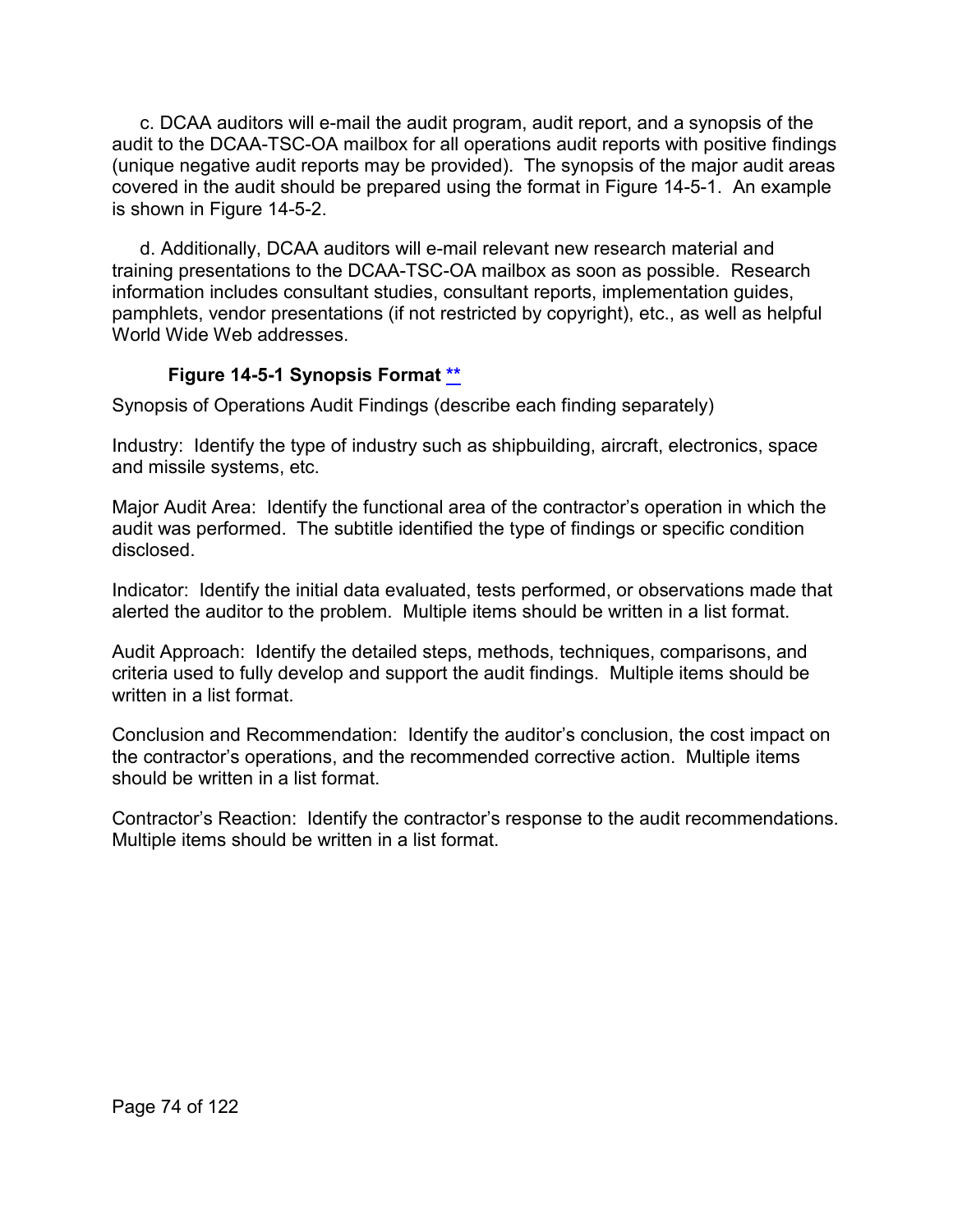### **Figure 14-5-2 Example of Synopsis [\\*\\*](#page-4-3)**

SYNOPSIS OF OPERATIONS AUDIT FINDINGS

INDUSTRY: Electronics

MAJOR AUDIT AREAS: Direct Production Labor and Related Supervision Overtime Controls

INDICATOR: The contractor consistently incurred high levels of overtime as a percent of straight-time hours. The internal control is weak in that no written procedures exist to preclude employees from working prolonged and uninterrupted periods of overtime.

AUDIT APPROACH: The audit approach included:

1. Random sampling of employees over an eight-week period to obtain a representative pattern of incurred overtime.

2. Comparing the sampled incurred overtime to a study on the productivity of overtime labor. The study was performed by Don Fuller and published by the Industrial Education Institute.

CONCLUSION AND RECOMMENDATION: The audit concluded that 48.8 percent of the sampled workers' overtime hours were nonproductive. The nonproductive overtime cost is estimated to be \$1.34 million annually.

CONTRACTOR'S REACTION: The contractor concurred with the DCAA recommendation.

# **14-600 Section 6 – Audit of Contractor Capital Investment Projects [\\*\\*](#page-4-4)**

# **14-601 Introduction [\\*\\*](#page-4-5)**

This section provides guidance for auditing the planning, budgeting, implementation and benefits evaluation of contractor capital investment projects.

# **14-602 General [\\*\\*](#page-4-6)**

a. Contractors have a responsibility to maintain their competitiveness and increase productivity through the efficient management of capital investment.

b. The capital budgeting process often involves long-term planning decisions for capital investments. The auditor, in conjunction with other members of the procurement team, has an excellent opportunity to assess these management decisions. In performing an operations audit of the contractor's capital investment program, the auditor should identify capital utilization and investment opportunities which may ultimately benefit the Government. Recommendations to contractor representatives

Page 75 of 122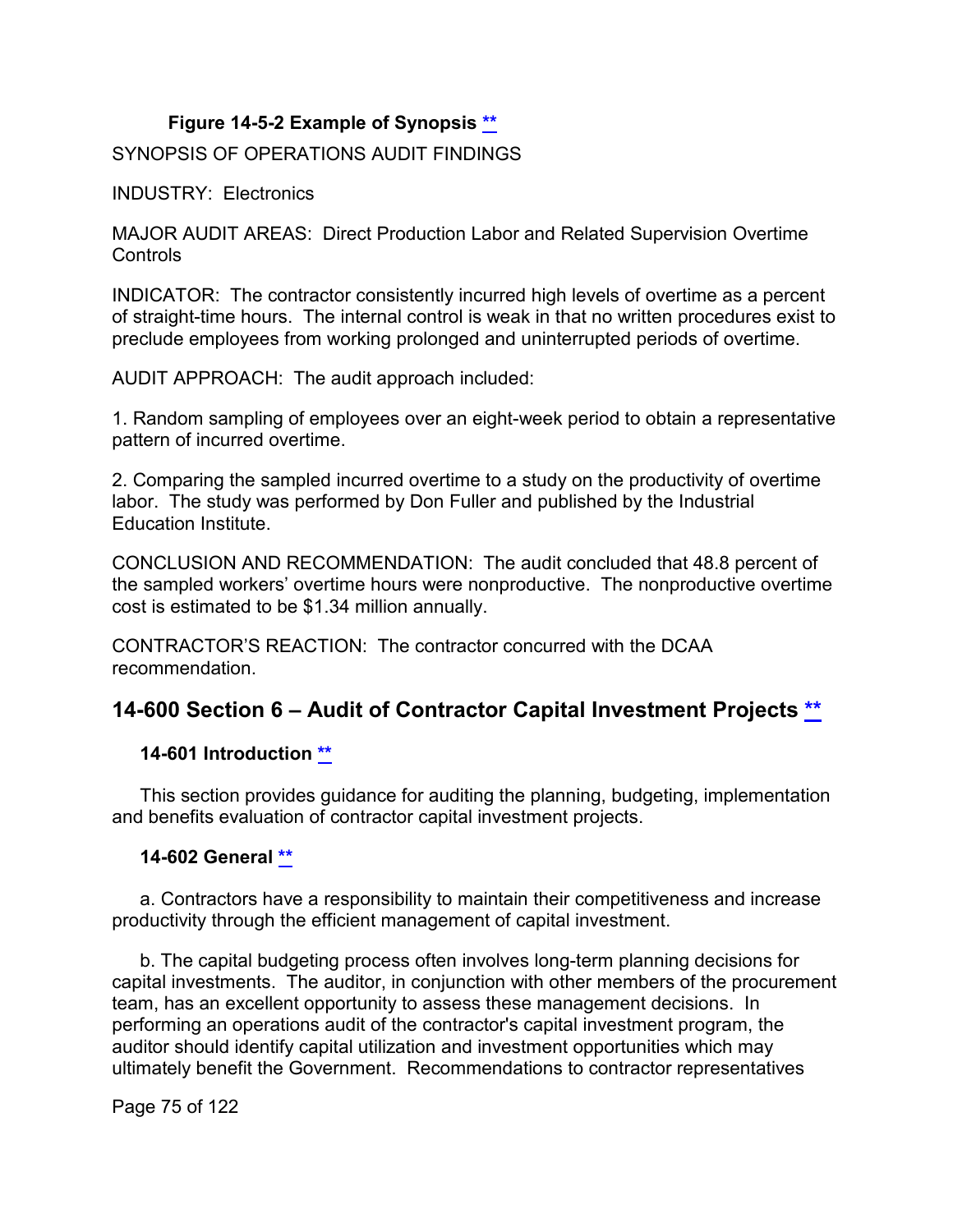and administrative contracting officers (ACOs) should emphasize the cost avoidance aspects of capital investments and look for fast-pay-back opportunities (capital investments which produce cost benefits equal to the original cash outlay over the shortest time frame); however, non-financial benefits such as improved quality, mobilization capability, and enhanced competitiveness should not be overlooked. For purposes of this section, a contractor's capital investment program includes areas such as make-or-buy decisions, ADPE acquisitions/leasing, equipment and building acquisitions/leasing, relocations, plant reorganizations and high cost research and test equipment, etc. Recommendations resulting from an operations audit of the contractor's capital investment program may be of particular value in the performance of special procurement studies, such as Should Cost Audits, since they often require audit of the contractor's capital investment program to insure that alternate manufacturing methods, equipment and procedures have been adequately considered for the specific procurement under consideration.

c. Contractor capital expenditures involve resource commitments which, in many instances, are irreversible. Therefore, it is essential that the contractor's capital investment policies and procedures provide management with prompt and comprehensive information on investment decisions. A reliable, logical and documented method of evaluation should be established by the contractor to ensure that broad company objectives are being considered and the proposed capital expenditures are prioritized. Contractor decisions in this regard are affected by a myriad of factors, some of which may not result in the most equitable treatment of Government work. For example, due to limitations on funds available for capital investments, the contractor might be required to choose between purchasing a piece of equipment for a commercial division or for a division working primarily on Government cost reimbursement type contracts. The contractor will undoubtedly attempt to produce increased profits and cash flow. Since the contractor will continue to recover its incurred costs in the Government division, it may be less inclined to increase the efficiency of that division. Thus, priorities should be audited carefully to ensure that the Government is afforded the benefit of the most economical and efficient capital investment options available to the contractor.

d. The contractor's written procedures for a capital investment program should provide for the following:

(1) A well-defined organization with established decision authority and responsibility for aggressively pursuing capital investment opportunities which will improve the efficiency of operations, affect long-term economies, and make timely identification and replacement of deteriorated and obsolete items.

(2) A systematic approach for auditing processes, organizations and methods, affecting improvements and detecting deteriorated, obsolete, and underutilized items.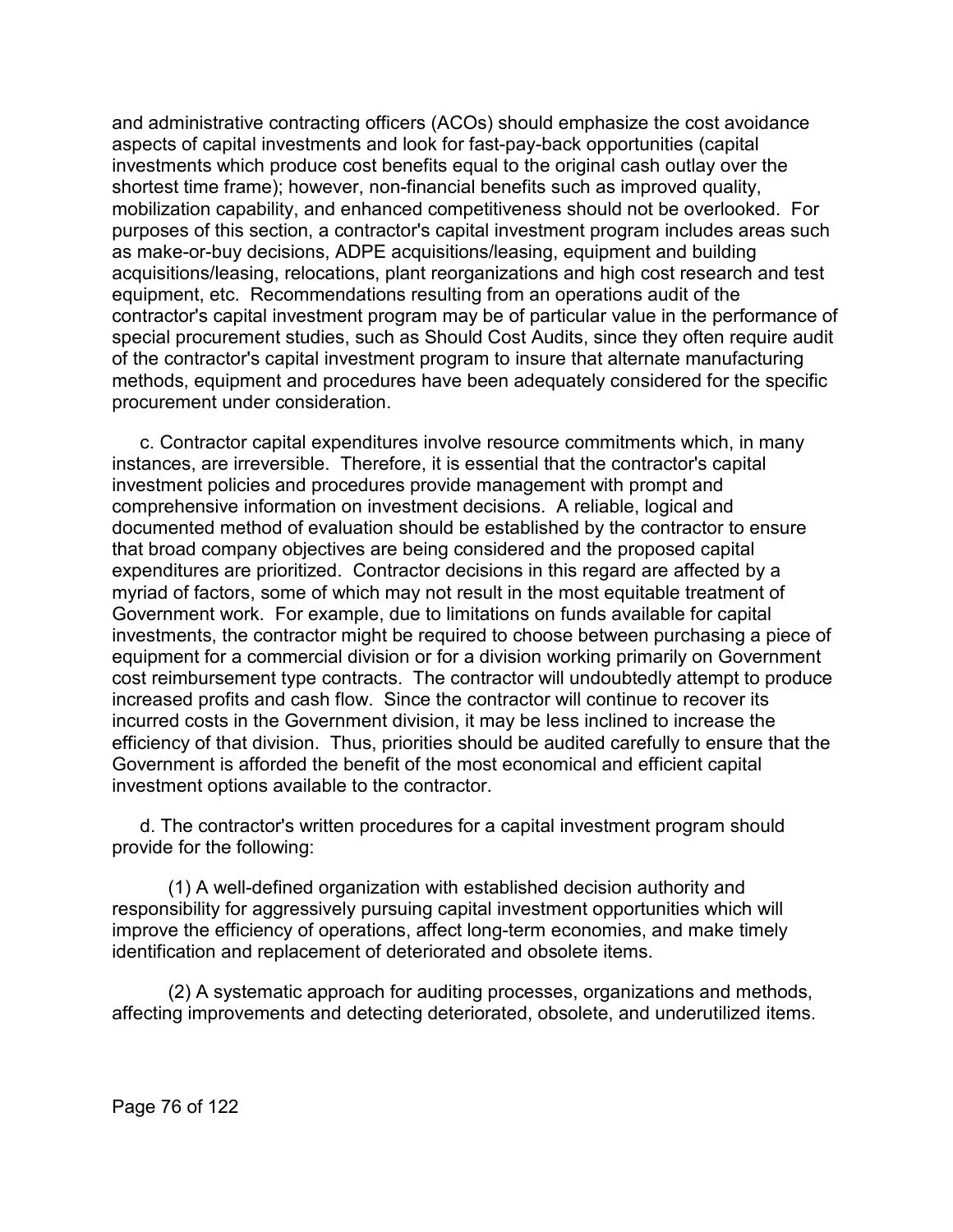(3) A standard procedure for identification of potential capital budgeting projects, estimation of project benefits and costs, evaluation of proposed projects, and development of the capital expenditure budget based on project acceptance criteria.

(4) A documented review and approval process which assures that the assumptions are correct, all relevant factors have been considered, and proposals are consistent with organization objectives.

(5) A systematic follow-up to insure that project implementation is prompt and within estimated costs.

(6) A system for tracking and comparing planned to actual benefits.

# **14-603 Methods for Evaluating Capital Investment Proposals [\\*\\*](#page-4-7)**

a. A capital investment evaluation system is necessary to ensure proposals are evaluated in light of organizational goals so that the most desirable investments are undertaken. The financial attractiveness of capital investment proposals must be judged by comparing the cost (investment) required with the benefit (increased revenues) expected.

b. The methods commonly used to evaluate capital investment proposals are presented below. Depending on circumstances, some methods are preferred over others. Auditors should refer to managerial accounting and financial text books for detailed descriptions as to how these methods are applied and ensure that the method selected by the contractor is appropriate to the circumstances.

# **14-603.1 Payback Method [\\*\\*](#page-4-8)**

The payback method is the most widely used approach to capital investment. It measures the length of time required for the flow of cash benefits produced by the investment to equal the original cash outlay, and is calculated by dividing the original cost by the annual cash savings. The resultant calculated payback period is usually compared to a predetermined payback period which is preferred by the company. This method is easy to use since it measures the project's desirability in terms of quick cash. However, it does not consider the time value of money or cash flows after the payback period.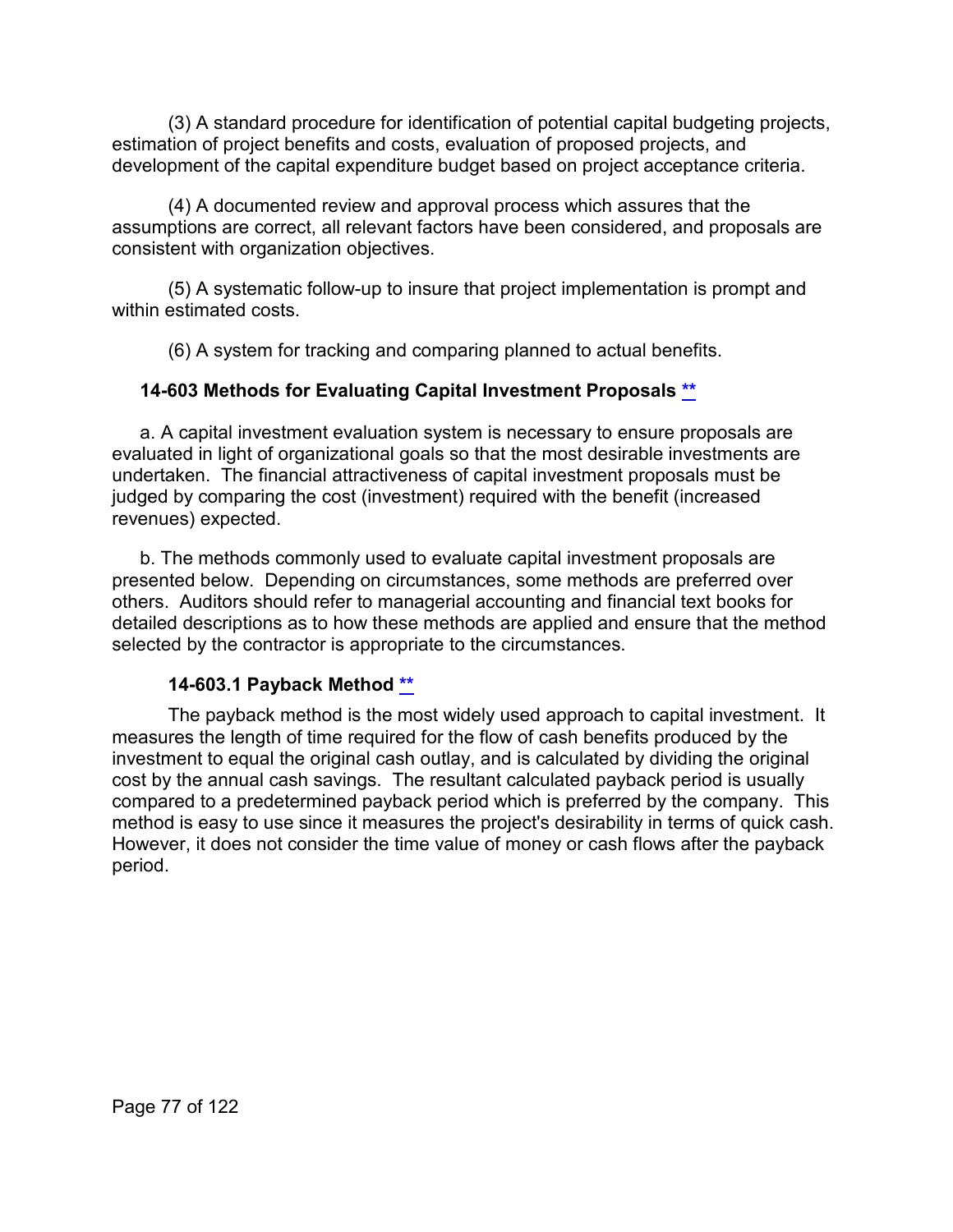# **14-603.2 Accounting Rate of Return Method (ARR) [\\*\\*](#page-4-9)**

The ARR method is frequently used. It evaluates a project by computing a rate of return on the investment using accounting measures of net income rather than cash flow, as used in all other evaluation methods. Annual project expenses are subtracted from annual revenues of the project; the resultant amount is divided by the project investment. The project investment (investment base) may be the initial cost or the average investment for the life of the project. Since depreciation is used in determining income, it is considered in this method. The ARR method is criticized because it totally ignores the timing of cash flows, the duration of cash flows and the time value of money.

# **14-603.3 Payback Reciprocal [\\*\\*](#page-4-10)**

This method is a simple way of estimating the internal rate of return. It is determined by dividing 1 by the payback period. It should be used only if cash flows are expected to be uniform and the life of the project is at least twice the payback period; otherwise the estimated internal rate of return is very poor.

# **14-603.4 Discounted Cash Flow Methods [\\*\\*](#page-4-11)**

a. All discounted cash flow methods are based on the time value of money, meaning that an amount of money received now is worth more than an equal amount of money received in the future. For example, if money can be invested at 6 percent and \$100 dollars is invested now, it will accumulate to \$106 dollars by the end of one year  $($100 + ($100 X .06))$ . Thus \$100 dollars received today is worth more than \$100 dollars received one year from today. The time value of money is a very important concept involving compound interest.

b. To simplify the process of evaluating proposals using discounted cash flows, the assumption is often made that any cash flows or cost savings from a project occur at the end of an accounting period. Although the assumption is sometimes unrealistic, because a project may offer cash flows or cost savings throughout the year over its lifetime, the assumption simplifies calculations and allows the use of present value tables. The results obtained are usually close enough to those that might be obtained by more realistic estimates of the precise timing of cash flows.

c. Some technique for comparing present values is necessary. Accordingly, one of the discounted cash flow methods described below is preferred. However, the methods described above are acceptable provided substantially the same results are achieved.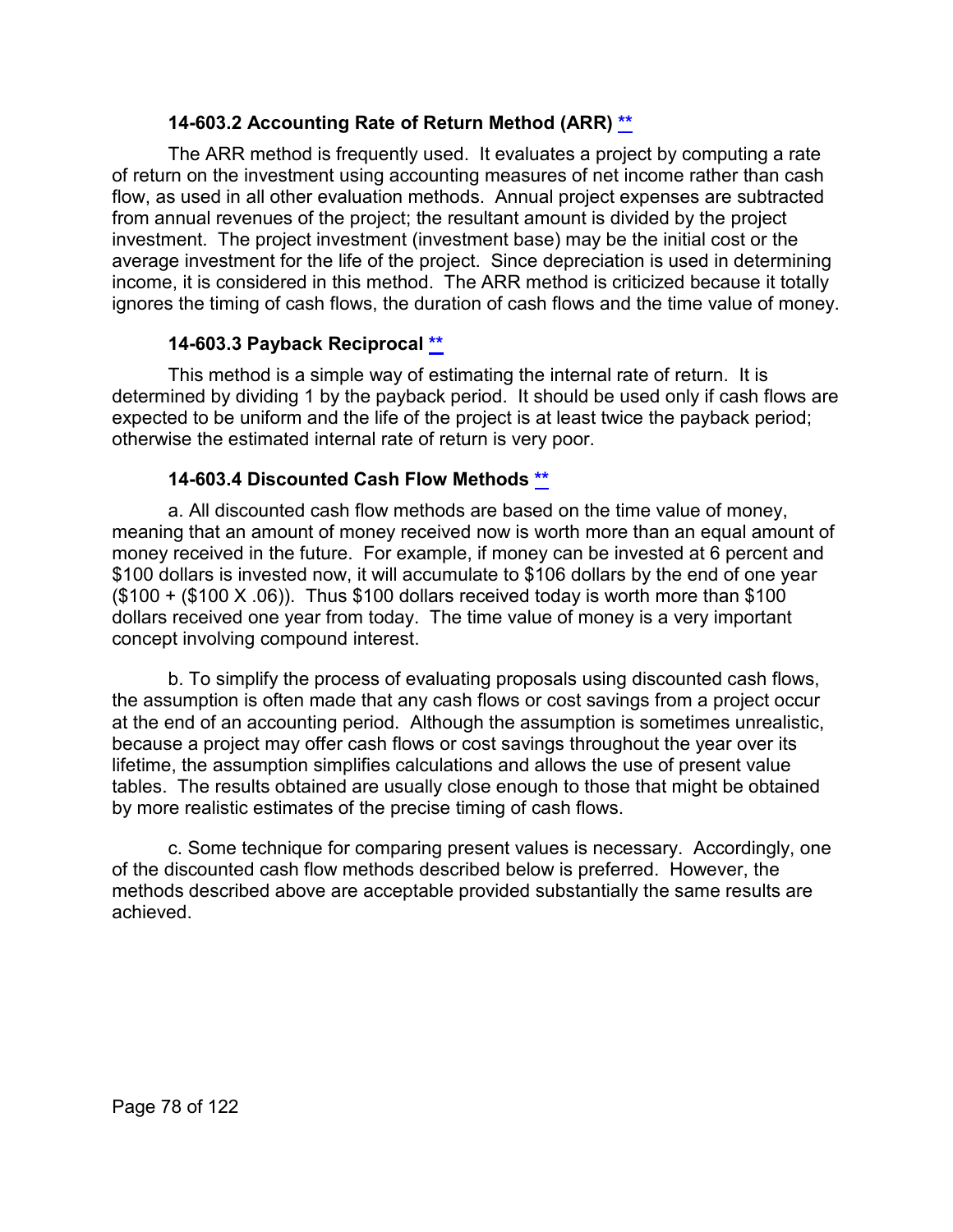(1) Net Present Value Method (NPV). Under the NPV method, all cash inflows and outflows are discounted at a minimum acceptable rate of return, which is usually the firm's cost of capital. The NPV is the difference between the present value of the project cash inflows and outflows discounted at the cost of capital. If the present value of cash inflows is greater than the present value of cash outflows, the project is acceptable. This method is simple to use and especially convenient for non-uniform cash flows since they are all discounted at the firm's cost of capital.

(2) Internal Rate of Return (IRR). The IRR is the interest rate that discounts an investment's future cash flows to the present so that the present value of those cash flows exactly equals the cost of the investment. It is not given; it must be computed. Once found, management can decide whether the rate is high enough to warrant acceptance of the project. Management must have a minimum acceptable rate of return in mind, below which projects are not acceptable. The IRR can be compared to the cost of capital which is typically expressed as an interest rate; an IRR greater than the cost of capital should be considered favorably by the contractor. The IRR method specifically addresses the time value of money and the timing of cash flows. Depreciation plays no role in the evaluation of projects.

(3) Profitability Index (PI). Other things being equal, larger investment proposals yield larger net present values. The PI is the ratio of the present value of the cash inflows to the present value of the cash outflows (present value of cash inflows divided by the present value of cash outflows) thereby providing a basis for comparison between projects of different sizes. The higher the profitability index, the more desirable the project in terms of return per dollar of investment.

# **14-604 Audit Objectives [\\*\\*](#page-4-12)**

The primary objectives of the audit are:

(1) to ascertain that the contractor has a reliable, efficient and cost-effective capital asset acquisition/leasing program,

(2) to report any significant deficiencies in the program or practices to responsible contractor and Government procurement representatives, and

(3) recommend improvements.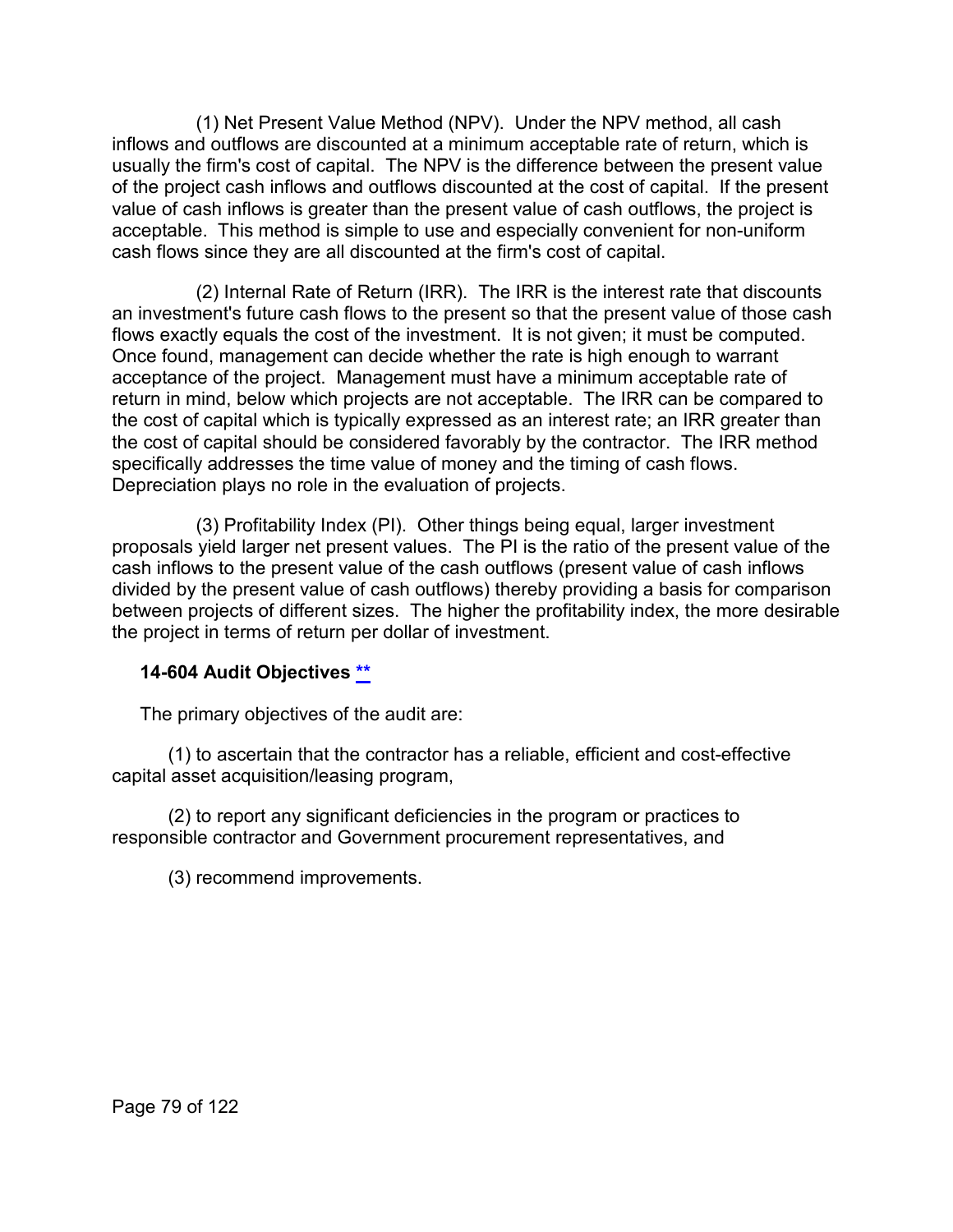#### **14-605 Audit Procedures [\\*\\*](#page-5-0)**

The audit procedures below are not intended to be all inclusive. They are designed to help identify those contractor capital investment areas where improvements are needed. These procedures include steps to determine whether the contractor has the necessary policies and procedures to identify and implement capital investments on a timely and cost-effective basis.

a. Review Board of Directors or other management level minutes for discussions on proposed and/or considered capital investments and ascertain rationale for acceptance or disapprovals. Be alert to circumstances where management may be so engrossed in improving the economy and efficiency of commercial segments that Government segments are not accorded adequate attention.

b. Examine contractor budgets and forecasts for information on capital investment planning.

c. Review budget committee minutes for proposed capital investments; ascertain company rationale for selection, alternatives, or rejection of acquisitions.

d. Scrutinize capital expenditures for equipment to be used primarily on Government contracts. Be alert for instances where capital equipment acquired for use on Government contracts is later transferred to a commercial division after the costs have been substantially recovered over a relatively short period of time.

e. Ascertain if the contractor's organization is staffed with personnel who have capital investment decision authority and responsibility.

f. Evaluate the contractor's capital investment program to determine that it provides for a continuing input regarding existing asset utilization and new investment opportunities.

g. Verify that there are established procedures for the preparation and documentation of economic analysis for all proposed capital investment projects.

h. Evaluate the economic analysis of selected investment proposals using the methods described in 14-603.

i. Determine if the contractor has performed studies to ascertain plant capability and whether consideration is given to making rather than buying, at less cost, if the contractor acquired additional equipment.

j. Determine whether the contractor is reviewing selected items of machinery and equipment for excessive down time which may indicate a need for overhaul or replacement.

Page 80 of 122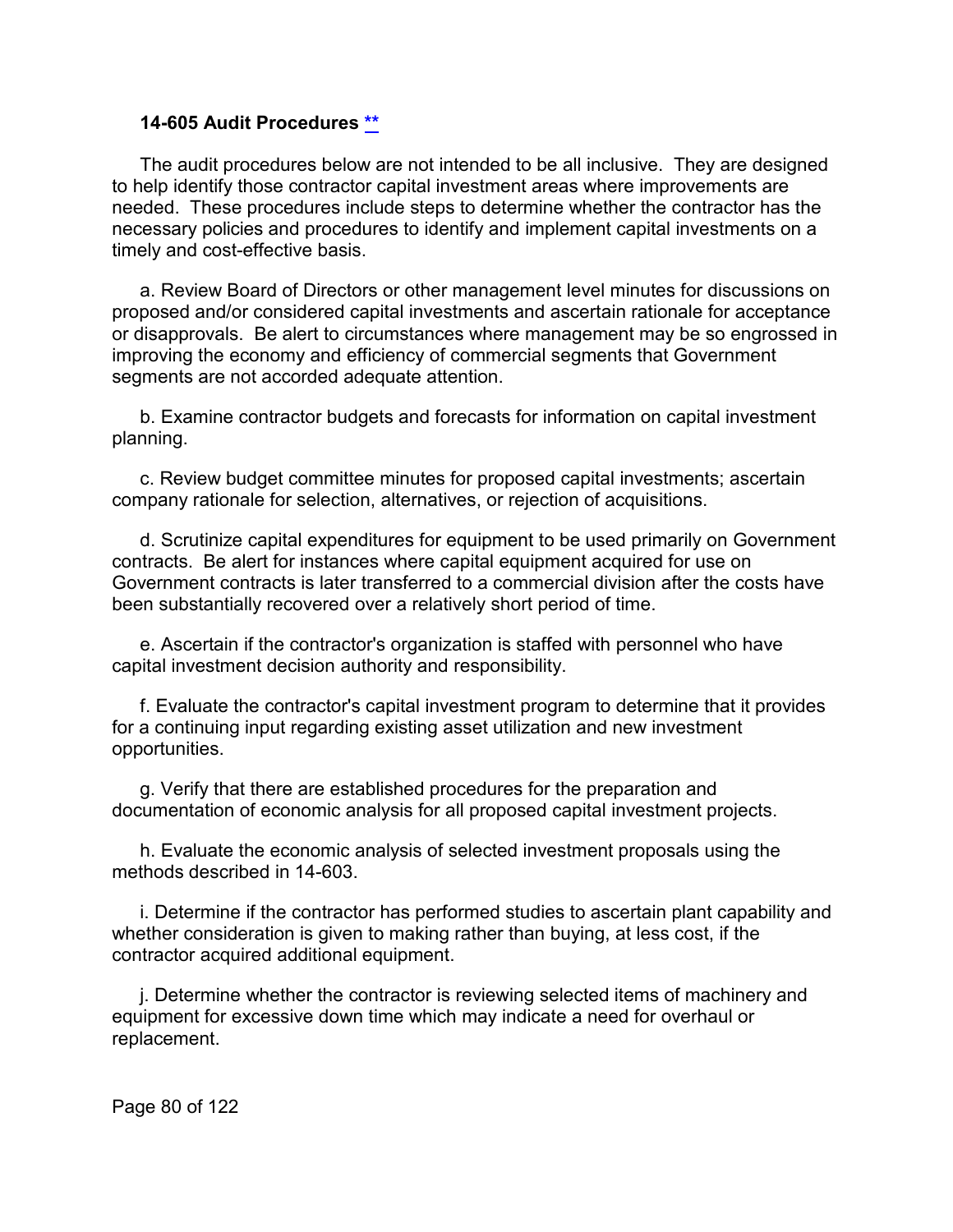k. Assure that the contractor is reviewing circumstances leading to production bottlenecks from an obsolete equipment perspective.

l. Ascertain if the contractor is reviewing large backlogs to assure that they do not result from insufficient capital equipment to meet the current level of business activity.

m. Determine whether the contractor is reviewing plant and equipment ledgers to establish the age of existing equipment and the frequency of its replacement.

n. Determine if the contractor is examining maintenance and repair costs for selected items of equipment and ascertain whether decisions are being made regarding the economy of continued repair as opposed to the long run economy of replacement.

o. Determine if the contractor's procedures for identifying deteriorated or obsolete equipment are effective and that recommendations for replacement are appropriately carried out.

p. Ascertain whether the contractor reviews usage records in order to determine if equipment is being fully utilized. Should extensive idleness exist, make certain the condition is noted for follow-up with the ACO/plant representative. A technical review should be requested to determine whether the equipment is excess to the contractor's needs.

q. Review the contractor's system for evaluating scrap and rework accounts to assure that such costs are not a result of improper or inadequate capital equipment.

r. Determine if the contractor is regularly reviewing procedures for controlling the handling of material, tools, and equipment to establish whether excessive losses may be averted by investment in an improved materials control system, e.g., counting devices, measuring devices, and material handling equipment.

s. Consult with contractor cost accountants and industrial engineers to determine if, they have submitted sound investment ideas which were not approved by management. Evaluate management's reasons for rejecting these ideas. Ideas with merit should be pursued with contractor management and the ACO.

t. Be alert for capital investment opportunities during perambulation.

#### **14-606 Coordination with ACO [\\*\\*](#page-5-1)**

In view of the technical aspects involved in most capital investment reviews it is essential that audit plans be coordinated with the ACO (see 14-400 for Government property). Also, recommendations should be coordinated with the/ACO for technical feasibility as well as cost savings and increased productivity. A joint recommendation by the ACO's representative and the auditor will probably receive more favorable consideration by both the contractor and the ACO.

Page 81 of 122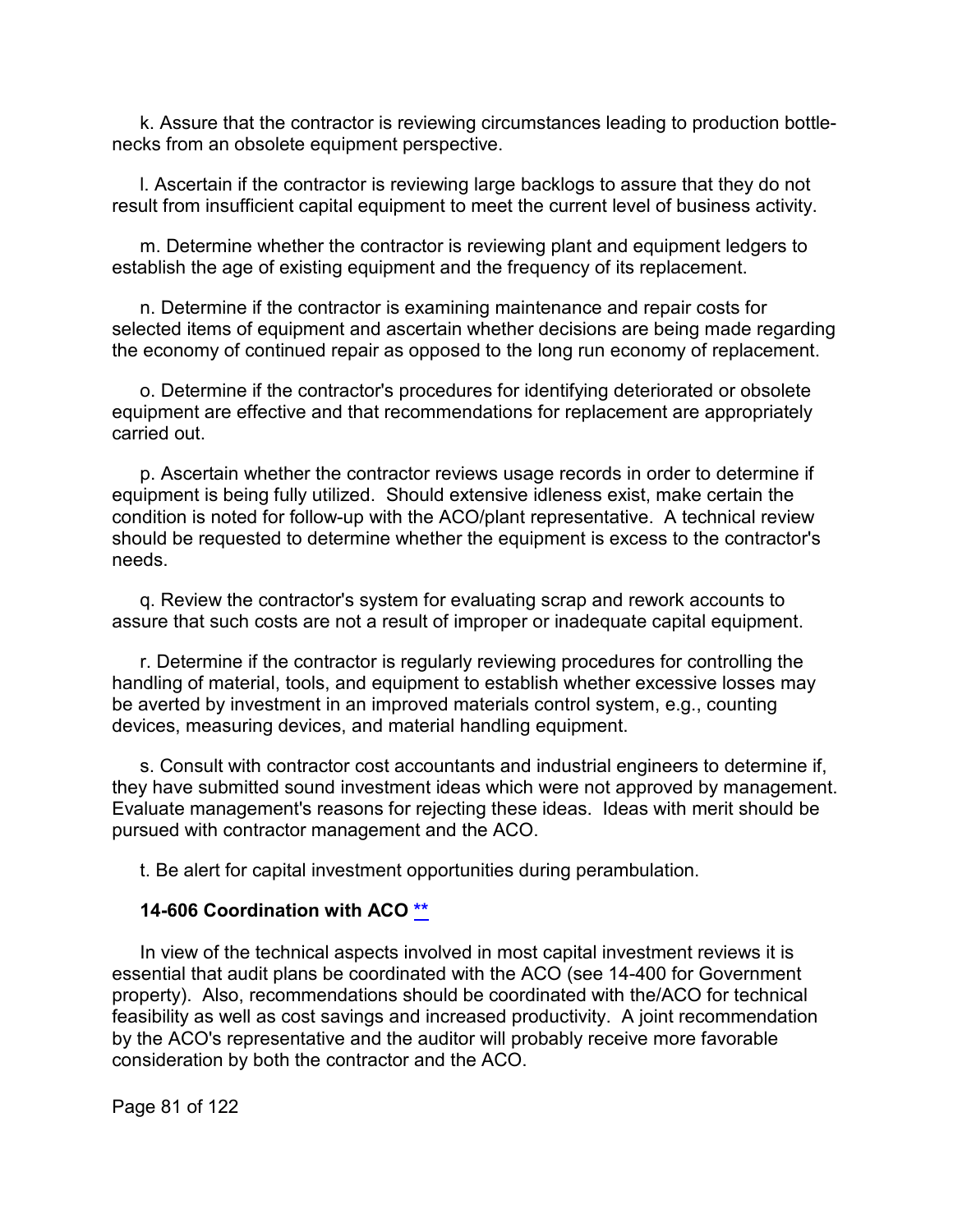# **14-700 Section 7 – Audit of Production Scheduling and Control [\\*\\*](#page-5-2)**

#### **14-701 Introduction [\\*\\*](#page-5-3)**

This section contains audit guidance for the audit of the contractor's production scheduling and control, which comprise the basic system and management procedures for planning, scheduling, and control of the day-to-day operations and for the coordination of the material, labor, and facilities required. The contractor's system of production scheduling and control has a substantial impact on the cost incurred and therefore requires some attention. Evaluations of this kind must be closely coordinated with other Government personnel having responsibilities in this phase of the contractor's operations.

### **14-702 General [\\*\\*](#page-5-4)**

Production scheduling and control comprise the contractor's basic system and management procedures for planning, scheduling, and the control of the day-to-day operations and for the coordination of the material, labor, and facilities required. The contractor's system of production scheduling and control should provide for the continuous management control and appraisal of the work performed. The objective in the evaluation of the system is to determine whether the controls effectively enable the contractor to obtain and use material, labor, and facilities so that production goals and contract delivery schedules are met efficiently and economically. Duplication of the efforts of others should be avoided where possible, and full use should be made of the results of reviews performed by production specialists or other contract administration personnel. Where appropriate, the auditor's evaluation should be coordinated with other Government personnel having responsibilities in this phase of the contractor's operations.

# **14-703 Audit Objective [\\*\\*](#page-5-5)**

The objective in the evaluation of the system is to determine whether the controls effectively enable the contractor to obtain and use material, labor, and facilities so that production goals and contract delivery schedules are met efficiently and economically.

#### **14-704 Audit Procedures [\\*\\*](#page-5-6)**

a. Evaluation of Organization. The auditor should obtain, where available, or prepare independently, organizational charts reflecting the contractor's operating elements engaged in production control activities. Based on evaluation, personal observations, and discussions with contractor personnel the auditor should determine whether:

(1) responsibilities for the various aspects of the production control have been assigned to organizational elements and specific individuals, and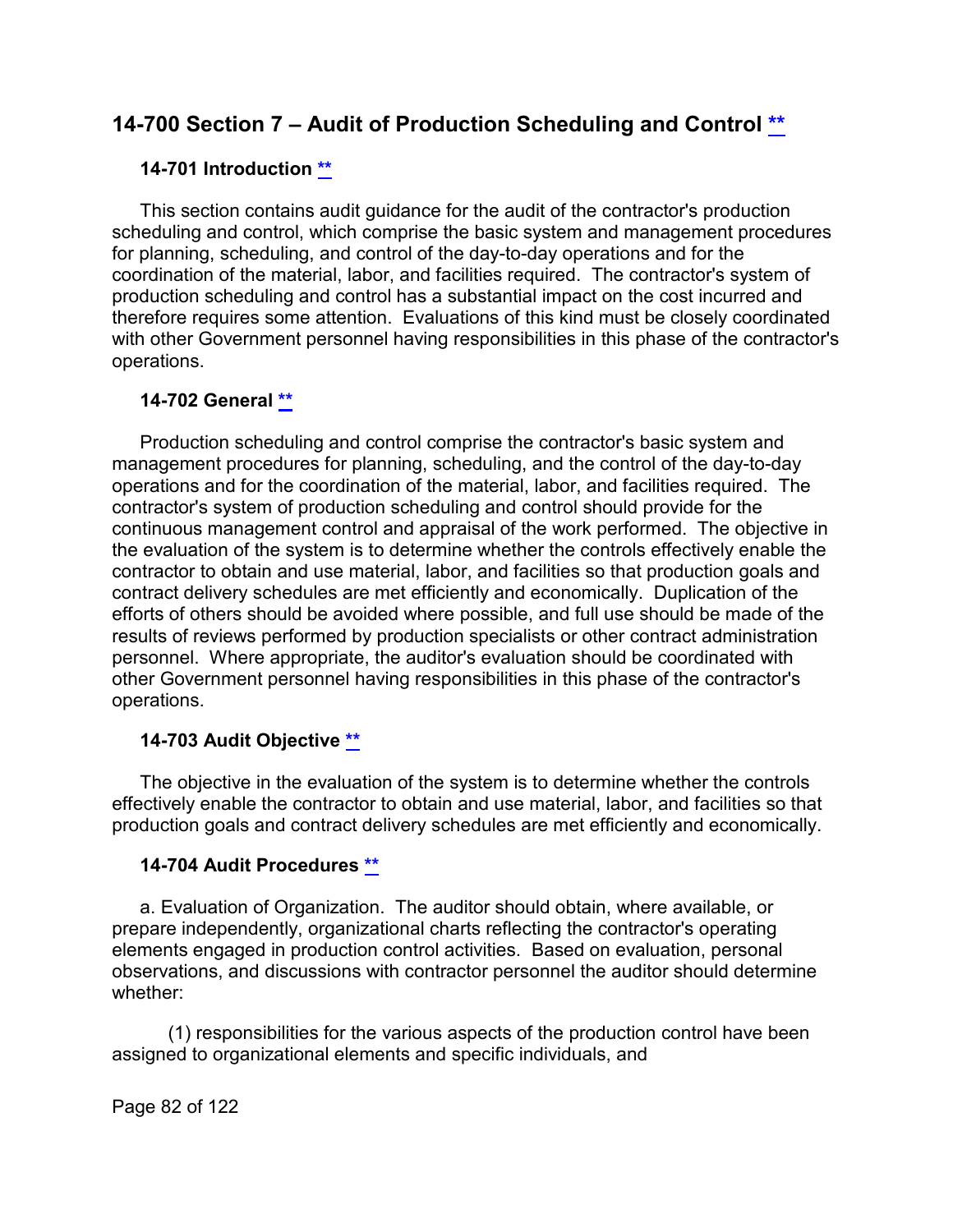(2) the various aspects of production control have been organized to promote efficient performance of these functions.

b. Evaluation of Procedures. The auditor should evaluate the production control activities for overall adequacy of coverage in the areas listed below:

(1) Preparation of master production schedules. These schedules should reflect the production period starting and completion dates for each manufactured component, subassembly, and final assembly so that plant delivery requirements can be established for raw materials and subcontract components. Master production schedules are also used for production control activities related to engineering labor, manufacturing labor, and facility requirements and utilization.

(2) Preparation and distribution of periodic production reports to management during contract performance. These reports should disclose the status of operations and areas of difficulty if established production goals are not being met.

(3) Revision of production and operational plans and schedules for contract changes and modifications processed during the period of contract performance. The prompt processing of revisions to production plans and schedules on the basis of such contract changes is an important factor in minimizing resulting additional costs.

### **14-705 Testing the Procedures [\\*\\*](#page-5-7)**

Guidance with respect to the evaluation of material and labor is in 6-300 and 6-400. The following paragraphs contain additional guidelines for testing procedures relating to production scheduling and control.

#### **14-705.1 Material [\\*\\*](#page-5-8)**

The auditor should consider the audit steps listed below as the basis for developing an audit program:

a. Evaluate the procedures used for the preparation of detailed bills of material and other media which show the individual raw materials, common items, and purchased parts required for the end item; and evaluate the time schedules which indicate when these items are required at the production line.

b. Evaluate the reliability and timeliness of the procedures for the preparation of work orders, job orders, and other production authorizations. These authorizations are issued to production supervisory personnel as authority for work performance and usually contain a listing of materials to be used in the manufacture and assembly processes; any discrepancies between material requirements and the quantities actually received should be apparent.

c. Review the procedures for the coordination of procurement, engineering, manufacturing, and other functions within the contractor's plant to ascertain whether all

Page 83 of 122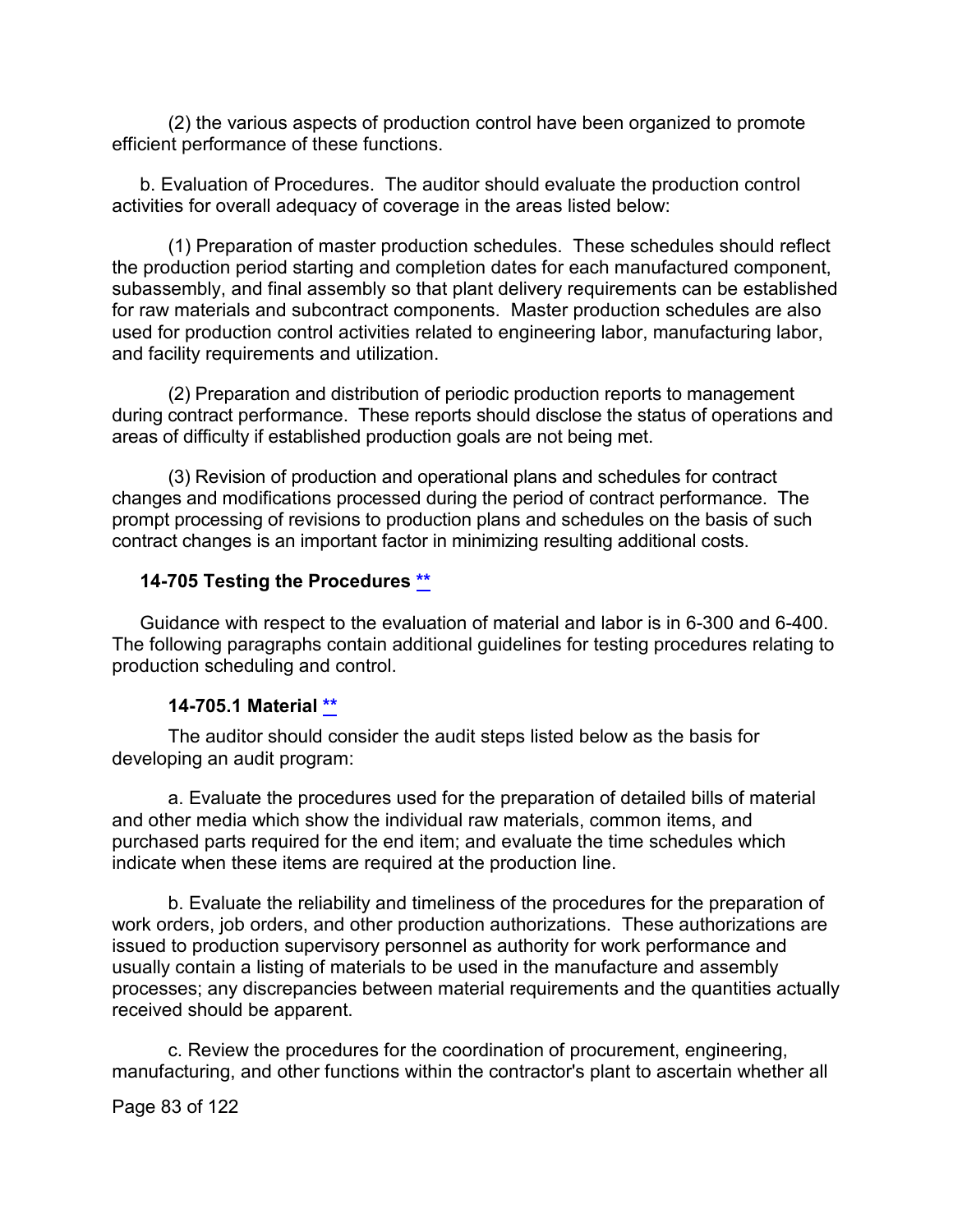problem areas with respect to delinquent deliveries by suppliers and subcontractors, substandard items, production breakdowns, quantity cutbacks, and specification changes are properly coordinated for management's attention and solution. Changes in decisions involving materials from in-house manufacture (make) to subcontract procurement (buy) without proper coordination may result in both the manufacture and procurement of the same item to meet a single requirement.

d. Review the production control reports prepared for management for the status and effectiveness of material operations. Those items which appear to deviate from the established norm should receive further emphasis.

# **14-705.2 Production Control Activities [\\*\\*](#page-5-9)**

The steps listed below should be considered for inclusion in the audit program:

a. Verify the effectiveness of the contractor's production control activities for material by selectively testing the application of these procedures to particular contracts and associated component parts.

b. Review the documentation of a number of selected items to ascertain whether requirements were properly determined and scheduled for either receipt or manufacture in accordance with the master production plan for the overall contract.

c. Trace the sequence of the selected items in b. above with the applicable documentation through production control and, for those items purchased, through procurement, receiving and inspection, storage, issue, and the manufacturing process. Ascertain whether the production cycle was accomplished in accordance with the established schedules and whether the schedules were properly developed. When the scheduled sequence of material was not timely, determine whether the delays were reported to management and whether action taken corrected the problem or whether the production schedule was revised.

d. When contract changes have occurred, evaluate the production control activities to determine whether timely and appropriate action was taken to revise the production control schedules and plans to accommodate the contract changes. Also determine whether the revised plans were furnished to all interested company activities as soon as possible so that the cost of contract changes could be kept to a minimum.

# **14-705.3 Progress Planning [\\*\\*](#page-5-10)**

This subparagraph makes reference to such terms as "master release schedules,'' "master plan,'' and "engineering parts list". When these terms are used, the auditor should be aware that the specific terms may not be applicable to a particular contractor, but similar controls should be in effect, and the audit procedures will be equally applicable. The following audit steps should be considered as a minimum during the evaluation of the progress planning activity: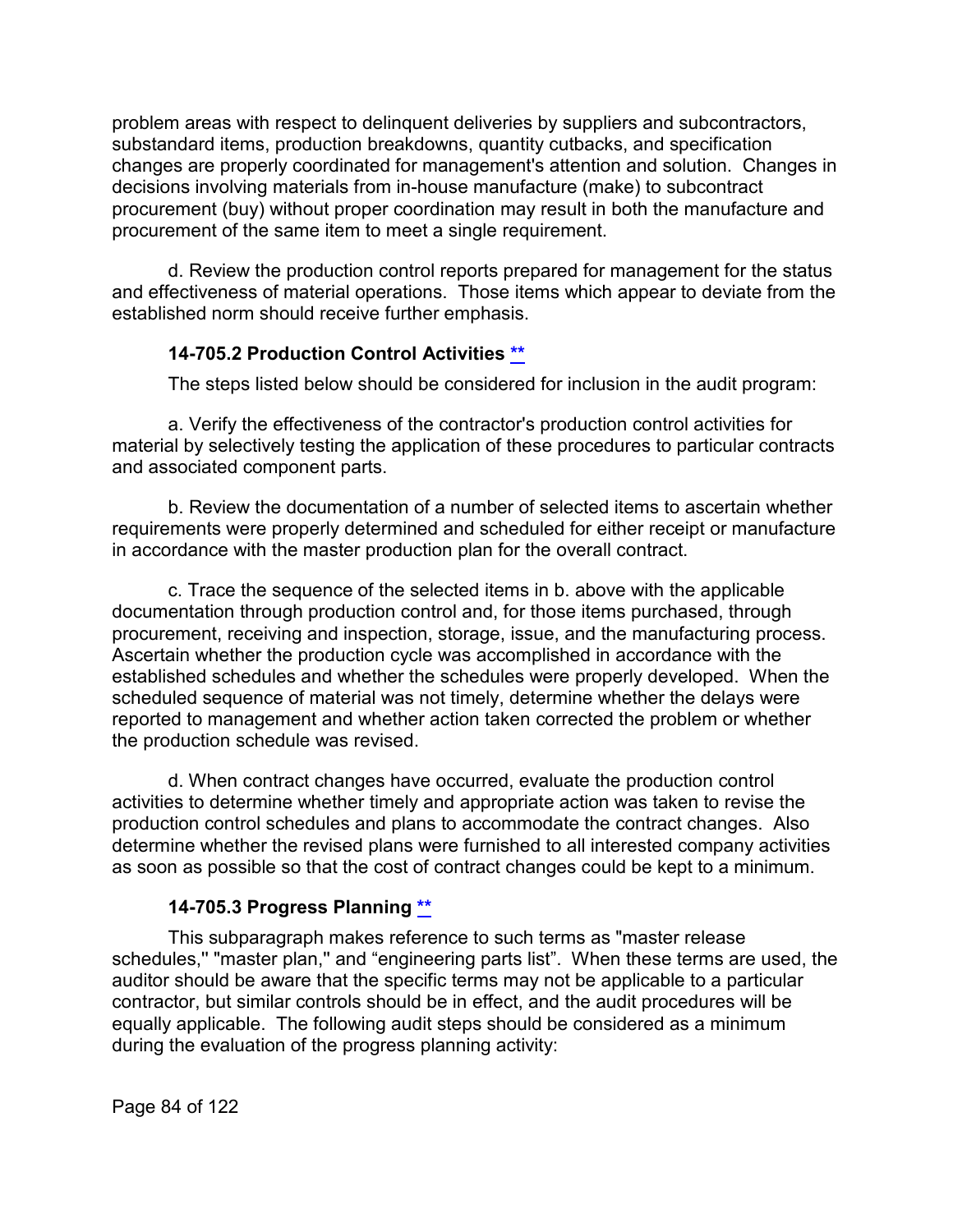a. Evaluate the method used to transcribe or convert the data from the engineering package to the production planning report. Examine the controls and procedures for developing the data in the engineering package from which make-or-buy decisions are made.

b. Select a number of master release schedules related to the contract end item and compare with the corresponding engineering parts lists. When deviations exist, determine the reasons for the deviations and the effect on production, and ascertain the reasonableness of added costs required to make the changes.

c. Schedule the time phasing between the date the engineering package was received from the engineering section and the date the master release schedule was reproduced and distributed. Inordinate time lags should be evaluated, and further audit effort should be accorded those situations where significant differences exist between the planned time and the actual time experienced.

d. Determine whether all excess parts applicable to canceled assemblies are removed promptly from the engineering parts list.

e. Determine whether the production planning report is maintained on a current basis and contains additions and deletions resulting from engineering changes.

#### **14-705.4 Release of Shop Orders [\\*\\*](#page-5-11)**

The procedures listed below should be considered for inclusion in the audit program:

a. Evaluate the contractor's procedures for:

(1) analyzing the data on the master release schedule (are the controls and methods used adequate for the preparation of shop orders),

(2) determining quantities to be produced on each shop order to provide lot costs on a timely basis, and

(3) coordinating the release of shop orders to ensure contract end items unit costs on a timely basis.

b. Select a number of completed shop orders and:

(1) Determine the propriety of the cost codes by comparing them with the master cost code.

(2) Schedule and compare the actual operation time with the standard time and investigate significant variances for shop overloading, production delays, and the effect of such delays or other failures to meet planned schedules.

Page 85 of 122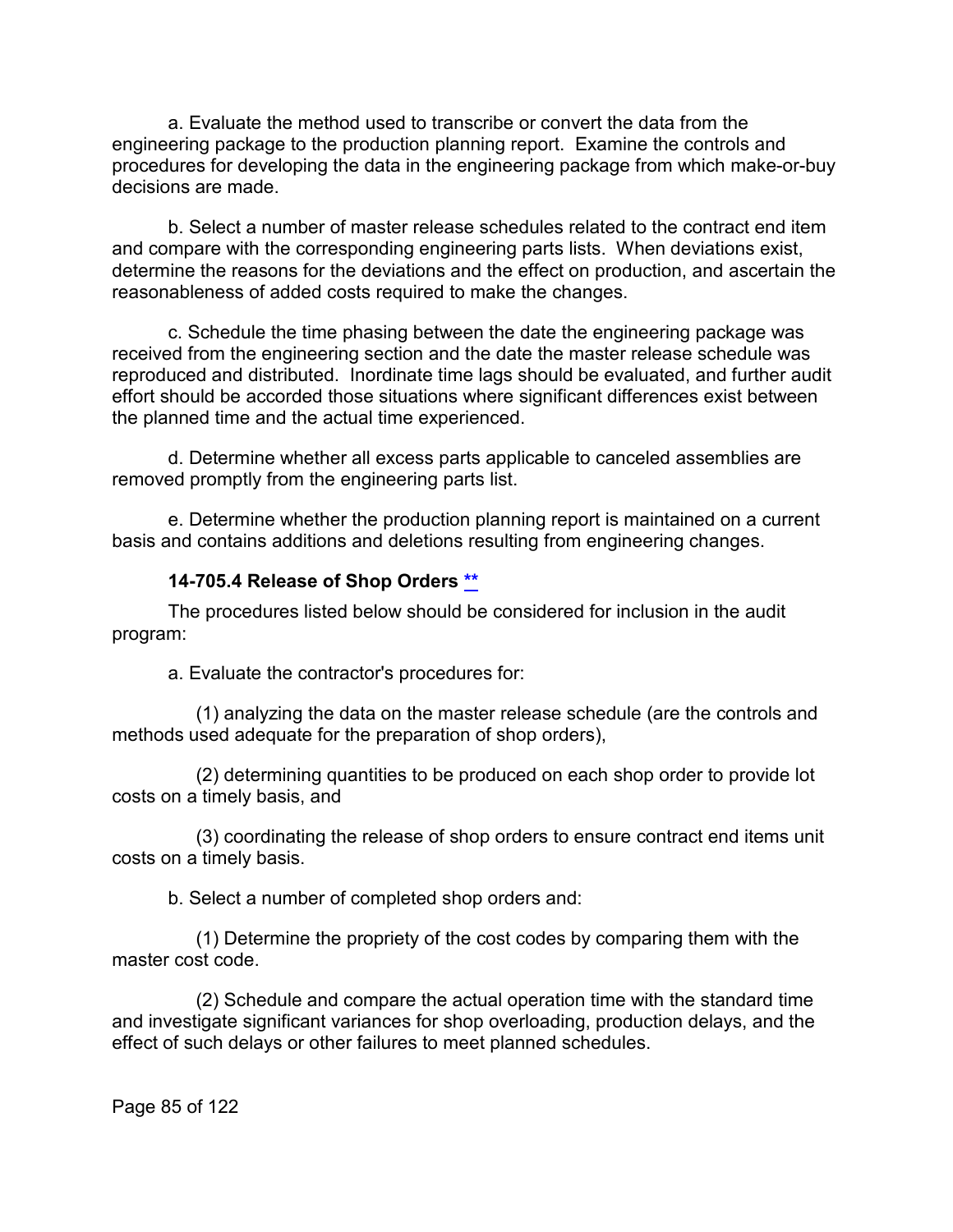(3) Determine causes and reasonableness of variations in actual production from scheduled production, such as:

(a) failure to receive materials on time,

(b) machine breakdowns,

(c) improper dispatching,

(d) nonavailability of special tools, or

(e) employee absenteeism.

(4) Review shop orders reflecting small unit quantity releases, emphasizing those units in which the relationship of setup time to actual production time appears disproportionate, and review the contractor's efforts to determine economical lot size releases and the manner in which small lot sizes are consolidated for more economical runs.

(5) Determine that rework of defective materials received from vendors is properly authorized and approved.

# **14-705.5 Shop Forecasting and Loading [\\*\\*](#page-5-12)**

The procedures which follow should be considered for inclusion in the audit program:

a. Evaluate the procedures and methods used to determine production capacity, machine output, and shop loading. Determine whether the information made available for forecasting shop production is realistic. Review all reports, charts, and records used to compare the actual production loading with the forecast and determine whether the data used for the contracts under audit are current and reliable.

b. Compare the production load forecast charts with actuals for selected departments to determine the extent that peaks and valleys occur for the operation over an extended period of time. When production peaks and valleys persist, determine the action taken, if any, particularly if the situation is the result of loading factors.

c. Evaluate the loading factor used for machine utilization and compare with actual utilization records to determine the extent of machine idleness. Emphasis should be accorded idle time resulting from improper loading practices involving the more expensive machines. Further, consideration should be accorded idle machine time caused by factors such as repairs, employee absenteeism, nonavailability of tools or fixtures, or delays occasioned by untimely material deliveries.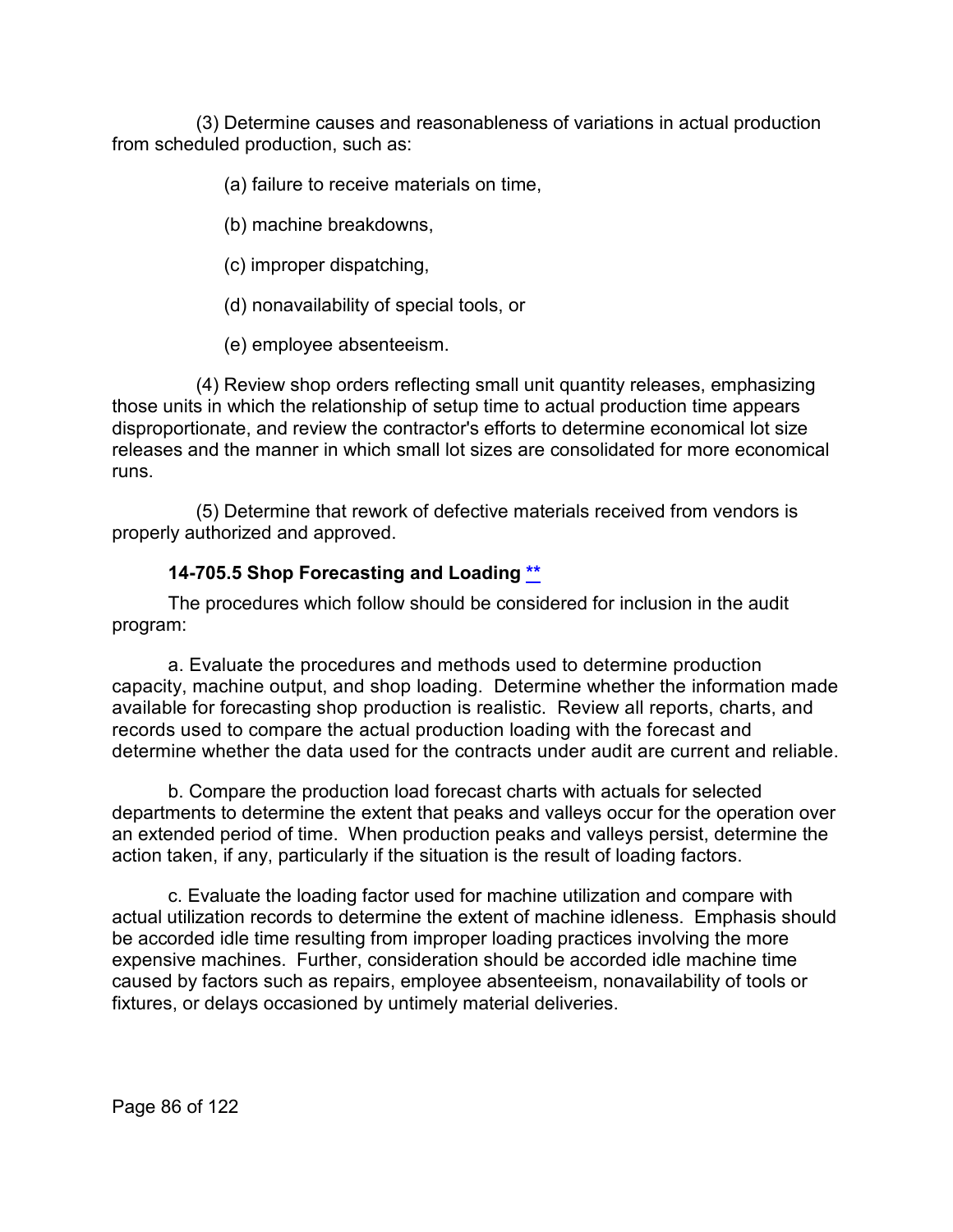# **14-800 Section 8 – Advanced Cost Management Systems (ACMS) [\\*\\*](#page-5-13)**

#### **14-801 Introduction [\\*\\*](#page-5-14)**

a. This section provides guidance concerning the effect of technological advancements in manufacturing on cost accounting systems and contractor's efforts to implement an Advanced Cost Management System (ACMS). As auditors evaluate costs incurred on contracts and evaluate estimates of costs supporting price proposals, they should be aware of the implications of technological modernization and ACMS.

b. ACMS can affect audits of costs incurred on contracts and estimates of costs supporting price proposals. Specific guidance related to these areas appears in Chapters 5, 6, and 9 with appropriate notations referencing ACMS. It is important to develop a better understanding of the contractor's manufacturing processes and monitor the trends in manufacturing practices and processes. Therefore, auditors should tour contractor manufacturing facilities periodically.

### **14-802 Description of Technological Modernization [\\*\\*](#page-5-15)**

Technological modernization involves the introduction or expanded use of automation in manufacturing processes. Technological modernization is not just a humanless, robotic, lights-out factory. It can be a gradual process toward a machine orientation of the factory floor. Examples are the use of common numeric control machines and machine cells and the evolution of technical processes that can reduce labor hours and equipment hours in developing a better product.

# **14-803 Indicators of Technological Modernization [\\*\\*](#page-5-16)**

Auditors should be aware of the following factors which may indicate the presence of technological modernization:

- a. Changing cost patterns (e.g., a shift from direct to indirect costs).
- b. Introduction of major new products and program requirements.
- c. Increased competition.
- d. Increased capital expenditures.
- e. Introduction of new high-efficiency machines.

f. Introduction of islands of automation (i.e., computer-controlled sections of the manufacturing process with little or no human involvement).

g. Introduction of new technologies.

Page 87 of 122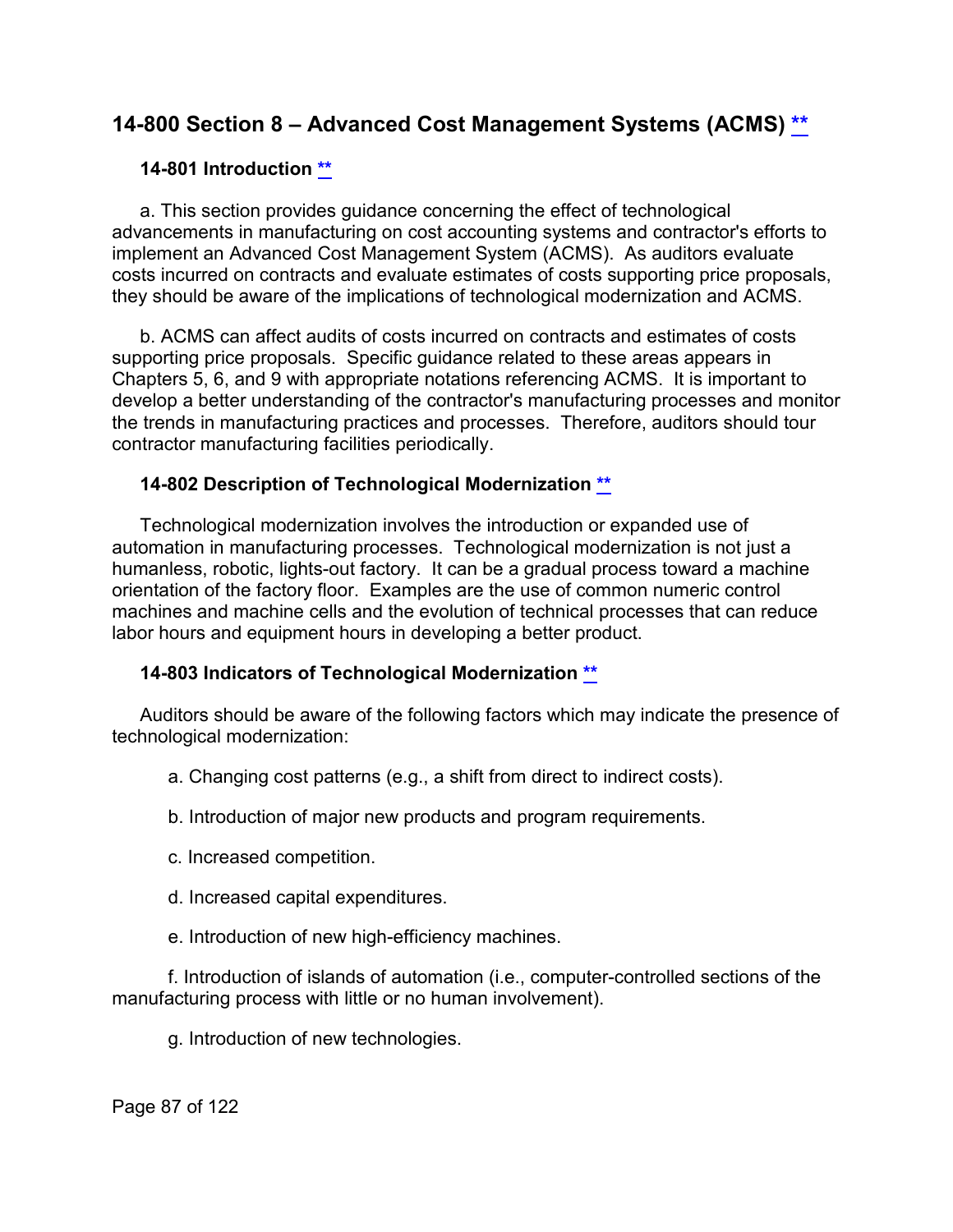h. Introduction of new, more sophisticated information systems.

i. Increased expenditures for manufacturing and production engineering.

# **14-804 Effect of Technological Modernization [\\*\\*](#page-5-17)**

a. Some contractors are accomplishing substantial technological advancements on the factory floor. These advancements (in machinery, processes, and practices) can change how products are made and can cause changes to the flow of costs. Technological advancements should reduce the amount of direct labor. In addition, large expenditures are often required to purchase advanced equipment which can increase the amount of depreciation and consequently the overhead pool expense. Thus, if direct labor comprises the allocation base for the manufacturing overhead pool, a declining labor base combined with an increasing overhead pool will cause a significantly higher overhead rate.

b. As technology has evolved, cost accounting systems have not always kept pace. Technological advancements can highlight accounting system weaknesses that result in inconsistent and inequitable cost accounting representations and allocations. Accordingly, the effect of technological modernization on contract costs must be carefully evaluated.

c. If the cost accounting system does not keep pace, the following potential problems may increase costs to the Government:

(1) Products are not costed accurately.

(2) Costs are not allocated accurately.

(3) Existing products support the cost associated with developing future product technology.

(4) Improved manufacturing operations and technological advancements are not reflected in the cost estimating systems on a timely basis.

(5) The current accounting system does not support equipment/technological investment justification, i.e., savings beyond time and material, such as reduced cycle time, scrap, rework, and quality.

# **14-805 Definition of an ACMS [\\*\\*](#page-5-18)**

a. The main objective of an ACMS is to achieve better information to determine product cost so that management can make business decisions based upon more accurate information.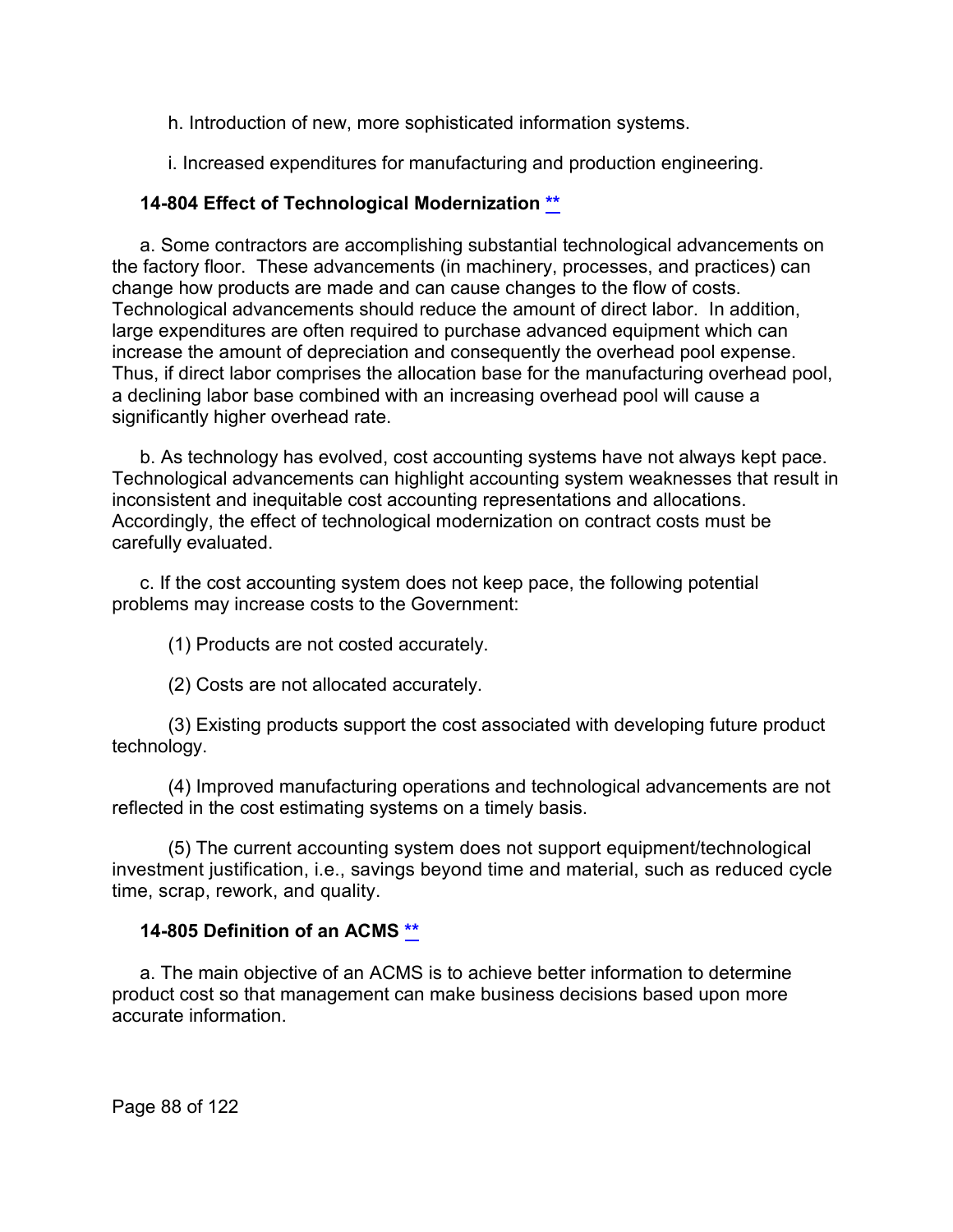b. A fully developed ACMS is an integrated system which operates from one database and is capable of supporting cost management functions such as product cost reporting, performance measurement, investment justification, and life-cycle reporting (see below for additional discussion of terms). In most cases, ACMS initiatives are not a revolution; i.e., they are not developed and implemented overnight. ACMS initiatives, for the most part, are an evolution. Contractors will continue to evolve their accounting systems in various stages of progress during the journey to an ACMS. ACMS initiatives also encompass various accounting concepts, such as activity based costing (ABC), which focuses the assignment of costs to the activities of a business. The first stages of ACMS implementation can be as simple as a reexamination of cost pools and allocation bases.

c. Some points which are critical to understanding ACMS are identified as follows:

(1) Activities are those actions needed to achieve the goal and objectives of the function.

(2) Product cost reporting can be viewed as identifying the cost of performing significant activities of the business.

(3) The goal of performance measurement is to determine the efficiency and effectiveness of activities.

(4) The purpose of investment management is to identify, evaluate, and implement new activities, or alternatives for performing existing ones, to improve the future performance of the firm.

(5) Life-cycle costing is the accumulation of costs for activities that occur over the entire life cycle of a product, from inception to abandonment by the manufacturer and consumer.

#### **14-806 Role of the Auditor [\\*\\*](#page-5-19)**

a. The auditor, in his or her advisory accounting capacity, should evaluate the adequacy and compliance of the proposed accounting change to implement an ACMS in accordance with current regulations using materiality and risk criteria. In fact, auditors should encourage contractor consideration of Government needs beyond minimum adequacy. Contractors, making changes for their own needs, are often receptive to considering customer needs that they could readily accommodate and which they might otherwise ignore.

b. The establishment of an early and effective dialogue between the contractor and the Government about the planned ACMS is essential to successful implementation. This dialogue should begin after the feasibility study but before the system design. At a minimum, contractors with CAS-covered contracts must notify the Government at least 60 days prior to a voluntary change to an accounting practice (or on a mutually

Page 89 of 122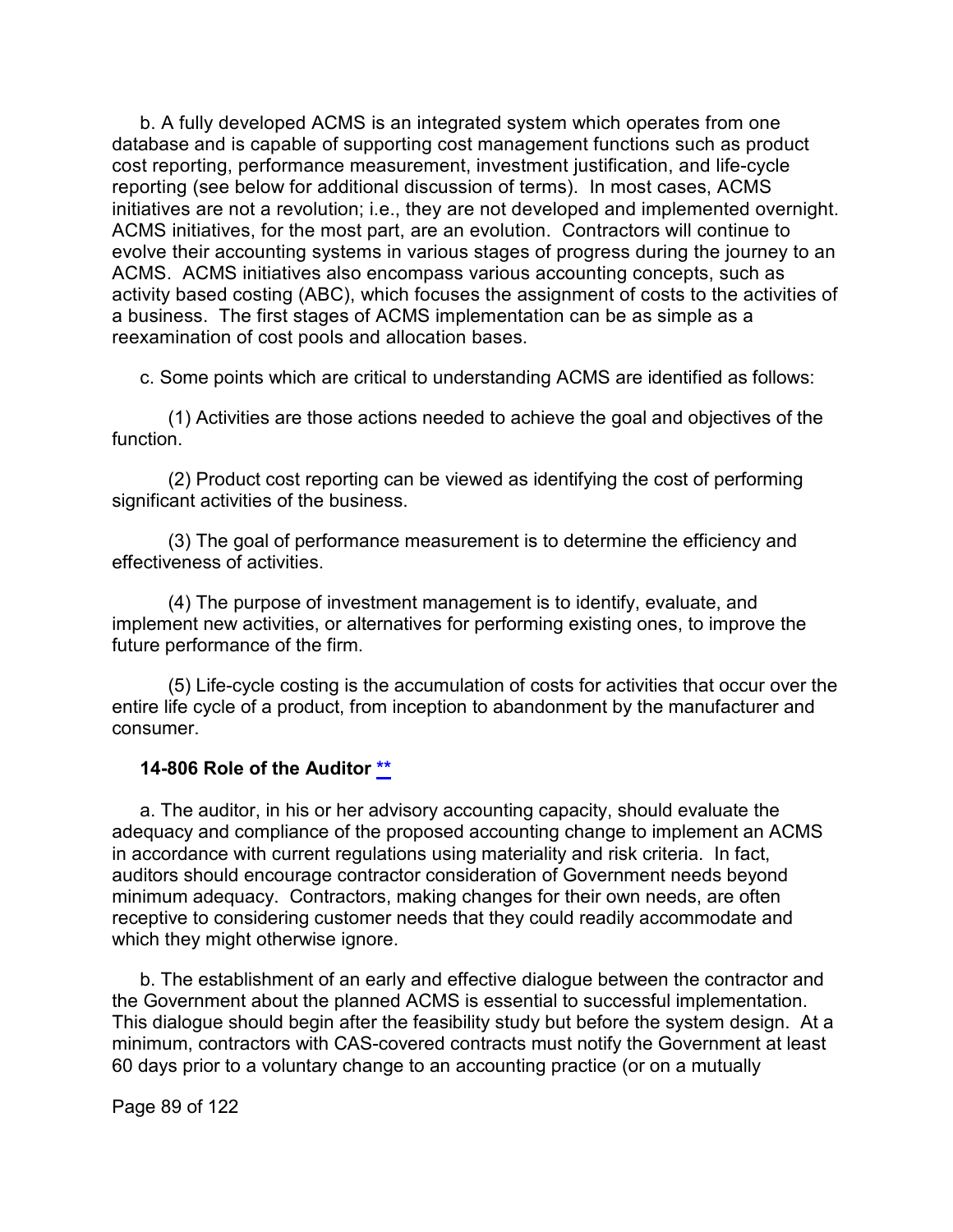agreeable date) as required by  $FAR 52.230-6(a)(2)$ . In the beginning, the contractor will typically brief the Government representatives about reasons for the change, description of the new system, the implementation plan, and the timetable for implementation. If the auditor hears about the proposed transition through alternative sources (for example, the company newspaper), the auditor should raise the question with the contractor as soon as possible.

c. Auditors should monitor the contractor's progress as the change evolves. Monitoring the transition progress entails meeting with the contractor for periodic briefings which focus on the system requirements and capabilities, implementation plans, and proposed timetable; fact-finding potential issues; discussing audit concerns; and recommending improvements on a timely basis. Auditors should be proactive and take the initiative to make the contractor aware that auditors are available for periodic progress briefings. In addition, if the internal auditors are not acting as members of the implementation team, DCAA auditors should take the initiative to consult with them on system auditability. When auditors discuss audit concerns and issues, they should address the ability of the system to operate in the Government contracting realm; for example, audit trails and system controls. Auditors should provide timely input as they foresee possible ramifications that could arise from the change.

d. It is the contractor's responsibility to design and develop the system. Monitoring the transition progress should not include the auditor becoming part of the creation and development process of the system. At no time should the auditor take on any specific responsibility for the system or give up future audit rights when the system starts to function.

#### **14-807 ACMS IT Audit Approach [\\*\\*](#page-5-20)**

a. The best and most logical approach to auditing the sophisticated computer systems which underlie an ACMS is the establishment of a team comprised of cognizant FAO auditors (including the IT specialist), and, whenever appropriate, the regional IT auditor (with OTS serving as technical consultants). This team can then interface, under the overall leadership of the FAO manager, with the contractor's own implementation team. If support of the regional IT auditor is needed, that support should be brought into the process at the earliest possible time; i.e., when the contractor first notifies the Government of the approved plan for a new system. In this way, the IT auditor will be in a position to monitor significant contractor activities in this area throughout the change process. It is important for both the FAO auditors and the regional IT auditor to understand the fundamental concepts upon which the accounting system is based.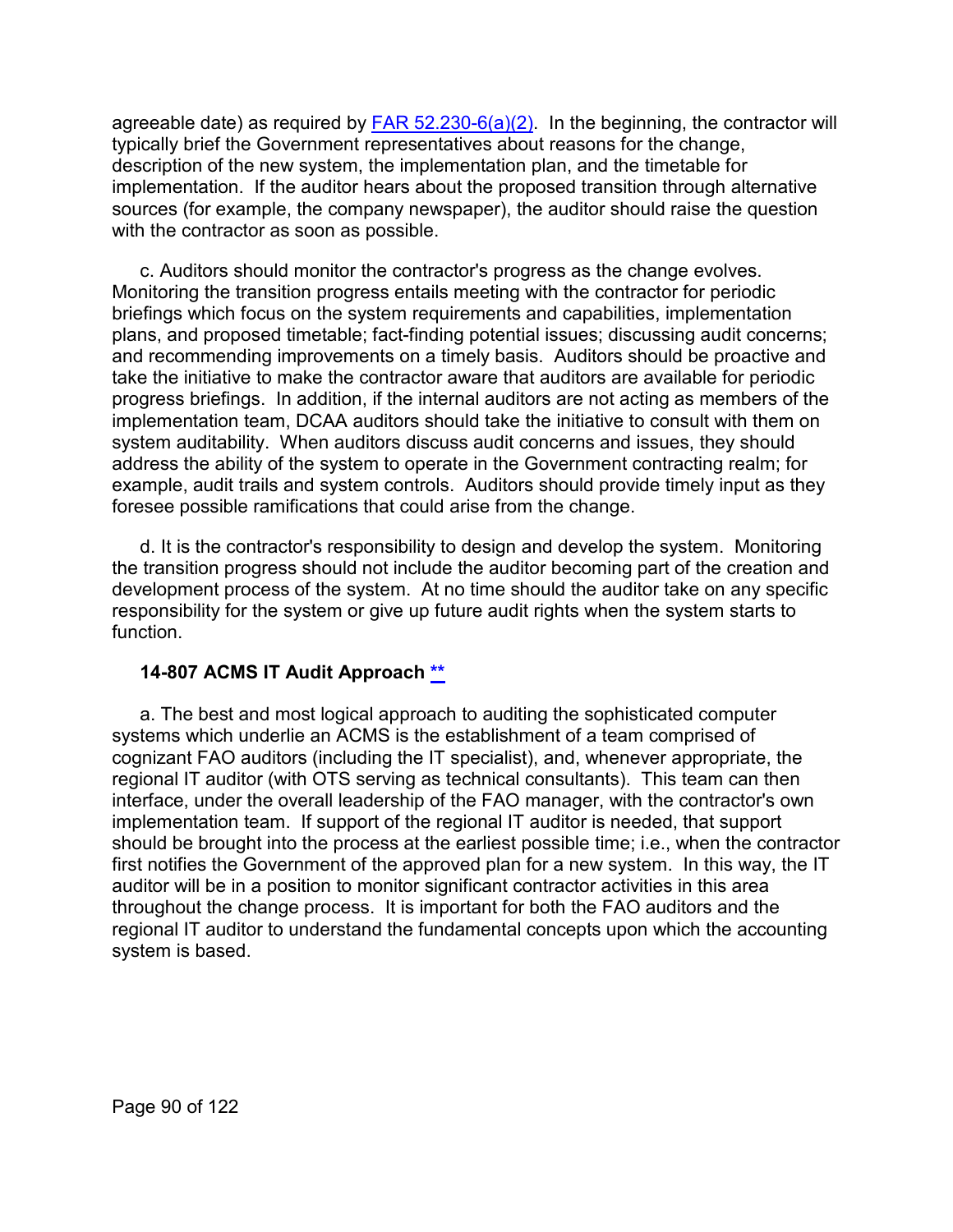b. When a new cost accounting system is installed, the contractor must validate that the system is operating as designed and developed. The auditor should verify that the system is operating in an auditable and controllable environment. The most effective audit approach is to monitor the contractor's validation process and to coordinate with the contractor's implementation team and internal auditors, thereby avoiding unnecessary duplication of effort and maximizing resource utilization.

c. During periodic contractor briefings, auditors should discuss the design of the audit trail, discuss potential issues, and recommend improvements for the audit trail when appropriate. IT auditors can assist the FAO auditors in evaluating the reliability of system output by assessing the transaction processing and the controls over it. In addition, FAO auditors should also coordinate efforts with the contractor's auditors who will also be interested in the reliability of the audit trail.

#### **14-808 Consistent Charging of Cost [\\*\\*](#page-5-21)**

a. The introduction of advanced manufacturing technology may make it possible for the contractor to directly identify machine-related costs normally charged as overhead expense (such as depreciation and machine maintenance costs) to the products using the services of the machinery. Consequently, similar costs may result in both indirect and direct charges to final cost objectives which is a potential [CAS 402](http://www.ecfr.gov/cgi-bin/text-idx?SID=67c0d9b019c440277dd7a68d1e517601&mc=true&node=se48.7.9904_1402&rgn=div8) noncompliance. [48 CFR 9903.202](http://www.ecfr.gov/cgi-bin/text-idx?SID=982f82d70b7321689384cbb3f9649913&mc=true&node=se48.7.9903_1202&rgn=div8) requires contractors to disclose/describe their accounting practices, including cost pool composition, associated allocation bases, and the charging of costs direct and indirect. The Disclosure Statement should also describe specific criteria and circumstances when costs are sometimes charged directly and sometimes indirectly. The Disclosure Statement then becomes determinative as to whether or not costs are incurred for the same purpose (see [CAS 402-50\(b\)\)](http://www.ecfr.gov/cgi-bin/text-idx?SID=982f82d70b7321689384cbb3f9649913&mc=true&node=se48.7.9904_1402_650&rgn=div8).

b. One [objective of CAS 402](http://www.ecfr.gov/cgi-bin/retrieveECFR?gp=&SID=982f82d70b7321689384cbb3f9649913&mc=true&r=SECTION&n=se48.7.9904_1402_620) is to preclude overcharging of some cost objectives as may occur when similar costs are charged both directly and indirectly to final cost objectives. This can be accomplished by tracking the flow of parts through the manufacturing floor as a basis for determining what costs are being charged to those parts. In addition, the contractor can purify the affected cost pools to avoid double counting. Auditors should closely scrutinize the applicable section of the Disclosure Statement that deals with the contractor's criteria for defining the circumstances under which costs may be charged sometimes directly and sometimes indirectly. Auditors should verify that the disclosed practices are in compliance with CAS 402.

#### **14-809 ACMS Pilot Tests [\\*\\*](#page-5-22)**

a. If the contractor determines to run the new ACMS simultaneously with the existing system as a test, it is important from both the Government and contractor perspectives that the contractor disclose the plan for dual systems as soon as top management makes the decision. As part of the disclosure the company can and should explain that the pilot system is a test, subject to change, and that the output is uncertain.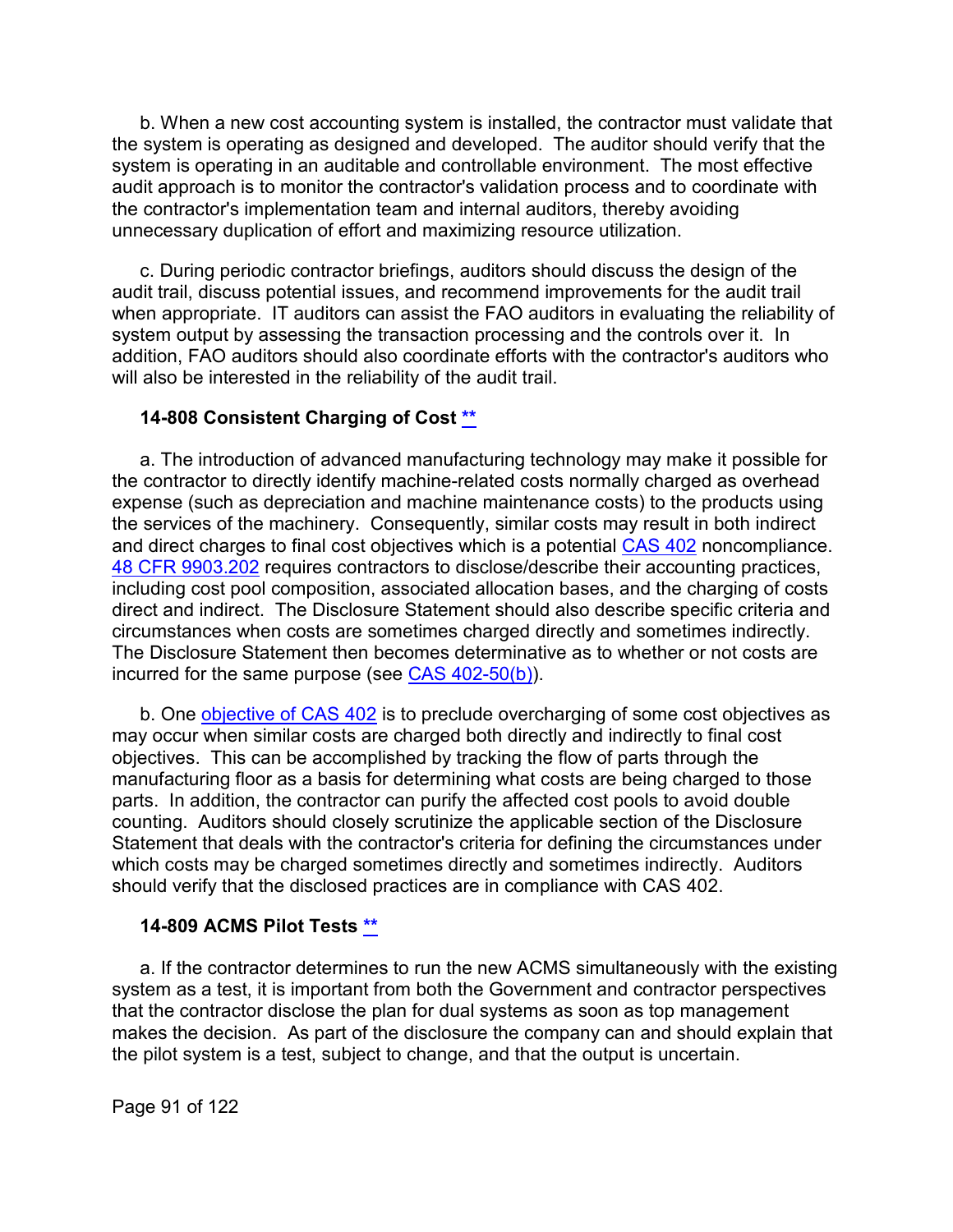b. Output from the new system being run simultaneously as a pilot test meets the definition of certified cost or pricing data, even if the contractor does not plan to install the new system as part of its official accounting system but intends to use it only as a management tool. Compliance with the Truth In Negotiations Act (TINA) requires contractors to provide accurate, complete, and current certified cost or pricing data concerning a covered procurement. [FAR 2.101](http://www.ecfr.gov/cgi-bin/text-idx?SID=c6180db77f60950960748d3167365139&mc=true&node=se48.1.2_1101&rgn=div8) provides that "cost or pricing" data are more than historical accounting data; they are all the facts that can be reasonably expected to contribute to the soundness of estimates of future costs and to the validity of determinations of costs already incurred. It includes all data that have a bearing on price whether or not the data are used to construct the cost estimate or are thought to be important. Official estimating, accumulating, and reporting of costs will continue under the old, existing system while the new system is simultaneously used as a management tool. Timely contractor disclosure of the dual systems to the ACO/PCO will be the key to avoiding problems with the **Truth in Negotiations Act**.

c. For a contractor planning to install the new system as part of its official accounting system, CAS rules [\(FAR 52.230-2](http://www.ecfr.gov/cgi-bin/text-idx?SID=621631cd873512e846e7d0cbaeb3dabf&mc=true&node=se48.2.52_1230_62&rgn=div8) and [52.230-5\)](http://www.ecfr.gov/cgi-bin/text-idx?SID=621631cd873512e846e7d0cbaeb3dabf&mc=true&node=se48.2.52_1230_65&rgn=div8) would govern the change process and ensure that the Government is adequately protected during the transition process. Contractors will continue to estimate and report based upon the old system while simultaneously testing the new system. Subsequent to the change, the cost impact proposal will be used to adjust any contracts that were priced using the old system.

d. The auditor should be meeting periodically with the contractor to discuss the pilot system's implementation and progress. During those meetings one of the topics for discussion should be the new system's output. Disclosure by the contractor of the output in the format provided by the system should be sufficient. The auditor should then analyze the system output (i.e., evaluate system data, reports, and report format) with the contractor. Potential audit issues and recommendations should be discussed, including comments on the form system output should take to be useful for Government needs.

e. The contractor should reconcile the dual systems on an overall basis. The auditor should evaluate the contractor's reconciliation to determine if both systems are allocating the same total costs to contracts (costs per contract, cost structure, and allocation process may differ, but total costs should not). If the two systems are not reconcilable on an overall basis, auditors should inform the contractor, so that corrective action can be taken.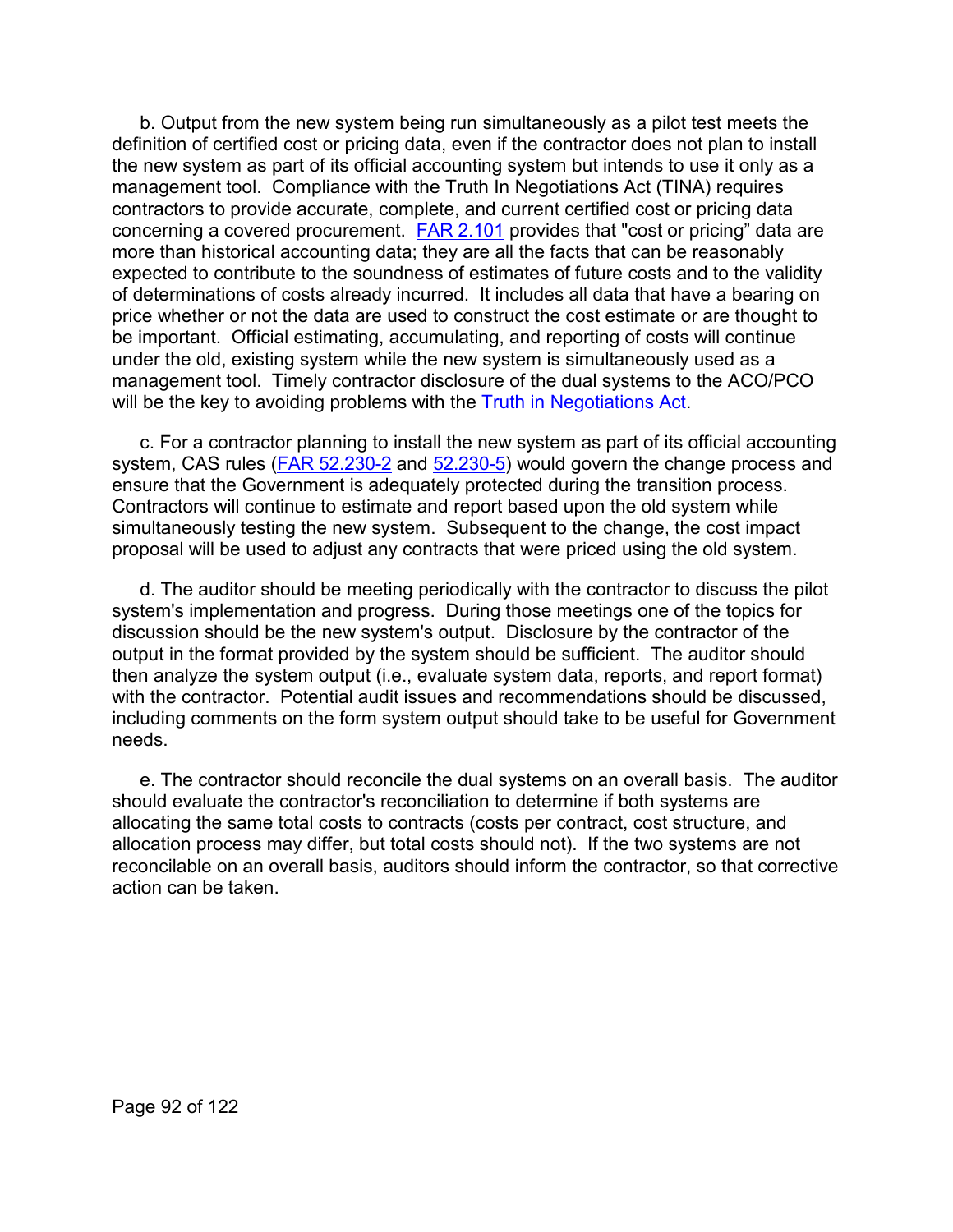# **14-900 Section 9 – Other Special Purpose Audits [\\*\\*](#page-5-23)**

### **14-901 Introduction [\\*\\*](#page-6-0)**

This section provides procedures and audit guidelines for certain special purpose audits which are infrequently encountered by the DCAA auditor. General audit procedures that are equally applicable to these audits are in other chapters of this manual.

# **14-902 Contract Audit Services for TRICARE [\\*\\*](#page-6-1)**

# **14-902.1 TRICARE Program Background [\\*\\*](#page-6-2)**

a. The Dependents' Medical Care Act (PL 84-569) provides in part for the establishment of a uniform program of medical and dental care for eligible dependents of members of the uniformed services. The act was amended by PL 89-614 to authorize an improved health benefits program and to extend health care benefits to retired members of the uniformed services and to eligible dependents of deceased, retired, and active duty personnel. Section 613 of PL 93-82, Veterans Health Expansion Act of 1973, expanded coverage to dependents of totally disabled veterans, living or deceased. In the 1980's, the search for ways to improve access to top-quality medical care, while keeping costs under control, led to several Civilian Health and Medical Program of the Uniformed Services (CHAMPUS) "demonstration" projects in various parts of the United States. Foremost among these was the "CHAMPUS Reform Initiative" (CRI). Beginning in 1988, CRI offered Service families a choice of ways in which they might use their military health care benefits. Five years of successful operation and high levels of patient satisfaction convinced DoD officials that they should extend and improve the concepts of CRI, as a uniform program nationwide. The new program is known as TRICARE.

b. TRICARE is a regionally managed health care program for active duty and retired members of the uniformed services, their families, and survivors. TRICARE brings together the health care resources of the Army, Navy, and Air Force and supplements them with networks of civilian health care contractors.

c. Under TRICARE, seven managed care support contracts covering DoD's 12 health care regions were awarded to civilian health care contractors. Contracts are awarded for 5 years (1 year plus 4 option years). The Office of the Assistant Secretary of Defense (Health Affairs) sets TRICARE policy and has overall responsibility for the program. The civilian health care contractors are overseen by the TRICARE Management Activity (TMA), a part of Health Affairs. TMA has the responsibility for administering the TRICARE contracts.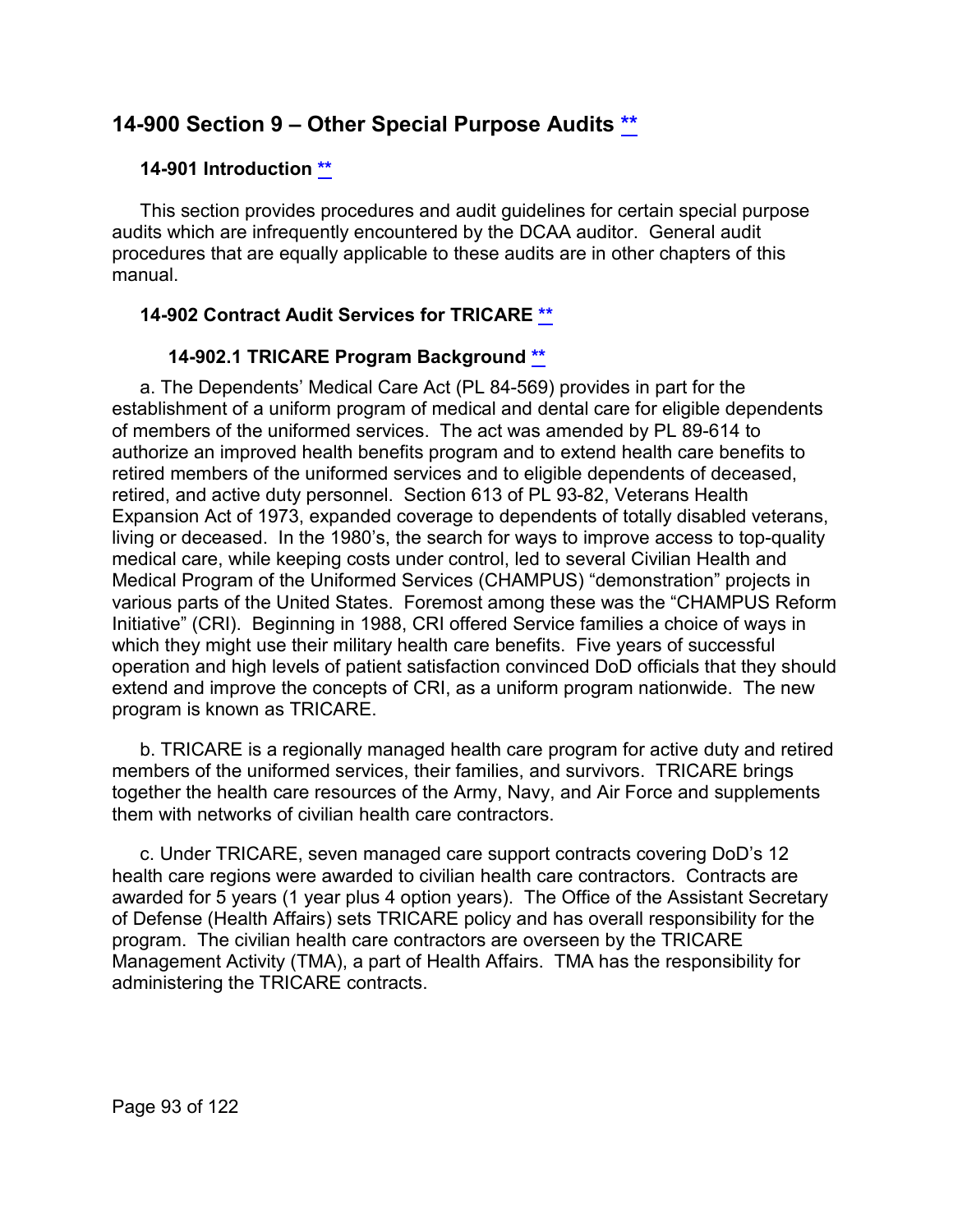### **14-902.2 Contract Audit Procedures [\\*\\*](#page-6-3)**

a. Contract audit services will be provided, upon contracting officer request, in accordance with applicable RFP or contract clauses and audit procedures contained in the applicable chapters of CAM.

b. Specific consideration will be given to the following areas when applicable to the contract audit:

(1) Administrative costs claimed by the contractor in its proposal should be evaluated and tested for allowability, reasonableness, and allocability to the program. A large part of the contractor's total administrative costs claimed will consist of allocated salary costs. The bases for allocation of the salary expenses and other elements of administrative costs claimed should be evaluated for propriety. The proposed administrative rate should be evaluated for overall reasonableness (compare it with the provisional amount authorized, the prior years' experience, etc.). Significant rate changes should be analyzed and their causes commented on in the audit report.

(2) Health care costs claimed by the contractor in its proposal should be evaluated for allowability, reasonableness, and allocability based on the auditor's knowledge of the contractor's basis of the estimate.

# **14-902.3 Audit Reports [\\*\\*](#page-6-4)**

Prepare audit reports in accordance with the applicable section(s) of Chapter 10, including any supplementary financial information required by the contracting officer.

# **14-903 National Guard Bureau Agreements with the State and Possessions [\\*\\*](#page-6-5)**

# **14-903.1 Background [\\*\\*](#page-6-6)**

a. The National Guard Bureau enters into training site agreements (TSA) between the Federal Government and the States and Possessions (including political subdivisions thereof) of the United States for the maintenance and operation of National Guard training facilities. Such agreements are awarded under the provisions of [10](http://uscode.house.gov/view.xhtml?req=(title:10%20section:133%20edition:prelim)%20OR%20(granuleid:USC-prelim-title10-section133)&f=treesort&edition=prelim&num=0&jumpTo=true)  [U.S.C. Chapter 133](http://uscode.house.gov/view.xhtml?req=(title:10%20section:133%20edition:prelim)%20OR%20(granuleid:USC-prelim-title10-section133)&f=treesort&edition=prelim&num=0&jumpTo=true) which provides for the acquisition, use, and maintenance of facilities needed for reserve component training. The agreements are usually costsharing arrangements which provide partial reimbursement of the costs incurred. The agreements are funding devices and are not written as contracts. They lack FAR clauses, including disputes and allowable cost provisions. The United States Property and Fiscal Officer (USP&FO) is the administrator for the Federal Government; the Adjutant General or equivalent official generally serves as the representative of the State or Possession.

b. In addition to the usual cost-sharing agreements, there are a limited number of facility construction or operation agreements which provide for direct payment by the Federal Government of the allowable costs. Under these agreements, no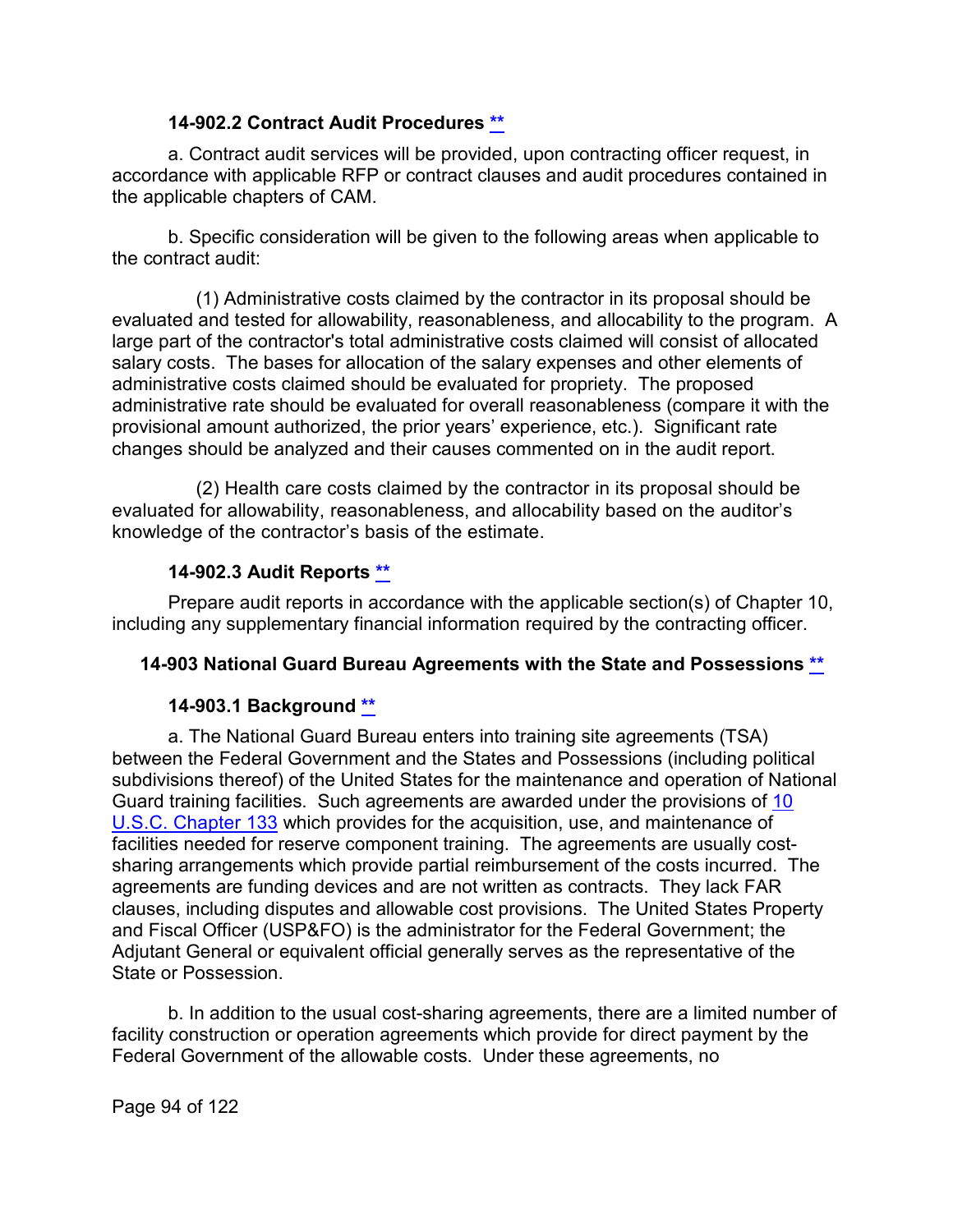reimbursements are involved since the State does not disburse its own funds for costs incurred in performance. Certifying officers appointed by the States send approved payroll data and original copies of vendors' invoices through the administrator to the designated Air Force Accounting and Finance Center or Army Finance Center where payment checks are issued directly to the employees and vendors.

c. All State National Guard activities, including the Air National Guard Bureau activities, are under the jurisdiction of the National Guard Bureau, run jointly by the Departments of the Army and the Air Force.

# **14-903.2 Basic Audit Responsibilities [\\*\\*](#page-6-7)**

a. The use of DCAA audit services is at the option of the USP&FO. Audits will be made only when requested.

b. The DCAA auditor should coordinate visits to State National Guard units with the State audit office.

c. Audits will be performed in accordance with arrangements mutually agreed upon between DCAA and the USP&FO. Since the agreements are issued on an annual basis and are of relatively small dollar value, audits of the records at completion (end of fiscal year) will ordinarily suffice.

# **14-903.3 Audit Procedures [\\*\\*](#page-6-8)**

a. Prior to starting the audit, arrange with the USP&FO and/or the State National Guard representatives for access to the necessary records, vouchers, and supporting documentation.

b. Audit procedures in Chapter 6 will be used as a guide in the audit. The procedures may be modified to fit particular circumstances, however, the objectives of the audit are the same as in cost-reimbursement type contracts. If a concurrent audit of transactions is not made, appropriate emphasis will be placed on the evaluation of the effectiveness of the contractor's internal controls.

# **14-903.4 Allowability of Costs [\\*\\*](#page-6-9)**

The allowability of costs will be determined on the basis of the terms and conditions included in the agreement.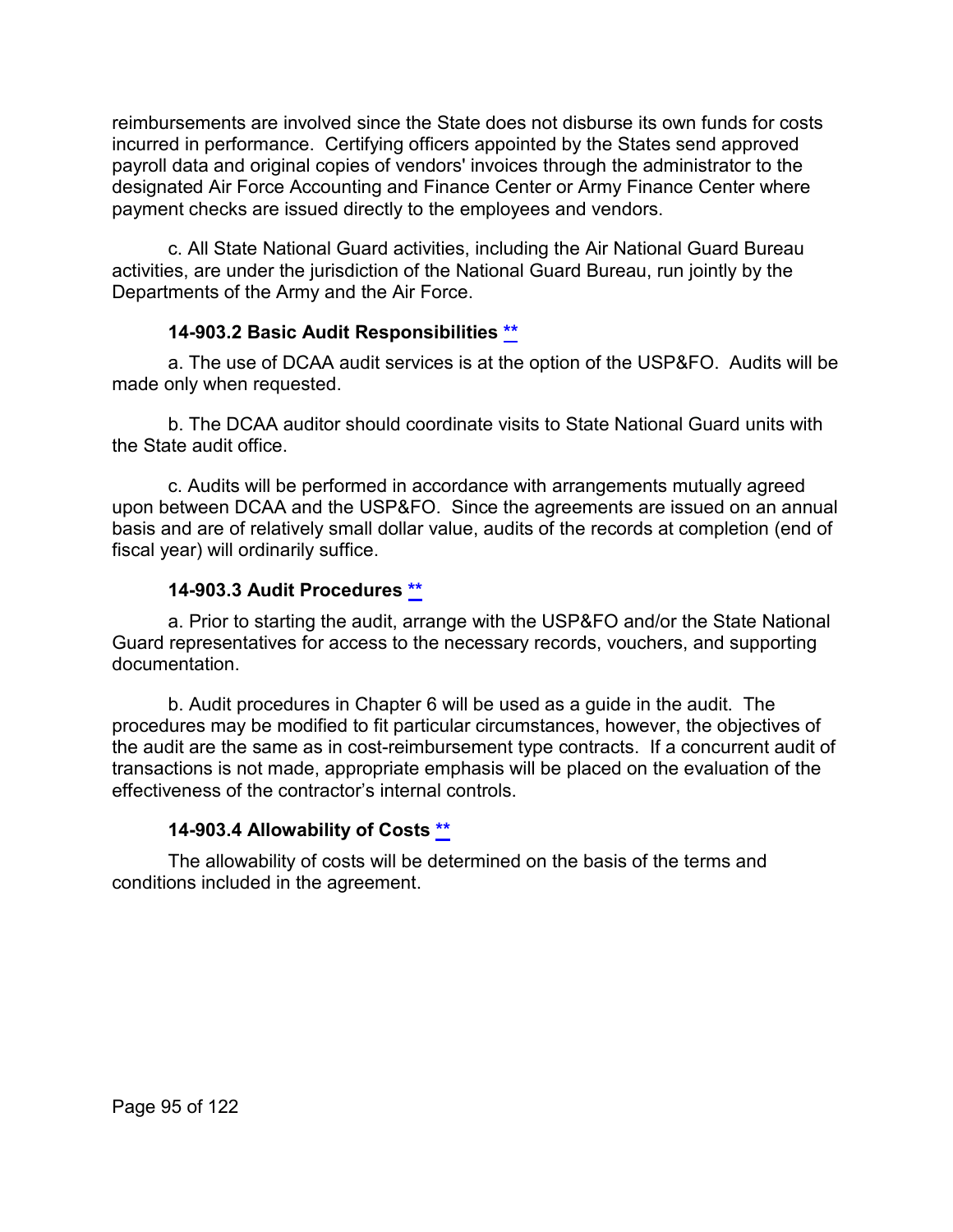### **14-903.5 Final Voucher Evaluation Memorandums [\\*\\*](#page-6-10)**

a. Upon request, a final voucher evaluation memorandum will be issued to the USP&FO as of the agreement completion date. The Contractor's Release of Claims and Assignment of Refunds, Rebates, Credits, etc. is not required. Therefore, issuance of the final voucher evaluation memorandum should not be delayed for this reason. It should be noted, however, that the agreements prescribe the cost sharing of commonuse space, and provide for disposition of net income derived from leasing facilities or from other arrangements.

b. Unallowable costs not previously reported will be set forth on [DCAA Form 1,](https://sharepoint.dcaaintra.mil/headquarters/resources/CM/cmold/CMC/Agency%20Forms/Forms/AllItems.aspx) letter or audit report, as appropriate, and furnished with the final voucher evaluation memorandum.

# **14-903.6 Correspondence [\\*\\*](#page-6-11)**

Correspondence pertaining to agreements intended for either the State or the administrator may be mailed to the Adjutant General or equivalent official of the State concerned. When appropriate, the correspondence should be marked for the attention of the administrator (USP& FO). To expedite delivery in those instances where the respective offices are in different parts of the State, such correspondence may be addressed directly to the administrator and a copy forwarded to the Adjutant General or equivalent State official.

# **14-904 Contract Audits of Advance Payments [\\*\\*](#page-6-12)**

# **14-904.1 Background [\\*\\*](#page-6-13)**

Advance payments may be authorized by the Government. Funds authorized must be deposited in a special bank account and withdrawals must be closely supervised by the Government. The contractor is usually required by contract terms to furnish a periodic accounting of all funds disbursed from the special bank account.

# **14-904.2 Audit Responsibility – Advanced Funds [\\*\\*](#page-6-14)**

Audits of advance funds will be made only when requested by the contracting officer.

# **14-904.3 Audit Procedures [\\*\\*](#page-6-15)**

The scope of the audit will be in accordance with generally accepted auditing procedures appropriate under the circumstances. Audit procedures to be considered include:

(1) Direct confirmation of the special bank account fund balance.

(2) Reconciliation of the confirmed bank balance with contractor's records and most recent statement of accountability of funds furnished the Government.

Page 96 of 122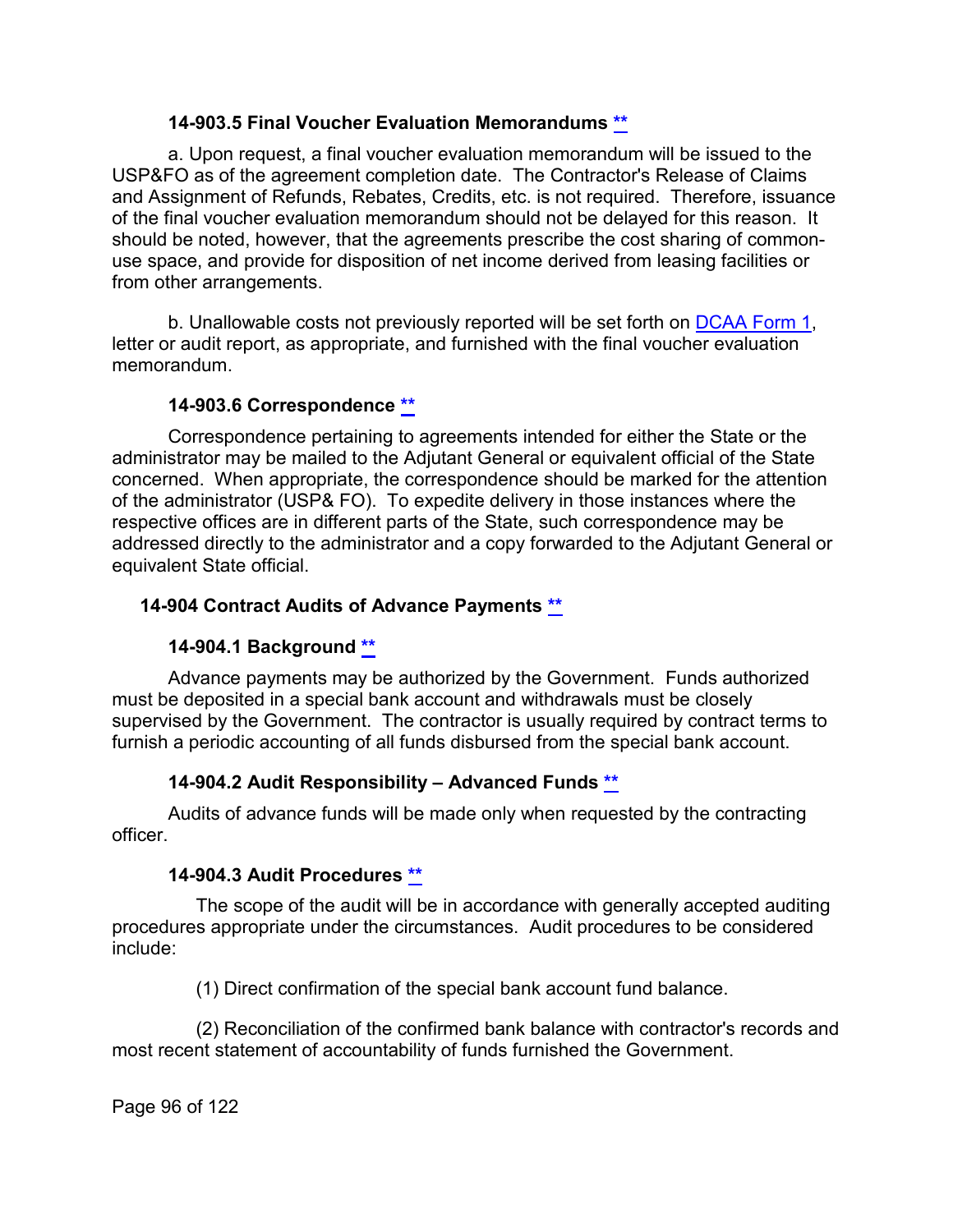(3) Proof of the disbursement and deposit transactions reflected on bank statements with disbursement and deposit transactions shown in the contractor's records.

(4) Evaluation of the use of the funds withdrawn from the advance fund bank account to insure propriety thereof. Funds improperly used, including payments of unallowable costs, should be redeposited by the contractor.

(5) Determining whether Government payments are properly deposited within a reasonable time.

(6) Determining whether advances made to subcontractors are in accordance with basic agreements and are properly authorized and approved.

(7) Determining whether the amount of the fund is excessive considering the needs of the contractor to finance performance of the contract.

# **14-904.4 Audit Reports [\\*\\*](#page-6-16)**

Audit reports on advance funds will be prepared and distributed in the same manner as for progress payments (see 14-200 and 10-210).

#### **14-905 Contract Audit Services for Nonappropriated Funds [\\*\\*](#page-6-17)**

#### **14-905.1 Background and Authority [\\*\\*](#page-6-18)**

a. [DoD Instruction 7600.06](https://www.esd.whs.mil/Portals/54/Documents/DD/issuances/dodi/760006p.pdf) establishes policies and procedures for audits of nonappropriated funds and related activities. Under this Instruction, DCAA is authorized to furnish appropriate audit services in connection with nonappropriated funds contracts.

b. The matter of reimbursement for such audit services will be based on the criteria set forth in DoD Instruction 7600.06.

c. The types of audit service that DCAA will render include:

(1) the evaluation of price proposals where negotiated contracts, estimated to amount to \$500,000 or more, are to be awarded on the basis of certified cost or pricing data submitted by the offerors,

(2) the audit of costs incurred under cost reimbursement or incentive type contracts, where the amount to be paid is, except for fee or profit, to be determined by cost incurred by the contractor, and

(3) on a limited basis, the evaluation of contracts that include clauses guaranteeing that prices will not exceed those offered other customers.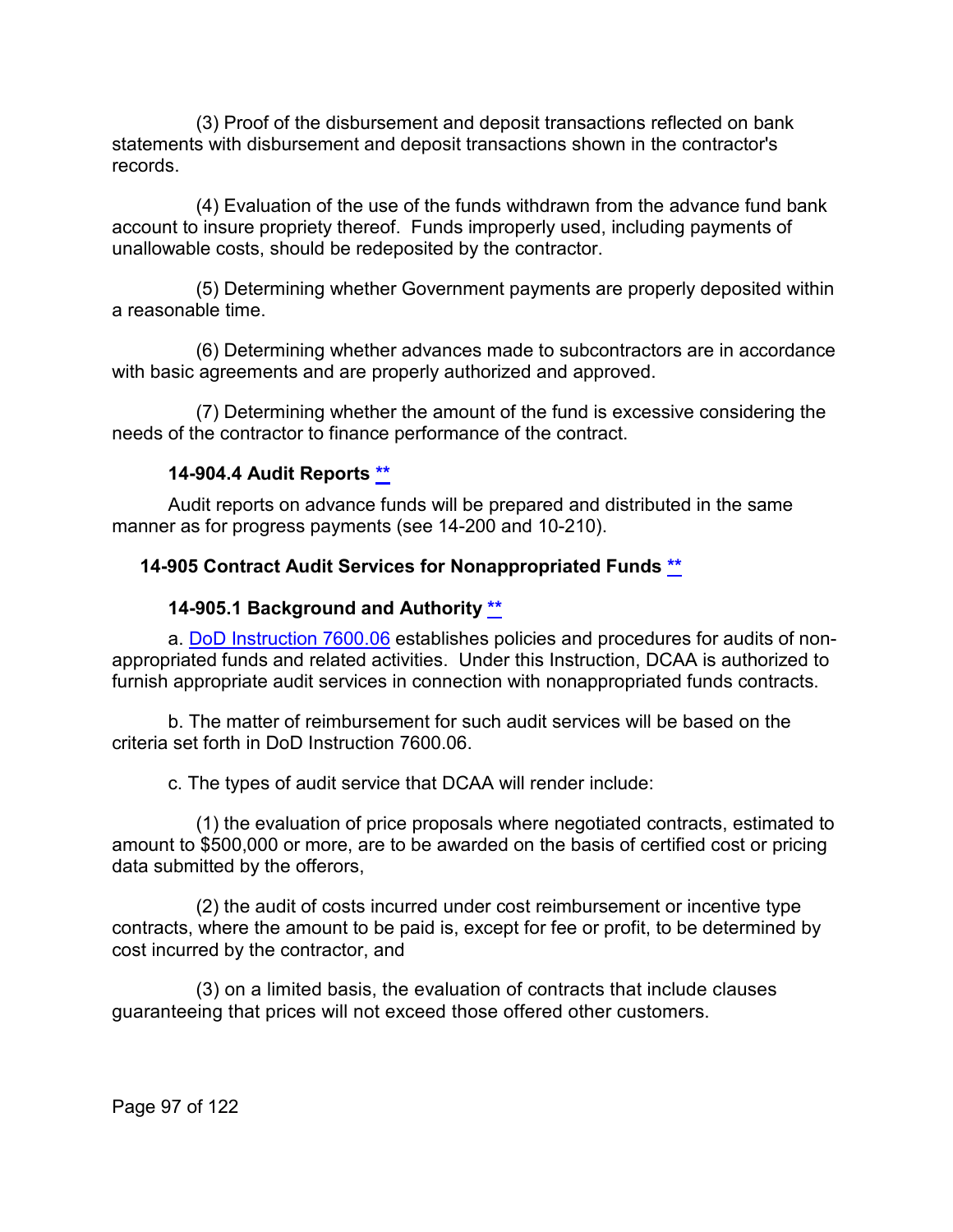### **14-905.2 Audit Responsibility – Nonappropriated Funds [\\*\\*](#page-6-19)**

a. Price proposal evaluations and incurred cost audits in connection with nonappropriated fund contracts will be made only upon the specific request of the cognizant DoD component, for example, Office of the Secretary of Defense, Organization of the Joint Chiefs of Staff, a Military Department, or a Defense Agency.

b. Requests for audit service are to be sent directly to the cognizant DCAA regional office, except in overseas areas, where requests may be sent directly to the cognizant DCAA branch office.

# **14-905.3 Audit Procedures [\\*\\*](#page-6-20)**

The nature of the audit effort authorized for proposed awards and contracts financed by nonappropriated funds is similar to the service normally provided by DCAA with respect to contracts financed from appropriated funds. Consequently, audits involving nonappropriated fund contracts and proposed awards will be performed in accordance with the appropriate sections of this manual.

# **14-905.4 Audit Reports [\\*\\*](#page-6-21)**

Prepare reports for nonappropriated fund activities in accordance with the applicable section of Chapter 10. Generally the requesting official would be the appropriate addressee.

### **14-906 Special Audits Related to Government Rights in Inventions [\\*\\*](#page-6-22)**

# **14-906.1 Background [\\*\\*](#page-6-23)**

a. [FAR 27.3](http://www.ecfr.gov/cgi-bin/text-idx?SID=929941c5971634ab5d298b64f043ed14&mc=true&node=sp48.1.27.27_13&rgn=div6)[/DFARS 227.3,](http://www.ecfr.gov/cgi-bin/text-idx?SID=fdace287be53c2641aabbb6996207a55&mc=true&node=sp48.3.227.227_13&rgn=div6) Patent Rights Under Government Contracts, emphasize the necessity for the Government to be in a position to know and exercise its rights under the Patents Rights-Retention by the Contract Clause. The contracting officer or designated representative has the primary responsibility for maintaining the proper controls to assure timely reporting by contractors.

b. The patent rights clause entitles the Government to certain rights in inventions which are either conceived or first reduced to practice during the performance of a Government contract containing the clause. However, the Government may find itself in disagreement with a contractor on the question of whether an invention was actually conceived or reduced to practice under a Government contract. Resolution of these questions may depend on the ability to demonstrate that contract funds were applied to the development of the invention.

# **14-906.2 Contract Audit Responsibility [\\*\\*](#page-6-24)**

a. Field audit offices will be responsive to requests for contract audit services under the patent rights clause.

b. The audit request should provide the contractor's statement as to:

Page 98 of 122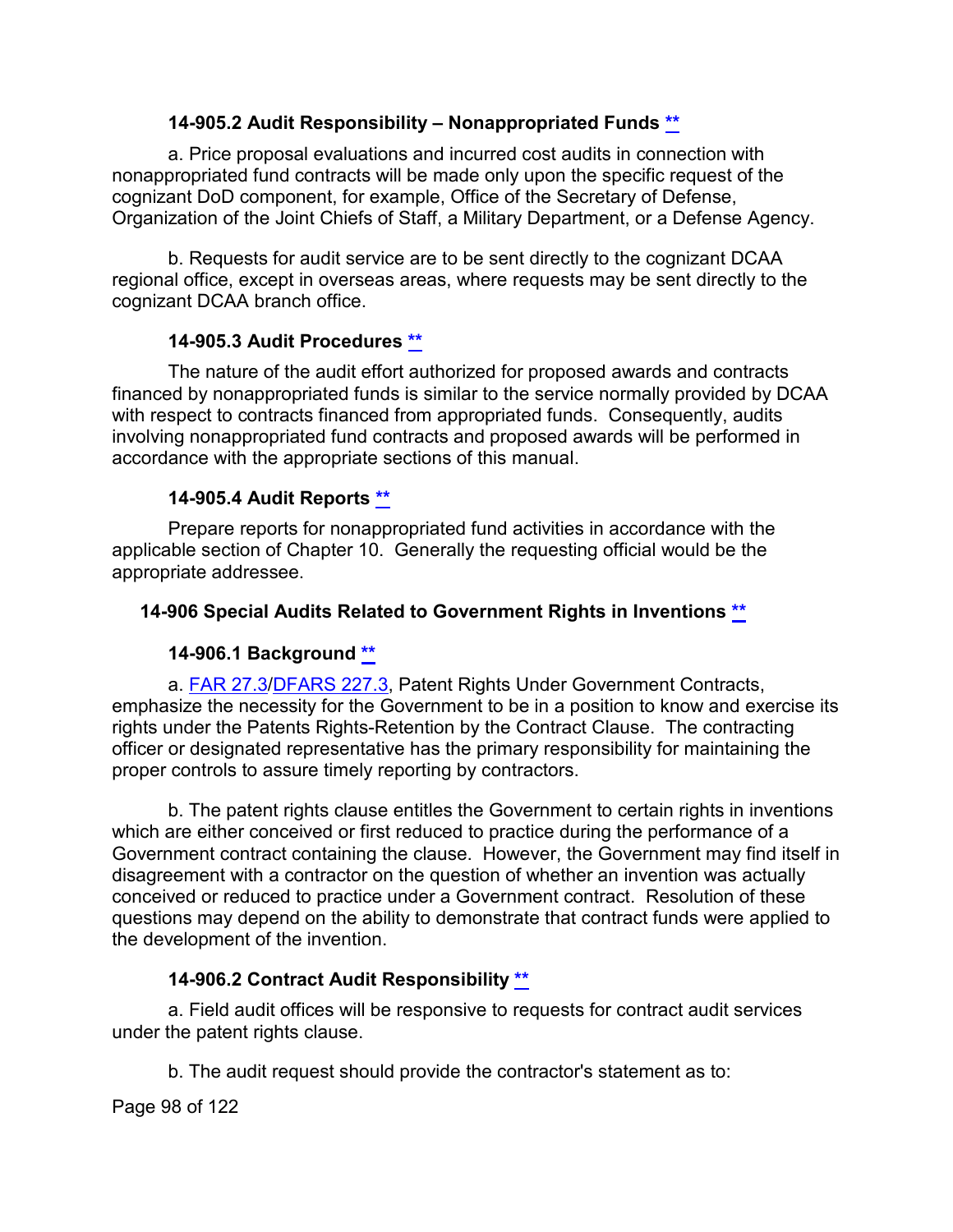(1) the specific individuals involved in the conception of the invention,

(2) the time period during which the work was performed, and

(3) the reason the Government was not given license-free use of the invention.

# **14-906.3 Audit Procedures [\\*\\*](#page-6-25)**

a. The auditor should determine how the salaries of the individuals responsible for the invention were charged during the period involved.

b. An evaluation should also be made of the contractor technical reports issued in connection with the invention to determine if any individuals, other than those disclosed by the contractor, were instrumental in the invention development. The time charges of the additional individuals revealed should also be analyzed to determine the accounts or contracts to which their time was charged during this time period.

c. During the normal audit of the contractor's operations, the auditor should be alert to instances where the Government may not have received proper rights to contractor inventions. The auditor should advise the administrative contracting officer of the contractor's apparent failure to comply with the patent rights contract clause.

# **14-906.4 Audit Reports [\\*\\*](#page-6-26)**

Follow the guidance in 10-1200 in preparing the audit report.

# **14-907 Evaluation of Data Other Than Certified Cost or Pricing Data in Support of Requests for Exception From Certified Cost or Pricing Data Requirements [\\*\\*](#page-7-0)**

# **14-907.1 Background [\\*\\*](#page-7-1)**

a. The Federal Acquisition Streamlining Act of 1994 (FASA) changed the traditional exceptions (called exemptions prior to FASA) from the requirements of submitting certified cost or pricing data at [FAR 15.403-1.](http://www.ecfr.gov/cgi-bin/text-idx?SID=929941c5971634ab5d298b64f043ed14&mc=true&node=se48.1.15_1403_61&rgn=div8) FASA also added two new commercial item exceptions from submitting certified cost or pricing data. The Clinger-Cohen Act of 1996 [also known as the Federal Acquisition Reform Act of 1996 (FARA)] also changed the exceptions by combining the catalog or market price exception with the commercial item exception. In the past, exceptions were discretionary, now they are mandatory, i.e., certified cost or pricing data shall not be obtained if an exception applies. Any information requested from an offeror to support an exception is now categorized as "data other than certified cost or pricing data". Contracting officers, although still tasked with the responsibility of purchasing supplies and services at a fair and reasonable price, are instructed not to obtain more information than is necessary. A hierarchical preference for obtaining information is provided at [FAR 15.402.](http://www.ecfr.gov/cgi-bin/text-idx?SID=929941c5971634ab5d298b64f043ed14&mc=true&node=se48.1.15_1402&rgn=div8)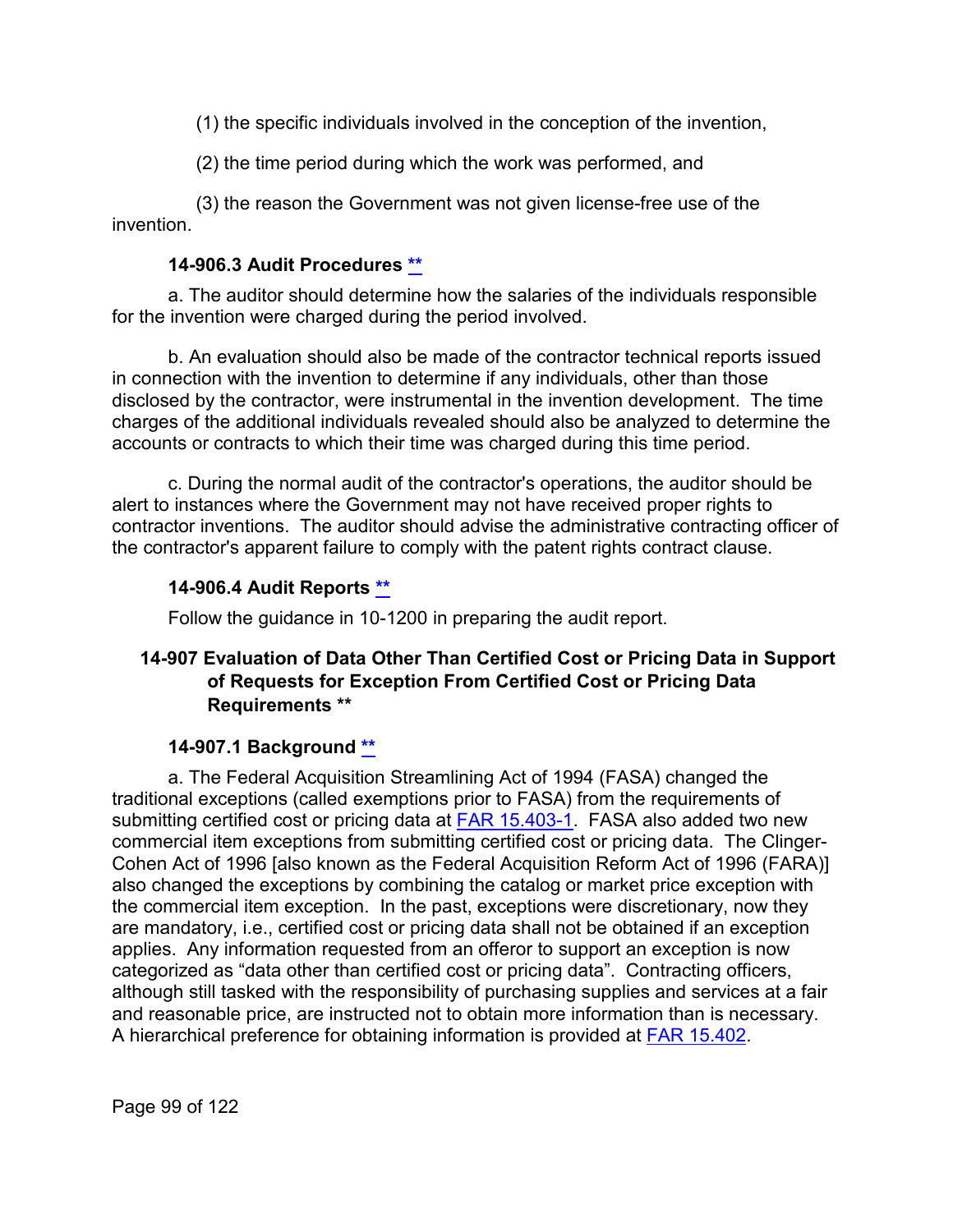b. FASA eliminated the SF 1412, Request for Exemption from the Submission of Cost or Pricing Data, and provided an SF 1448, Proposal Cover Sheet, Cost or Pricing Data Not Required. As of January 1, 1998, as a result of the FAR Part 15 Rewrite, the SF 1448 was eliminated.  $FAR$  15.403-5(b)(2) now provides that data other than certified cost or pricing data may be submitted in the offeror's own format unless the contracting officer requests a specific format and describes it in the solicitation. The SF 1411, Proposal Cover Sheet, Cost or Pricing Data Required, was also eliminated and the contracting officer may now require submission of certified cost or pricing data in the format indicated in [FAR 15.408,](http://www.ecfr.gov/cgi-bin/text-idx?SID=929941c5971634ab5d298b64f043ed14&mc=true&node=se48.1.15_1408&rgn=div8) Table 15-2—Instructions for Submitting Cost/Price Proposals When Certified Cost or Pricing Data are Required; specify an alternate format; or permit submission in the contractor's own format. When using Table 15-2, the offeror is still required to summarize specific information on the first page of the proposal, some of which was previously provided on the SF 1411.

### **14-907.2 Audit Objectives and Procedures [\\*\\*](#page-7-2)**

This section addresses all of the exceptions provided at [FAR 15.403-1.](http://www.ecfr.gov/cgi-bin/text-idx?SID=929941c5971634ab5d298b64f043ed14&mc=true&node=se48.1.15_1403_61&rgn=div8) FASA and Clinger-Cohen have provided the contracting officer maximum flexibility to determine that the price is fair and reasonable. Therefore, much of the standardization previously found in requests for exceptions, e.g., catalog or market price, is gone. The auditor's participation, and the amount of support provided, will be at the discretion of the contracting officer. However, the auditor has a responsibility to communicate to the contracting officer any information he or she has that may render granting an exception inappropriate. In accordance with 9-207, auditors may either perform examinations or applications of agreed-upon procedures on proposals supported by data other than certified cost or pricing data. Auditors may only perform applications of agreed-upon procedures on proposals supported only by price or sales data. The auditor must communicate with the requestor prior to starting the evaluation to ensure a clear understanding of the requested services. An acknowledgement letter is used to confirm agreement on the services to be provided (see 4-103d). Since the audit effort will vary from procurement to procurement, CAM does not provide detailed audit steps to be followed. However, sections 14-907.3 through 14-907.6 discuss the exceptions at [FAR](http://www.ecfr.gov/cgi-bin/text-idx?SID=3b80ab6db2450358d4918a55825539c6&mc=true&node=se48.1.15_1403_61&rgn=div8)  [15.403-1](http://www.ecfr.gov/cgi-bin/text-idx?SID=3b80ab6db2450358d4918a55825539c6&mc=true&node=se48.1.15_1403_61&rgn=div8) to identify the requirements that must be met for each.

# **14-907.3 Adequate Price Competition [\\*\\*](#page-7-3)**

[FAR 15.403-1\(b\)\(1\)](http://www.ecfr.gov/cgi-bin/text-idx?SID=929941c5971634ab5d298b64f043ed14&mc=true&node=se48.1.15_1403_61&rgn=div8) discusses the requirements for granting an exception based on adequate price competition. Price competition is adequate when:

(1) Two or more responsible offerors, competing independently, submit priced offers that satisfy the Government's expressed requirement;

(2) Award will be made to the offeror whose proposal represents the best value where price is a substantial factor in source selection; and

Page 100 of 122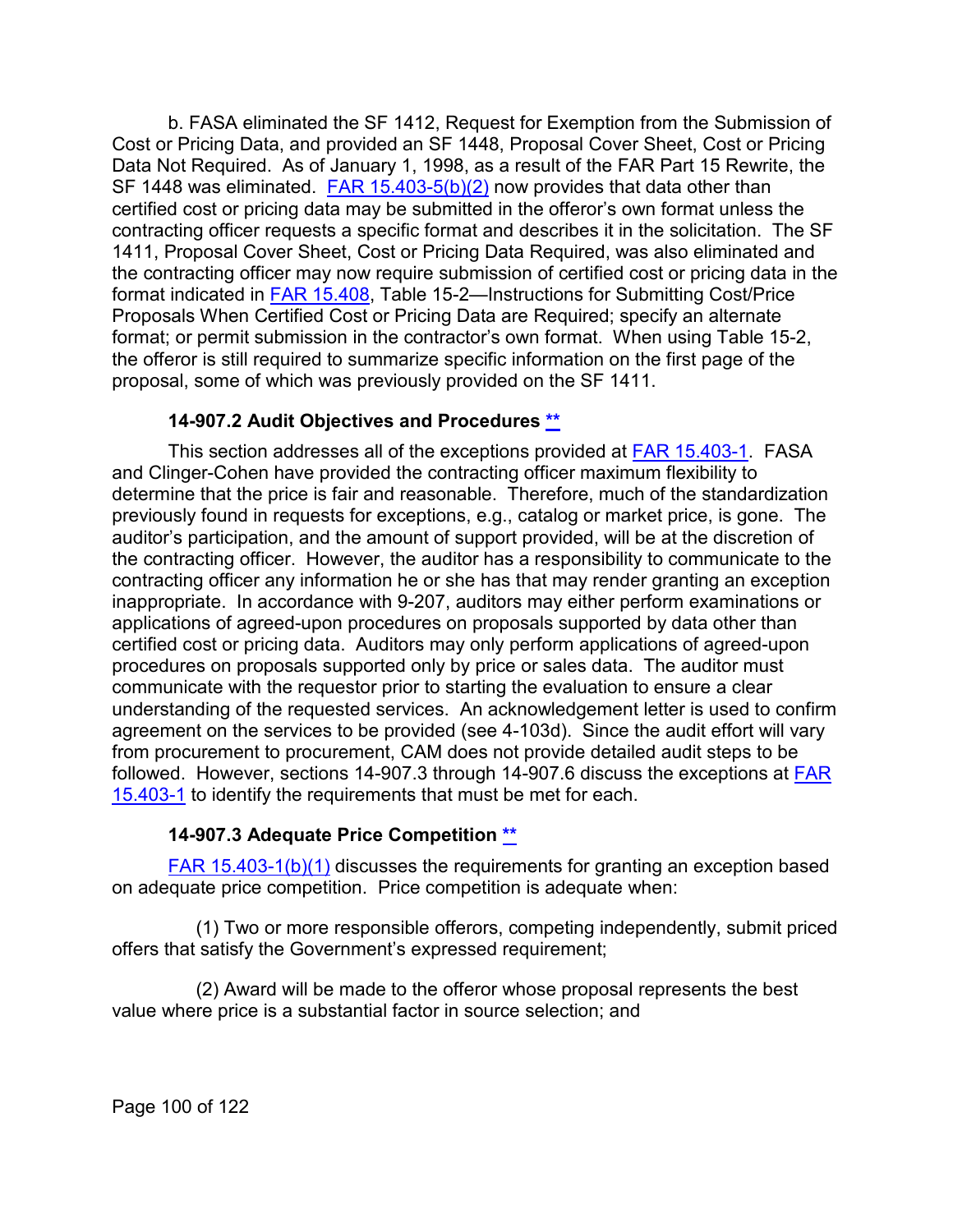(3) There is no finding that the price of the otherwise successful offeror is unreasonable. Any finding that the price is unreasonable must be supported by a statement of facts and approved at a level above the contracting officer.

# **14-907.4 Prices Set by Law or Regulation [\\*\\*](#page-7-4)**

[FAR 15.403-1\(b\)\(2\)](http://www.ecfr.gov/cgi-bin/text-idx?SID=929941c5971634ab5d298b64f043ed14&mc=true&node=se48.1.15_1403_61&rgn=div8) discusses prices set by law or regulation. This includes pronouncements in the form of periodic rulings, reviews, or similar actions of a governmental body; or embodied in the laws that are sufficient to set a price. The contracting officer ordinarily does not require DCAA assistance to make a determination on this claim for exception.

# **14-907.5 Commercial Items [\\*\\*](#page-7-5)**

a. This exception is granted for an item that meets the commercial item definition in [FAR 2.101,](http://www.ecfr.gov/cgi-bin/text-idx?SID=929941c5971634ab5d298b64f043ed14&mc=true&node=se48.1.2_1101&rgn=div8) or any modification as defined in paragraph  $(3)(i)$  or (ii) of the commercial item definition that does not change the item from a commercial item to a noncommercial item. This exception also includes catalog or market price items. FAR previously defined commercial items as supplies and services regularly used for other than Government purposes and sold or traded to the general public in the course of normal business operations. The definition, now provided at FAR 2.101, has been significantly expanded. A commercial item means any item, other than real property, that is of a type customarily used for nongovernmental purposes and that:

(1) has been sold, leased, or licensed to the general public,

(2) has been offered for sale, lease, or license to the general public,

(3) has evolved from a commercial item that is sold or offered for sale as a result of technological advancement (even if it is not yet available),

(4) requires either modifications of a type that is customarily available in the commercial marketplace or minor modifications for unique Government purposes, or

(5) any combination of the above.

The definition now includes items with the potential to be offered for sale to the public, e.g., an item in the development stage, if the item evolved from a commercial item and if it will be available in the commercial marketplace in time to satisfy Government delivery requirements. The definition also encompasses modifications if they are minor or customary in the marketplace; and ancillary services, like installation, training, or technical support and updates. The item could still meet the definition of a commercial item if a modification that is unique to the Government is made to a commercial item, if the modification is minor.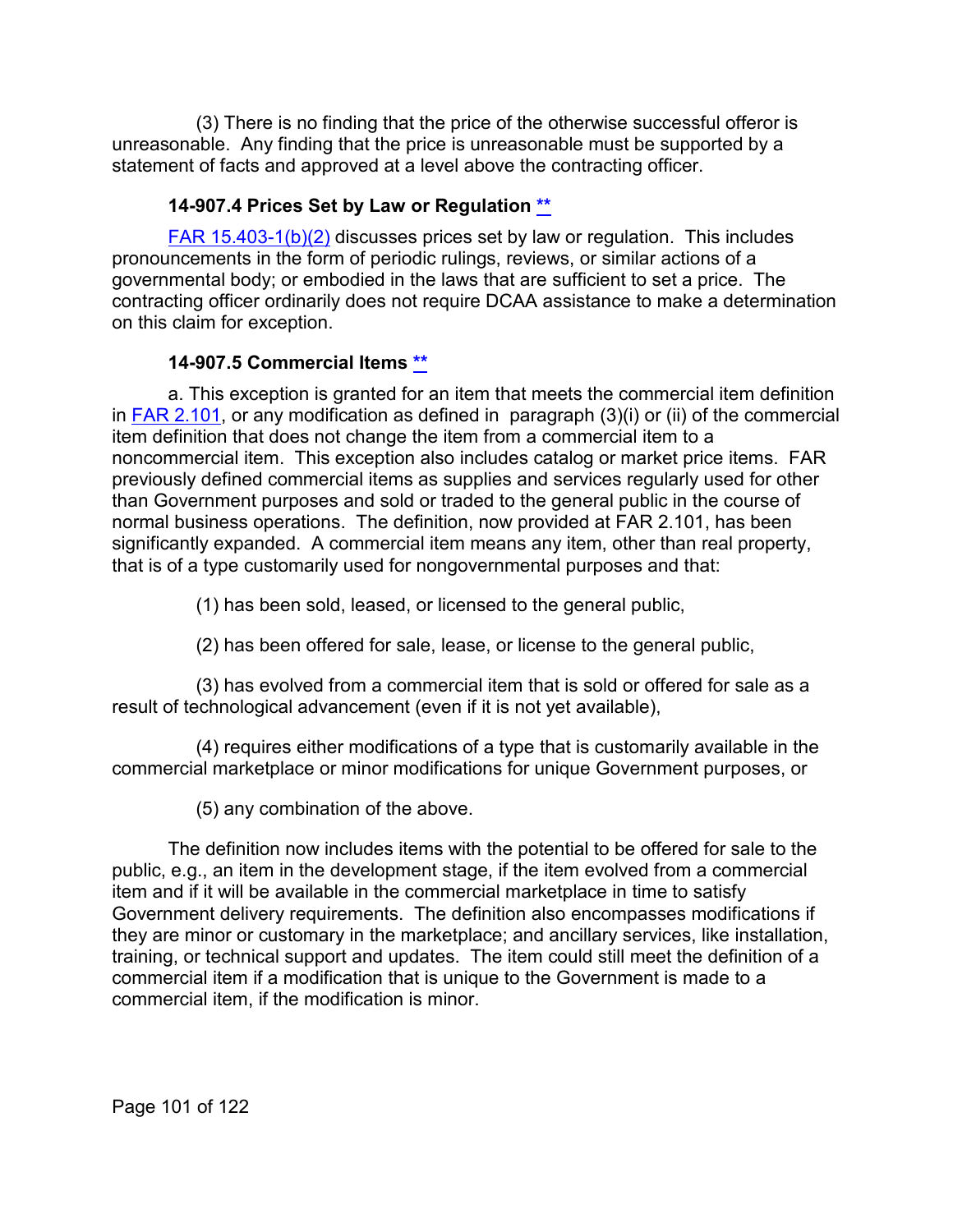b. If an item meets the definition of a commercial item at FAR 2.101, it is excepted from the requirement to obtain certified cost or pricing data. A contract for a commercial item must be awarded as firm-fixed-price or fixed-price with economic price adjustment and is exempt from Cost Accounting Standards (CAS) coverage.

c. The determination of whether an item meets the definition of a commercial item is generally done in the presolicitation stage, through market research as detailed in [FAR Part 10,](http://www.ecfr.gov/cgi-bin/text-idx?SID=929941c5971634ab5d298b64f043ed14&mc=true&node=pt48.1.10&rgn=div5) which traditionally was prior to DCAA's involvement. However, the auditor sometimes is asked to assist the contracting officer in making this determination. Furthermore, after the commerciality determination has been made, the contracting officer may request our assistance in his/her determination of the reasonableness of the price. Various types of support the auditor can and has provided the contracting officer in the presolicitation and price analysis stages are:

- (1) Verification of sales history to source documents,
- (2) Identification of special terms and conditions for the commercial item,
- (3) Identification of customarily offered discounts for the item,
- (4) Verification of the item to an existing catalog or price list, and

(5) Verification of historical data for an item previously not determined commercial that the offeror is now trying to qualify as a commercial item.

d. If requested, our role is to support the contracting officer in granting a commercial item exception by verifying the information to the contractor's books and records or other sources of financial data such as surveys, financial studies, or audit history of the same or similar items produced by other suppliers. Sometimes there are many factors that go into this decision to which the auditor does not have access, for example, price history on the same or similar items produced by other offerors or other information obtained through market research. As previously stated, an item can be "of a type" customarily used for nongovernmental purposes. The commerciality does not have to be determined on the basis of the specific item being offered, rather whether the requirements can be met by an item "of a type" available in the marketplace. This gives the contracting officer considerable latitude in determining an item to be commercial. Therefore, the auditor is not in a position to state whether an item does or does not meet the requirements in the definition. In addition, the auditor should not state whether the price of the item is fair and reasonable. This is the contracting officer's responsibility as well. What the auditor can do is apply certain agreed-upon procedures to sales, price, or cost information, and report the results of those procedures to the contracting officer to assist in his or her decision-making.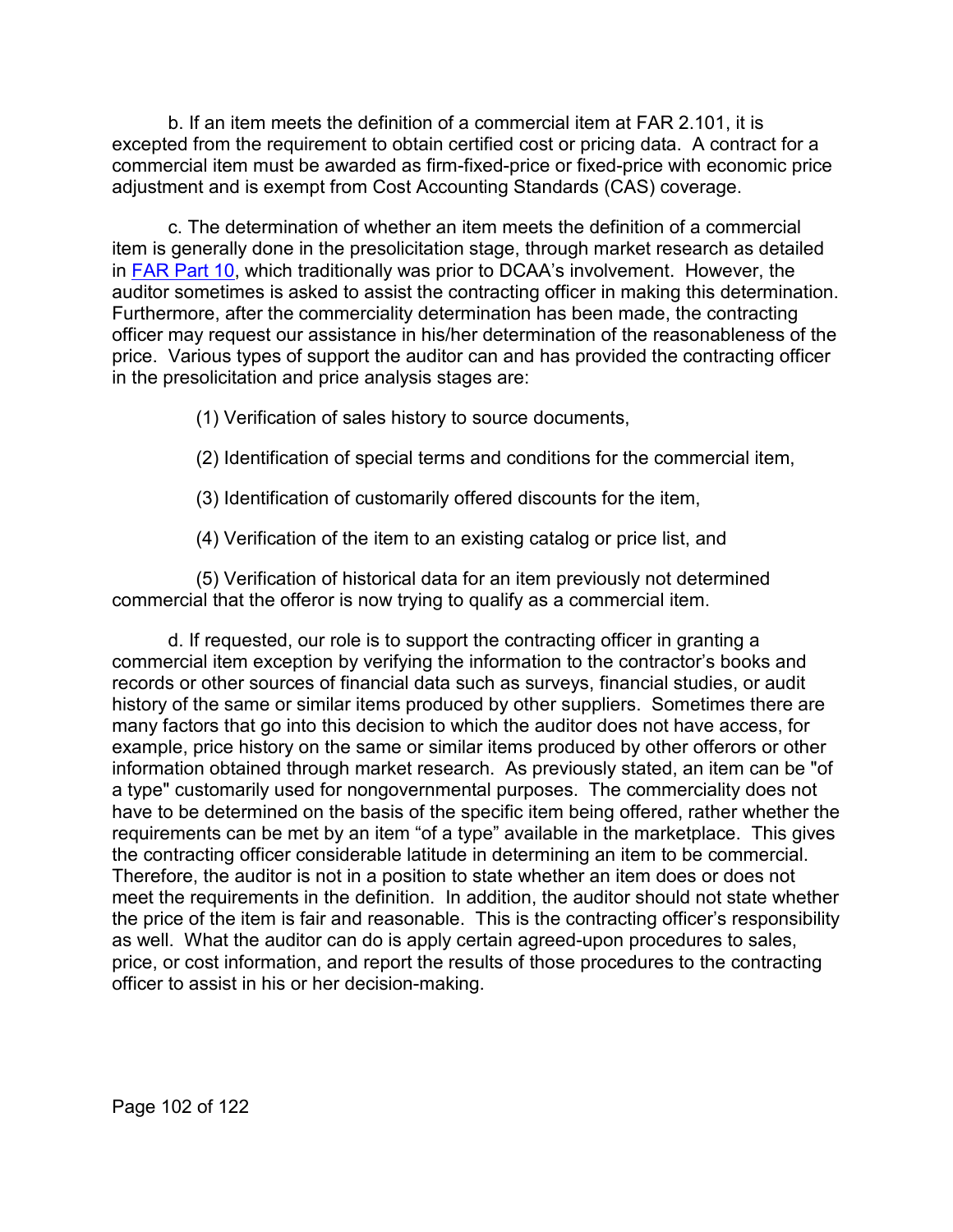### **14-907.6 Modifications to Contracts for Commercial Items [\\*\\*](#page-7-6)**

The exception [at FAR 15.403-1\(b\)\(5\)](http://www.ecfr.gov/cgi-bin/text-idx?SID=034738846a92a1d349c1c0c88449245c&mc=true&node=se48.1.15_1403_61&rgn=div8) applies when modifying a contract for commercial items. The standards for granting a commercial item exception at [FAR](http://www.ecfr.gov/cgi-bin/text-idx?SID=929941c5971634ab5d298b64f043ed14&mc=true&node=se48.1.15_1403_61&rgn=div8)  [15.403-1\(c\)\(3\)](http://www.ecfr.gov/cgi-bin/text-idx?SID=929941c5971634ab5d298b64f043ed14&mc=true&node=se48.1.15_1403_61&rgn=div8) also apply for modifications.

#### **14-907.7 Waivers [\\*\\*](#page-7-7)**

a. [FAR 15.403-1\(b\)\(4\)](http://www.ecfr.gov/cgi-bin/text-idx?SID=929941c5971634ab5d298b64f043ed14&mc=true&node=se48.1.15_1403_61&rgn=div8) authorizes the head of a contracting activity (HCA) to waive the requirement for submission of certified cost or pricing data in exceptional cases. The FAR provides that the HCA may consider granting a waiver if another exception does not apply, but the contracting officer can determine that the price is fair and reasonable without submission of certified cost or pricing data. Only the HCA may grant a waiver, and this authority is non-delegable. For DoD contracts, the Director, Defense Procurement, Acquisition Policy, and Strategic Sourcing (DPAPSS), issued guidance in February 2003, incorporating provisions contained in Section 817 of the National Defense Authorization Act for Fiscal Year (FY) 2003, regarding the granting of exceptional case waivers. The DPAPSS guidance requires that the granting of an exceptional case waiver shall be made only upon a determination that:

(1) the property or services cannot reasonably be obtained under the contract, subcontract, or modification, without the grant of the waiver,

(2) the price can be determined to be fair and reasonable without the submission of certified cost or pricing data, and

(3) there are demonstrated benefits to granting the waiver.

b. For purposes of subcontract pricing, a contractor or higher-tier subcontractor granted a waiver shall be considered as having been required to make available certified cost or pricing data. Consequently, award of any lower-tier subcontract expected to exceed the certified cost or pricing data threshold requires the submission of certified cost or pricing data unless an exception otherwise applies to the subcontract. The appropriate price reduction clauses at [FAR Part 52](http://www.ecfr.gov/cgi-bin/text-idx?SID=0889dbc1c3d5b0d8202a69e724851ae0&mc=true&node=pt48.2.52&rgn=div5) would be included in the prime contract for the purpose of flow down to the subcontract.

c. If the contracting officer is considering granting a waiver from certified cost or pricing data requirements, there are various types of support that the auditor can provide during the price and cost analysis stages, such as:

(1) verification of submitted data to source records,

(2) actual and negotiated contract unit price trends,

(3) unit price trends from other programs,

(4) trends of company profits,

Page 103 of 122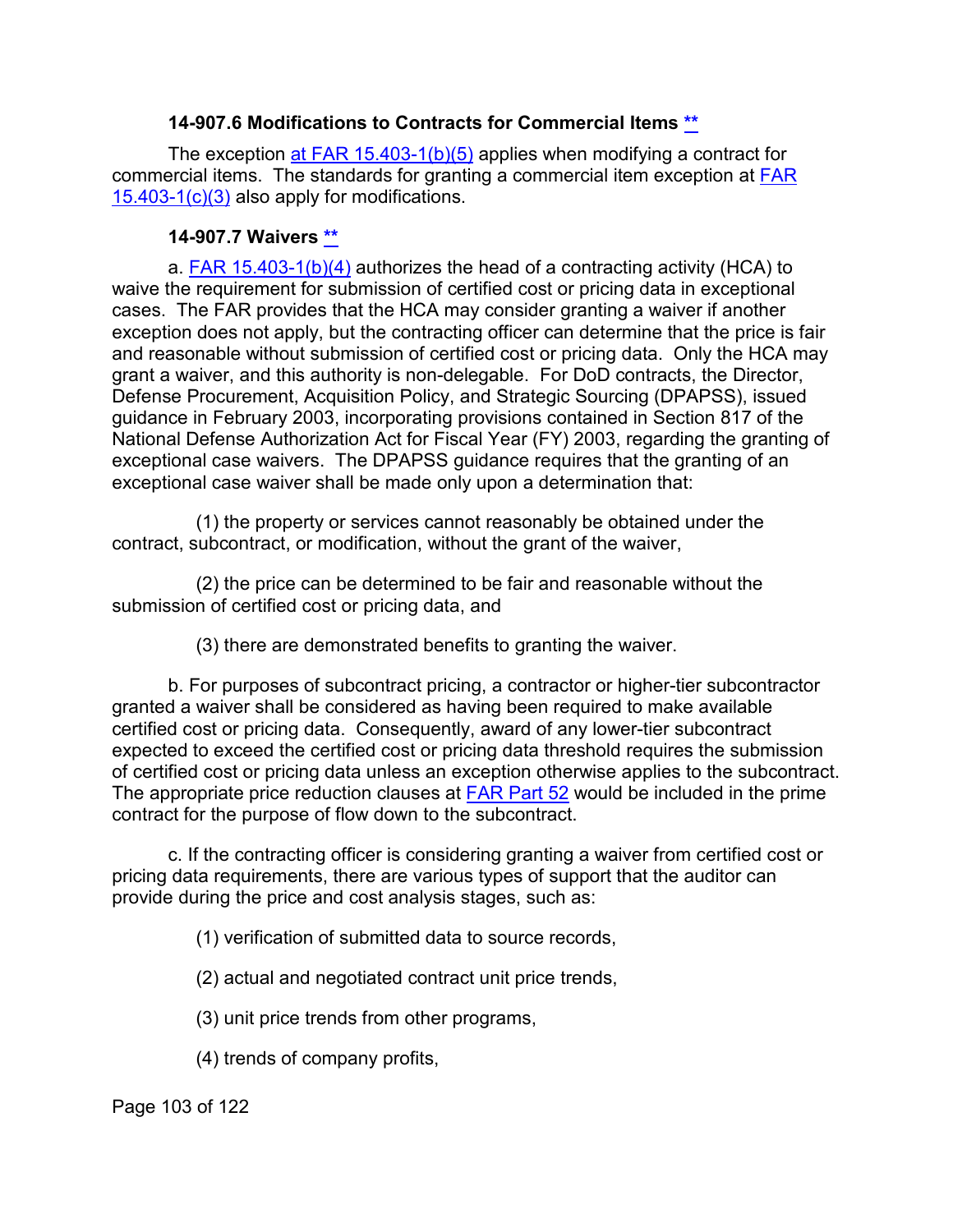(5) effects of accounting changes on historical cost comparisons,

(6) effects of contractor cost reduction initiatives on future costs,

(7) effects of significant inefficiencies or problems, and

(8) if parametric techniques were used, verification of inputs, outputs, and major cost drivers.

d. Auditor assistance to the contracting officer on waivers can be critical to ensure the Government obtains a fair and reasonable price absent certified cost or pricing data. In those cases where the auditor is aware of problems or issues that would significantly impact future procurements, he/she should be alert to future buys by maintaining contact with the Procuring Contracting Officer (PCO), and meeting with the PCO prior to issuance of the solicitation to offer DCAA's financial and advisory services.

#### **14-907.8 Reports [\\*\\*](#page-7-8)**

a. Auditors may perform either examinations or applications of agreed-upon procedures on data other than certified cost or pricing data (see [9-207\)](https://viper.dcaa.mil/guidance/cam/3144/audits-of-cost-estimating-and-pricing-proposals#Sec9207). Guidance in [9-](https://viper.dcaa.mil/guidance/cam/3144/audits-of-cost-estimating-and-pricing-proposals#Sec9210) [210](https://viper.dcaa.mil/guidance/cam/3144/audits-of-cost-estimating-and-pricing-proposals#Sec9210) and [10-304.6](https://viper.dcaa.mil/guidance/cam/3147/preparation-and-distribution-of-audit-reports#Sec103046) should be used to prepare an appropriate opinion or to disclaim an opinion when an examination is performed. The support the auditors provide on data other than certified cost or pricing data, which is price or sales data, is an application of agreed-upon procedures. The application of agreed-upon procedures report will be issued with a disclaimer of opinion (see [10-1000\)](https://viper.dcaa.mil/guidance/cam/3147/preparation-and-distribution-of-audit-reports#Sec). Since the auditor is not performing an examination, no opinion of any type should be given, including a qualified or adverse opinion.

b. Certified cost or pricing data are not required when an exception from certified cost or pricing data applies or a waiver is being contemplated. Therefore, there should be no reference in the report to certified cost or pricing data. However, contracting officers can obtain data other than certified cost or pricing data, which includes cost data, if required to determine the price reasonableness.

c. There should rarely be a need for technical assistance on these types of audits. Usually if a contracting officer believes that technical input is necessary to support the determination of a fair and reasonable price, the contracting officer can request that input directly from the technical specialist and provide the results to the auditor. When performing applications of agreed-upon procedures, rather than become involved in obtaining technical assistance, the usual course of action for the auditor would be to suggest modifying the agreed-upon procedures. If the requestor will not modify the procedures, any restrictions or unavailability of technical assistance should be described in the report. However when performing applications of agreed-upon procedures, lack of a technical review will never result in a qualified opinion since we do not issue an opinion on these types of evaluations (see 10-1008).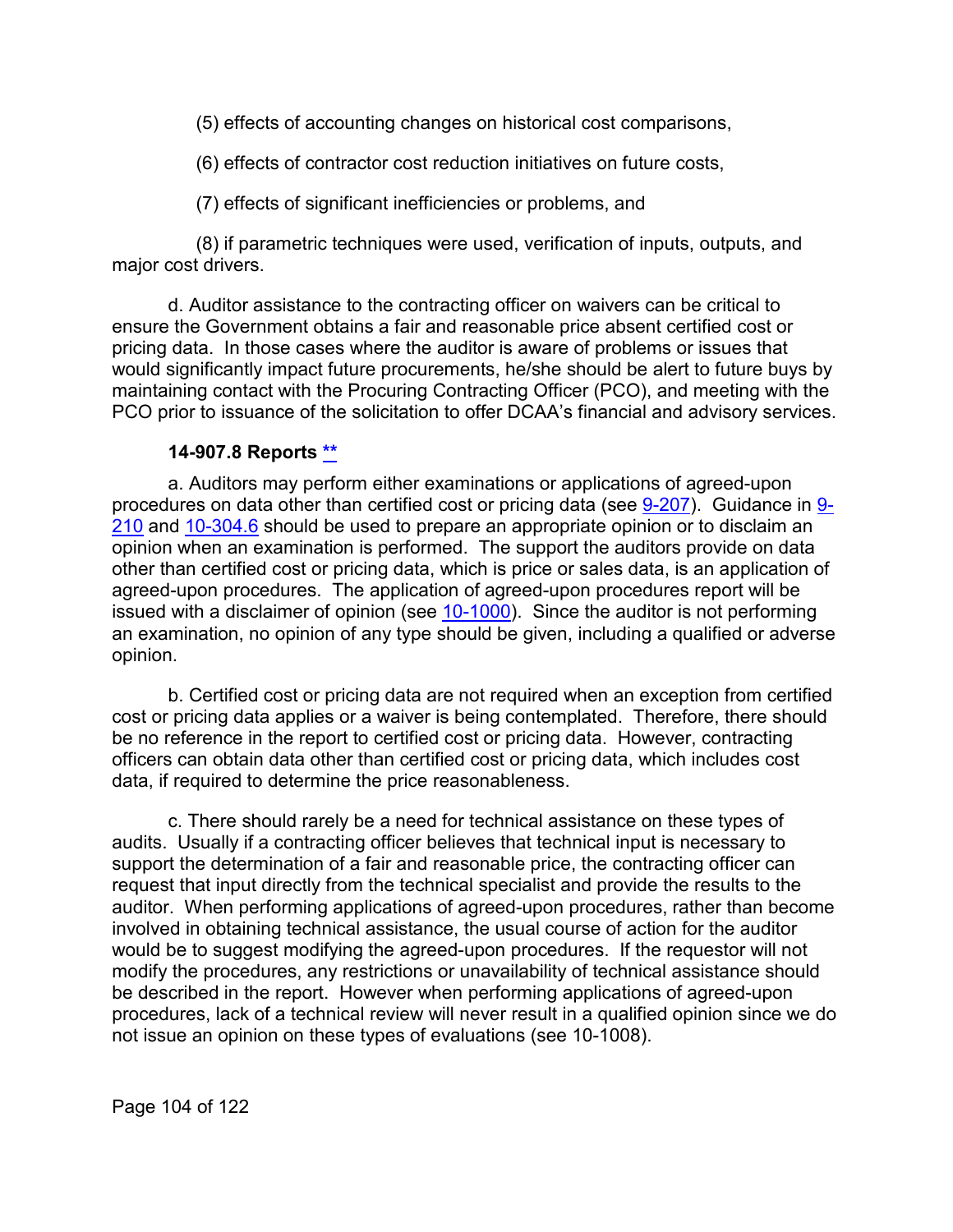d. The auditor should not express an opinion on whether an item qualifies for an exception from certified cost or pricing data requirements. For example, if requested to verify catalog or market price items, the auditor should only verify the information provided, not express an opinion as to whether the item meets the definition of a commercial item or qualifies for an exception. When catalog or market prices are used, the regulations no longer provide percentage guidelines nor define "substantial quantities". Therefore, the contracting officer will take the information the auditor has verified and the results of the market research and make the determination.

# **14-908 Compliance Audit for the Defense Security Cooperation Agency [DSCA] [\\*\\*](#page-7-9)**

### **14-908.1 Introduction [\\*\\*](#page-7-10)**

This section explains (i) the role of the Defense Security Cooperation Agency (DSCA) in foreign military financing and (ii) the auditor's role in evaluating contractor compliance with DSCA's financing terms and conditions under the Foreign Military Financing (FMF) Program. These terms and conditions are presented in the Contractor's Certification and Agreement.

### **14-908.2 Types of Foreign Military Financing [\\*\\*](#page-7-11)**

a. DSCA's basic responsibilities are explained in its Security Assistance Management Manual [\(SAMM\)](https://www.samm.dsca.mil/). They include directing, administrating and supervising the Security Assistance Program. Included within the Security Assistance Program is the Foreign Military Financing (FMF) Program, which provides loans and financing for Foreign Military Sales (FMS) and Direct Commercial Contracts (DCC).

b. Foreign Military Sales. FMS encompasses Government-to-Government transactions as defined by the SAMM. The U.S. Government acts as the agent for the purchasing foreign government. DoD policy provides that procurements made for FMS will comply with Federal acquisition regulations and procedures, including audit oversight (see Selected Areas of Cost guidebook, [Chapter 65\)](https://viper.dcaa.mil/guidance/guidebooks/selected-areas-of-cost/3101/selling-costs).

c. Direct Commercial Contracts. A DCC is the sale of articles and services between a foreign government and a U.S. company, rather than through the U.S. Government. A DCC is a general term for a legally binding agreement in which the parties are obligated to do or restrain from doing something. The terminology should not be confused with FAR Part 12 related to the acquisition of commercial items. Since a DCC is not a U.S. Government acquisition, DCCs are not directly covered the FAR or Cost Accounting Standards (CAS). However, FAR and CAS may be incorporated by reference by the governing laws and guidelines. DCCs are governed by the Arms Export Control Act (AECA), the SAMM, and the DSCA Guidelines for Foreign Military Financing of Direct Commercial Contracts. The AECA provides the authority to provide FMF funding to DCCs. DCCs financed by a U.S. loan or grant administered by DSCA are subject to DSCA Guidelines for Foreign Military Financing of DCCs. In consideration of receiving DSCA administered financing, the contractor agrees to

Page 105 of 122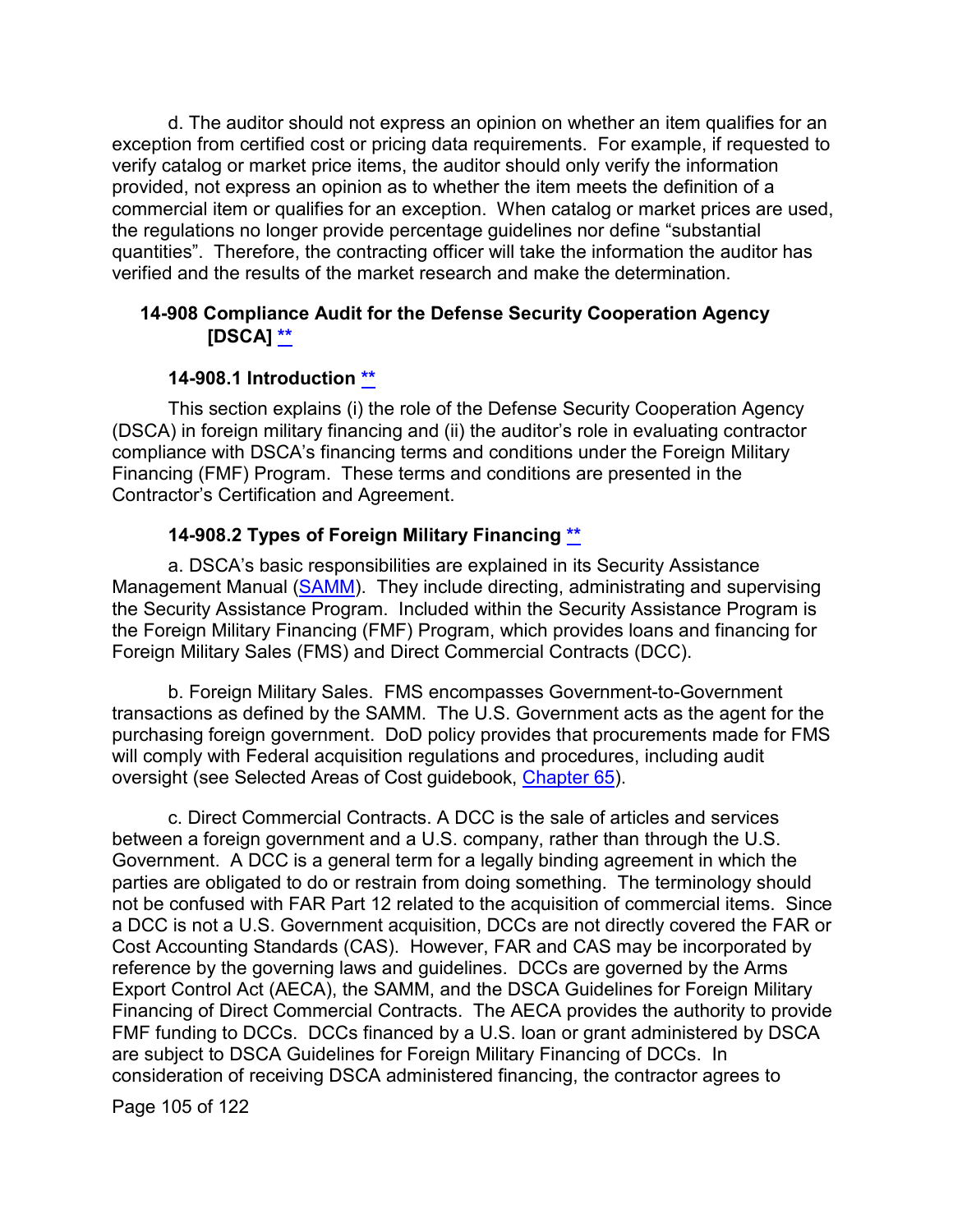comply with specific elements contained in a signed document titled "Contractor's Certification and Agreement with Defense Security Cooperation Agency". While the entire FAR is not applicable to financed DCCs, some portions of FAR are incorporated by reference by the DSCA DCC guidelines. The DSCA Guidelines Enclosure 2 Pricing Reviews provide reference to the offeror's cost/price submissions being in accordance with FAR, DFARS, other contract cost principles and procedures, generally accepted accounting principles, and the requirements and procedures of the CAS, as applicable.

### **14-908.3 General Oversight Requirements [\\*\\*](#page-7-12)**

a. The DSCA Guidelines for Foreign Military Financing of Direct Commercial Contracts states that sole-source procurements that exceed \$2,500,000 require a pricing review. DCMA, with DCAA's assistance as required, will provide the field pricing support. Requests for field pricing support on direct commercial contracts from foreign governments are processed by DCMA Headquarters, International and Federal Business Division. DCMA requests for field pricing support and interim oversight effort should be treated as reimbursable assignments.

b. In addition, the DSCA Guidelines for Foreign Military Financing of Direct Commercial Contracts states that awards (sole source, Defined Basic Ordering Agreements (DBOAs), or competitive awards) valued at \$1,000,000 or more, the foreign government is required to contract with DCMA for contract audit services. DCMA will arrange with DCAA to perform audits on the prime contractor's compliance with its Certification and Agreement throughout the life of the DCC. In addition to receiving foreign government requests via the DCMA Headquarters, DSCA may directly request DCAA to evaluate and report on contractor compliance with its Certification and Agreement. These requests are processed through DCAA's Financial Liaison Advisor assigned to DCMA Headquarters, and will include as an enclosure the contractor's Certification and Agreement, relevant correspondence and audit leads. DSCA requests for DoD oversight services should be handled as nonreimbursable assignments.

c. The Certification and Agreement (element numbers 2 and 6) provides the U.S. Government the right to examine any of the contractor's directly pertinent books and records involving transactions related to the DCC. The right to examine contractor records expires three years after final payment under the contract. Therefore, if requested to perform a DSCA compliance audit, the auditor should plan to complete the examination before the right to access expires.

### **14-908.4 Audit for Contractor Compliance with Certification and Agreement [\\*\\*](#page-7-13)**

a. A memorandum issued by the DoD Comptroller on November 4, 1991 outlines the responsibilities of DSCA and DCAA regarding evaluations of direct commercial contracts. Only certain elements of the Certification and Agreement are subject to DCAA audit. Those elements are noted in the Agency's standard audit program for evaluating contractor compliance with its Certification and Agreement.

Page 106 of 122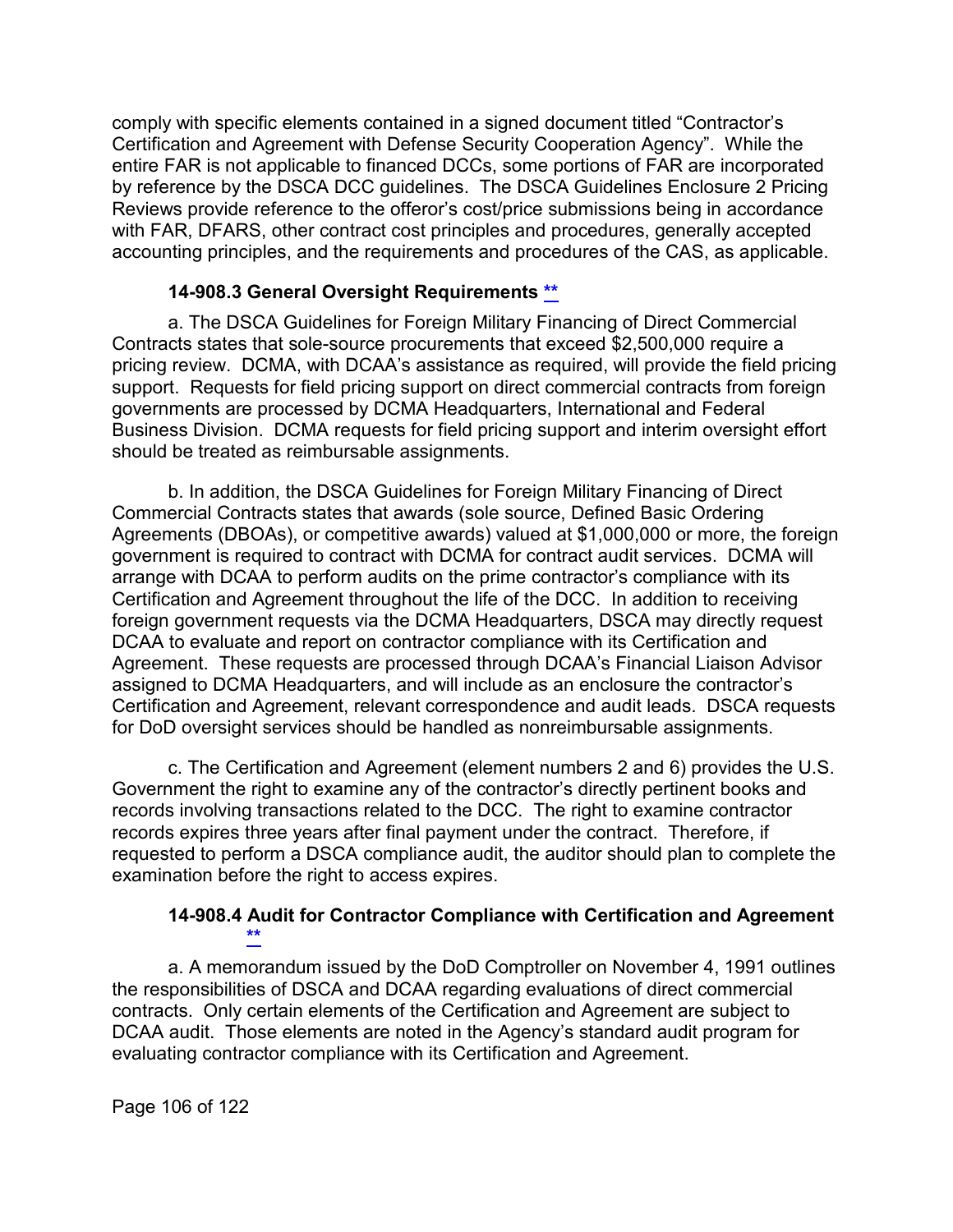b. For contracts receiving DSCA financing, the allowability of costs will be determined on the basis of the terms and conditions included in the Certification and Agreement.

c. During the normal audit of the contractor's operations, the auditor should be alert to the risk of inappropriate shifting of costs between DoD contracts and direct commercial contracts financed through DSCA.

# **14-908.5 Reporting Results of Audit (DSCA) [\\*\\*](#page-7-14)**

a. Prepare the report using DCAA's audit report shell developed specifically for the DSCA compliance evaluation and the guidance in 10-200. The report shell is available on the DCAA Intranet and in CaseWare.

b. Distribution of reports in response to specific requests from DSCA will be limited to DSCA. Reports issued in response to requests from DCMA should be addressed to DCMA and if there are findings, include DSCA Headquarters on distribution.

# **14-909 Evaluations of Other Transaction Agreements (OTAs) [\\*\\*](#page-7-15)**

# **14-909.1 Background [\\*\\*](#page-7-16)**

a. OTAs are legal contracts other than Federal Acquisition Regulation (FAR) based procurement contracts, grants, and cooperative agreements used to stimulate, support, or acquire research or prototype projects. OTAs were authorized to encourage commercial firms to join with the Department of Defense (DoD) to advance dual-use technology and to broaden the technology and industrial base available to DoD. Unless otherwise provided for, OTAs are not required to comply with the FAR, its supplements (e.g., Defense Federal Acquisition Regulation Supplement (DFARS)), or laws limited in applicability to procurement contracts, such as the Truth in Negotiation and Cost Accounting Standards (CAS).

b. The law has authorized OTAs under the 10 United States Code (U.S.C), Section 2371 Research OTAs and Section 2371b Prototype OTAs. There are three types of OTAs. The Section 2371 authority addresses awarding Research OTAs and the Section 2371b authority addresses awarding Prototype OTAs and Production OTAs.

(1) [Section 2371 Research OTA](http://uscode.house.gov/view.xhtml?req=(title:10%20section:2371%20edition:prelim)%20OR%20(granuleid:USC-prelim-title10-section2371)&f=treesort&edition=prelim&num=0&jumpTo=true)s. In 1989, Congress enacted [10 U.S.C.](http://uscode.house.gov/view.xhtml?req=(title:10%20section:2371%20edition:prelim)%20OR%20(granuleid:USC-prelim-title10-section2371)&f=treesort&edition=prelim&num=0&jumpTo=true)  [2371,](http://uscode.house.gov/view.xhtml?req=(title:10%20section:2371%20edition:prelim)%20OR%20(granuleid:USC-prelim-title10-section2371)&f=treesort&edition=prelim&num=0&jumpTo=true) "Research Projects: Transactions Other Than Contracts and Grants," which authorized the use of OTAs for basic, applied, and advanced research projects. OTAs for research may be used when it is not feasible to use a standard contract, grant, or cooperative agreement. Most of the OTAs awarded under Section 2371 by DoD are Technology Investment Agreements (TIAs). TIAs are assistance instruments used to stimulate or support research. The regulations governing the award and administration of TIAs are covered under 10 U.S.C. 2371 and the DoD Grant and Agreement Regulations (DoDGARs) under [32 CFR Part 37.](https://www.govinfo.gov/content/pkg/CFR-2018-title32-vol1/xml/CFR-2018-title32-vol1-part37.xml) 10 U.S.C. 2371 prescribes that DoD

Page 107 of 122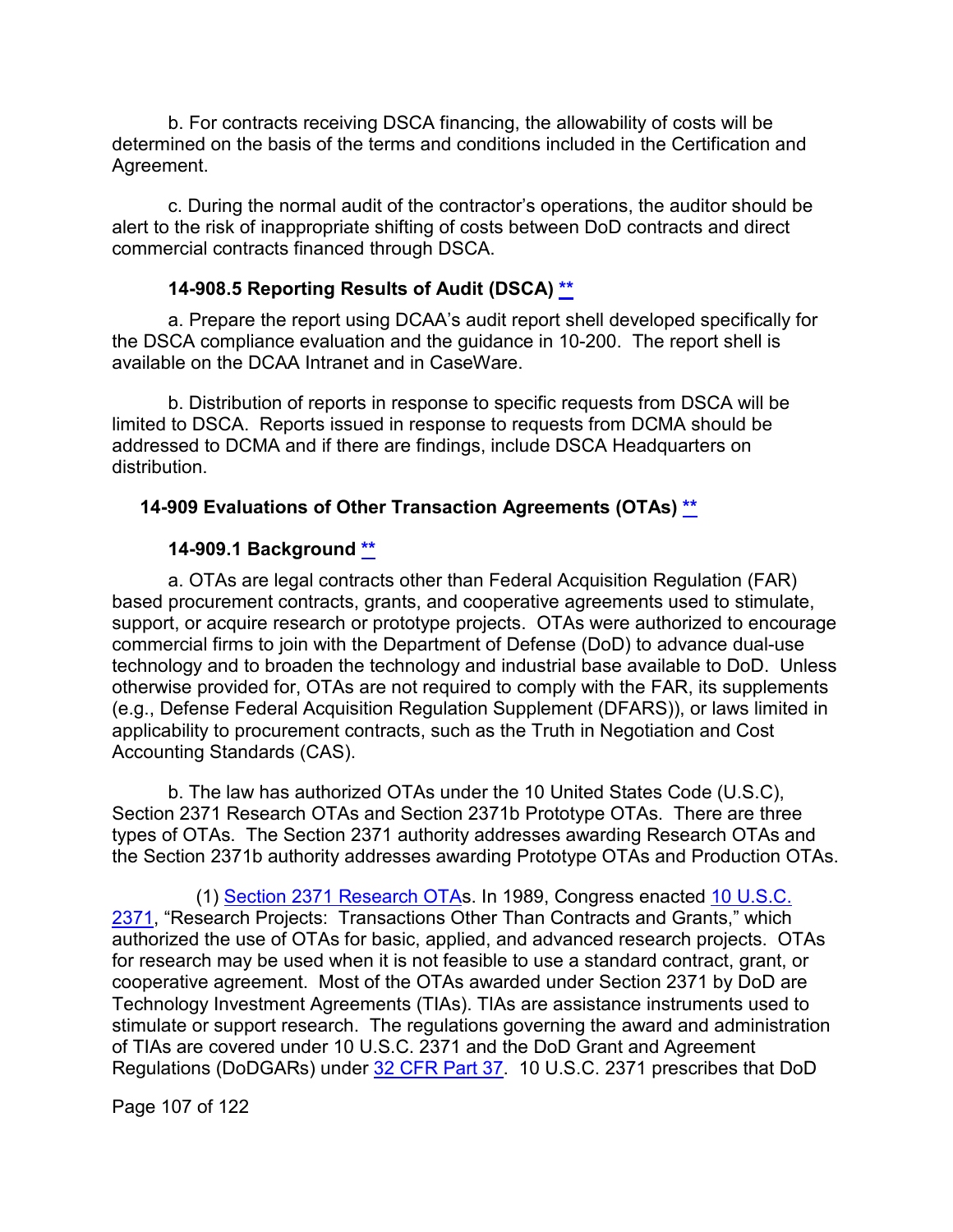funding should not exceed that provided by non-Government parties to the maximum extent practical (i.e., contractors should provide at least 50 percent of the costs for the research project).

(2) Section 2371b Prototype and Production OTAs. Prior to the National Defense Authorization Act (NDAA) for Fiscal Year (FY) 2016, Public Law 114-92, the use of OTAs for prototyping and follow-on production was authorized through NDAA for FY 1994, Section 845 (as amended), and 10 U.S.C. 2371. The NDAA FY 2016 permanently codified the authority to use OTAs for prototype projects and transitioning successes into follow-on production in [10 U.S.C. 2371b.](https://uscode.house.gov/view.xhtml?req=granuleid:USC-prelim-title10-section2371b&num=0&edition=prelim)

- (a) Prototype OTAs must be directly relevant to enhancing the mission effectiveness of military personnel and the supporting platforms, systems, components, or materials proposed to be acquired or developed by the DoD, or to improvement of platforms, systems, components, or materials in use by the armed forces. This instrument may be used only when at least one of the following conditions is met:
	- (i) There is at least one nontraditional defense contractor participating to a significant extent in the prototype project;
	- (ii) All significant participants in the transaction other than the Federal Government are small businesses or nontraditional defense contractors;
	- (iii) At least one third of the total cost of the prototype project is to be paid out of funds provided by parties to the transaction other than the Federal Government; or
	- (iv) The senior procurement executive for the agency determines in writing that exceptional circumstances justify the use of a transaction that provides for innovative business arrangements or structures that would not be feasible or appropriate under a contract or would provide an opportunity to expand the defense supply base in a manner that would not be practical or feasible under a contract.
- (b) Production OTAs must meet the following criteria under 10 USC 2371b(f):
	- (i) A prototype OTA must have been awarded;
	- (ii) The prototype OTA must have provided for a follow-on production award;
	- (iii) Competitive procedures had to be used to select participants in the prototype OTA;
	- (iv) Participants must have successfully completed the prototype projects; and

Page 108 of 122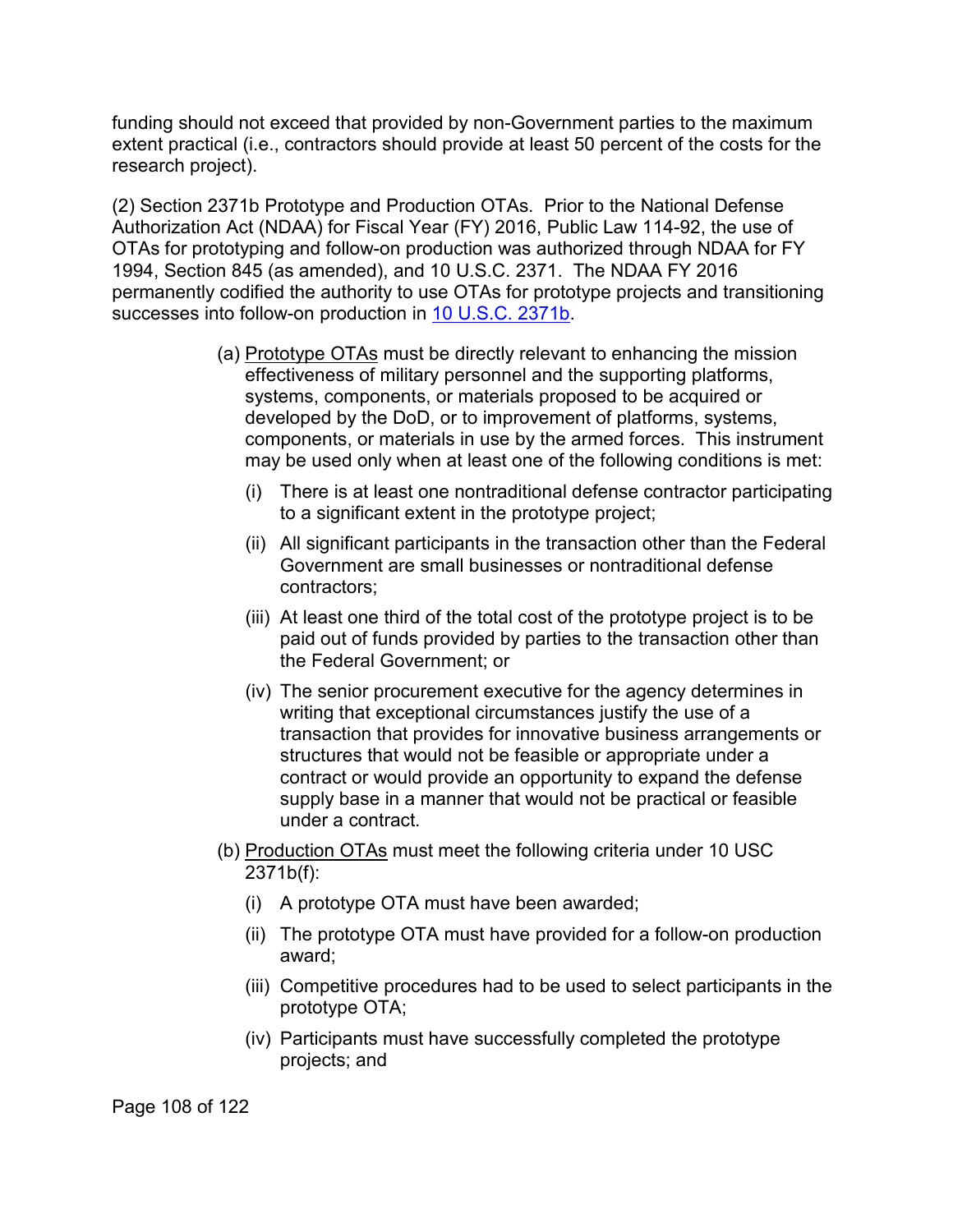(v) The participants are willing and able to complete a production of the prototype.

c. The research and prototype OTAs are typically further described as expenditure-based or fixed-price depending on how payments under the agreement are made.

(1) Expenditure-Based OTA. Agreements where payments are exclusively or primarily based on amounts generated from the awardee's financial or cost records.

(2) Fixed-Price OTA. Agreements where the primary method of payment is not based on amounts generated from the awardee's financial or cost records, including agreements where the price is fixed against established milestones and/or estimated level-of-effort. Since fixed-price OTAs are not based on the contractor's financial and cost records, these OTAs are less likely to include clauses in the agreements related to financial management system, record access, or audit requirements.

d. OTAs can be awarded to a single company, joint venture, partnership, prime contractor with subcontract relationships or consortium (through its members or authorized agent).

#### **14-909.2 Audit Responsibilities [\\*\\*](#page-7-0)**

An agreements officer (AO) may request a DCAA audit or advisory assistance in determining the reasonableness of the OTA prior to award or to determine if the costs or accounting system comply with the terms of the OTA after the award. DCAA may be able to provide audit or advisory services to assist AOs in assessing the reasonableness of the costs or compliance with the agreement terms.

#### **14-909.3 Special Considerations [\\*\\*](#page-7-1)**

a. Solicitation Process. There is a wide range of methods by which to solicit OTAs and the Government team is not confined to using a Request for Proposals (RFP) process. Agencies awarding OTAs from a solicitation are free to create their own process to solicit and assess potential solutions provided it is a fair and transparent process, provides for competitive procedures to be used to the maximum extent practicable (or merit-based competitive procedures for TIAs), and documents the rationale for making the Government investment decision. Each OTA must be independently evaluated based on its solicitation process and terms when considering what advisory or audit services can be performed on OTAs.

b. Agreement Terms. The terms included in an OTA can vary depending on the specific requirements of each project. Agencies awarding OTAs are afforded flexibility in the terms included in an agreement which are often influenced through the negotiation process with the contractor. When assessing the ability to perform an advisory or audit service in support of an OTA, the audit team needs to develop an understanding of the agreement terms of each OTA.

Page 109 of 122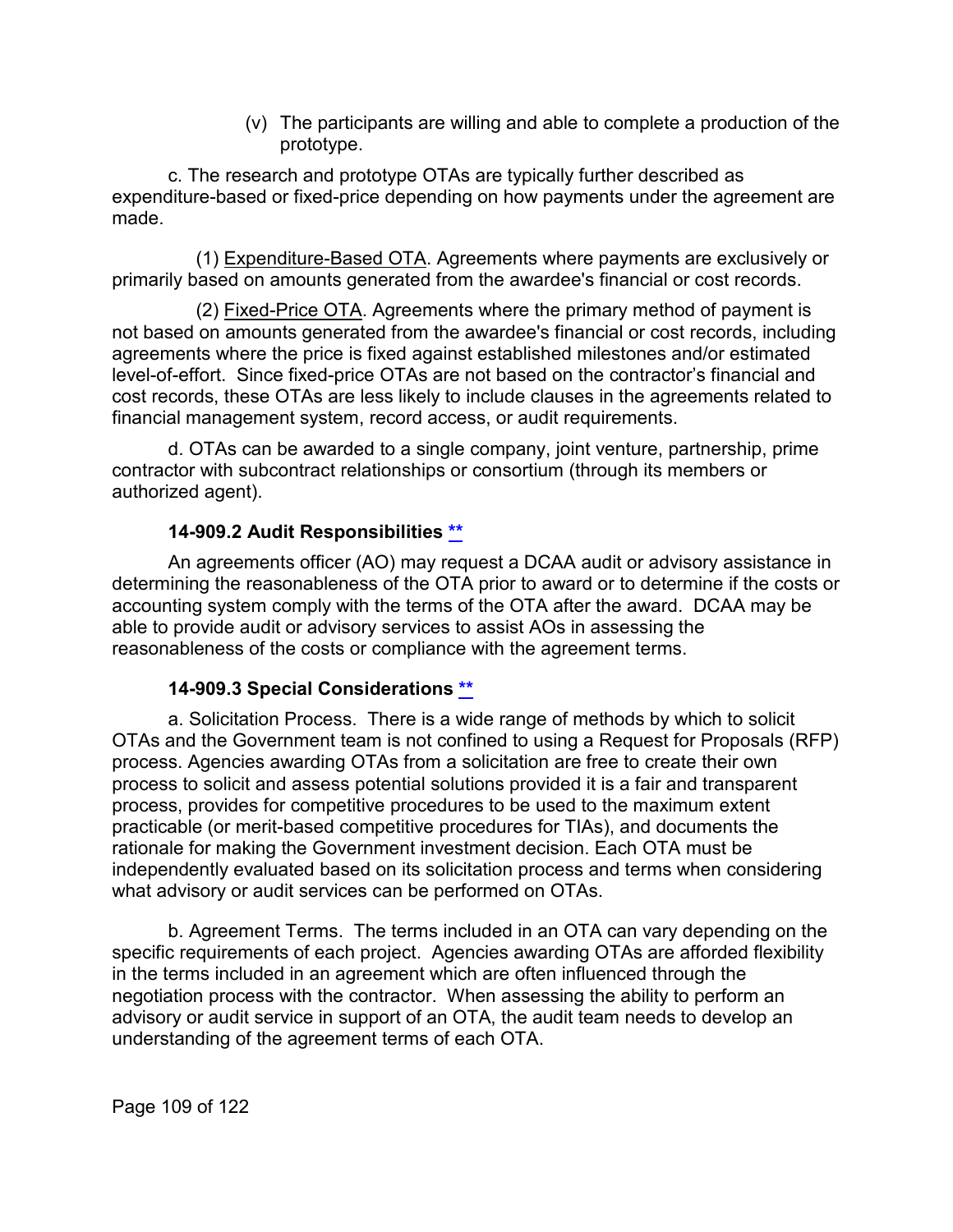c. Record Access and Audit Clauses. The inclusion of record access and audit clauses is negotiable in OTAs. If the audit clause does not provide sufficient access/records for the auditor to perform an advisory or audit service, the audit team should communicate their concerns with the customer in a timely manner. The audit team should also notify DCAA Headquarters, Pricings and Special Projects Division, of any access limitations encountered.

d. Cost Principles. OTAs typically allow and encourage contractors to use their existing systems, permitting they comply with Generally Accepted Accounting Principles (GAAP) and that they maintain adequate records to account for federal funds received under the agreement. OTAs are generally not subject to FAR/DFARS and any cost principles applicable must be included in the agreement terms. However, the expenditure-based TIAs (a common type of Research OTA) commonly require a contractor to use the cost principles established in [FAR Part 31](https://www.acquisition.gov/content/part-31-contract-cost-principles-and-procedures) or [2 CFR Part 200.](https://www.govinfo.gov/content/pkg/CFR-2018-title2-vol1/xml/CFR-2018-title2-vol1-part200-subpartE.xml) An expenditure-based TIA with a for-profit contractor that has existing FAR/DFARS covered contracts should include terms which require the contractor to use the same regulations for identifying allowable costs (FAR Part 31) for the TIA, unless an exception is obtained [\(DoDGARs 37.625\)](https://www.govinfo.gov/content/pkg/CFR-2018-title32-vol1/xml/CFR-2018-title32-vol1-part37.xml#seqnum37.625). Similarly, an expenditure-based TIA with a non-profit contractor that has existing FAR/DFARS covered contracts should include terms which require the contractor to use the same regulations  $(2$  CFR Part  $200.400$ ) for identifying allowable costs for the TIA [\(DoDGARs 37.635\)](https://www.govinfo.gov/content/pkg/CFR-2018-title32-vol1/xml/CFR-2018-title32-vol1-part37.xml#seqnum37.635).

e. Cost/Resource Sharing. Cost sharing includes both cash and/or in-kind contributions, which may be in the form of real property, equipment, supplies and other expendable property, and the value of goods and purchased services directly benefiting and specifically identifiable to the project or program. Issues to consider include preagreement costs, indirect costs, prior IR&D costs, and in-kind valuation/usage.

f. OTA Billings. Government financing on an OTA may be based on actual expenditure reimbursement, advanced payment, or milestone payments. OTA financing based on payable milestones may be structured in a manner that milestones need not be adjusted for actual expenditures (fixed amount). Alternatively, the OTA may require that milestones reasonably track actual cost incurred (expenditure-based). Under payable milestones, the organization is entitled to bill for the milestone payment identified in the Schedule of Payments and Payable Milestones when it accomplishes an identified milestone. In the event that incurred costs differ significantly from the milestone payment amount, the Agreement Administrator may adjust future milestone payment amounts. The milestone should be accomplished and accepted by the Government prior to the milestone being billed.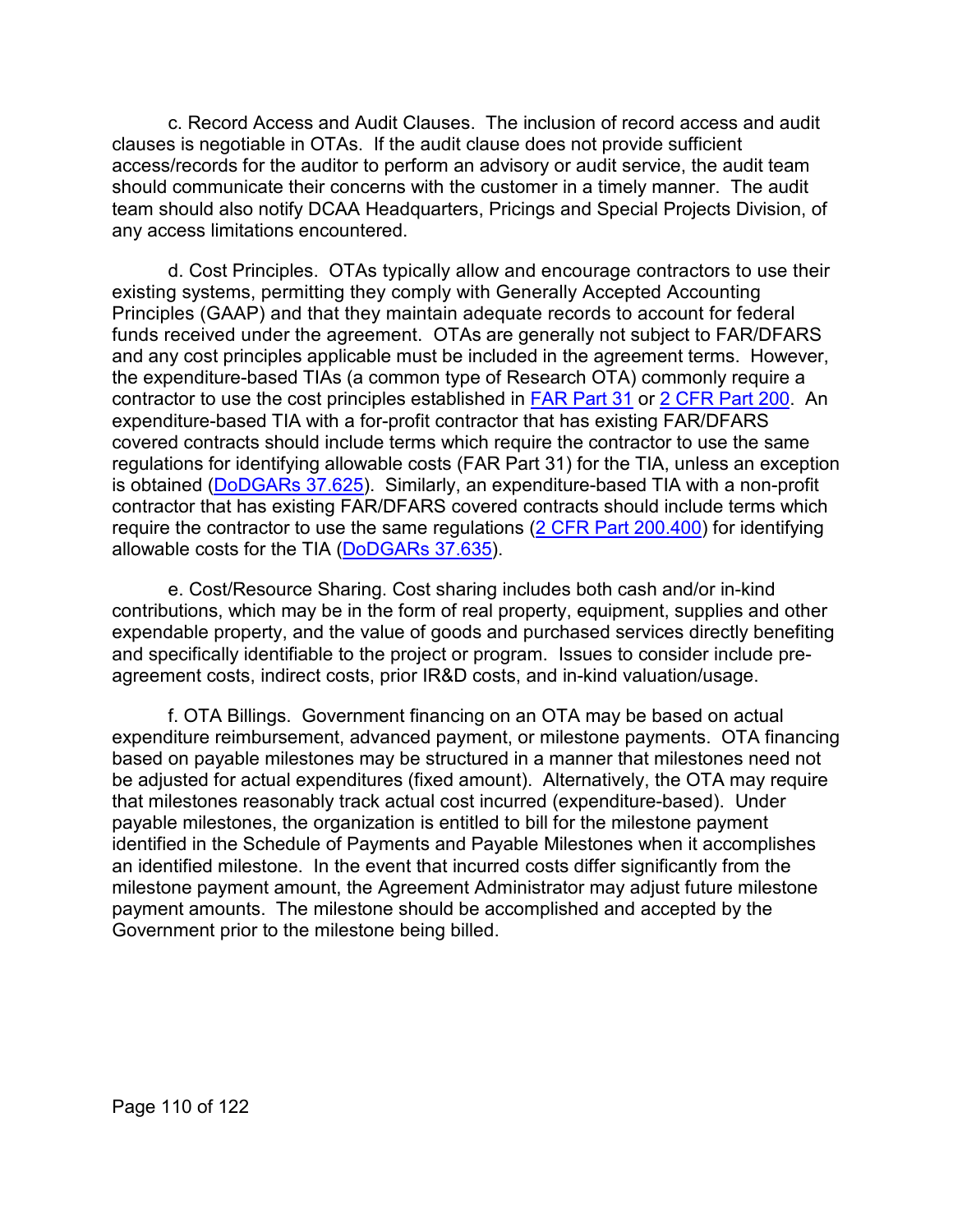g. Consortium-Lead Costs. These costs are usually considered an indirect expense. The consortium lead should not be separately charging its administrative costs to the OTA, unless specifically provided for. If the inclusion of the OTA administrative costs in the indirect cost pool results in a disproportionate allocation of indirect costs, then a special allocation in accordance with [CAS 418,](https://www.govinfo.gov/content/pkg/CFR-2018-title48-vol7/xml/CFR-2018-title48-vol7-sec9904-418-40.xml) Allocation of Direct and Indirect Costs, may be appropriate for Government contracts.

h. Interest. If advance payments are authorized, the OTA may require that a separate interest bearing bank account be established to account for the Government funds. Any interest earned should be remitted annually to the Government.

i. Recovery of Funds. OTAs under the authority of 10 U.S.C. 2371 and 2371b provide that an OTA project may include terms and conditions that allow for recoupment of Government investment funding from the performer in certain situations. Any recoverable funds should be remitted to the Government and placed in the agency's designated Treasury account to be available for the agency to use on subsequent programs.

j. Accounting Treatment. All costs incurred in support of the OTA, including both the contractor and Government cost share, should be accounted for consistently. OTAs should be accounted for either as an IR&D project or as direct effort (similar to a contract). FAR  $31.205-18(e)$  states that costs incurred by a contractor, pursuant to cooperative arrangements (e.g., joint ventures, limited partnerships, teaming arrangements, and collaboration and consortium arrangements) entered into under Section 2371, should be considered allowable as IR&D if the work performed would have been allowed as contractor IR&D had there been no cooperative arrangement. The contractor should account for the Government payments as a credit to the IR&D account and should only allocate allowable unreimbursed IR&D costs to Government contracts. While OTAs are generally not subject to CAS, CAS-covered contracts receiving an allocation of IR&D costs would be affected if a portion of the OTA were accounted for as an IR&D project. [CAS 402,](http://www.ecfr.gov/cgi-bin/text-idx?SID=9c629cd42ba4419be8bf058abaff58be&mc=true&node=se48.7.9904_1402&rgn=div8) Consistency in Allocating Costs Incurred for the Same Purpose, requires that all costs incurred for the same purpose, in like circumstances, are either direct costs only or indirect costs only with respect to the final cost objective. The purpose of CAS 402 is to ensure that each type of cost is allocated only once, and on only one basis, to any contract or other cost objective. If the contractor accounts for the costs incurred under the OTA partially as direct effort and partially as indirect effort (IR&D project), then the contractor is in noncompliance with [CAS 402](https://www.govinfo.gov/content/pkg/CFR-2018-title48-vol7/xml/CFR-2018-title48-vol7-sec9904-402-40.xml) on its CAS-covered contracts. Auditors should follow [8-302.7](https://viper.dcaa.mil/guidance/cam/3141/cost-accounting-standards#Section830271) when deciding whether to report the noncompliance.

k. Advance Agreements. Contractors may attempt to enter into advance agreements regarding their accounting treatment of the OTA as it relates to [CAS 402](https://www.govinfo.gov/content/pkg/CFR-2018-title48-vol7/xml/CFR-2018-title48-vol7-sec9904-402-40.xml) requirements. Contractor requests for an advance agreement should be coordinated with the cognizant regional office/corporate audit directorate and then through DCAA Headquarters, Pricing and Special Projects Division. When requested to comment on

Page 111 of 122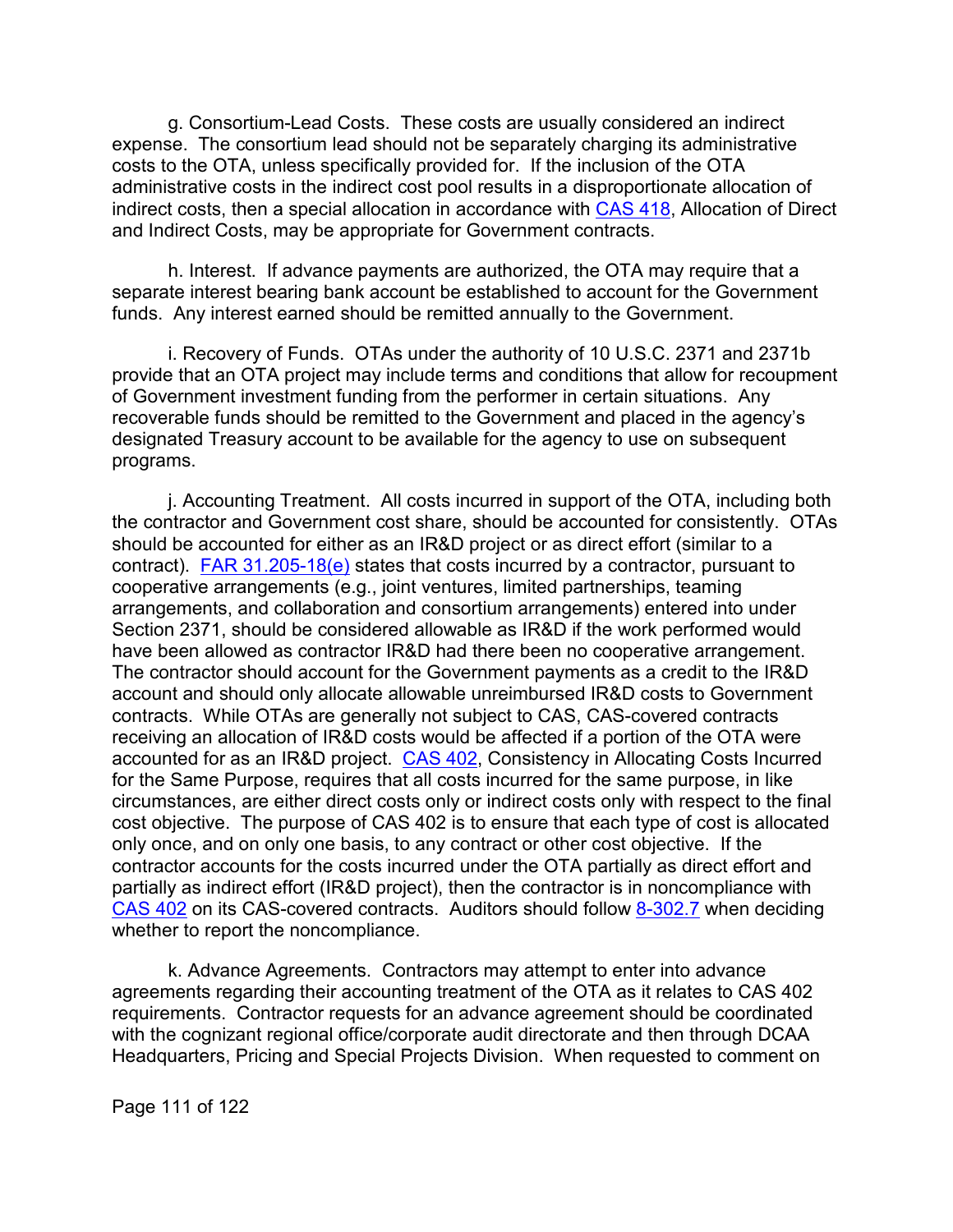OTA advance agreements where the contractor plans to account for the OTA costs as IR&D, the auditor should recommend that the advance agreement include a requirement for the use of the contractor's existing Government contract accounting system for accumulating the OTA costs.

## **14-909.4 Reporting [\\*\\*](#page-7-2)**

Prepare audit reports in accordance with the applicable Agency guidance associated with the type of GAGAS engagement.

## **14-910 Performance-Based Payments (PBPs) [\\*\\*](#page-7-3)**

## **14-910.1 Introduction [\\*\\*](#page-7-4)**

a. **FAR 32.1001(a)** provides that PBPs are the preferred financing method when the contracting officer finds them practical, and the contractor agrees to their use. PBPs are not authorized for use in conjunction with other methods of contract financing except advance payments and guaranteed loans  $(FAR 32.1003(c))$ . PBPs may be based on:

(1) performance measured by objective, quantifiable methods,

(2) accomplishment of defined events, or

(3) other quantifiable measures of results [\(FAR 32.1002\)](http://www.ecfr.gov/cgi-bin/text-idx?SID=b0618253e14481035d0f10f52f992215&mc=true&node=se48.1.32_11002&rgn=div8).

b. The procedure for establishing PBPs is a two-part process comprised of establishing the performance bases (events or criteria) and establishing the performance-based finance payment amount. A PBP amount may be established on any rational basis including (but not limited to):

(1) engineering estimates of stages of completion,

(2) engineering estimates of hours or other measures of effort to be expended in the performance of the event or achievement of a performance criterion, and

(3) the estimated projected cost of performance of particular events [\(FAR](http://www.ecfr.gov/cgi-bin/text-idx?SID=b0618253e14481035d0f10f52f992215&mc=true&node=se48.1.32_11004&rgn=div8)  [32.1004\(b\)\(4\)\)](http://www.ecfr.gov/cgi-bin/text-idx?SID=b0618253e14481035d0f10f52f992215&mc=true&node=se48.1.32_11004&rgn=div8).

# **14-910.2 Administration and Payment of Performance-Based Payments [\\*\\*](#page-7-5)**

[FAR 32.1007\(c\)](http://www.ecfr.gov/cgi-bin/text-idx?SID=53612ec6e5a4a6996e65f0b406d3981b&mc=true&node=se48.1.32_11007&rgn=div8) states that the contracting officer is responsible for determining what reviews are required for protection of the Government's interests when using PBPs. The contracting officer should consider the contractor's experience, performance record, reliability, financial strength, and the adequacy of controls established by the contractor for the administration of PBPs. Based upon the risk to the Government, postpayment reviews and verifications should normally be arranged as considered appropriate by the contracting officer. If considered necessary by the contracting officer, pre-payment reviews may be required. The contracting officer may also reduce

Page 112 of 122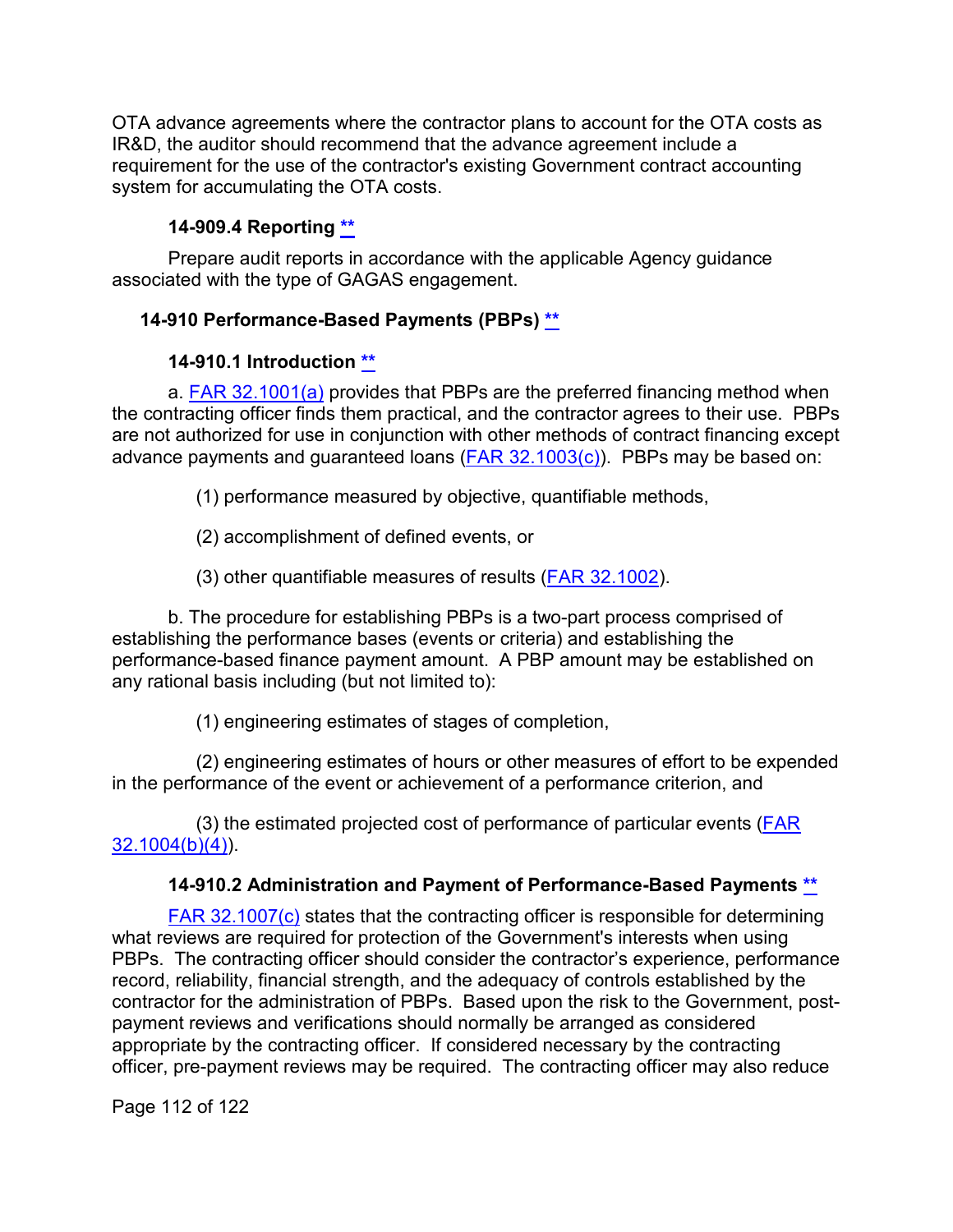PBPs when the contractor fails to comply with a material requirement of the contract, fails to progress on the contract, is in unsatisfactory financial condition, or is delinquent in payment of any subcontractor under the contract [\(FAR-32.1008\)](http://www.ecfr.gov/cgi-bin/text-idx?SID=b0618253e14481035d0f10f52f992215&mc=true&node=se48.1.32_11008&rgn=div8).

### **14-910.3 Role of the Auditor [\\*\\*](#page-7-6)**

a. A user's guide has been developed to facilitate the establishment of performance-based events and PBP amounts. The guide instructs contracting officers to use DCAA and DCMA when establishing PBP events and values. The guide notes that representatives of DCAA and DCMA will have special familiarity with the program as well as with the contractor's operations and organization. This experience and familiarity can be a valuable asset for the contracting officer and the program office when selecting and defining appropriate PBP events. Contracting officers are encouraged to seek the input of DCAA and DCMA representatives and to build in their continuing involvement when negotiating and structuring performance-based events and PBP amounts. Finally, the guide notes that using all of the experience and specialized expertise of DCAA and DCMA can often make a substantial difference in the practicality and success of a performance-based financing approach in a major contract activity. A copy of the PBP User's Guide in PDF format can be obtained at [http://www.acq.osd.mil/dpap/Docs/PBPGuideNov2001.pdf.](http://www.acq.osd.mil/dpap/Docs/PBPGuideNov2001.pdf)

b. Auditors and financial liaison advisors (FLAs) can provide valuable financial advice to those contracting officers and buying commands considering the use of PBPs. Since [FAR 32.1007\(c\)](http://www.ecfr.gov/cgi-bin/text-idx?SID=b0618253e14481035d0f10f52f992215&mc=true&node=se48.1.32_11007&rgn=div8) makes the contracting officer responsible for determining what reviews are required when using PBPs, auditors should be fully responsive to requests from contracting officers for audit assistance in both pre-payment and post-payment PBP reviews. Auditors should acknowledge contracting officer requests in accordance with [4-103.](https://viper.dcaa.mil/guidance/cam/3130/general-audit-requirements#Sec4103)

c. Pre-payment auditor assistance may be sought in establishing and valuing PBP events. PBP events should be established to allow the contractor a reasonably consistent cash flow during the period of performance. Enough PBP events should occur during contract performance to avoid long periods of no or insufficient cash flow for the contractor when the rate of expenditures is significant. PBPs cannot, in total, exceed 90% of the price of the contract or delivery item to which they apply [\(FAR](http://www.ecfr.gov/cgi-bin/text-idx?SID=b0618253e14481035d0f10f52f992215&mc=true&node=se48.1.32_11004&rgn=div8)  [32.1004\(b\)\(2\)\(ii\)\)](http://www.ecfr.gov/cgi-bin/text-idx?SID=b0618253e14481035d0f10f52f992215&mc=true&node=se48.1.32_11004&rgn=div8). Because the use of PBPs is limited to definitized fixed-price type contracts, the final payment (which will liquidate all prior PBPs) will occur only after the Government has accepted the contractor's performance.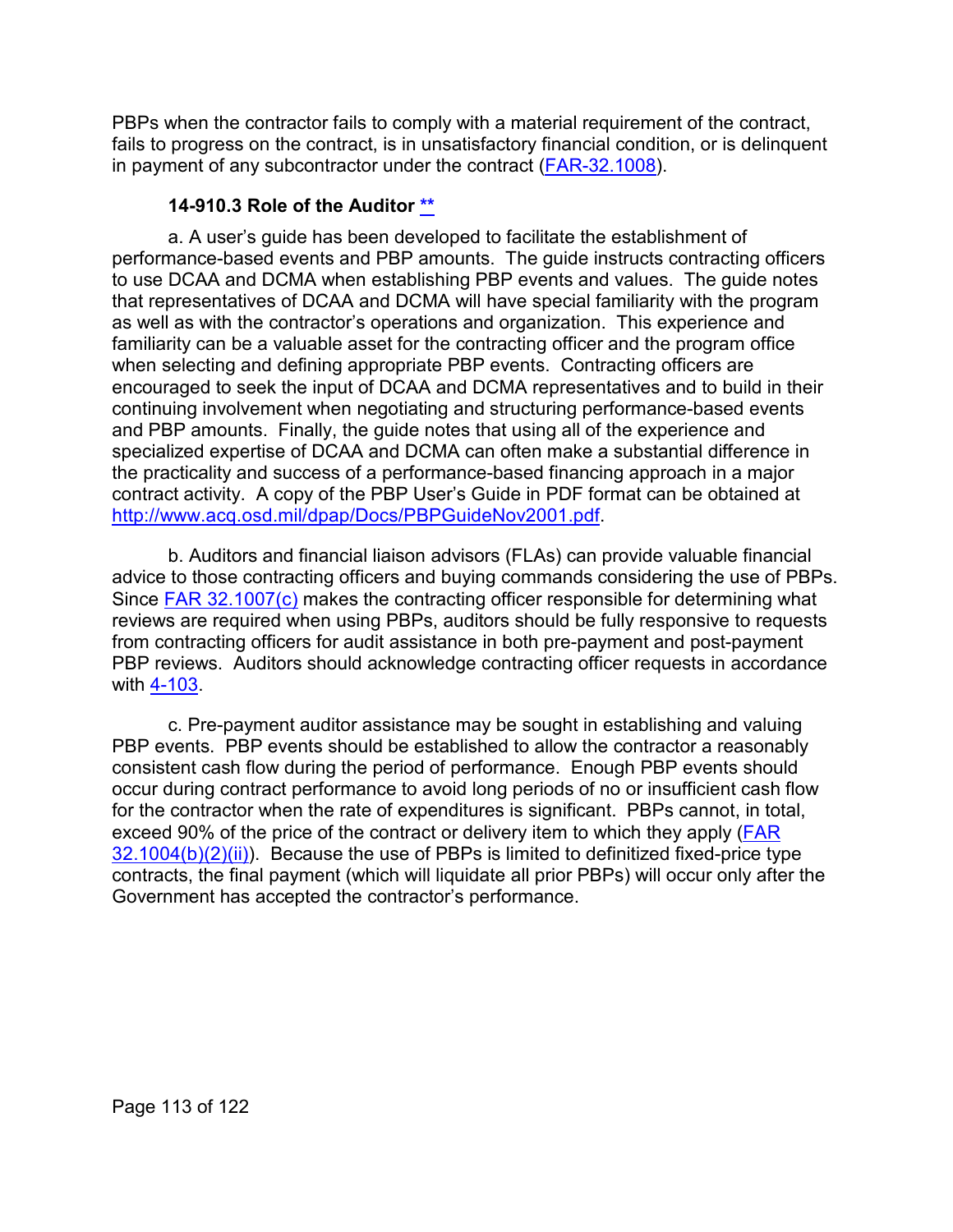d. Post-payment reviews may include verification of incurred costs on performance-based contracts. Although post-payment reviews of incurred costs will not impact previously negotiated PBP amounts, post-payment reviews can provide invaluable documentation and support to both the Government and the contractor in establishing PBPs on follow-on and/or future contracts. The objective of such reviews is to provide expenditure profile information required to ensure that PBPs established on future contracts are commensurate with the value of the performance-based event or performance criteria and do not result in an unreasonably low or negative level of contractor investment in the contract [\(FAR 32.1004\(b\)\(3\)\(ii\)\)](http://www.ecfr.gov/cgi-bin/text-idx?SID=b0618253e14481035d0f10f52f992215&mc=true&node=se48.1.32_11004&rgn=div8).

## **14-910.4 Reporting [\\*\\*](#page-7-7)**

Audit reports will be issued on all completed PBP audits. The PBP audit report should be prepared in accordance with 10-1200 and addressed to the contracting officer who requested the audit. When the audit discloses materially adverse findings, these matters will be explained in detail. To ensure that all available facts have been considered in the conclusions, the auditor should contact the contracting officer, discuss the findings, and invite the contracting officer to the exit conference with the contractor (see [4-300\)](https://viper.dcaa.mil/guidance/cam/3130/general-audit-requirements#Sec4300).

# **14-1000 Section 10 – Application of Agreed-Upon Procedures [\\*\\*](#page-7-8)**

## **14-1001 Introduction [\\*\\*](#page-8-0)**

a. This section contains guidance on performing agreed-upon procedures engagements. An agreed-upon procedures engagement is one in which an auditor is requested to issue a report of findings based on specific procedures, agreed-upon by the auditor and requestor, performed on an assertion (e.g., 316 contractor submission) or a subject matter. An agreed-upon procedures engagement is appropriate for situations where the requestor wants information on a subject matter or assertion, generally relative to specific criteria, but does not require an opinion, recommendations or negative assurance. Instead, users of the report assess for themselves the procedures and findings reported by the auditor and draw their own conclusion based on the auditor's work.

b. Under [Generally Accepted Government Auditing Standards](http://www.gao.gov/yellowbook/overview) (GAGAS), DCAA may perform an agreed-upon procedures engagement for any assignment if (1) the subject matter or assertion to which the procedures are to be applied is subject to reasonably consistent measurement, (2) the requestor and DCAA agree on the nature, timing, and extent of the procedures to be applied, including the criteria to be used and (3) the requestor assumes responsibility for the sufficiency of the procedures. GAGAS incorporate the Statements on [Standards for Attestation Engagements \(SSAE\) AT-C](http://www.aicpa.org/Research/Standards/AuditAttest/DownloadableDocuments/AT-00201.pdf)  [Section 201](http://www.aicpa.org/Research/Standards/AuditAttest/DownloadableDocuments/AT-00201.pdf) as amended by **SSAE 19** covering fieldwork and reporting on applications of agreed-upon procedures and the general attestation standard on criteria.

Page 114 of 122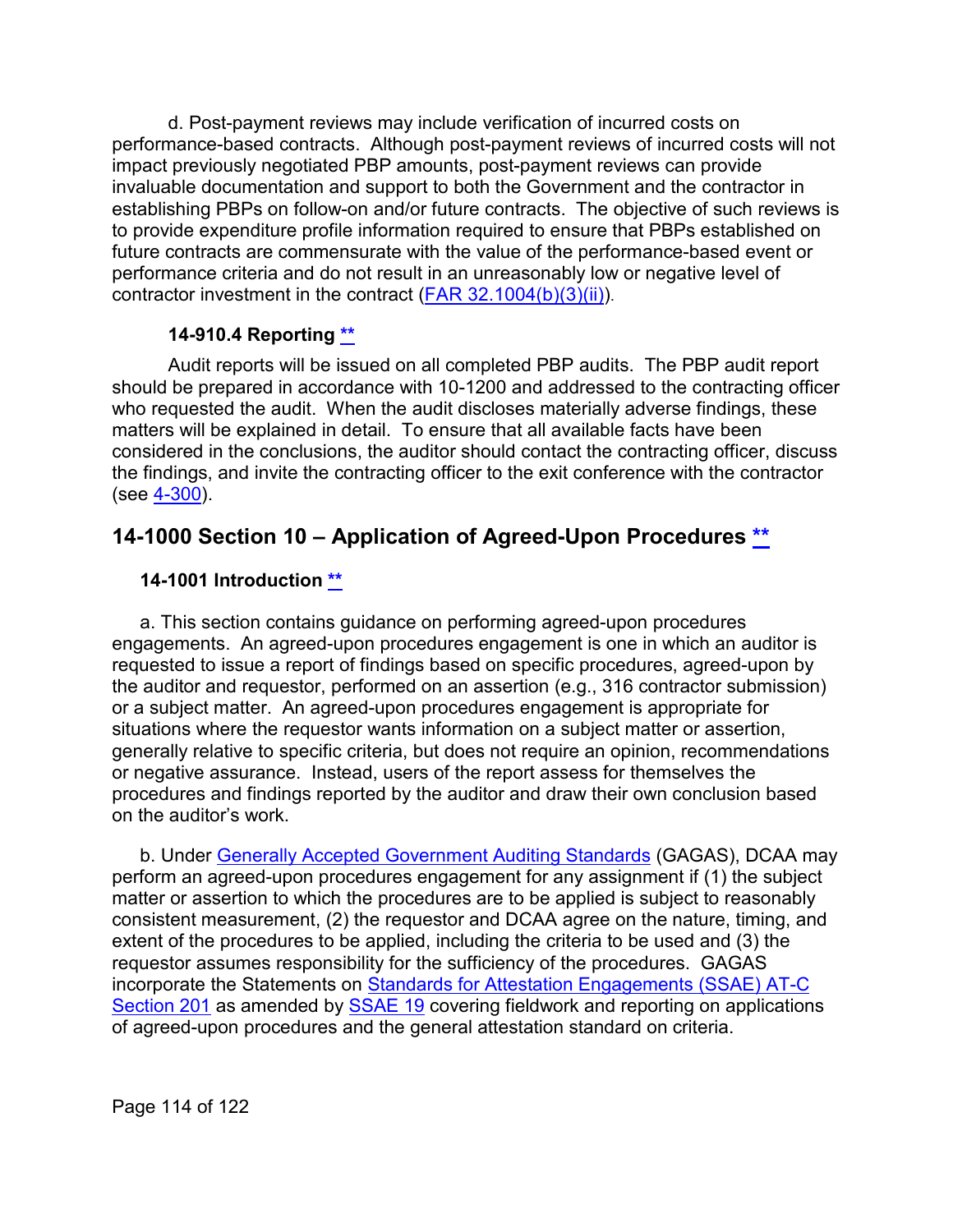#### **14-1002 Agreed-Upon Procedures [\\*\\*](#page-8-1)**

In an agreed-upon procedures engagement the requestor assumes responsibility for the sufficiency of the agreed-upon procedures since the requestor determines, based on their specific needs, what procedures should be performed. Regions, CADs, and Field Detachment should modify their quality control and AUP monitoring processes to require RAM/CAM and FAO manager approval of the proposed procedures prior to agreement with the requestor and for review of draft AUP reports before issuance. Such approvals must be documented in the working papers. The auditor is responsible for carrying out those procedures. In planning an agreed-upon procedures engagement the auditor should:

- Understand the requestor's objectives,
- Understand the difference between appropriate and inappropriate agreedupon procedures, and
- Establish an agreement with the requestor on the terms of the engagement.

#### **14-1002.1 Understanding the Requestor's Objectives [\\*\\*](#page-8-2)**

a. Requests for DCAA services vary, depending on specific circumstances and customer needs. The auditor should inquire about the requestor's objectives and then discuss with the requestor the procedures which will accomplish those objectives. The auditor should clarify exactly what the requestor needs and structure the assignment appropriately. Other types of audit services may be more appropriate to satisfy the requestor's objectives. Requests for procedures that require the auditor to make determinations based on auditor judgment (e.g., reasonableness), or provide recommendations or opinions should not be performed as an agreed-upon procedures engagement. Agreed-upon procedures acknowledgement letters delivered through CaseWare include a list of sample questions the auditor may use to assist in determining the appropriate engagement.

b. If applicable, the auditor and requestor should also explicitly discuss the use of a technical specialist. The auditor should document the discussion.

#### **14-1002.2 Appropriate Agreed-Upon Procedures [\\*\\*](#page-8-3)**

Auditing standards limit the type of work that can be performed as agreed-upon procedures. In determining the procedures to be performed, the auditor and requestor must only agree to procedures that do not require the auditor to form an opinion or make recommendations. Auditors should not agree to perform procedures that are overly subjective and open to varying interpretations. Terms of uncertain meaning are not acceptable for use when performing an AUP because they are not sufficiently precise or have an uncertain meaning. However, if the uncertain term is defined to indicate the nature, timing, and extent of the procedures associated with these actions then it is acceptable. Some examples include the terms Note, Review, General review, Limited review, Evaluate Analyze, Check, Test, Interpret, Verify or Examine. There are

Page 115 of 122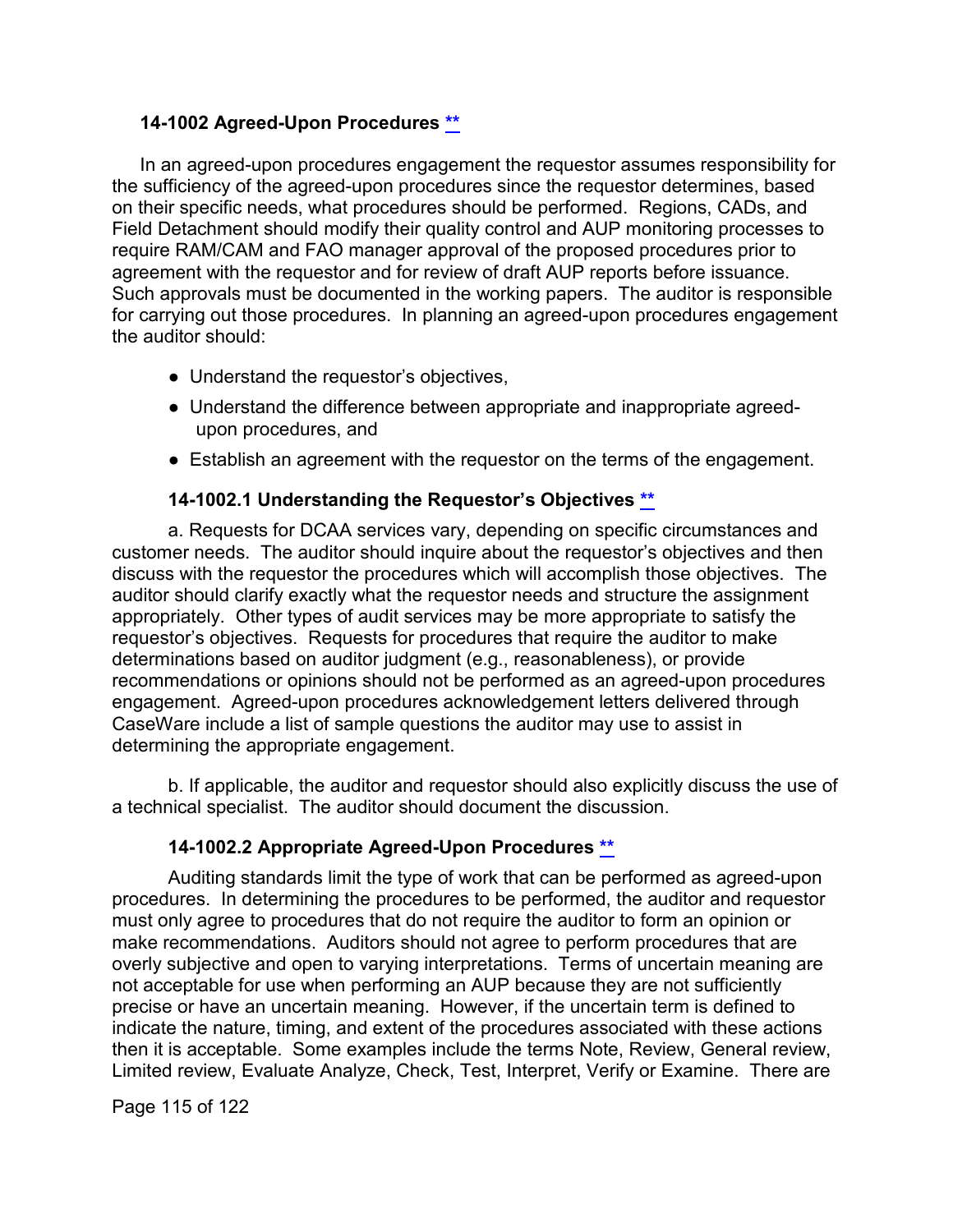terms that can be used to clarify for a better understanding of what is to be performed; these would include words such as Inspect, Confirm, Compare, Agree, Trace, Inquire, Recalculate, Observe, Mathematically check. The procedures to be applied to the subject matter are expected to result in consistent findings using the established criteria.

#### **14-1002.3 Establishing an Agreement on the Terms of the Engagement [\\*\\*](#page-8-4)**

a. GAGAS require auditors to establish a clear understanding regarding the terms of the engagement. DCAA auditors should accomplish this through an acknowledgement letter that clearly defines the specific procedures agreed-upon for the assignment, including the definition of materiality, if materiality limits are agreed to by the auditor and requestor. The acknowledgement letter should not be issued until after DCAA and the requestor have discussed the requirements and reached an agreement on the procedures to be applied. The auditor should not perform an agreed-upon procedures engagement when the auditor and requestor do not agree upon the procedures to be performed or when the requestor does not take responsibility for the sufficiency of the procedures. The acknowledgement letter should be prepared in accordance with the applicable guidance in [4-104f.](https://viper.dcaa.mil/guidance/cam/3130/general-audit-requirements#Sec4104) In some circumstances, the procedures initially agreed-upon may be modified over the course of the engagement. In such cases, the requestor's acknowledgement of responsibility for the revised procedures should be documented in the working papers. A revised acknowledgement letter should be prepared if the modifications to the procedures are significant.

b. The auditor should inform the requestor of any previously reported CAS violations, FAR violations, or DFARS business system deficiencies/material weaknesses that might significantly affect the objective of the agreed-upon procedures. However, the auditor is not required to perform procedures beyond those agreed to. Such discussions should be documented in the working paper file, reiterated in the acknowledgment letter, if known at the time, and included in the audit report as "Report on Other Matters".

c. When circumstances impose restrictions on the performance of the agreedupon procedures, the auditor should attempt to obtain agreement from the requestor for modification of the agreed-upon procedures. If an agreement cannot be reached, the auditor should describe the restrictions in the report or, if the restrictions significantly impact the extent of the procedures, withdraw from the engagement.

d. Before an auditor agrees to convert an examination to an application of agreed-upon procedures, the auditor should consider the guidance on disclaimer of opinion in [2-102.2.](https://viper.dcaa.mil/guidance/cam/3128/auditing-standards#Sec21022) An examination cannot be converted to an application of agreedupon procedures merely to avoid disclosing a scope limitation encountered during the course of the examination.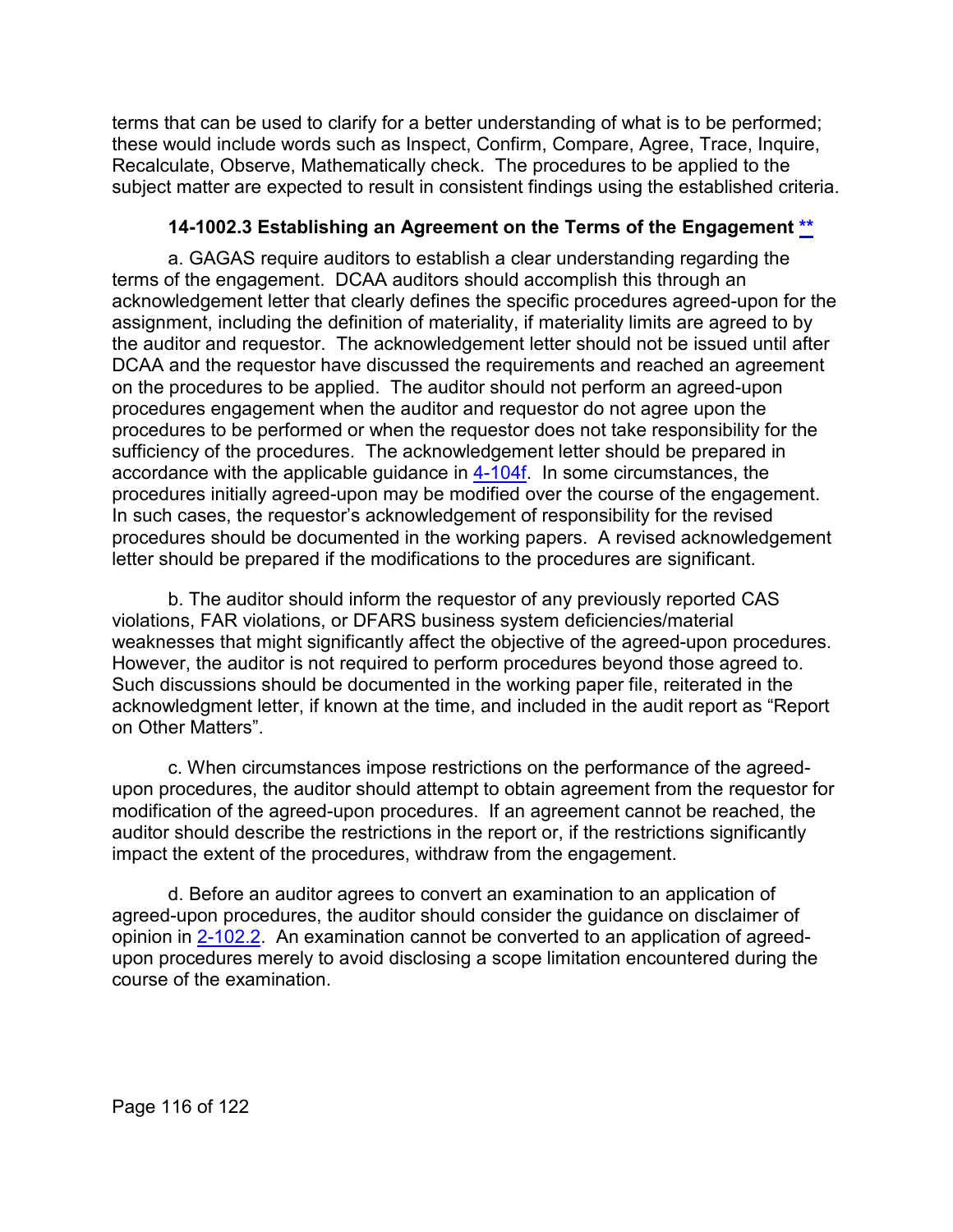#### **14-1003 Agreed-Upon Procedures Report [\\*\\*](#page-8-5)**

This section provides guidance for preparing application of agreed-upon procedures reports in accordance with GAGAS.

#### **14-1003.1 Nature of Agreed-Upon Procedures Reports [\\*\\*](#page-8-6)**

a. In an agreed-upon procedures engagement, an auditor is requested to issue a written report covering findings from applying clearly defined procedures that are agreed to by the requestor and auditor and applied to the contractor's subject matter or assertion, such as a price proposal or other submission (see 14-1001). The auditor should report only on procedures agreed-to and where the requestor has acknowledged that the procedures are appropriate for the intended purpose of the engagement.

b. Application of agreed-upon procedures does not constitute an examination, review or advisory service. Our report assists the requestor in evaluating a subject matter or assertion. An agreed-upon procedures report provides findings based on the comparison of the specified subject matter or assertion against agreed-upon criteria. The requestor selects the procedures and criteria to achieve an intended purpose.

#### **14-1003.2 Agreed-Upon Procedures Report Format, and Contents [\\*\\*](#page-8-7)**

a. Prepare reports following the standard aspects of report preparation (see [10-](https://viper.dcaa.mil/guidance/cam/3147/preparation-and-distribution-of-audit-reports#Sec10200) [200\)](https://viper.dcaa.mil/guidance/cam/3147/preparation-and-distribution-of-audit-reports#Sec10200) and the professional standards for reporting (see 2-307.4). The report should contain all necessary and pertinent information to be fully responsive to the needs of the recipient. Reports should be prepared using the following format:

- Report Cover Sheet (14-1003.3)\*
- Table of Contents  $(14-1003.4)^*$
- Executive Summary  $(14-1003.5)^*$ 
	- About [Contractor's Name]\*
	- About this Agreed-Upon Procedures Engagement\*
	- What We Found\*
- Report on [Brief Description of the Agreed-Upon Procedures] (14-1003.6)\*
	- Management's Responsibility\*
	- Auditor's Responsibility\*
	- Scope of Application of Agreed Upon Procedures\*
	- Results of Application of Agreed-upon Procedures\*
- DCAA Personnel and Report Authorization (14-1003.7)\*
- Report Distribution and Restrictions (14-1003.8 and .9)\*
- Exhibits (14-1003.6g)

Page 117 of 122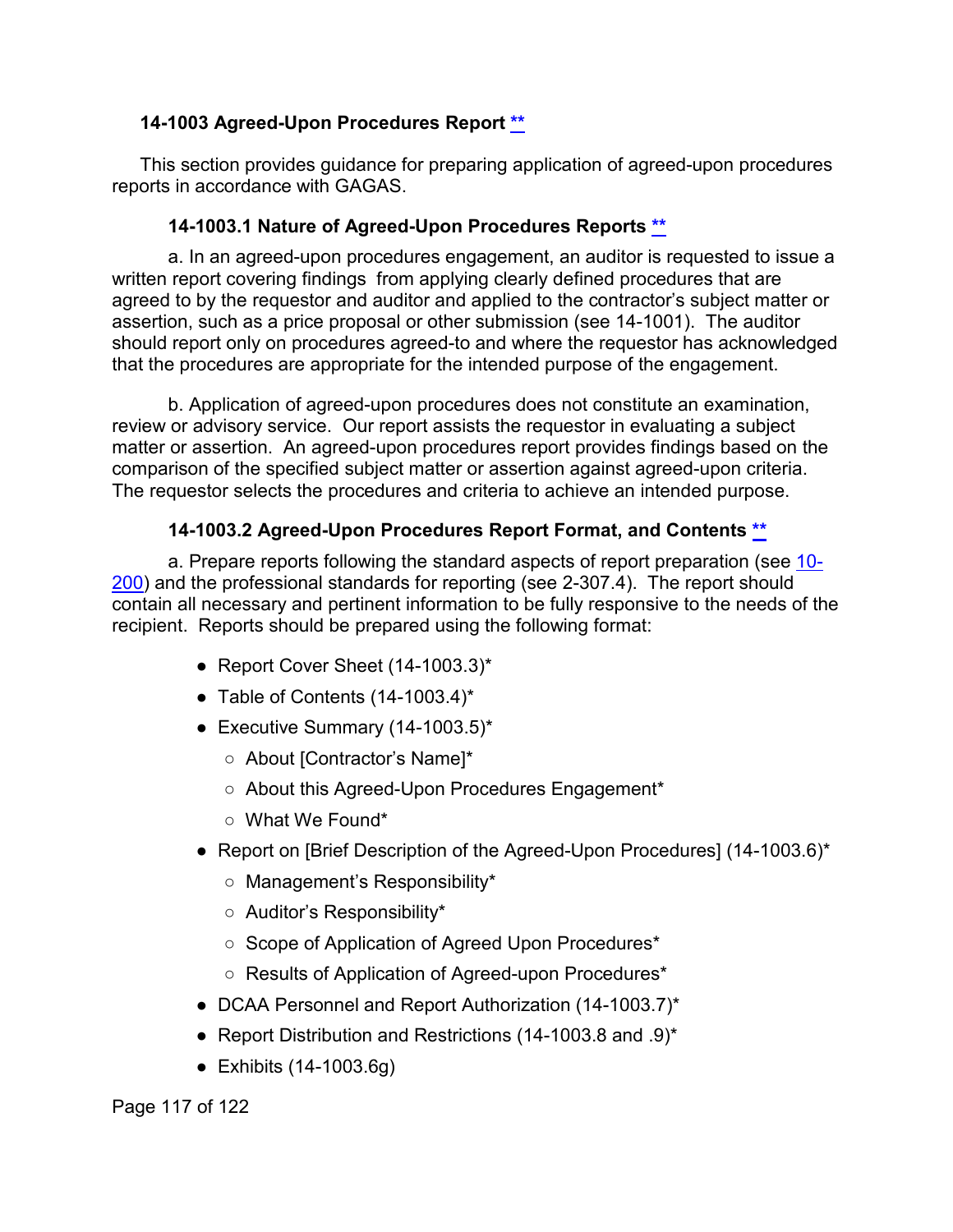● Appendixes (14-1003.10)

\* Required in every report regardless of type.

b. The report shells for Activity Codes 28000, Application of Agreed-Upon Procedures; 17800, NASA Property Agreed-Upon Procedures; and 17900, Agreed-Upon Procedures, Other Than Price Proposals, include the appropriate release restriction language.

c. DCAA limits the word "audit" to reports on examinations. Therefore, the word "audit" is not included in the report number, the report title, the section headings, or the report header. Instead, the words "Application of Agreed-Upon Procedures" are included in the section headings. The use of the term "engagement" rather than "audit," "examination," or "review," is more appropriate to describe the work performed by DCAA in an agreed-upon procedures engagement.

d. Example report language is included in the report shells and the working papers A and A-01 depending on the agreed-upon procedures assignment. The body of the report will contain the following captioned paragraphs, as applicable.

## **14-1003.3 Report Cover Sheet [\\*\\*](#page-8-8)**

Follow general guidelines at [10-205](https://viper.dcaa.mil/guidance/cam/3147/preparation-and-distribution-of-audit-reports#Sec10205) and the specific language requirements (i.e., excluding audit) guidance above.

#### **14-1003.4 Table of Contents [\\*\\*](#page-8-9)**

Follow general guidelines at [10-206](https://viper.dcaa.mil/guidance/cam/3147/preparation-and-distribution-of-audit-reports#Sec10206) and the report format guidance above.

#### **14-1003.5 Executive Summary (Agreed-Upon Procedures) [\\*\\*](#page-8-10)**

Follow general guidelines at [10-207](https://viper.dcaa.mil/guidance/cam/3147/preparation-and-distribution-of-audit-reports#Sec10207) and the specific guidance below.

a. About this Agreed-Upon Procedure Engagement. This section should describe why the agreed-upon procedure engagement was performed. It should identify the requestor(s); the contractor's assertion or subject matter, including the date; and reference numbers (solicitation number or ACO field pricing case number).

b. What We Found. This section should provide a high level summary of our findings and other information that came to our attention when performing the procedures. Due to the nature of agreed-upon procedures, this section may be limited to a brief statement and refer the reader to the results of agreed-upon procedures. It should not include restrictions on performing the agreed-upon procedures.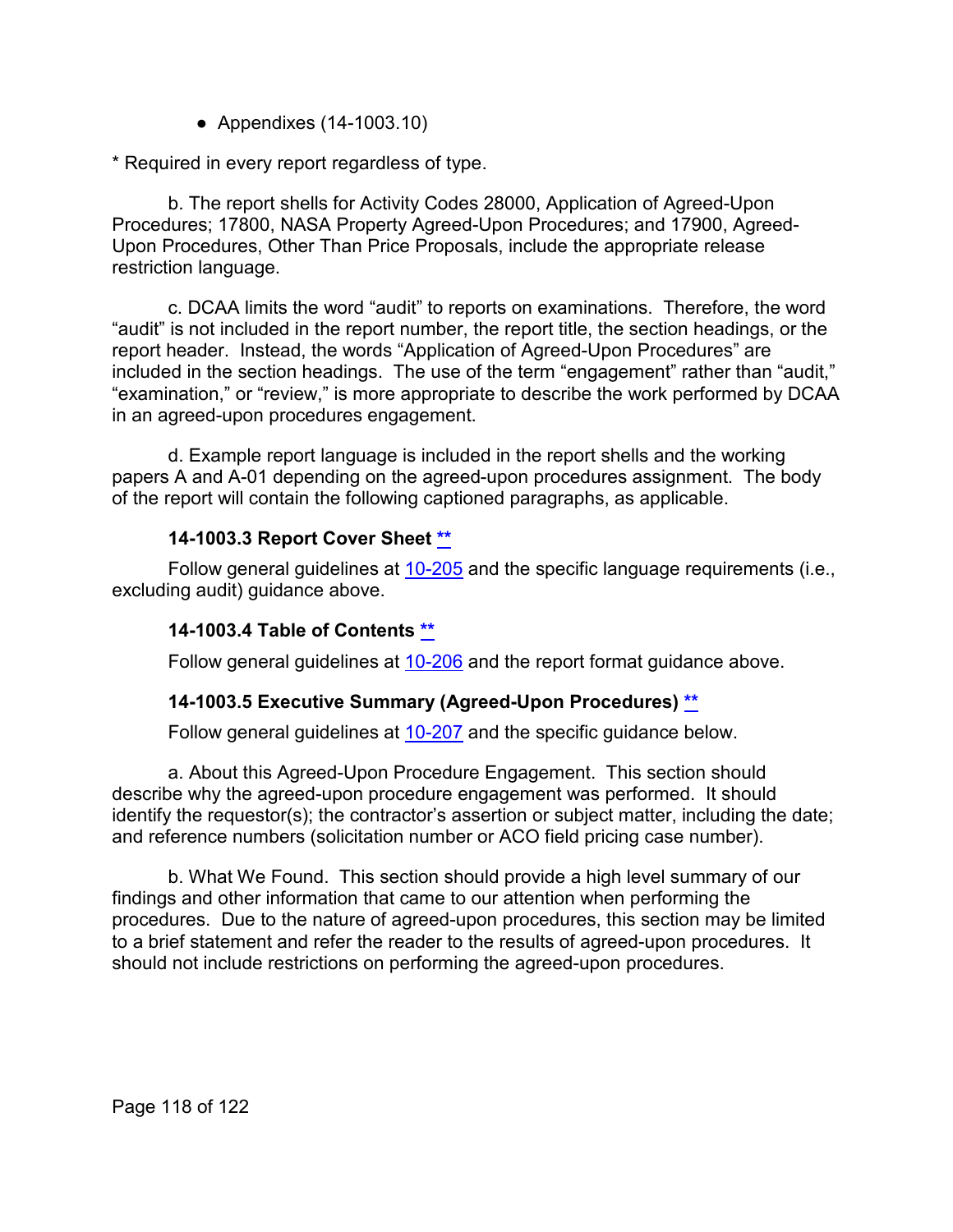#### **14-1003.6 Report Narrative – Reporting on the Agreed-Upon Procedures and Responsibilities [\\*\\*](#page-8-11)**

The proforma reports included with the standard AUP package contain additional instructions and report language that is specific to the agreed-upon procedures being performed.

Report on Agreed-Upon Procedures applied to [contractor name and subject matter]

The agreed-upon procedures report provides the requestor with our findings resulting from applying the procedures. The "Report on" section will describe the subject matter (e.g., Elements of a proposal) or assertion that the procedures were applied, state we performed the agreed-upon procedures and the date (with any revisions) the procedures were agreed to.

#### Management's Responsibility

This section states that it is the contractor's responsibility to comply with the specified criteria (e.g., contract terms). It also states that the contractor is responsible for its internal control that prevents, detects, and corrects noncompliances due to error or fraud. The AUP assignment packages contain language specific to the agreed-upon procedures being performed.

#### a. Auditor's Responsibility

This section summarizes our responsibility in conducting the agreed-upon procedures, and the paragraph routinely includes the following statements:

- We performed the agreed-upon procedures solely to assist the requestor in evaluating the subject matter.
- Our responsibility is to perform the agreed-upon procedure engagement in accordance with GAGAS.
- That the requestor has acknowledged that the procedures are appropriate for the intended purpose of the engagement.

The assignment packages include additional instruction and language specific to the agreed-upon procedures being performed.

b. Scope of Application of Agreed-Upon Procedures

If applicable, provide a description of the nature of the assistance provided by a technical specialist.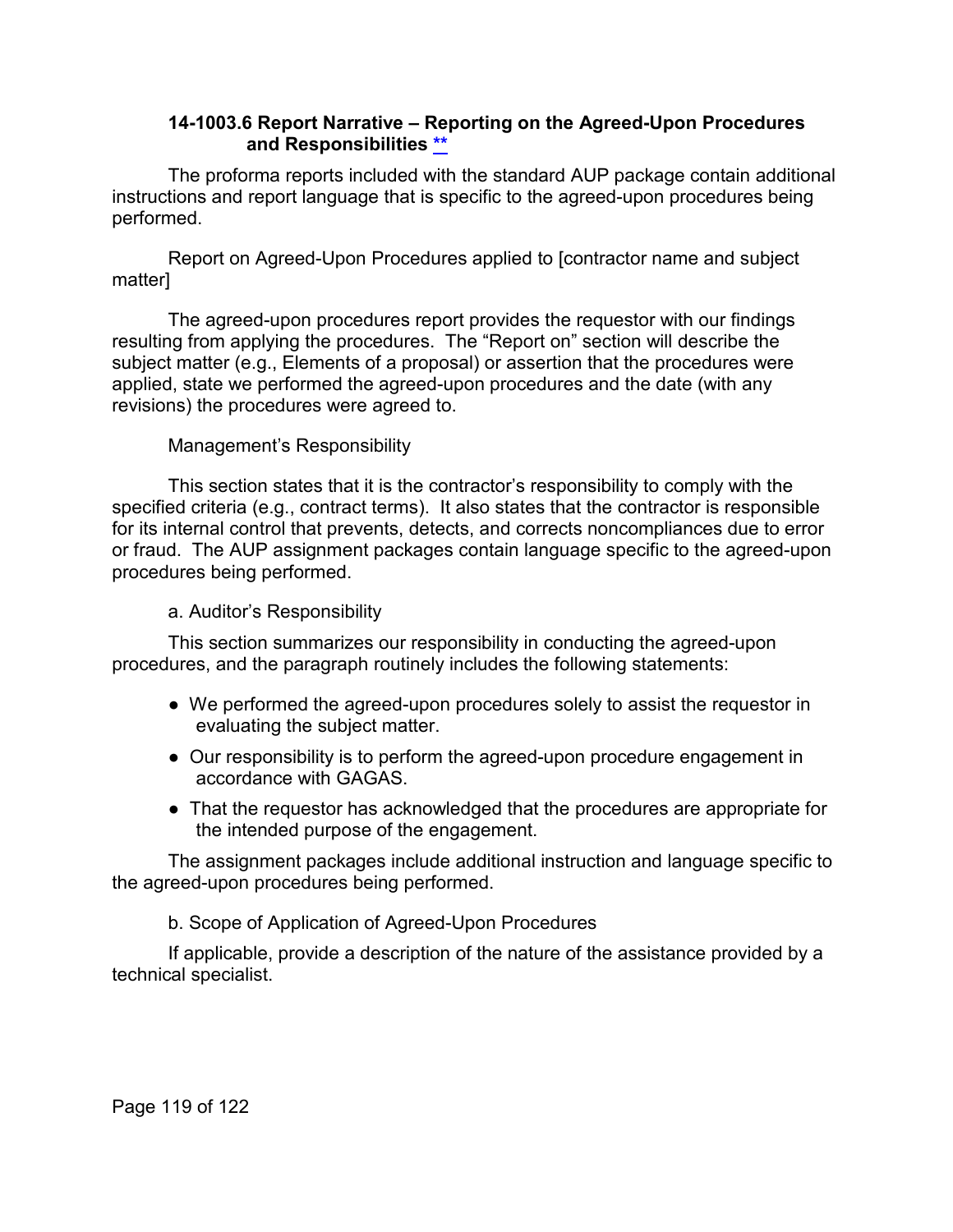c. Restrictions on Agreed-Upon Procedures

Restrictions on procedures refer to circumstances that restrict the auditor's ability to perform the procedures agreed-upon with the requestor (see 14-1002.3). The Restrictions on Procedures section is similar to the scope qualification in audit reports when a qualified opinion is provided. However, a qualification section is not used in application of agreed-upon procedures reports because the auditor is not providing an opinion. Generally, instances of non-compliance with FAR or CAS do not restrict the auditor's ability to apply the agreed-upon procedures; therefore, such circumstances are generally not appropriate restrictions on the application of the procedures. Relevant instances of non-compliance with FAR or CAS may, in some cases, may be included in an appendix to the report as "Report on Other Matters" (see 14-1003.10).

d. Results of Application of Agreed-Upon Procedures

In accordance with GAGAS, the auditor does not express an opinion on the subject matter when issuing an agreed-upon procedures report. Therefore, all agreed-upon procedures reports include the following statements:

- We have performed the mutually agreed-upon procedures solely to assist you in evaluating the assertion or subject matter.
- We were not, and did not, perform an examination engagement, the objective of which would be to express an opinion on the subject matter of the report.
- The requestor has acknowledged that the agreed-upon procedures are appropriate for the purpose intended in the engagement.
- A disclaimer of responsibility for the appropriateness of those procedures.
- Had we performed additional procedures, other matters may have come to our attention that would have been reported.

In addition, the results section includes the following elements which are discussed in detail below:

- Exhibits and schedules detailing the agreed-upon procedures applied and the related findings, and
- Additional remarks applicable under the circumstances.

The results of applying agreed-upon procedures should be expressed in the report as findings (as defined in the SSAEs), rather than adjustments, recommendations or questioned cost. The report should exclude opinion-like language and language that implies any level of assurance. For example, the report should not include statements such as "in our opinion," "the costs are reasonable," "nothing came to our attention," or "costs are understated."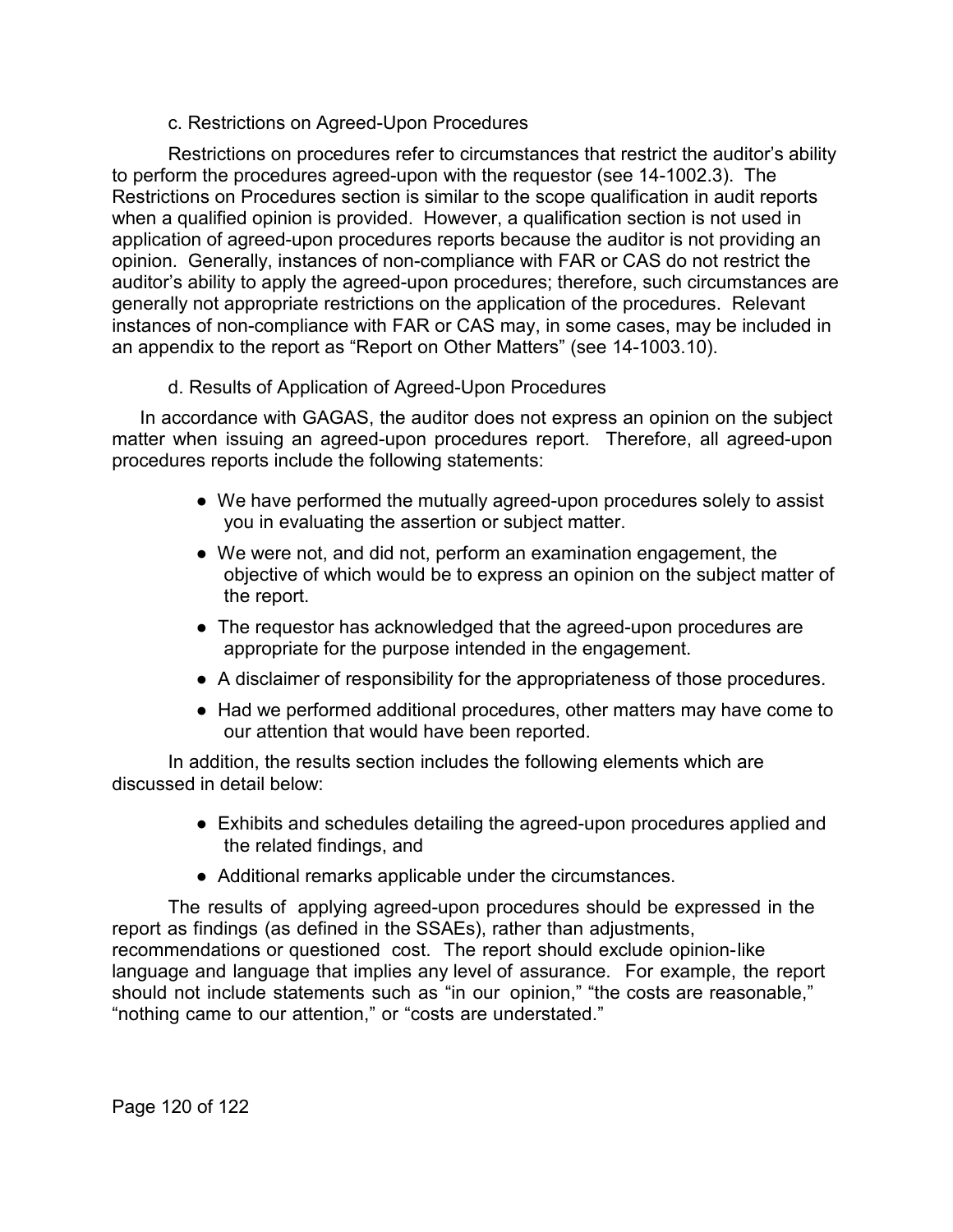e. Exhibits and Schedules – Procedures Performed and Findings

Follow general guidelines at [10-211](https://viper.dcaa.mil/guidance/cam/3147/preparation-and-distribution-of-audit-reports#Sec10211) and the guidance below. The next part of the results section should identify each agreed-upon procedure applied, followed by the resulting findings and explanatory notes. While exhibits and explanatory notes in agreed-upon procedures reports are usually less extensive than those in audit reports, they should be sufficiently detailed to clearly and concisely explain the findings to the requestor. The following subheadings should be included in the structured note, as applicable, for each agreed-upon procedure:

a. Agreed-Upon Procedure. Briefly describe the agreed-upon procedure, including any agreed upon materiality for threshold limits for reporting. The agreedupon procedures listed in the report should be the ones detailed in the acknowledgment memorandum. If the procedures were modified during the course of the engagement, but were not significant enough to warrant a revised acknowledgment memorandum, the modification should be clearly explained in the working papers.

b. Summary of Findings. This will generally be a table summarizing the findings, including explanatory notes if needed to adequately explain the procedures applied and the resulting findings. A narrative description of the findings, rather than a table, may be used if more appropriate in the circumstances. Report all findings, even if immaterial, unless the definition of materiality was agreed to by the auditor and requestor.

c. Contractor's Reaction. If appropriate, provide a statement that the contractor either agrees or disagrees with the findings and the basis for any disagreement.

d. Auditor's Response. Provide any appropriate comments if the contractor disagrees with the findings.

e. Additional Remarks

(1) Indicate the date an exit conference was held and the name and title of the contractor's designated representative with whom the exit conference was conducted (see [4-304\)](https://viper.dcaa.mil/guidance/cam/3130/general-audit-requirements#Sec4304). Also, briefly describe the contractor's reaction in this section. Detailed comments on the contractor's reaction to the report findings will be included in the explanatory notes, where appropriate. When the contractor provides a formal, written response, it should be referenced within the Results of Application of Agreed-Upon Procedures section and included as an appendix to the report.

(2) Further remarks should be included when appropriate to the circumstances. For example, include remarks if information in the report was provided to the contracting officer in advance of issuing the report.